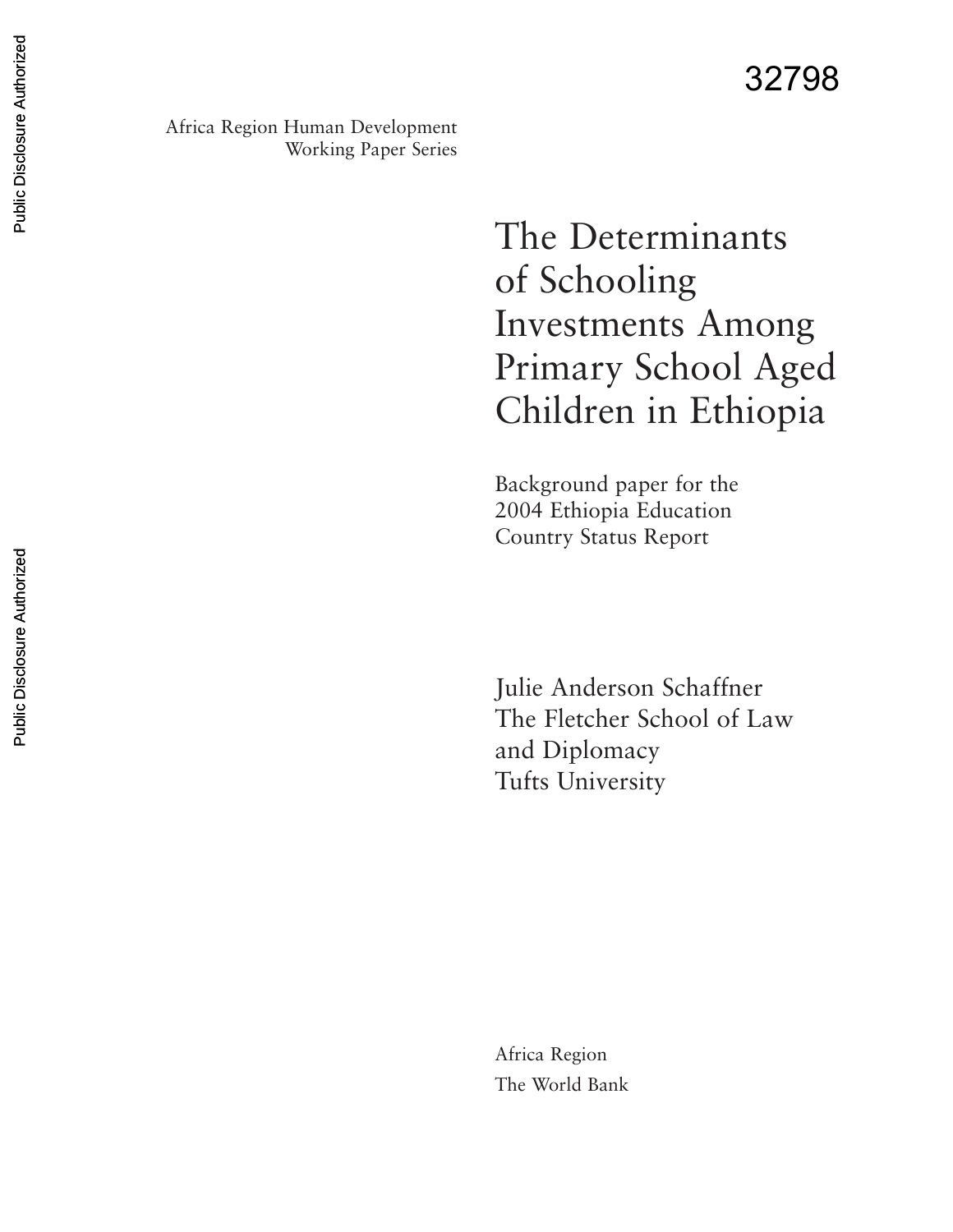Copyright © November 2004 Human Development Sector Africa Region The World Bank

The views expressed herein are those of the authors and do not necessarily reflect the opinions or policies of the World Bank or any of its affiliated organizations

Cover design by Word Express Typography by Word Design, Inc. Cover photo by Julia Anderson Schaffner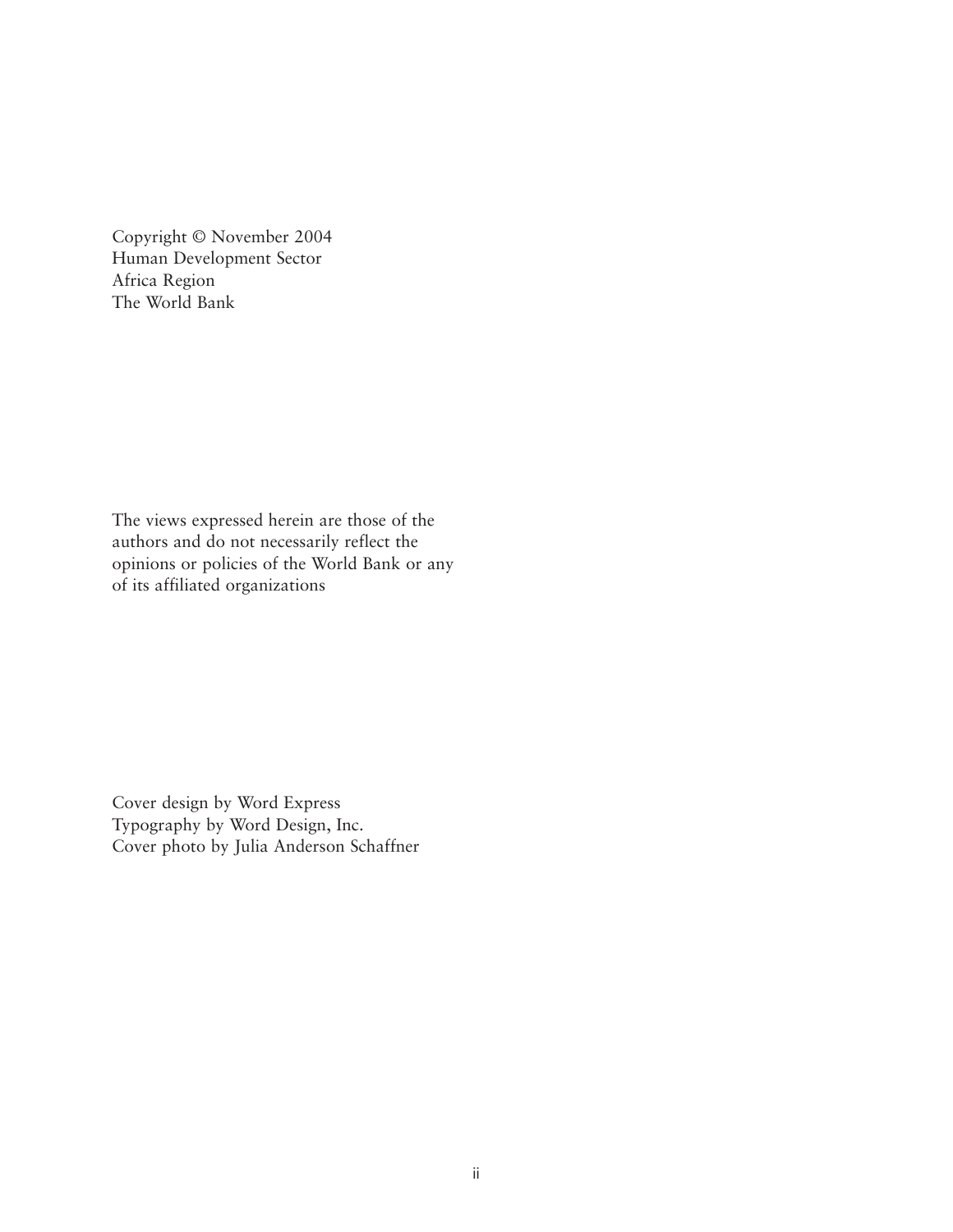# Contents

| $\mathbf{1}$                                         |                                                                                                                                                                                                                                                        |
|------------------------------------------------------|--------------------------------------------------------------------------------------------------------------------------------------------------------------------------------------------------------------------------------------------------------|
| $\overline{2}$                                       |                                                                                                                                                                                                                                                        |
| 3                                                    |                                                                                                                                                                                                                                                        |
| $\overline{4}$                                       | The Determinants of School Attendance: Conceptual Framework<br>Framework for Thinking About Schooling Decisions 15<br>How Gender and Birth Order Enter this Framework 18<br>The Nature and Potential Uses of Empirical Work Based on this Framework 20 |
| 5                                                    | The Determinants of School Attendance: A Synthesis of Econometric                                                                                                                                                                                      |
| 6                                                    |                                                                                                                                                                                                                                                        |
|                                                      | Appendix A: Analysis of the Merged WMS/HICES 2000 Data 43                                                                                                                                                                                              |
|                                                      |                                                                                                                                                                                                                                                        |
|                                                      |                                                                                                                                                                                                                                                        |
|                                                      |                                                                                                                                                                                                                                                        |
| <b>Tables</b><br>Table 2.1<br>Table 2.2<br>Table 3.1 | Structural Characteristics and Aggregate Schooling Outcomes in Five Datasets  4<br>Among Children Aged 7 to 14 Years Old, Percent Who are Currently                                                                                                    |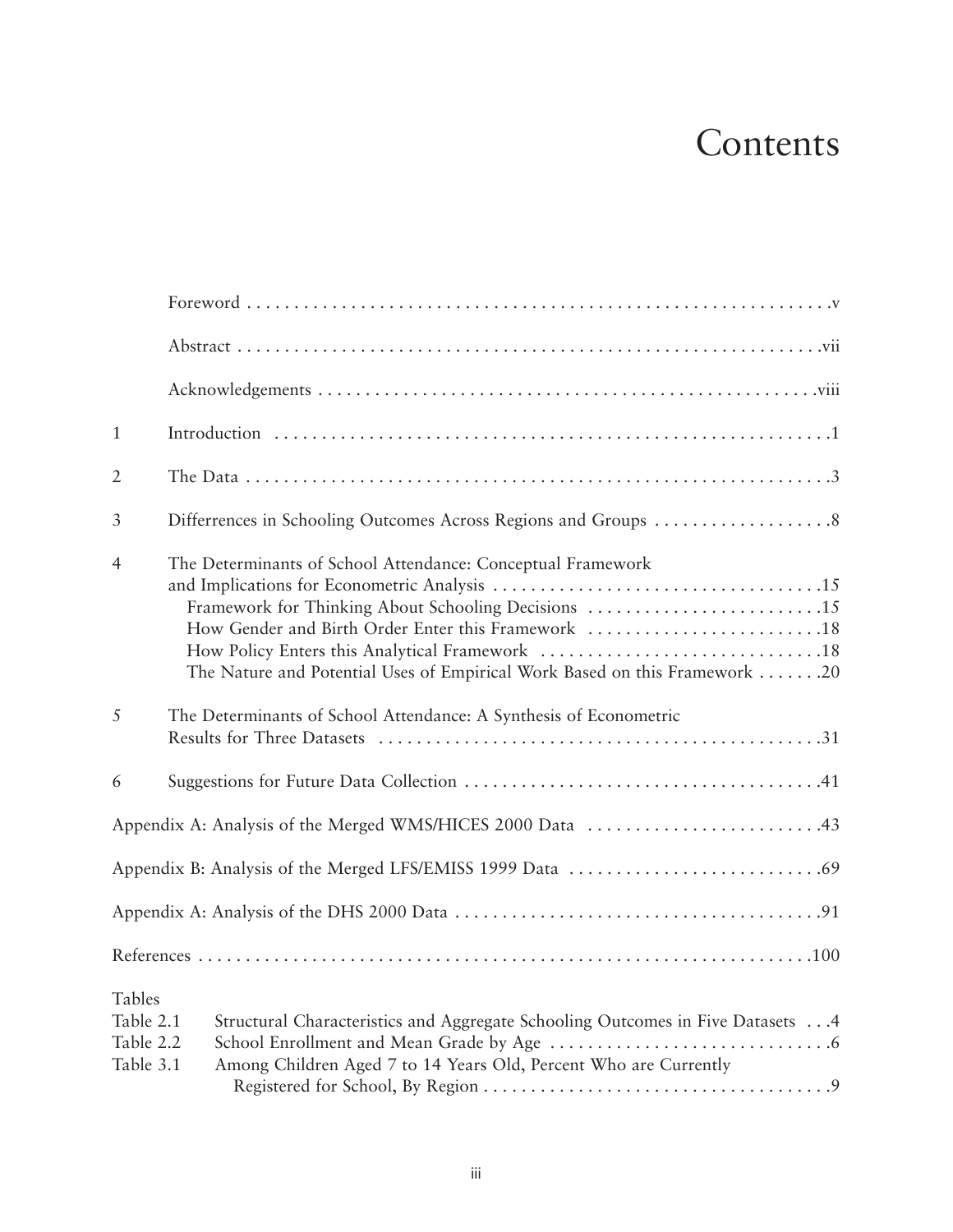| Table 3.2 | Among Children Aged 7 to 14 Years Old, Percent Who are Currently |  |
|-----------|------------------------------------------------------------------|--|
|           | Registered for School, By Quintile of Real Total Expenditure     |  |
|           |                                                                  |  |
| Table 3.3 | Among Children Aged 7 to 14 Years Old, Percent Who are Currently |  |
|           | Registered for School, By Mother's Native Language 12            |  |
| Table 3.4 | Among Children Aged 7 to 14 Years Old, Percent Who are Currently |  |
|           |                                                                  |  |
| Table 3.5 | Among Children Aged 7 to 14 Years Old, Percent Who are Currently |  |
|           |                                                                  |  |
| Table 3.6 | Among Children Aged 7 to 14 Years Old, Percent Who are Currently |  |
|           | Registered for School, By Whether or Not They Are Orphans 14     |  |
| Table 4.1 | List of Potential Determinants of Whether a Primary School Aged  |  |
|           |                                                                  |  |
| Table 5.1 | Percentage Distribution of Children Ages 7 to 14                 |  |
|           |                                                                  |  |
| Table 5.2 | Among Children Aged 7 to 14 Years Old, Percent Who are Currently |  |
|           | Registered for School, By Distance to Nearest Primary School 33  |  |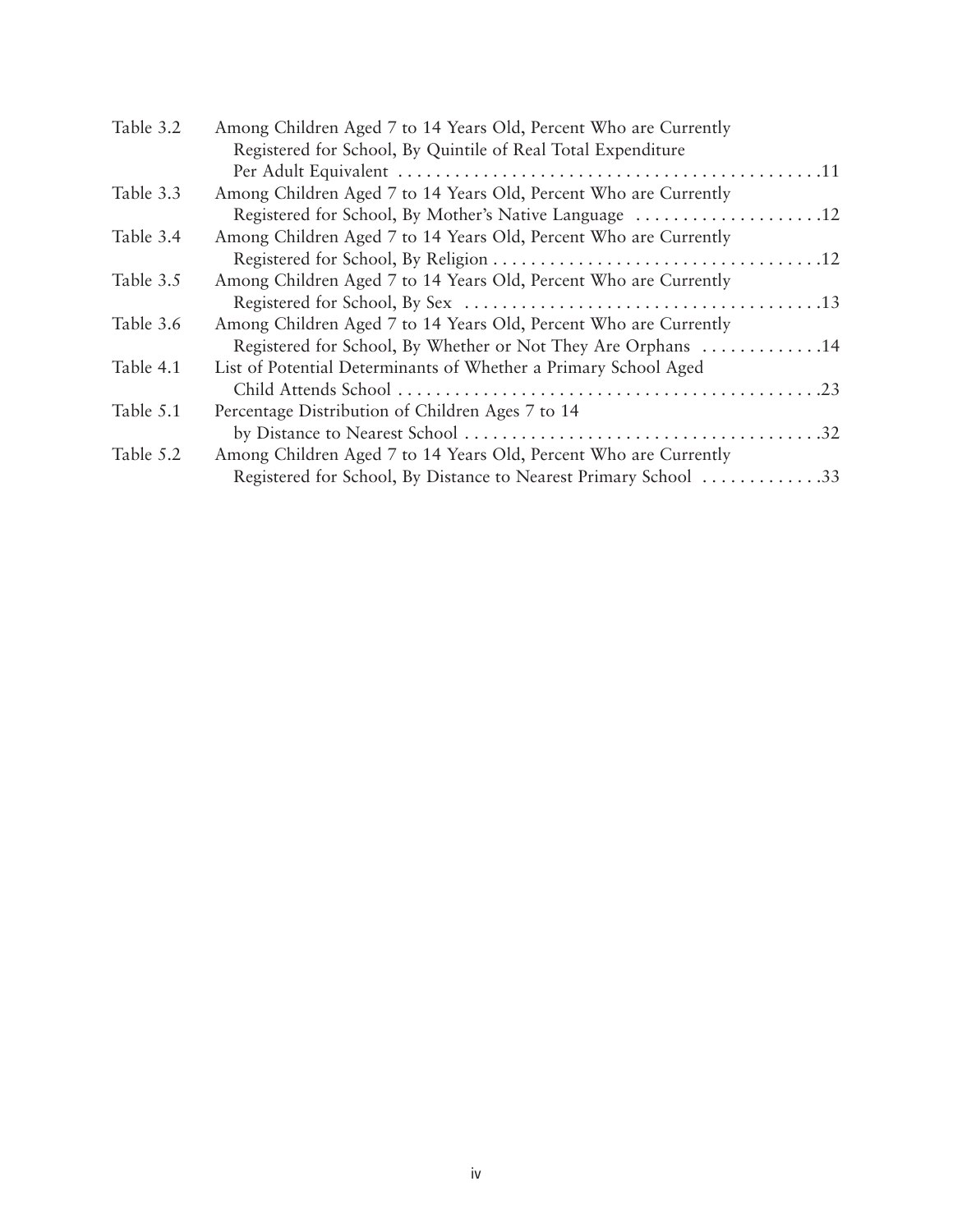## Foreword

t the April 2000 Dakar World Education Forum 164 countries declared their commitment to the goal of Education for All. That commitment is echoed in the September 2000 United Nations declaration on the Millennium Development Goals (MDG) which include as one of the explicit time-bound targets, the universalization of primary school completion by 2015. These developments signal unambiguous recognition by countries as well as the international development community that education plays a central role in fostering social and economic progress. Hearteningly, they have led to more deliberate efforts in recent years to translate rhetoric into action: governments for their part are now benchmarking their education sector development plans against the goal of universalizing primary school completion, and including these plans as a key dimension of their approach to poverty reduction; while donor countries for their part, have sought to increase aid flows and direct more of the resources to support such plans. A

The salutary trends notwithstanding, lowincome countries, particularly those in Africa, face an uphill battle to universalize primary school completion. In numerous countries, still too many children do not start school, let alone complete the five or six years of primary schooling typically needed to become permanently literate and numerate. The situation in Ethiopia is no exception. While the country has made tremendous progress since new policies were put in place in 1994—policies that have led to more than a tripling of the gross enrollment ratio, from 20 percent in 1993–94 to 62 percent in 2001–02—the road ahead remains arduous. Only 60 percent of the children in each age cohort currently enter Grade 1, and only 60 percent among the entrants attain Grade 4, implying a Grade 4 completion rate of merely 36 percent. As in other lowincome countries, raising these rates will pose significant challenges because it will inevitably require reaching out to children living in increasingly remote areas of the country, and overcoming what are likely to be rising barriers posed by costs, poverty and parental and community misconceptions about and underestimation of the value of schooling. Clearly, even as the government builds on its strong record of success since 1994, it will be important to identify potentially promising interventions to reduce the impact of these constraints on school participation.

Analytical work on the subject is particularly timely at this juncture because the govern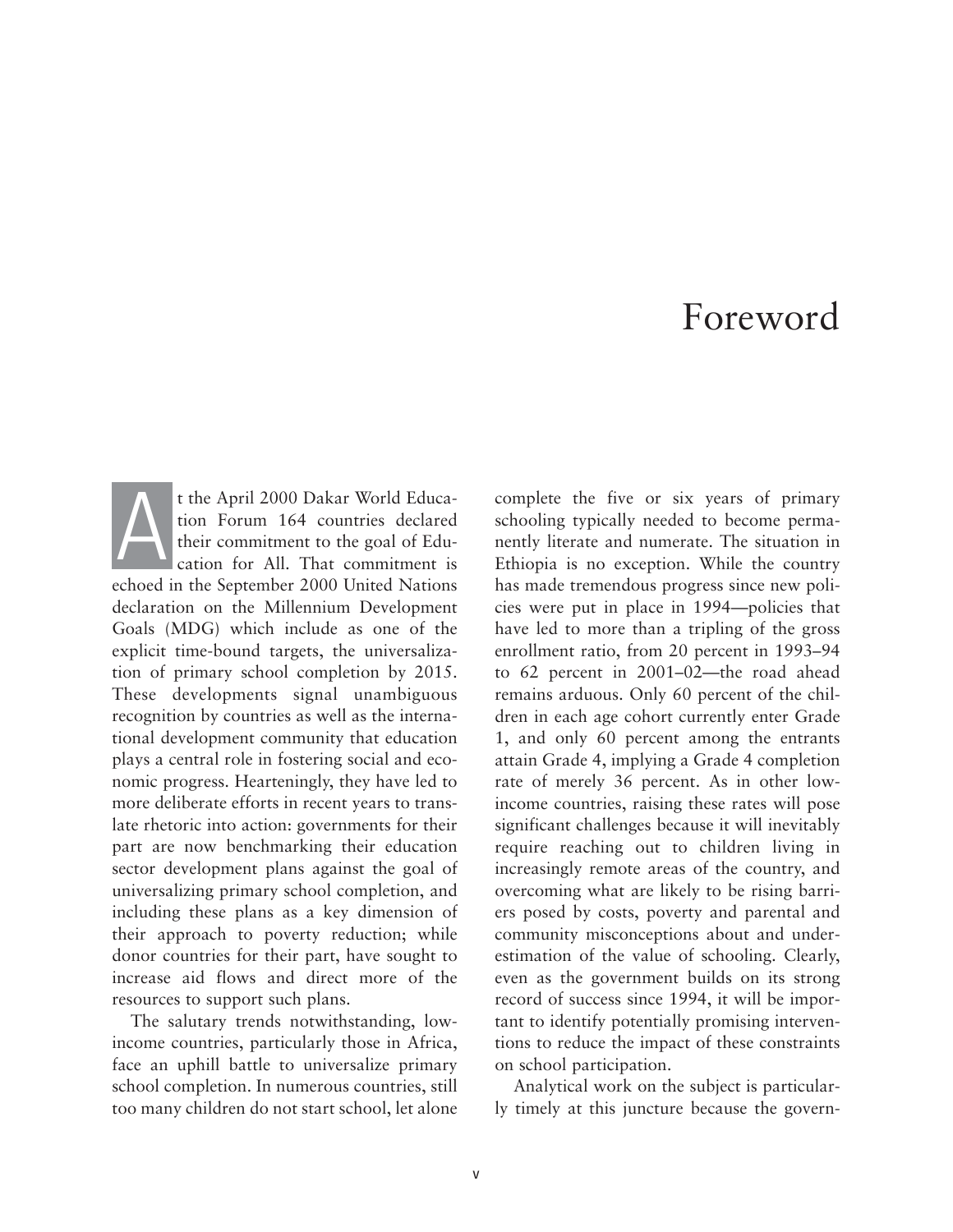ment is currently in the process of preparing its Third Education Sector Development Program (ESDP3). To help strengthen the analytical underpinnings of ESDP3, the World Bank and Ethiopia's Ministry of Education prepared a stock-taking country status report (CSR) on education—to be published shortly under the title of "Education in Ethiopia: Strengthening the Foundation for Sustainable Progress." This paper by Julie Schaffner on the determinants of schooling among primary school-aged children is part of the background work for the CSR. It exemplifies the good practice of taking advantage of available household data, matched with school census data, to weave a nuanced picture of the factors that discourage school participation. While the findings are not surprising in confirming casual observation about the role of distance, income, opportunity costs, perceived values, gender and cultural circumstances, they offer a degree of specificity that is highly relevant for policy design. The paper's multivariate analysis shows, for example, that after controlling for socioeconomic differences across households, each additional kilometer of distance from the nearest primary school reduces school registration rates by two to three percentage points, up to distances of 12 to 15 kilometers. They imply that bringing schools into the neighborhoods where children live rather than situating them 10 kilometers away could boost school participation rates by as much as 20–30 percentage points—a substantial

increase by any measure, and surely one that justifies emphasizing school accessibility as a central pillar in any strategy to universalize primary schooling. Other pertinent insights from the paper include the finding that the quality of schooling services matters, as does income, though the impact of the latter factor is smaller than expected and becomes significant only in specific contexts; that for many children school attendance can be compatible with child labor, though conflicts between school schedules and child labor requirements do keep some children out of school; and that gender and orphanhood matter, with boys' school participation rates exceeding girls' by an average of between 3 and 15 percentage points, and nonoprhans' participation rates exceeding that of orphans' by an average of between 5 and 10 percentage points.

The publication of this paper is intended not only to disseminate the interesting results for Ethiopia, but also to draw attention to its highly practical approach to data analysis. It is my hope that the paper would inspire similar analyses in other settings, particularly in Africa, so that policy development can be undergirded by as solid a technical foundation as possible.

Birger Fredriksen Senior Education Advisor Africa Region World Bank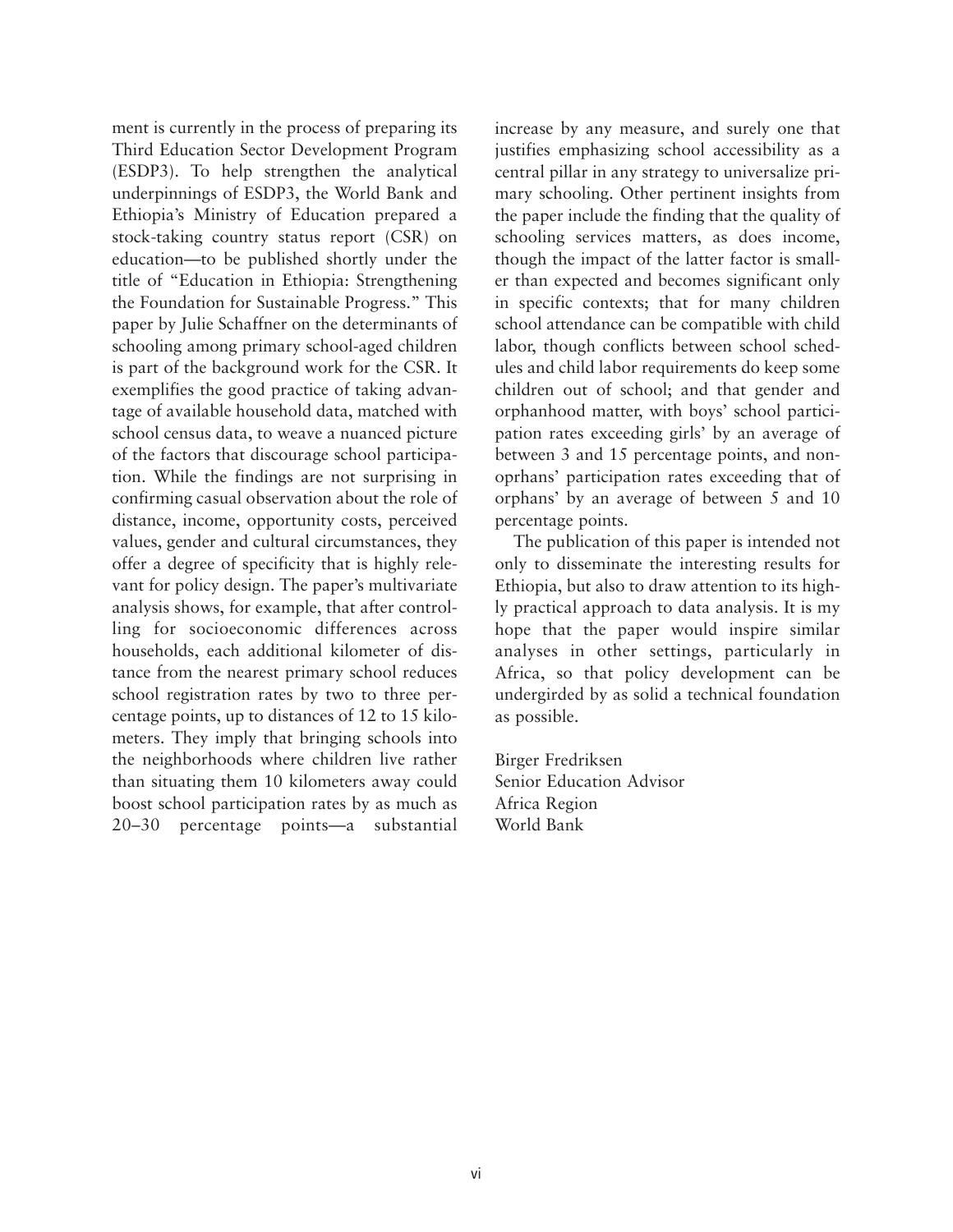## Abstract

thiopia has made tremendous progress in expanding primary education since the mid-1990s. Yet the country continues to face daunting challenges, as it works to meet the goal of primary education for all by 2015. Given the limited resources available for meeting this challenge, it is imperative that resources be spent knowledgeably and wisely. This paper aims to inform policy design by examining the lessons to be learned from three recent Ethiopian household surveys regarding the key barriers to primary schooling, and discussing the implications of the results for policy. All three datasets employ large, nationally representative samples, but bring differing strengths to education policy analysis. The Welfare Monitoring Survey/Household Income and Consumption Expenditure Survey of 1999/2000 contains a rich set of variables describing households' distance from various types of economic and E

social infrastructure, allowing assessment of the role that geographic barriers play in primary school enrollment. It is also the only dataset to contain a good measure of household consumption expenditure. Thus the roles that low income and geographic distance from school play in preventing children from attending primary school may be examined simultaneously. The Labor Force Survey of 1999 allows of children's involvement in work as well as school, shedding some light on opportunity costs of children's time. The Demographic and Health Survey of 2000 allows more detailed examination of the potential importance of language and parental attitudes in explaining differences in enrollment rates. The research generates both policy-relevant insights, and suggestions for modifications to future Ethiopian data collection efforts that would enhance the ability to draw inferences of relevance to education.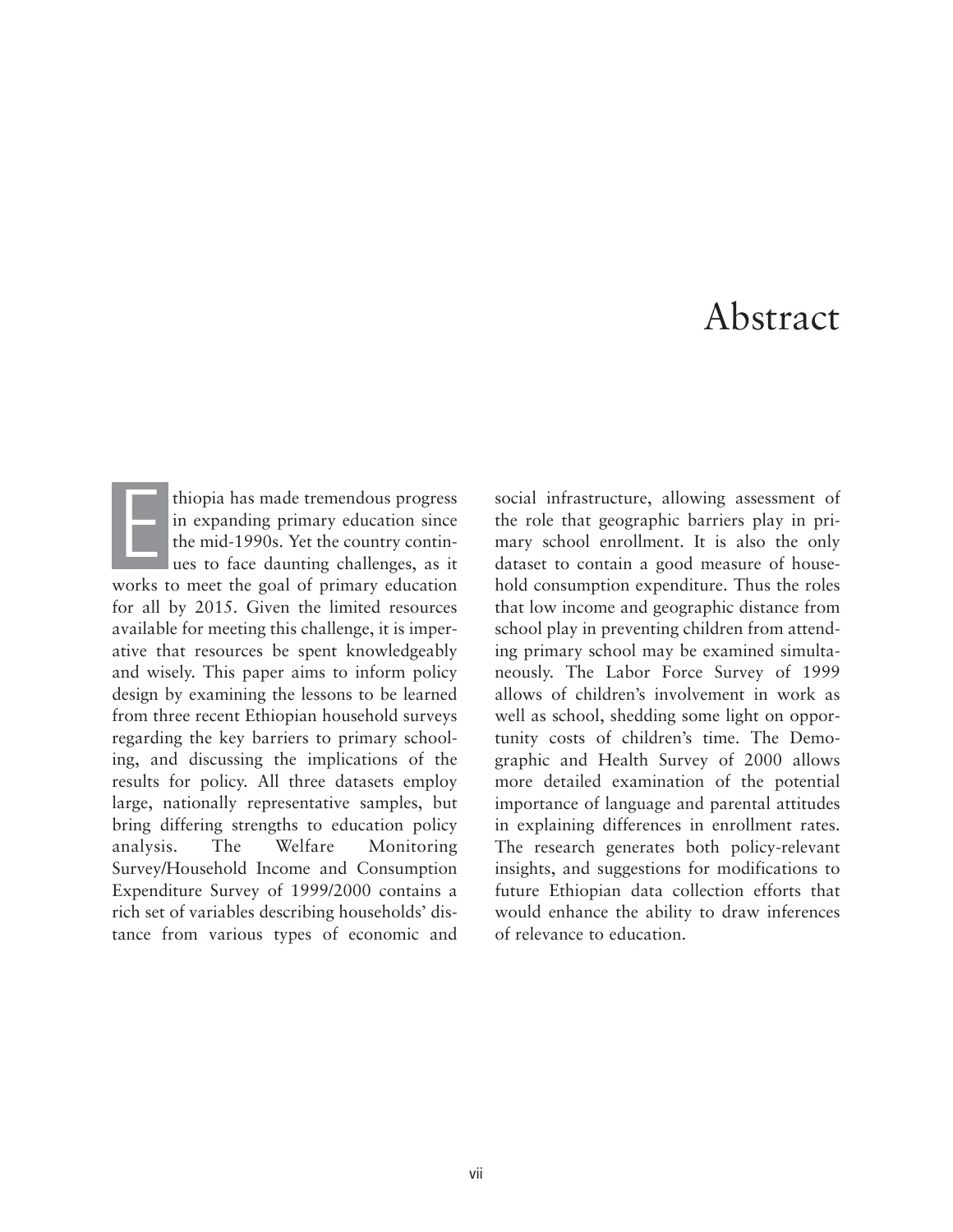## Acknowledgements

his report was prepared as background analysis for the Ethiopia Education Country Status Report, which will be published under the title of " Educahis report was prepared as background<br>analysis for the Ethiopia Education<br>Country Status Report, which will be<br>published under the title of " Educa-<br>tion in Ethiopia: Strengthening the Foundation for Sustainable Progress". The author is grateful to helpful conversations with many col-

leagues, including Andrew Dabalen, Stefan Dercon, Anjini Kochar and Jee-Peng Tan, as well as assistance in data matters from Susan Banki, Joanne Lim, and the Africa Household Survey Databank. Funding for this work is gratefully received from the Norwegian Education Trust Fund (NETF).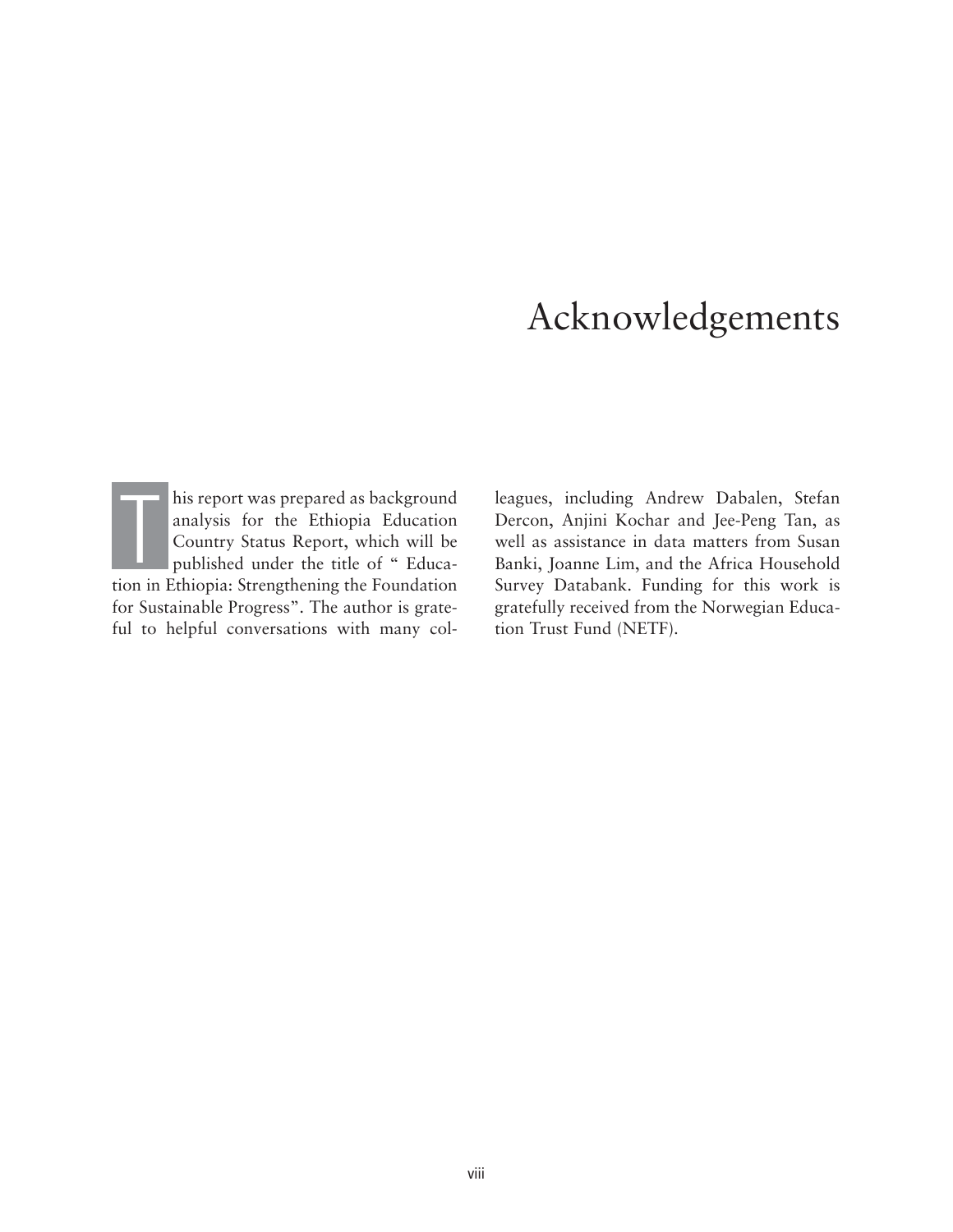Africa Region Africa Region Human Development Working Paper Series

The Determinants of Schooling Investments Among Primary School Aged Children in Ethiopia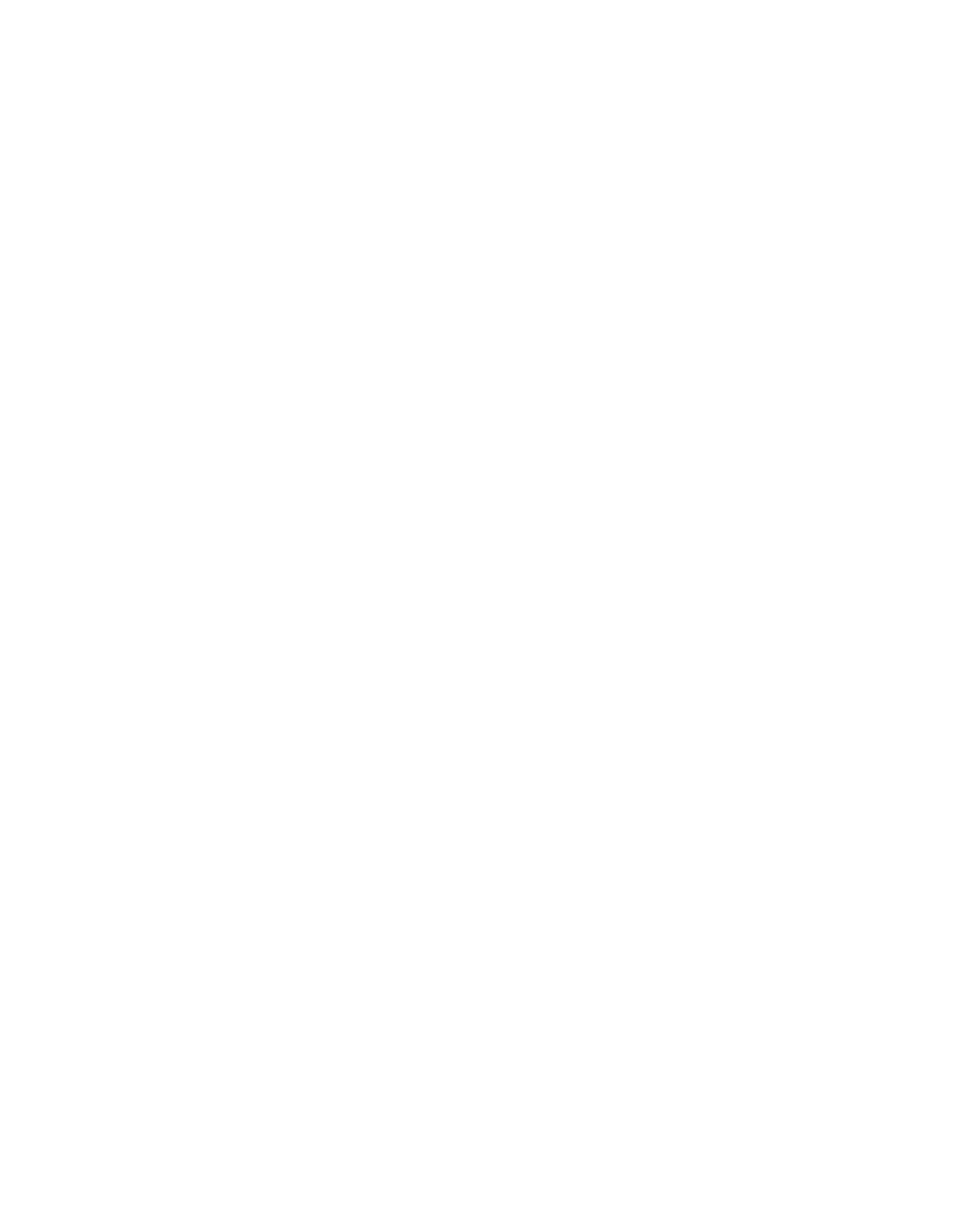## Introduction

ince the early 1990s, Ethiopia has made great strides in expanding the reach of its education system, but many children continue to receive little or no formal schooling. Careful analysis of socio-economic disparities in schooling investments, and of the individual, household and community "determinants" of schooling investments, can be valuable inputs to discussion as the Ethiopian government seeks to set priorities and design policies that will bring more children into the formal schooling system. Fortunately, such empirical study is feasible for Ethiopia, where a large number of large household surveys have been carried out in recent years. This paper examines the five household survey datasets described in Part 2, with an eye to drawing policy-relevant inferences about patterns of schooling investment. The focus is on the schooling of children of official primary school age—7 to 14 years old. S

The first question addressed is descriptive: In which socioeconomic groups are children least likely to enter or remain in school? This question may be answered simply by constructing tables that describe how schooling patterns vary across groups of interest to policy makers. The answers, presented in Part 3, are useful as policymakers seek to set priorities.

The second question probes deeper: What are the determinants of child schooling outcomes? "Determinants" are characteristics of children, or of their households or communities, that cause variation in their parents' assessment of the costs and benefits of schooling, and thus in school attendance and attainment. "Determinants" is a broad term, which encompasses both "supply side" factors, such as the availability and quality of schools, and "demand side" factors, such as household income, household needs for child labor that conflict with schooling, and parental awareness and appreciation of the benefits of education. Answering this structural question is useful for shedding light on the relative importance of such policy efforts as building schools, offering scholarships, modifying school schedules to conflict less with child work, or promoting education to reluctant parents, as Ethiopia pushes forward in its efforts to increase schooling investments.

Identifying the determinants of schooling outcomes requires the careful application of econometric methods to the analysis of survey data. This, in turn, requires development of an analytical framework that guides the selection of econometric models and estimation methods, and the interpretation of econometric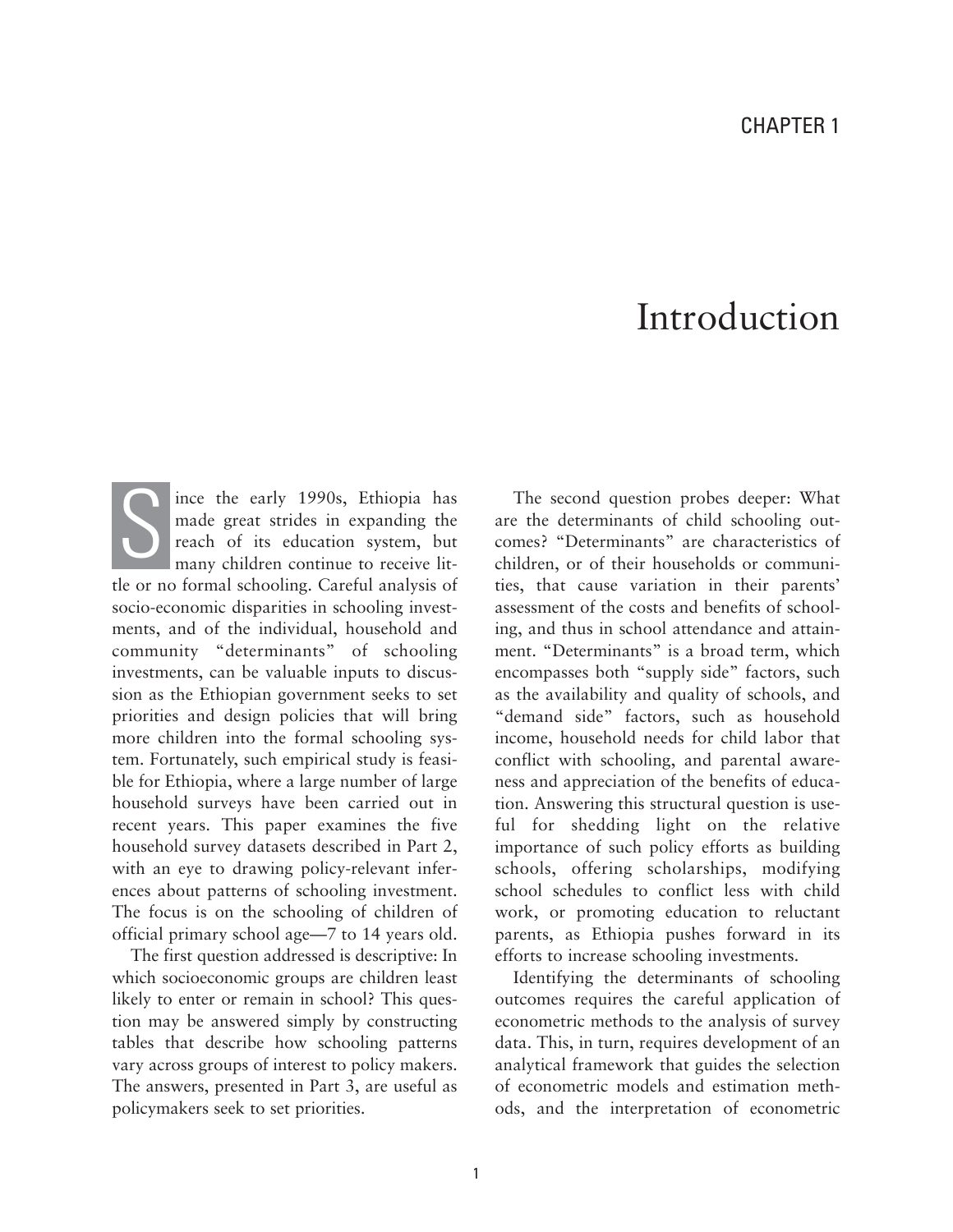results. Part 4 is thus devoted to the development of the analytical framework and its general implications for econometric analysis of the determinants of child schooling outcomes. The detailed application of these methods to three datasets is described in Appendices A, B

and C. Part 5 synthesizes and summarizes the policy-relevant implications of those analyses, while Part 6 offers several practical suggestions for future data collection efforts arising out of difficulties encountered during the research presented here.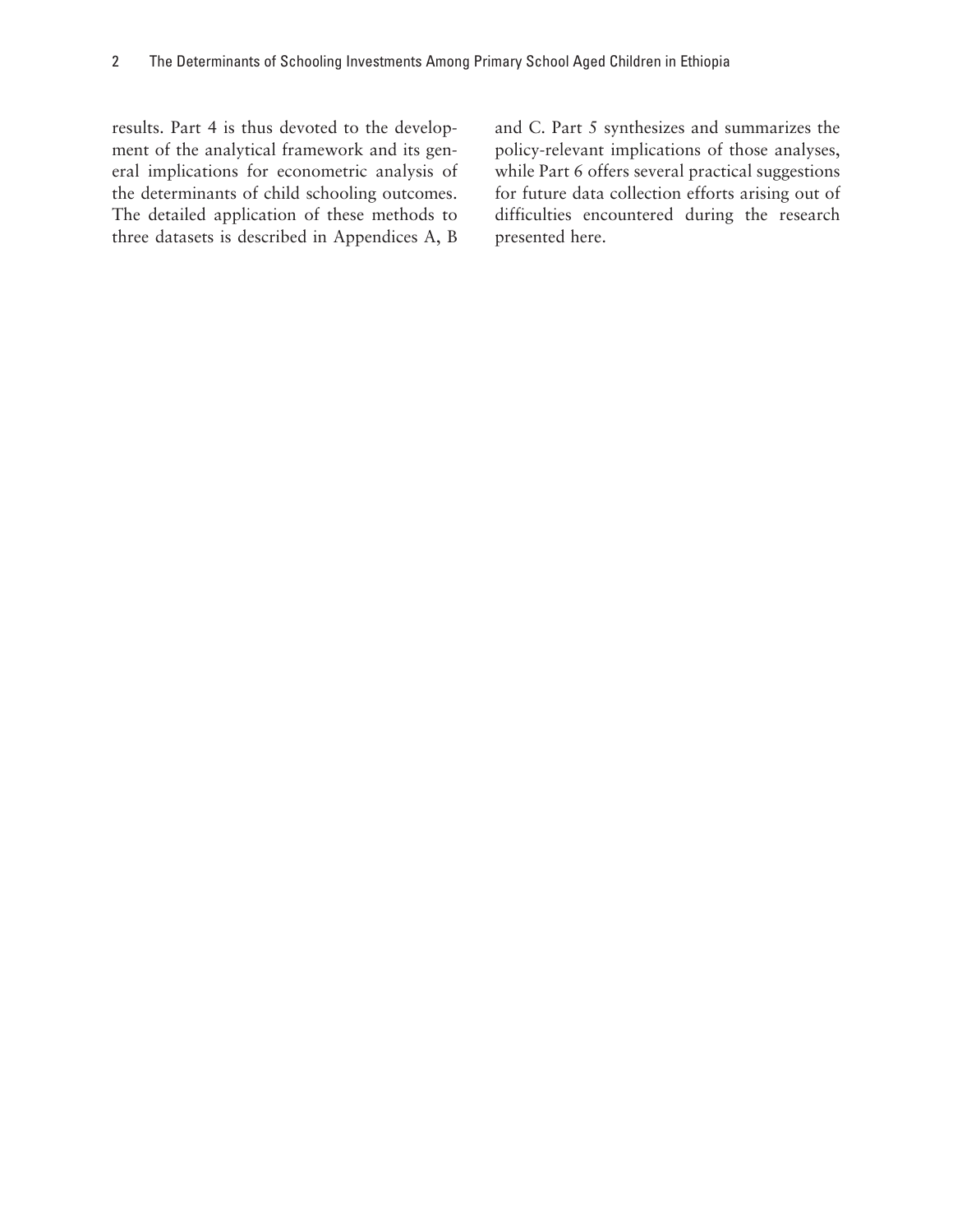## The Data



ata Sources. Schooling data from five nationally representative household surveys are employed in this paper:

- Welfare Monitoring Surveys (WMS) of 1995, 1998 and 2000 (merged in 1995 and 2000 with the Household Income, Consumption and Expenditure Surveys of the same years),
- Labor Force Survey (LFS) of 1999 (merged with school census data), and
- Demographic and Health Survey (DHS) of 2000.

All employ similar stratified random sample designs, though the sizes vary, as described in Table 2.1. Each dataset has distinctive features that render it useful for the present report.

The WMS datasets of 1995, 1998 and 2000 employ nearly identical questionnaires, allowing careful study of changes over the late 1990s. The WMSs of 1995 and 2000 were also administered jointly with the Household Income, Consumption and Expenditure Surveys (HICES) of those years (to the same households), allowing the merging of the WMS data with detailed consumption expenditure data. In addition to containing detailed information about school registration, they contain information on distances to nearest primary school and other social services.

The LFS is larger than the other datasets. While it contains less complete information about children's recent experience in school, it has the advantages of containing information on child participation in work and housework, and of containing sufficient identification of geographic areas that it can be linked to school census data at the woreda level.

The DHS employs a smaller sample, but contains richer information about the child's parents and siblings, including questions about native language and attitudes. It also contains a simple objective measure of literacy for women and men between 15 and 49 years old (in addition to a subjective measure of literacy, which is available for all individuals at least 5 years old.).

As none of the datasets is self-weighting, weights must be employed for producing all population descriptive statistics below. Conditional on a household responding to the survey at all, response rates on most questions employed here are very high. Thus I have not adjusted the weights for non-response. It should be noted that the sample frame for all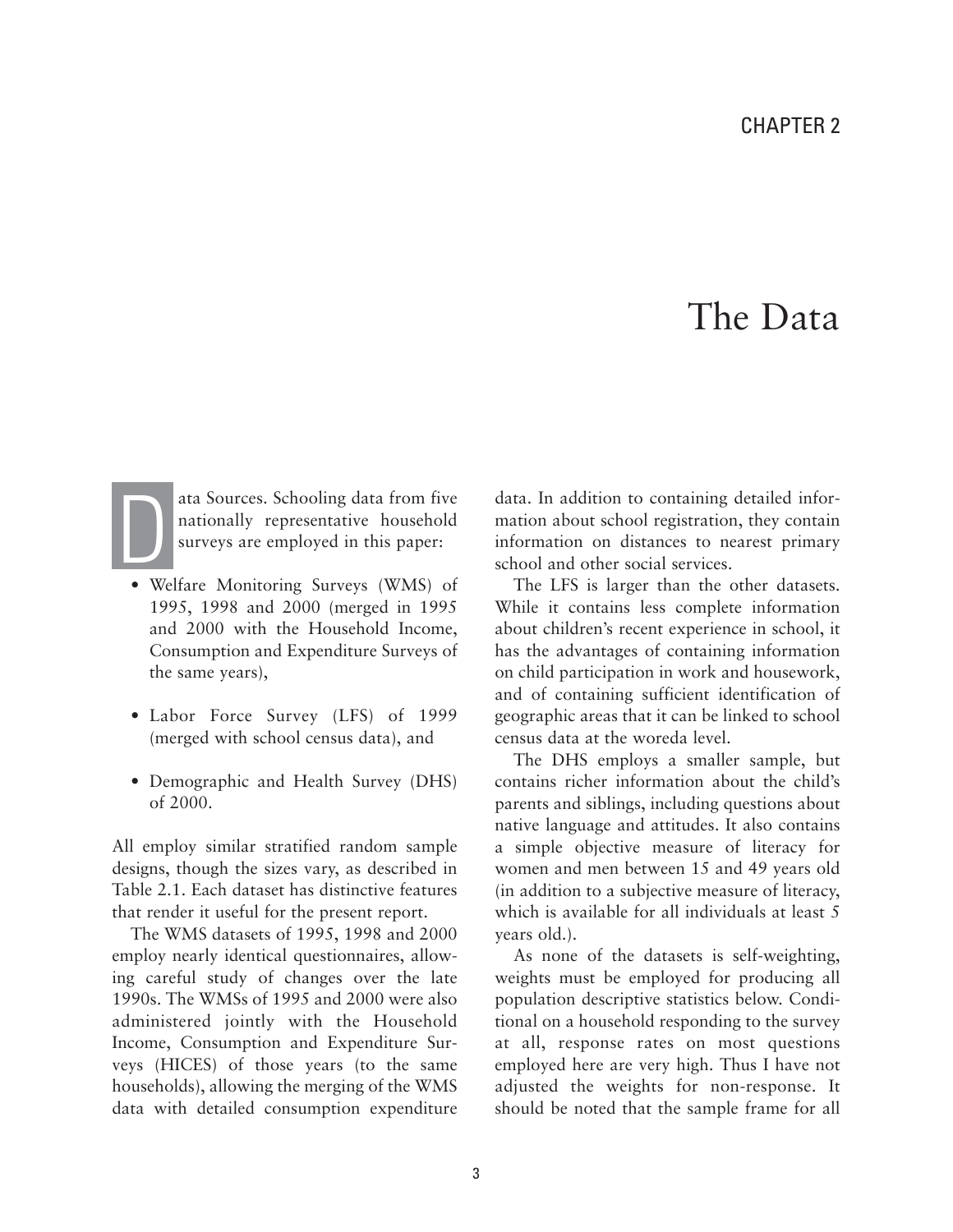|                                            | <b>WMS 1995</b> | <b>WMS 1998</b> | <b>WMS 2000</b> | <b>LFS 1999</b> | <b>DHS 2000</b> |
|--------------------------------------------|-----------------|-----------------|-----------------|-----------------|-----------------|
| Number of households                       | 11,935          | 45,123          | 25,917          | 81,340          | 14,072          |
| Number of children ages 7-14               | 14,297          | 49,327          | 28,822          | 84,508          | 15,220          |
| Number of enumeration areas                | 929             | 1808            | 1982            | 2331            | 539             |
| Number of households selected              | 12 rural        |                 | 12 rural        |                 |                 |
| per enumeration area                       | 15 urban        | 25              | 16 urban        | 35              | 27              |
| <b>Schooling outcomes</b>                  |                 |                 |                 |                 |                 |
| Percent of children ages 7-14:             |                 |                 |                 |                 |                 |
| Currently registered                       | 23.7            | 32.6            | 39.3            | 38.9            | 33.6            |
| Currently attending                        |                 |                 |                 |                 | 32.8            |
| Registered last year                       | 18.1            | 25.6            | 31.7            | 37.2            | 26.0            |
| Ever completed grade 1                     |                 |                 |                 |                 | 23.8            |
| Ever attended school2                      | 25.8            | 35.0            | 42.0            | 41.7            | 35.4            |
| Literate (subjective)                      | 25.8            | 19.5            | 26.2            | 24.2            | 27.8            |
| Percent of currently registered            |                 |                 |                 |                 |                 |
| children ages 7-14:                        |                 |                 |                 |                 |                 |
| In government school                       | 88.9            | 91.4            | 92.4            |                 |                 |
| In community school                        | 3.3             | 2.6             | 2.6             |                 |                 |
| Among children registered for first grade: |                 |                 |                 |                 |                 |
| Mean age in years                          | 10.4            | 10.6            | 10.4            |                 | 10.7            |
| Percent of children ages 7-14              |                 |                 |                 |                 |                 |
| registered last year who:                  |                 |                 |                 |                 |                 |
| Dropped Out                                | 6.5             | 6.1             | 5.9             |                 | 5.0             |
| Repeating                                  | 17.7            | 18.6            | 14.5            |                 | 9.3             |
| Advanced                                   | 75.8            | 75.3            | 79.7            |                 | 85.7            |

| Table 2.1. Structural Characteristics and Aggregate Schooling Outcomes in Five Datasets <sup>1</sup> |
|------------------------------------------------------------------------------------------------------|
|------------------------------------------------------------------------------------------------------|

<sup>1</sup> Descriptive statistics in these and subsequent text tables are calculated employing population weights provided by the survey organizations. See text for full titles of surveys.

<sup>2</sup> See text for a description of how imperfect measures of this were constructed.

of these datasets collected by the Central Statistical Authority of Ethiopia excluded the non-sedentary populations, which are concentrated in two regions (Affar and Somali). For details on sample designs and the fielding of the surveys, see CSA(1996), CSA(1999), CSA (2001), CSA(2002) and the DHS documentation at www.measuredhs.com.

Aggregate Schooling Outcomes. Table 2.1 presents results at the aggregate level for the variety of schooling outcomes that can be examined in any of the five datasets. The first two outcomes are the percentages of children ages 7 to 14 who are currently registered for school and who are currently attending school. The number currently attending is smaller than

the number of those registered, to the extent that some have dropped out during the current school year. The three WMS datasets allow measurement only of percent registered, on the basis of the direct question: "Has (NAME) currently registered for school?" The LFS begins by asking: "Are you attending school this academic year?", and then follows up with the question: "Have you ever attended school before?", to which the responses are (1) "yes, registered this year", (2) "yes, attended school before this year" and (3) "no, never attended school before". The DHS begins with: "Is (NAME) currently attending school?" and follows with "During the current school year, did (NAME) attend school at any time?" I construct the percent "registered" by adding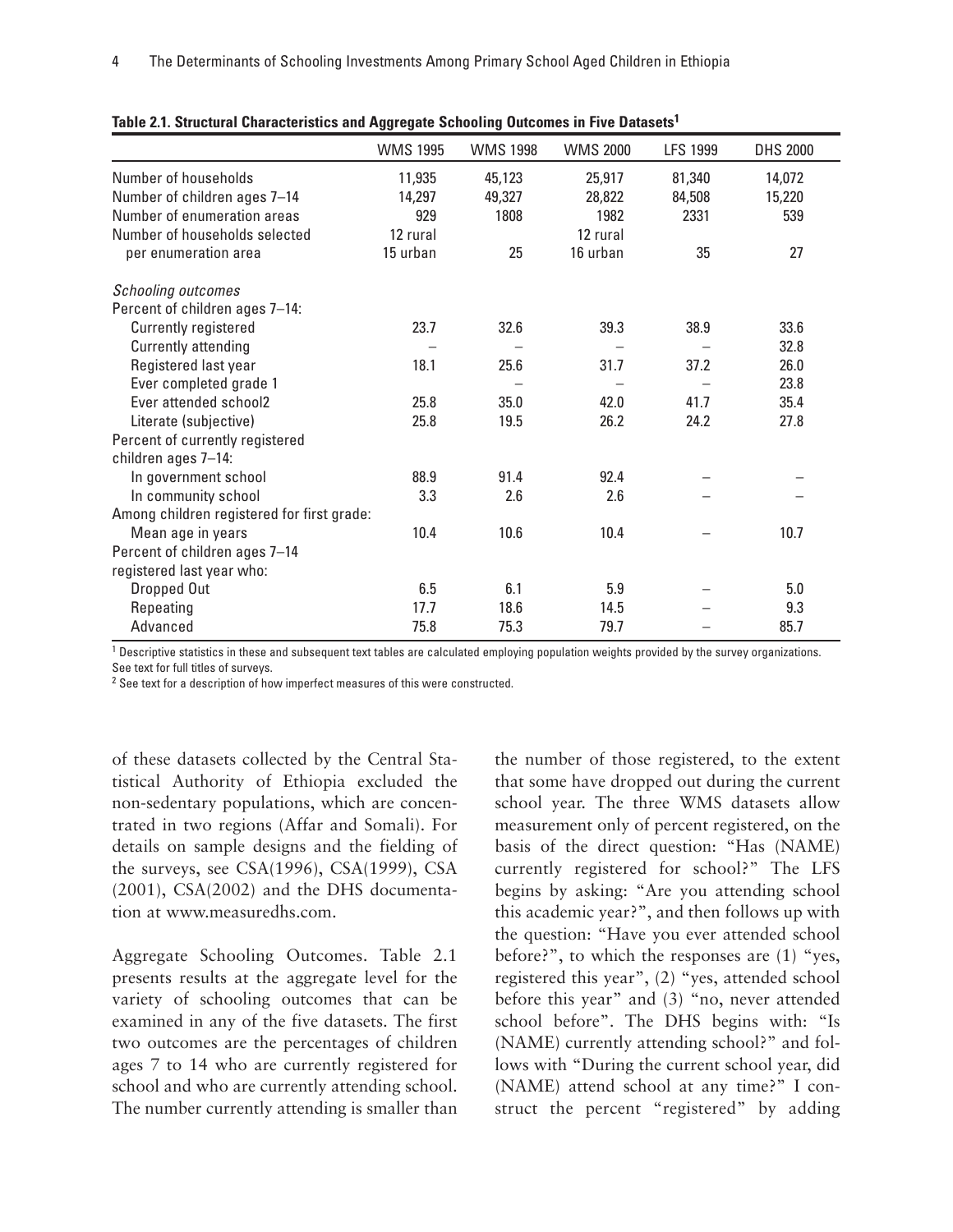together those who are currently attending and those who attended at any time this year. The three WMS datasets indicate a fairly rapid rise in registration over the late 1990s. The LFS gives a somewhat higher measure, and the DHS a somewhat lower measure, but they are broadly consistent. All datasets suggest that under 40 percent of primary school aged children are in school.

The indicator of whether the child attended school last year is of interest primarily because the collection of data about school attendance last year allows analysis of advancement, repeat and dropout rates. The rates of registration in the previous year in the three WMS datasets and the DHS dataset are consistent with the rising rates over the period.

All five questionnaires contain questions about the highest grade the individual completed in school. Unfortunately, the responses are not very useful, because the questions were not administered to all respondents. The questionnaires for the WMS of 1998 and 2000 and the LFS explicitly instruct interviewers only to administer the question to individuals who respond that they are able to read and write a simple sentence. While there is no explicit skip code of this sort in the WMS of 1995, examination of the data suggests that most interviewers forgot to administer the question if the respondent had not attended school last year (because the question followed several other questions that were skipped if the individual was not in school last year).

It would be useful to have direct measures of whether an individual has ever attended school. A direct measure of this is available only in the LFS, which asks children who are not currently attending school whether they have ever attended school. For the other datasets, the measures of "ever attendance" are imperfect. For the WMS datasets, the approximate measure of the share of children who have ever attended school is constructed by adding together three components: children who are currently registered for school, children who registered for school last year (but are not registered this year), and children who are reported as being literate (but who were not registered for school either last year or this year). This measure may overstate the true rate to the extent that some children who have received no schooling report themselves to be literate. (Analysis of adult data in the DHS suggests that some such reports do happen.) On the other hand, our measure may understate the true rate to the extent that some people who attended school prior to last year did not become literate.

For the DHS dataset, the approximate measure of the share of children who have ever attended school is constructed in a similar way, adding together children who are currently registered for school, children who were registered for school last year, and children who are reported as having completed grade 1 (but who were not registered for school either this year or last year). This measure may understate the true percentage of children who have ever attended school, to the extent that some children attended and left school prior to the previous year, without having completed first grade.

The main observation regarding "ever attendance" is that the vast majority of children who have ever attended school are currently in school. Thus the imperfections in the other components of the ever attendance measure for the WMS and DHS datasets are unlikely to lead to poor inferences regarding broad patterns in ever attendance.

All datasets contain subjective measures of literacy. The WMS datasets ask: "Can {NAME} read or write a simple sentence?" The LFS asks "Can you read and write?" and the DHS asks: "Is {NAME) able to read and write a simple sentence?" Despite the use of the first person in the phrasing of the LFS question, the documentation indicates that the information was collected from the household head. Subsidiary analysis of the DHS dataset suggests that these subjective literacy measures must be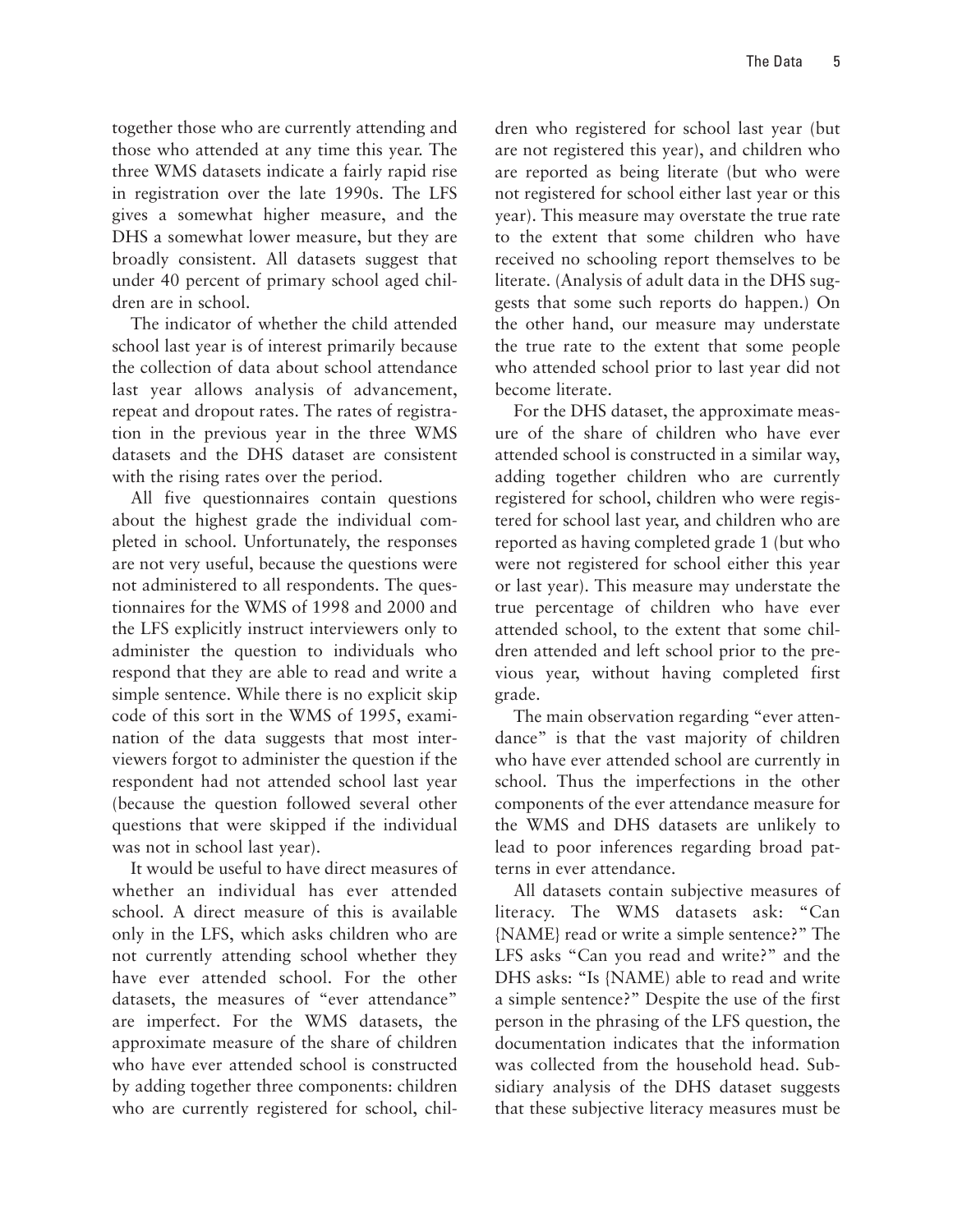|          | <b>WMS 1995</b>       |                           |                       | <b>WMS 2000</b>                  |
|----------|-----------------------|---------------------------|-----------------------|----------------------------------|
| Age      | Percent<br>Registered | Mean Grade<br>(Std. Dev.) | Percent<br>Registered | <b>Mean Grade</b><br>(Std. Dev.) |
| 7 years  | 11.8                  | 1.3<br>(0.6)              | 20.2                  | 1.3<br>(1.0)                     |
| 8 years  | 15.5                  | 1.7<br>(1.0)              | 30.3                  | 1.7<br>(1.0)                     |
| 9 years  | 21.9                  | 1.9<br>(1.2)              | 36.6                  | 2.0<br>(1.2)                     |
| 10 years | 26.0                  | 2.3<br>(1.4)              | 43.8                  | 2.4<br>(1.5)                     |
| 11 years | 29.1                  | 2.8<br>(1.8)              | 47.2                  | 2.9<br>(1.7)                     |
| 12 years | 30.2                  | 3.1<br>(2.0)              | 48.4                  | 3.3<br>(1.9)                     |
| 13 years | 30.7                  | 3.7<br>(2.3)              | 48.6                  | 3.7<br>(2.1)                     |
| 14 years | 30.5                  | 4.2<br>(2.7)              | 47.1                  | 4.3<br>(2.4)                     |

**Table 2.2. School Enrollment and Mean Grade by Age**

interpreted with caution. For the women and men over 15 years old who were the primary focus of the DHS, the subjective literacy measures were complemented by an objective measure, in which respondents were given a card on which was written a sentence in their native language, and were asked to read as much of it as possible. For them literacy rates were lower by the objective measure than by the subjective measure, and the differences followed an interesting pattern. Among individuals who had attended just one or two years of schooling, the gap between subjective and objective rates was especially large. The gap narrows as years of schooling increases, but does not disappear until about seventh grade. Thus individuals with just a few years of schooling (a great majority of schooled people in Ethiopia) tend to think they are literate more frequently than they are found to be literate by a simple objective test (Schaffner, 2002b).

The WMS datasets collect information on whether the school currently attended is government, private–religious, private–NGO, and other (and some additional distinctions in some years). The aggregate results in Table 2.1 indicate that the large expansion in schooling over the late 1990s was largely in government schools. The share of schooling taking place in government schools increased. Despite a policy effort to encourage community schools, their share remained small.

A striking feature of schooling data for Ethiopia is the late age at which many children start school. Many first graders are 15 or more years old. As indicated in Table 2.1, the mean age of first graders is over 10 years, despite the official start age of seven years. This complicates the interpretation of data on registration rates. Just because a child in the 7–14 bracket is not in school does not mean that the child has already quit school or will never enter school. As illustrated in Table 2.2, rates of registration rise with age until 12 or 13 years of age.

Among children who registered for school last year, dropouts may be identified on the basis of whether or not they are registered for school this year. Among those who were registered both last year and this year, repeaters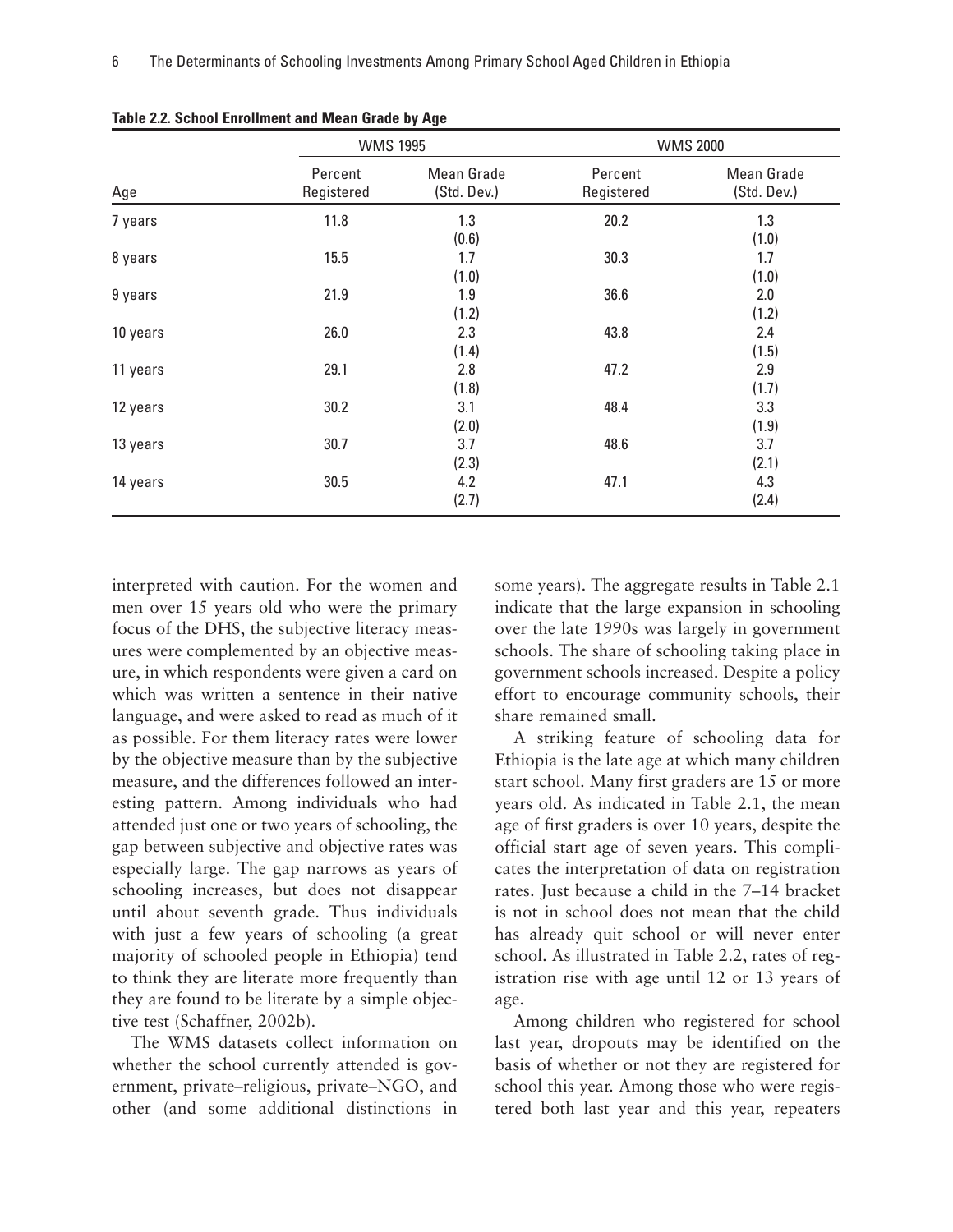may be identified on the basis of whether the grade they are registered for this year is the same or one higher than the grade they registered for last year. Unfortunately, depending on the dataset, from 1 to 5 percent of observations for 7–14 year olds have either a reported difference in grades between this year and last year that is less than 0 or greater than 1. In Table 2.1 the dropout rate is calculated on the basis of the full sample. The repeat and advancement rates are calculated in two steps. First, I take only observations for nondropouts whose grade this year is reported to be 0 or 1 year higher than in the previous year, and calculate the (weighted) shares that report

0 and 1. Then I multiply these shares by 1 minus the dropout rate. The WMS datasets contain independent information on whether or not the child "completed" the grade in the previous year. Completing is no guarantee of advancement. A large number of children who report having completed the previous year are nonetheless currently registered for the same grade as in the previous year. There is no obvious explanation for why the DHS data imply lower repeat and dropout rates than the WMS 2000 data. This casts doubt on our ability to perceive trends in repeat and dropout rates over the three WMS surveys.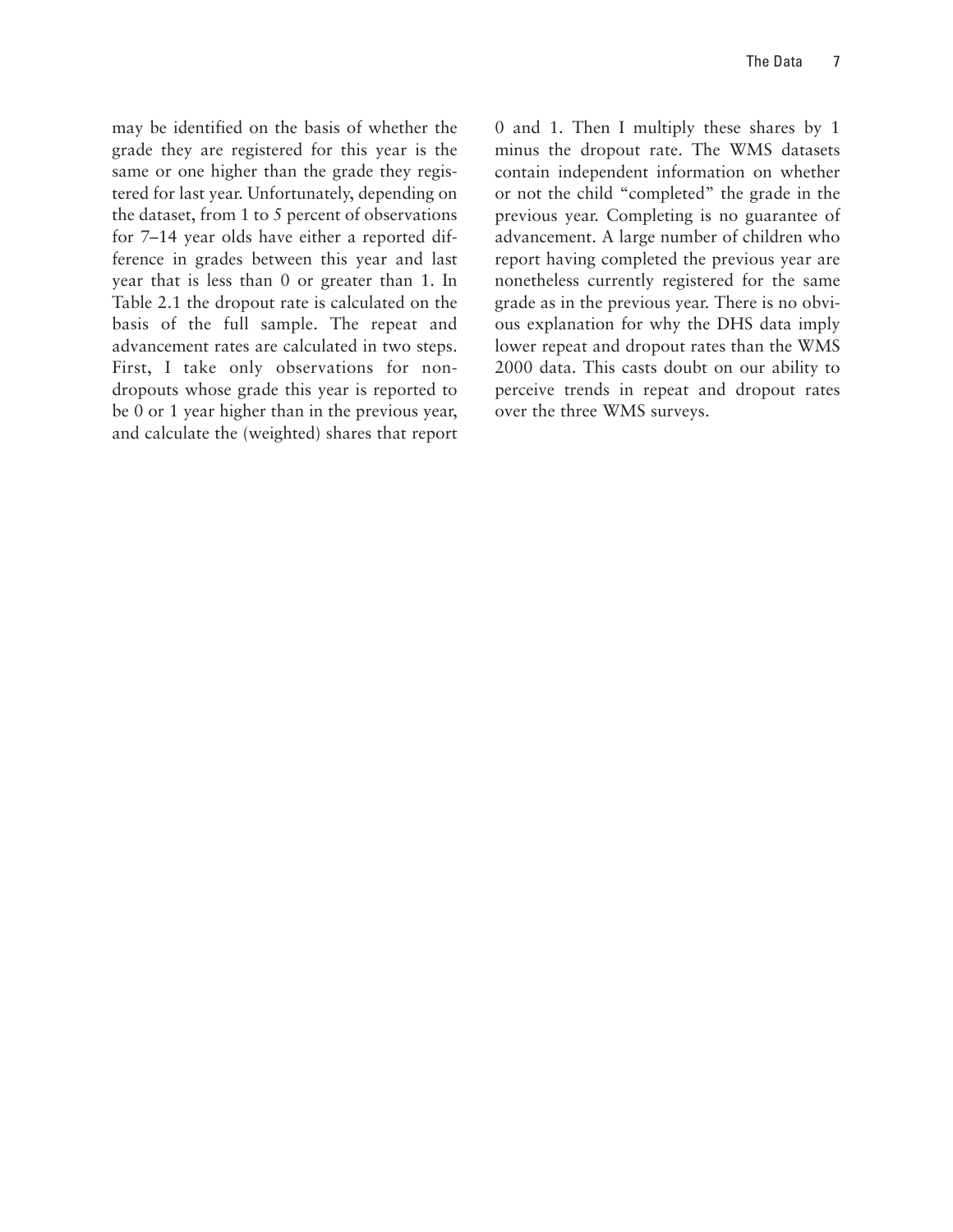## Differences in Schooling Outcomes Across Regions and Groups

he main purpose of this section is to set out broad patterns of differences in schooling outcomes across groups defined by region, per adult equivalent expenditure level, language/ethnic group, and gender. T

Gross Differences in Schooling Outcomes by Region. In setting priorities in a large country, differences in outcomes by geographic region are often of primary interest. Given sample design and size, I can examine geographic differences along two dimensions. First, and by far the most important distinction empirically, is the distinction between rural and urban areas. The second distinction is between administrative regions. To understand the extent to which the data can shed reliable light on these differences, it is useful to describe the typical sample design employed by the Central Statistical Authority in Ethiopia. In their sample frame, Ethiopia is divided into 11 administrative regions (killils), eight of which are largely rural (Tigray, Afar, Amhara, Oromiya, Somali, Benshangul-Gumuz, SNNPR, and Gambela) and three of which are largely urban (Harari, Addis Ababa, and Dire Dawa). The rural area of each administrative region is either a sample domain (reporting level for which the sample should be representative with reasonable precision) or a set of domains (allowing aggregation to that level). (Six zones in Somali and two zones in Afar are excluded from the sample frame, because of the high incidence of nomadic peoples among their populations). Thus, in principle, it is reasonable to report statistics for the rural area of each administrative region. In practice, however, the sample sizes are substantial only for the larger, predominantly rural regions (Tigray, Amhara, Oromiya and SNNP). Several large urban areas (including the urban areas of Harari, Addis Ababa and Dire Dawa) are sample domains. But the remaining urban areas (which include district capitals, even when small) are divided into domains on the basis of size (without regard to administrative region). Thus, strictly speaking, the sample is not designed to give precise estimates for urban areas disaggregated by administrative region. In practice, sample sizes seem reasonable for the four larger predominantly rural regions as well as the predominantly urban administrative regions.

Despite the small sample sizes for some cells, Table 3.1 presents school registration percentages among children 7 to 14 years old by rural–urban and administrative region distinc-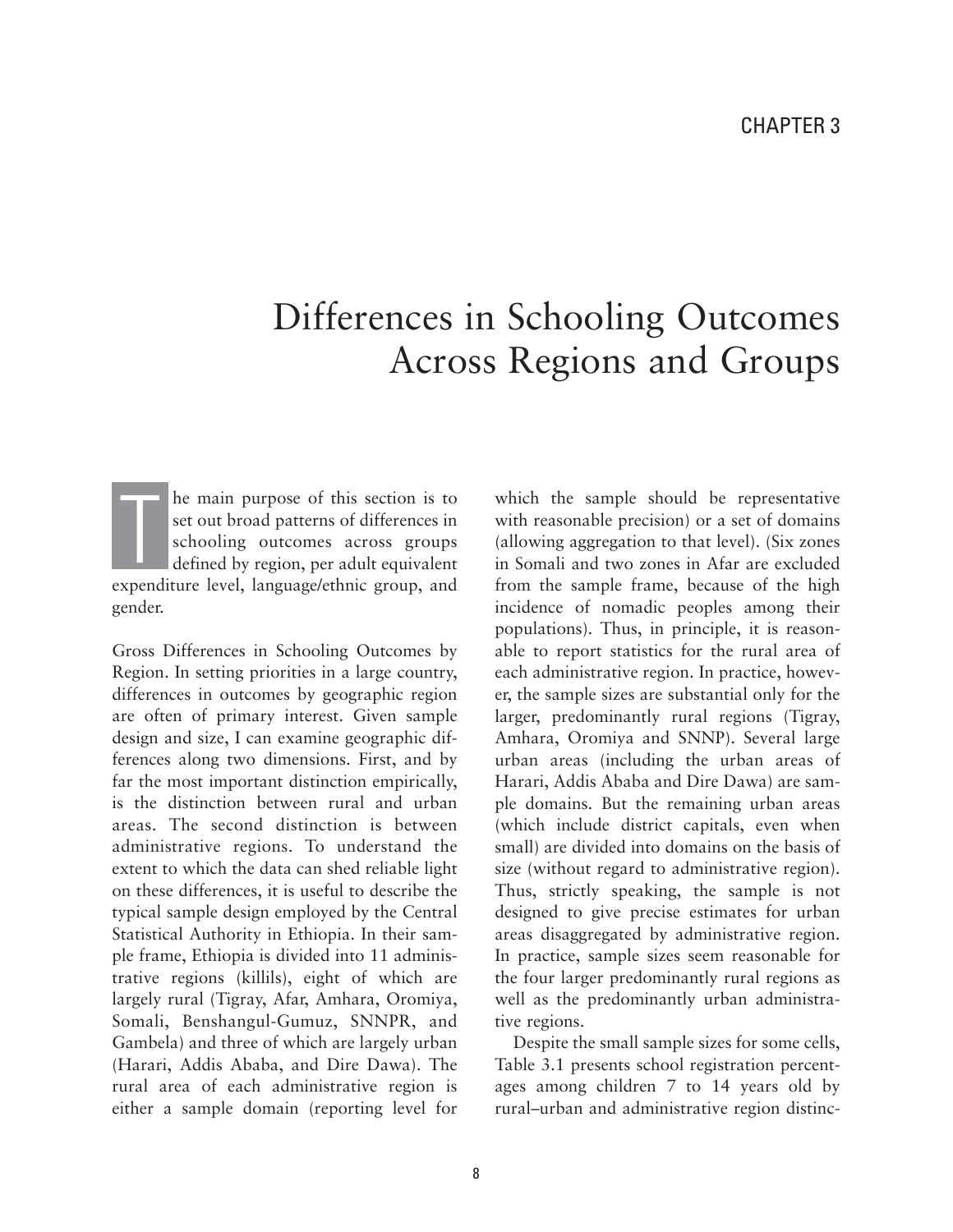|              | Rural             |                       |                   | Urban                 | All               |                       |
|--------------|-------------------|-----------------------|-------------------|-----------------------|-------------------|-----------------------|
| Killil       | Number<br>of Obs. | Percent<br>Registered | Number<br>of Obs. | Percent<br>Registered | Number<br>of Obs. | Percent<br>Registered |
|              |                   |                       | <b>WMS 1995</b>   |                       |                   |                       |
| Tigray       | 404               | 19.8                  | 426               | 77.8                  | 830               | 32.3                  |
| Afar         | 163               | 3.7                   | 27                | 82.9                  | 190               | 31.1                  |
| Amhara       | 1851              | 11.1                  | 1048              | 78.7                  | 2899              | 18.3                  |
| Oromiya      | 2918              | 15.2                  | 1570              | 64.3                  | 4488              | 20.6                  |
| Somali       | 281               | 3.7                   | 33                | 61.4                  | 314               | 7.0                   |
| Benshangul   | 185               | 28.5                  | 18                | 48.8                  | 203               | 29.5                  |
| <b>SNNPR</b> | 1900              | 20.3                  | 259               | 71.2                  | 2159              | 24.1                  |
| Gambela      | 149               | 46.2                  | 30                | 65.1                  | 179               | 50.7                  |
| Harari       | 130               | 26.1                  | 222               | 85.4                  | 352               | 61.1                  |
| Addis Ababa  | 142               | 30.2                  | 1270              | 86.2                  | 1412              | 85.2                  |
| Dire Dawa    | 156               | 10.4                  | 296               | 73.8                  | 452               | 45.8                  |
| All          | 8279              | 15.4                  | 5199              | 74.6                  | 13478             | 23.6                  |
|              |                   |                       | <b>WMS 1998</b>   |                       |                   |                       |
| Tigray       | 2571              | 26.2                  | 575               | 82.8                  | 3146              | 34.2                  |
| Afar         | 1463              | 7.6                   | 179               | 87.9                  | 1642              | 21.6                  |
| Amhara       | 7086              | 22.7                  | 1988              | 82.8                  | 9074              | 28.1                  |
| Oromiya      | 10719             | 23.0                  | 2798              | 77.2                  | 13517             | 28.7                  |
| Somali       | 1970              | 4.9                   | 451               | 50.5                  | 2421              | 19.0                  |
| Benshangul   | 2097              | 38.7                  | 445               | 76.4                  | 2542              | 41.0                  |
| <b>SNNPR</b> | 10068             | 32.7                  | 1069              | 77.0                  | 11137             | 36.1                  |
| Gambela      | 512               | 59.3                  | 316               | 79.5                  | 828               | 63.1                  |
| Harari       | 670               | 35.2                  | 368               | 89.4                  | 1038              | 61.8                  |
| Addis Ababa  | 758               | 49.5                  | 1850              | 88.7                  | 2608              | 87.6                  |
| Dire Dawa    | 762               | 22.6                  | 411               | 83.0                  | 1173              | 58.3                  |
| All          | 38676             | 25.4                  | 10450             | 80.5                  | 49126             | 32.6                  |
|              |                   |                       | <b>WMS 2000</b>   |                       |                   |                       |
| Tigray       | 1378              | 31.1                  | 759               | 83.5                  | 2137              | 39.6                  |
| Afar         | 865               | 12.5                  | 313               | 78.0                  | 1178              | 22.9                  |
| Amhara       | 3473              | 32.6                  | 1579              | 87.0                  | 5052              | 38.0                  |
| Oromiya      | 5210              | 31.8                  | 1951              | 85.5                  | 7176              | 37.3                  |
| Somali       | 812               | 8.3                   | 563               | 45.1                  | 1375              | 21.3                  |
| Benshangul   | 977               | 46.5                  | 399               | 87.6                  | 1376              | 50.0                  |
| <b>SNNPR</b> | 5720              | 34.7                  | 878               | 73.0                  | 6598              | 37.3                  |
| Gambela      | 311               | 73.4                  | 391               | 82.4                  | 702               | 75.6                  |
| Harari       | 343               | 53.7                  | 268               | 92.8                  | 611               | 74.1                  |
| Addis Ababa  | 411               | 42.9                  | 1133              | 90.9                  | 1544              | 89.9                  |
| Dire Dawa    | 421               | 21.7                  | 399               | 76.4                  | 820               | 57.9                  |
| All          | 19921             | 32.6                  | 8633              | 83.8                  | 28554             | 39.3                  |

### **Table 3.1. Among Children Aged 7 to 14 Years Old, Percent Who are Currently Registered for School, By Region**

Continued on next page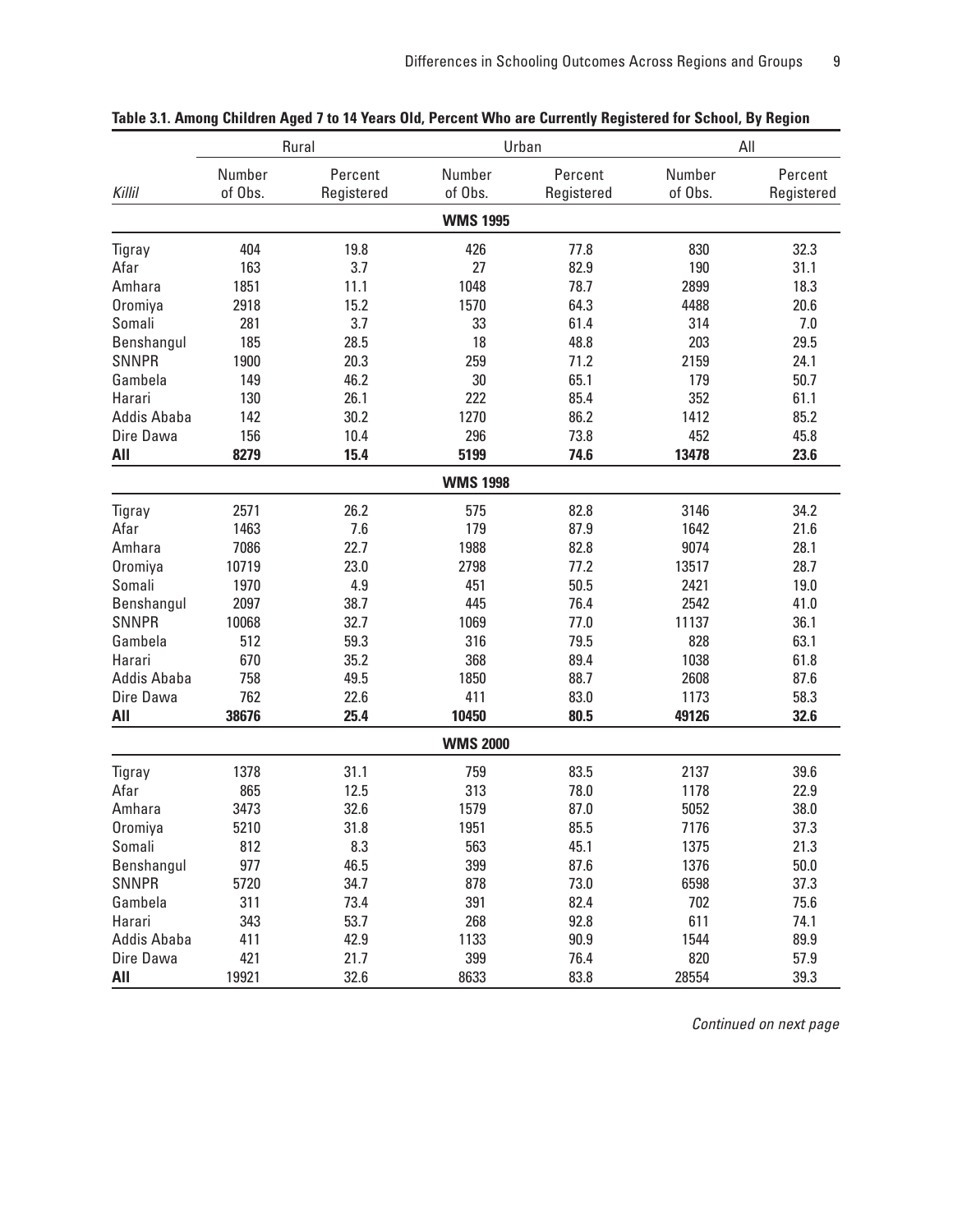|                    | Rural   |            |                 | Urban      | All     |            |
|--------------------|---------|------------|-----------------|------------|---------|------------|
|                    | Number  | Percent    | Number          | Percent    | Number  | Percent    |
| Killil             | of Obs. | Registered | of Obs.         | Registered | of Obs. | Registered |
|                    |         |            | <b>LFS 1999</b> |            |         |            |
| Tigray             | 3773    | 31.8       | 2508            | 84.4       | 6281    | 39.2       |
| Afar               | 2179    | 12.7       | 430             | 75.6       | 2609    | 25.9       |
| Amhara             | 9858    | 30.6       | 6043            | 84.6       | 15901   | 35.2       |
| Oromiya            | 15128   | 31.7       | 7977            | 81.4       | 23144   | 36.5       |
| Somali             | 2435    | 12.2       | 709             | 50.7       | 3144    | 21.0       |
| Benshangul         | 2949    | 43.8       | 550             | 85.2       | 3499    | 46.6       |
| <b>SNNPR</b>       | 15800   | 36.3       | 6692            | 75.8       | 22775   | 39.1       |
| Gambela            | 777     | 66.2       | 476             | 80.2       | 1253    | 69.2       |
| Harari             | 1131    | 44.4       | 455             | 92.0       | 1586    | 66.8       |
| <b>Addis Ababa</b> | 122     | 55.4       | 2253            | 93.2       | 2375    | 92.7       |
| Dire Dawa          | 1119    | 39.4       | 728             | 86.5       | 1847    | 69.5       |
| All                | 55271   | 32.4       | 28721           | 84.0       | 84414   | 38.9       |
|                    |         |            | <b>DHS 2000</b> |            |         |            |
| Tigray             | 1294    | 23.4       | 164             | 79.5       | 1458    | 35.5       |
| Afar               | 852     | 16.0       | 38              | 77.4       | 890     | 21.3       |
| Amhara             | 2032    | 28.3       | 172             | 79.8       | 2204    | 32.8       |
| Oromiya            | 2383    | 25.6       | 192             | 82.3       | 2575    | 31.4       |
| Somali             | 1065    | 4.1        | 149             | 32.9       | 1214    | 13.5       |
| Benshangul         | 1059    | 37.1       | 72              | 70.9       | 1131    | 39.6       |
| <b>SNNPR</b>       | 2117    | 29.9       | 127             | 71.2       | 2244    | 32.7       |
| Gambela            | 693     | 57.9       | 82              | 75.7       | 775     | 61.8       |
| Harari             | 388     | 42.1       | 367             | 89.8       | 755     | 65.9       |
| Addis Ababa        | 0       |            | 1196            | 83.8       | 1196    | 83.8       |
| Dire Dawa          | 318     | 23.6       | 453             | 73.2       | 771     | 55.4       |

| Table 3.1 (continued) |  |  |
|-----------------------|--|--|
|-----------------------|--|--|

tions. The most striking observation is the tremendous difference in school attendance between rural and urban areas, which is far greater than the differences across administrative regions among either rural or urban areas. The rural–urban differences are so great, that I will disaggregate all further comparisons across rural and urban areas throughout the rest of the paper. Rural registration rates were rising more rapidly in the late 1990s than urban rates, in all the major regions.

Additional light is shed on the urban–rural differences by examining differences in other schooling outcomes. Sample sizes are much smaller when looking at the average age of first graders, but they indicate a strong ten-

dency for children to start school earlier in urban areas. According to the WMS 1995 (2000), the mean age of first graders is 11.1 (10.7) years in rural areas, but 8.4 (8.5) years in urban areas, and this gap is apparent in every administrative region. Furthermore, among children who were registered for school last year, the percentage who dropped out is 10.1 (7.9) in rural areas in the WMS 1995 (2000), but only 3.0 (1.4) in urban areas. Similarly, repeat rates (among those who continue in school and for whom the difference between this year's grade and last year's grade is either 0 or 1) are 23.3 (18.3) in rural areas in the WMS 1995 (2000), and 15.1 (9.5) in urban areas.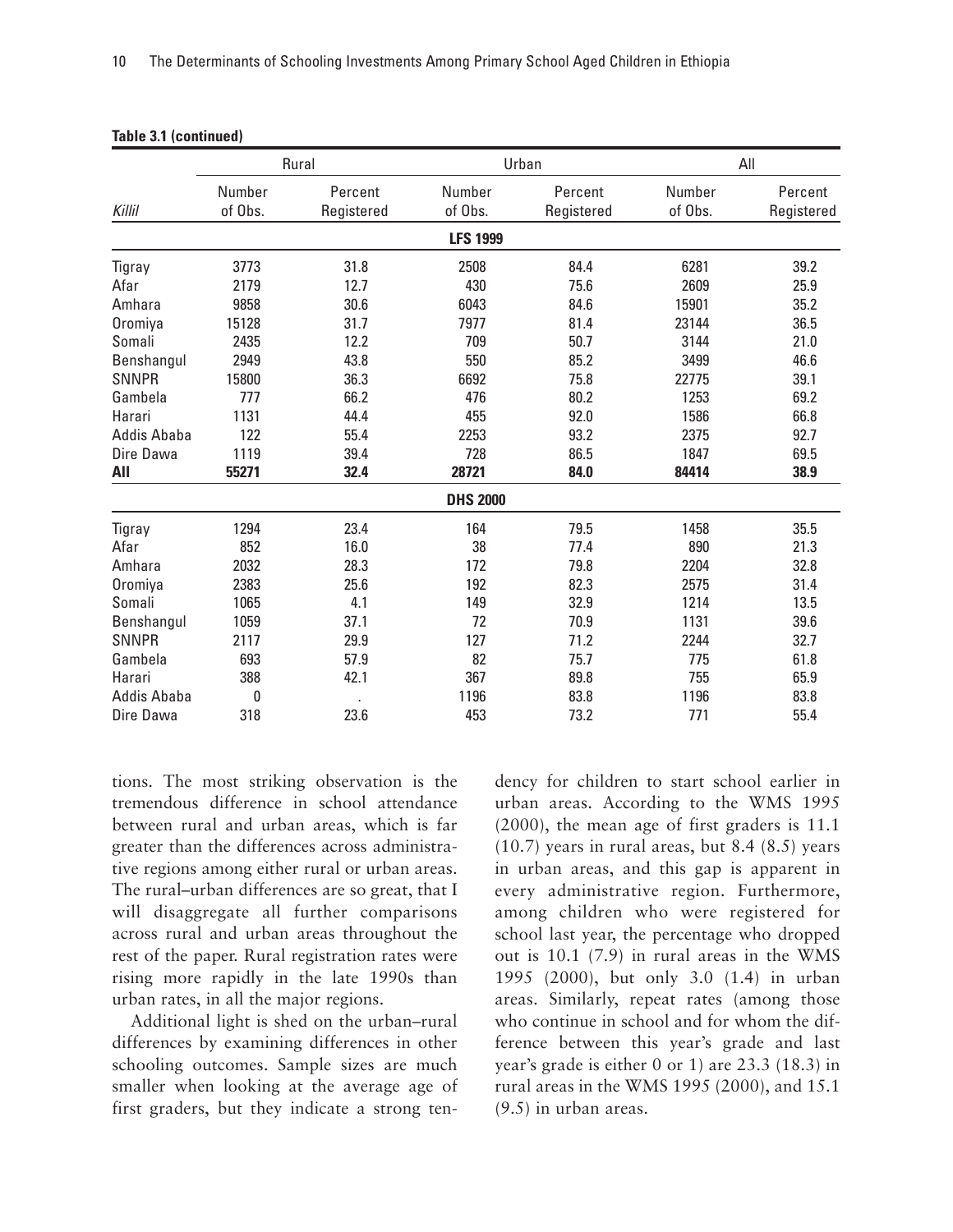Gross Differences in Schooling Outcomes by Economic Status. At least as important in policy discussions as regional differences are differences by economic status. Table 3.2 shows how school registration rates differ across quintiles of real total expenditure per adult equivalent using the WMS 1995 and WMS 2000, separately for rural and urban areas. A household's quintile is calculated with respect to the national distribution, thus, for example, more than 20 percent of rural households are in the lowest quintile. The quintile measures for 1995 and 2000 may not be strictly comparable. The ordering of household real per adult equivalent consumption expenditure within a year requires deflation by regional price indices. The price indices for 1995 were constructed by Stefan Dercon (Dercon, 2002), while those for 2000 were calculated by the Central Statistical Authority, and the procedures employed may not have been identical.

The two most striking observations from Table 3.2 are (1) the tremendous size of the rural–urban differences relative to differences across expenditure quintiles within rural or urban areas, and (2) the shared increase in registration rates across all expenditure quintiles between 1995 and 2000.

Gross Differences in Schooling Outcomes by Language Group. For children in the DHS 2000 whose mothers are alive and included in the survey, it is possible to identify their mother's native language. Table 3.3 reports the incidence of school registration by mother's native language. There appears to be a modestly higher incidence of schooling among Amharic (Amarigna) speakers, which is unsurprising, given that much instruction has traditionally taken place in Amharic. Differences among the major languages (Amarigna, Ormigna, and Tigrigna) are small relative to the differences between the major languages, on the one hand, and the languages spoken by smaller groups (Somaligna, Afarigna, Others), on the other hand.

Gross Differences in Schooling Outcomes by Religion. One way of distinguishing some of Ethiopia's diverse cultures is to differentiate across major religions. This is possible using LFS 1999 and DHS 2000 datasets, as in Table 3.4. Differences in schooling rates among the

|            | Rural             |                       | Urban             |                       | All               |                       |
|------------|-------------------|-----------------------|-------------------|-----------------------|-------------------|-----------------------|
|            | Number<br>of Obs. | Percent<br>Registered | Number<br>of Obs. | Percent<br>Registered | Number<br>of Obs. | Percent<br>Registered |
|            |                   |                       | <b>WMS 1995</b>   |                       |                   |                       |
| Quintile 1 | 1647              | 13.1                  | 870               | 64.6                  | 2517              | 19.3                  |
| Quintile 2 | 1703              | 15.4                  | 758               | 70.8                  | 2461              | 20.9                  |
| Quintile 3 | 1695              | 14.3                  | 860               | 72.8                  | 2595              | 20.9                  |
| Quintile 4 | 1678              | 16.5                  | 869               | 77.5                  | 2547              | 24.2                  |
| Quintile 5 | 1556              | 18.8                  | 1842              | 81.9                  | 3398              | 33.3                  |
|            |                   |                       | <b>WMS 2000</b>   |                       |                   |                       |
| Quintile 1 | 2854              | 29.1                  | 1790              | 80.8                  | 4644              | 40.2                  |
| Quintile 2 | 2386              | 33.5                  | 1506              | 79.7                  | 3892              | 42.3                  |
| Quintile 3 | 1837              | 33.4                  | 1335              | 83.8                  | 3172              | 43.9                  |
| Quintile 4 | 1515              | 34.9                  | 1416              | 87.3                  | 2931              | 47.6                  |
| Quintile 5 | 1097              | 36.2                  | 2123              | 87.7                  | 3220              | 56.7                  |

**Table 3.2. Among Children Aged 7 to 14 Years Old, Percent Who are Currently Registered for School, By Quintile of Real Total Expenditure Per Adult Equivalent**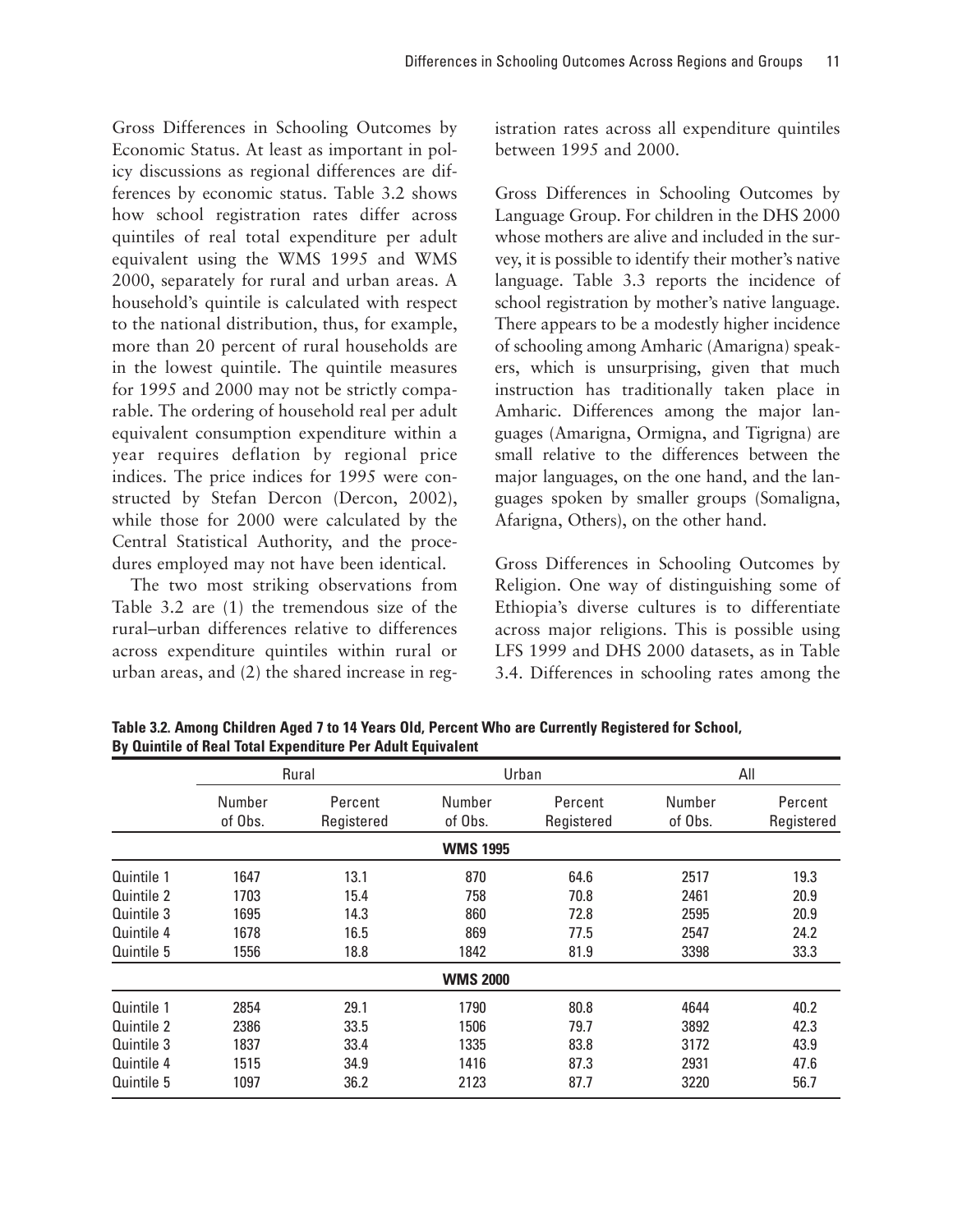|           | Rural             |                       | Urban             |                       | All               |                       |
|-----------|-------------------|-----------------------|-------------------|-----------------------|-------------------|-----------------------|
|           | Number<br>of Obs. | Percent<br>Registered | Number<br>of Obs. | Percent<br>Registered | Number<br>of Obs. | Percent<br>Registered |
|           |                   |                       | <b>DHS 2000</b>   |                       |                   |                       |
| Amarigna  | 1778              | 31.5                  | 985               | 88.1                  | 2763              | 42.1                  |
| Ormigna   | 2381              | 25.1                  | 336               | 83.7                  | 2717              | 29.2                  |
| Tigrigna  | 929               | 24.8                  | 195               | 85.5                  | 1124              | 38.9                  |
| Somaligna | 692               | 11.4                  | 133               | 35.7                  | 825               | 17.4                  |
| Afarigna  | 475               | 12.9                  | 3                 | 60.5                  | 478               | 13.2                  |
| Other     | 2186              | 27.7                  | 206               | 69.6                  | 2392              | 29.5                  |
| All       | 8852              | 27.3                  | 1955              | 83.3                  | 10807             | 33.9                  |

|                                    | Table 3.3. Among Children Aged 7 to 14 Years Old, Percent Who are Currently Registered for School, |
|------------------------------------|----------------------------------------------------------------------------------------------------|
| <b>By Mother's Native Language</b> |                                                                                                    |

three large religions (orthodox, protestant and muslim) are not large, but the rates for all three of these religion groups are much higher than for households reporting traditional religions. Whether this is merely picking up an effect of the remoteness of geographic location remains to be seen (in multivariate analysis).

Gross Differences in Schooling Outcomes by Gender. In many places around the world girls receive much less schooling than boys. Table 3.5 presents school registration rates by gender of children aged 7 to 14, using data from the 5 datasets. Differences in registration rates between boys and girls in Ethiopia are substantial, though not unusually large by world standards. They are much larger in rural than in urban areas. The same is also true for gender differences in mean age of first graders and dropout rates (details not shown). Some

|                    |         | Rural      |                 | Urban      | All     |            |
|--------------------|---------|------------|-----------------|------------|---------|------------|
|                    | Number  | Percent    | Number          | Percent    | Number  | Percent    |
|                    | of Obs. | Registered | of Obs.         | Registered | of Obs. | Registered |
|                    |         |            | <b>LFS 1999</b> |            |         |            |
| Orthodox           | 22939   | 32.9       | 17738           | 87.0       | 40880   | 41.7       |
| Protestant         | 10393   | 36.8       | 2888            | 81.9       | 13427   | 39.3       |
| Catholic           | 383     | 43.4       | 121             | 79.3       | 517     | 47.6       |
| Muslim             | 18470   | 30.5       | 7848            | 76.8       | 26381   | 35.5       |
| Traditional        | 2242    | 15.4       | 45              | 37.9       | 2287    | 15.5       |
| Others             | 830     | 19.4       | 72              | 87.8       | 902     | 24.5       |
| All                | 55271   | 32.4       | 28721           | 84.0       | 84414   | 38.9       |
|                    |         |            | <b>DHS 2000</b> |            |         |            |
| Orthodox           | 3362    | 28.6       | 1174            | 86.6       | 4536    | 37.2       |
| Protestant         | 1141    | 31.5       | 112             | 80.3       | 1253    | 34.2       |
| Catholic           | 73      | 34.2       | 14              | 98.0       | 87      | 42.4       |
| Muslim             | 3562    | 24.6       | 561             | 75.0       | 4123    | 29.9       |
| <b>Traditional</b> | 301     | 13.5       | 2               | 0.0        | 303     | 13.5       |
| <b>Others</b>      | 23      | 18.1       |                 | 1.0        | 24      | 20.6       |
| All                | 8852    | 27.3       | 1955            | 83.3       | 10807   | 33.9       |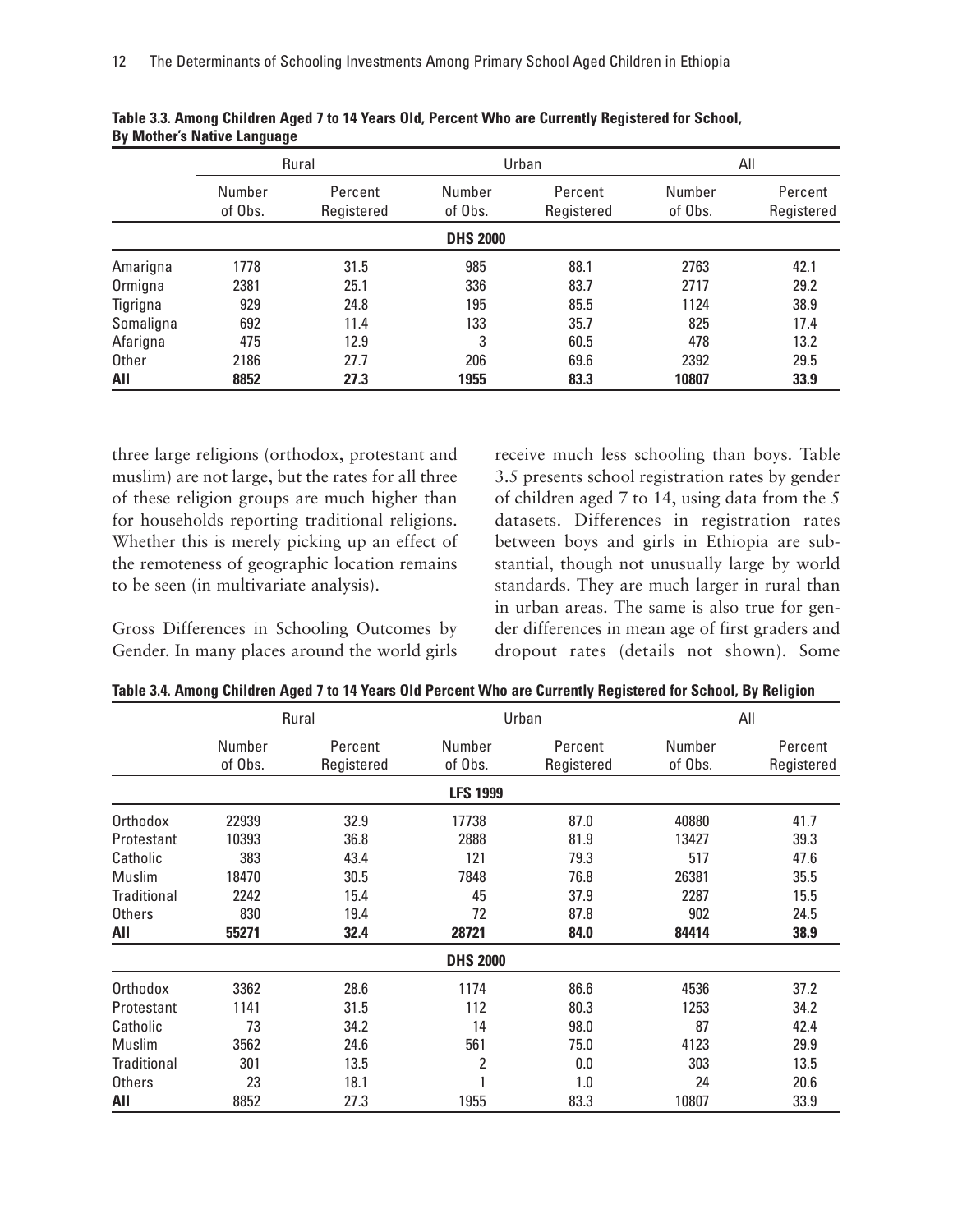aspects of the results are a bit puzzling. For example, the gap between boys and girls rates appears to widen between 1995 and 1998 and then decline again by 2000. Even among the three datasets pertaining to 1999 or 2000, they differ on whether they imply any boy–girl differences at all in urban areas.

Orphans. A group about which policy makers must increasingly be concerned is orphans. Both the DHS and the LFS ask whether children's mothers and fathers are alive. Thus orphans can be identified as those children for whom neither mother nor father are alive. Only in the LFS are sample sizes large enough to render examination of orphan data worthwhile. As shown in Table 3.6, orphans (89 percent of whom live with relatives) do appear less likely to be in school. Note that the substantial differences between orphans and others emerge only when the figures are disaggregated across rural and urban areas, because orphans are more likely to live in urban areas (where schooling rates tend to be higher) than other children.

|       | Rural   |            | Urban           |            | All     |            |
|-------|---------|------------|-----------------|------------|---------|------------|
|       | Number  | Percent    | Number          | Percent    | Number  | Percent    |
|       | of Obs. | Registered | of Obs.         | Registered | of Obs. | Registered |
|       |         |            | <b>WMS 1995</b> |            |         |            |
| Boys  | 4225    | 19.9       | 2535            | 74.8       | 6860    | 27.1       |
| Girls | 3954    | 10.6       | 2664            | 74.4       | 6618    | 19.8       |
| All   | 8279    | 15.4       | 5199            | 74.6       | 13478   | 23.6       |
|       |         |            | <b>WMS 1998</b> |            |         |            |
| Boys  | 20129   | 30.9       | 4992            | 83.6       | 25121   | 37.5       |
| Girls | 18547   | 19.5       | 5458            | 77.7       | 24005   | 27.6       |
| All   | 38676   | 25.4       | 10450           | 80.5       | 49126   | 21.6       |
|       |         |            | <b>WMS 2000</b> |            |         |            |
| Boys  | 10305   | 36.4       | 4137            | 84.5       | 14442   | 42.3       |
| Girls | 9616    | 28.5       | 4496            | 83.2       | 14112   | 36.2       |
| All   | 19921   | 32.6       | 8633            | 83.8       | 28554   | 39.2       |
|       |         |            | <b>LFS 1999</b> |            |         |            |
| Boys  | 28604   | 38.5       | 13932           | 86.0       | 42761   | 44.1       |
| Girls | 26667   | 26.0       | 14789           | 82.2       | 41653   | 33.5       |
| AII   | 55271   | 32.4       | 28721           | 84.0       | 84414   | 38.9       |
|       |         |            | <b>DHS 2000</b> |            |         |            |
| Boys  | 6301    | 31.0       | 1450            | 80.9       | 7751    | 36.8       |
| Girls | 5900    | 22.8       | 1562            | 75.9       | 7462    | 30.1       |
| All   | 12201   | 27.1       | 3012            | 78.3       | 15213   | 33.6       |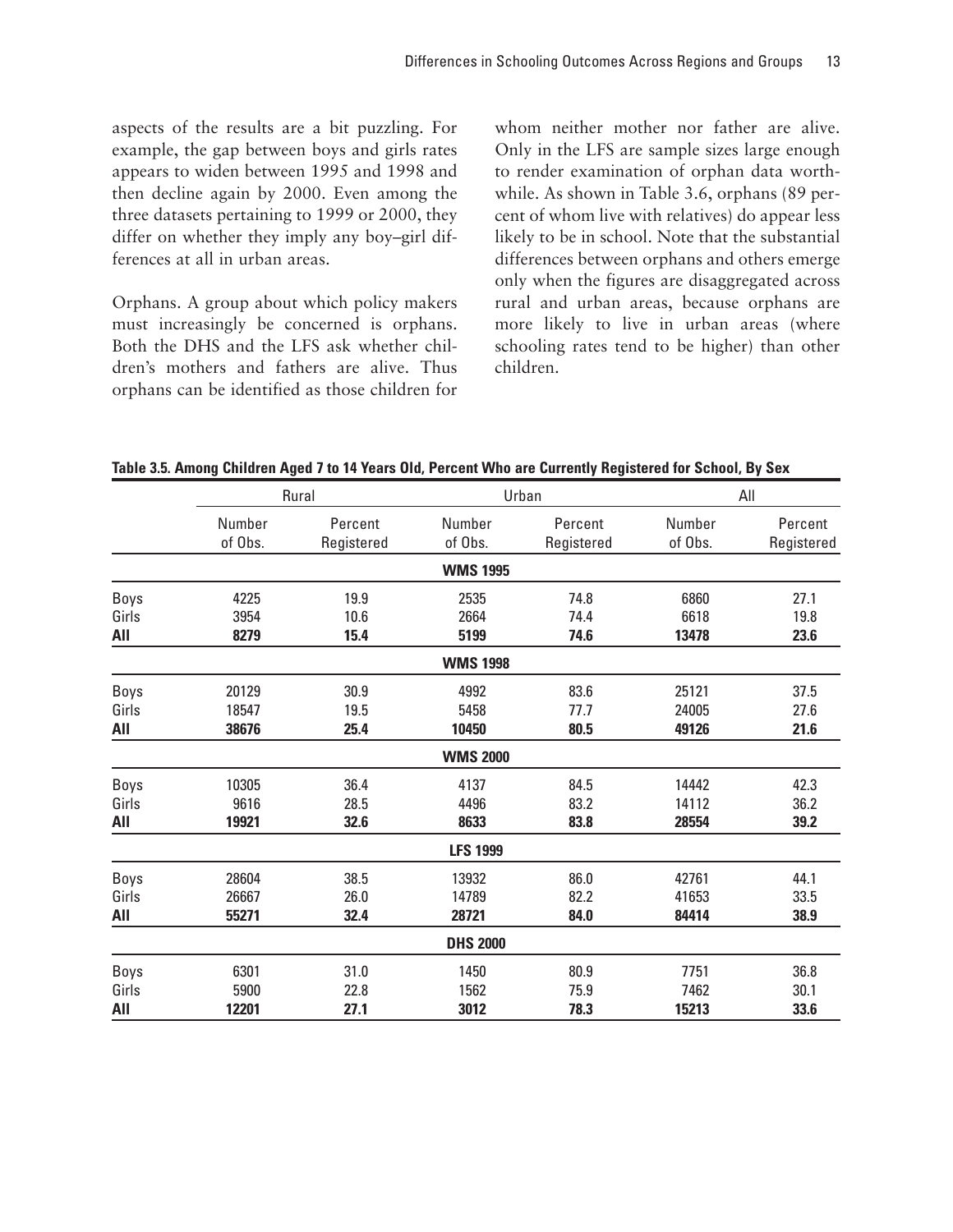|                      | Rural             |                       | Urban             |                       | All               |                       |
|----------------------|-------------------|-----------------------|-------------------|-----------------------|-------------------|-----------------------|
|                      | Number<br>of Obs. | Percent<br>Registered | Number<br>of Obs. | Percent<br>Registered | Number<br>of Obs. | Percent<br>Registered |
|                      |                   |                       | <b>LFS 1999</b>   |                       |                   |                       |
| Orphans              | 646               | 25.1                  | 685               | 76.4                  | 1342              | 37.1                  |
| <b>Others</b><br>All | 54625<br>55271    | 32.5<br>32.4          | 28036<br>28721    | 84.2<br>84.0          | 83072<br>84414    | 38.9<br>38.9          |

### **Table 3.6. Among Children Aged 7 to 14 Years Old, Percent Who are Currently Registered for School, By Whether or Not They Are Orphans**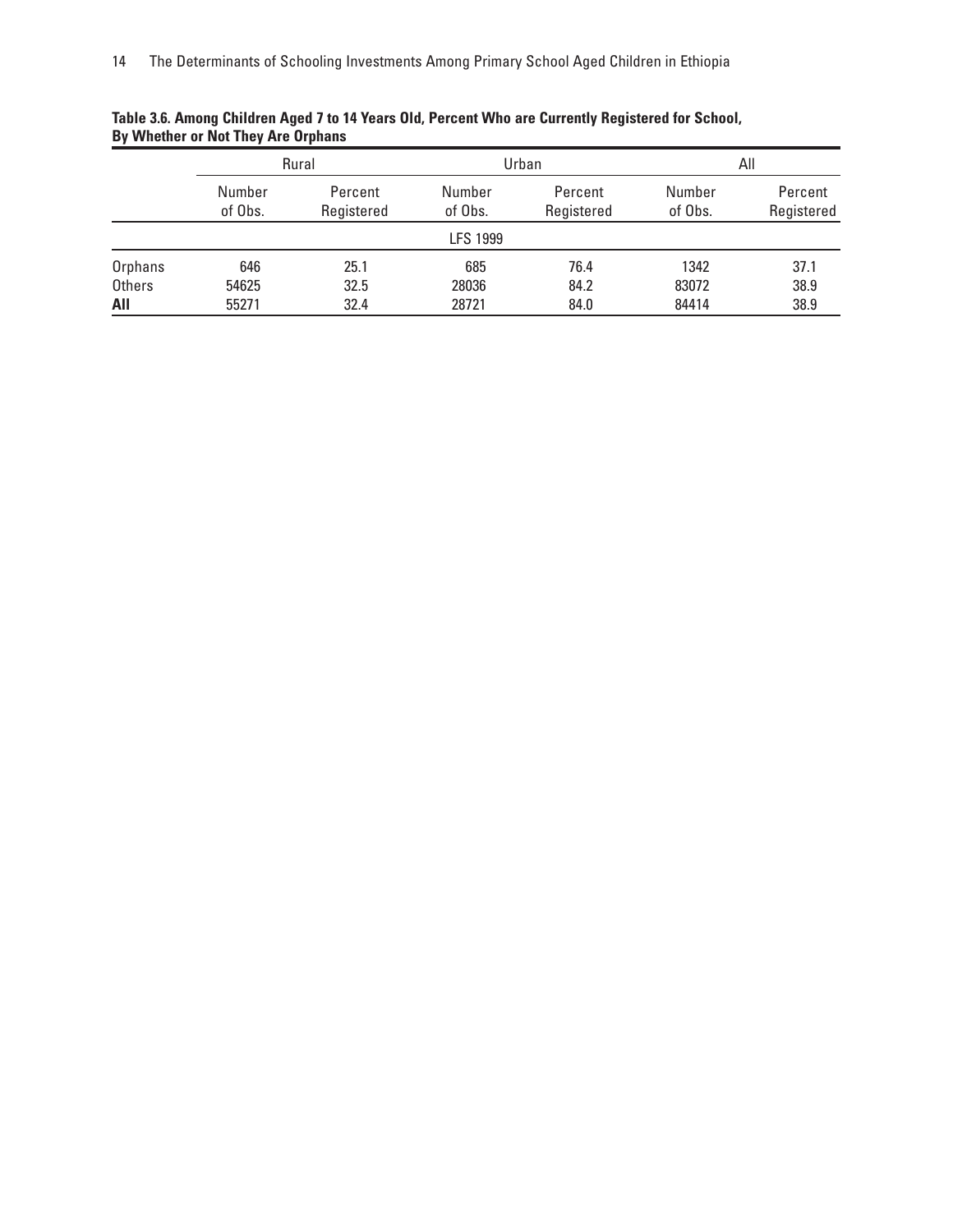# The Determinants of School Attendance: Conceptual Framework and Implications for Econometric Analysis

### **A Framework for Thinking About Schooling Decisions**

he previous section examined simple correlations between schooling outcomes and socioeconomic characteristics of importance in policy discussion. This section moves beyond analysis of correlation to analysis of causation, using multivariate analysis of the determinants of school attendance. Identification of causal (or ceteris paribus) effects of individual determinants is possible only if a comprehensive list of potential determinants is controlled for in the multivariate analysis. We must thus prepare for econometric analysis by developing a conceptual framework, which will allow us to identify a comprehensive list of determinants that might explain variation in schooling outcomes across children in a cross section.  $\prod$ 

We begin developing a comprehensive analytical framework by assuming that households decide whether or not to send a child to school in a given year through a rational decisionmaking process, in which they behave as if they compare the benefits and costs of sending the child to an additional year of schooling.1 To understand the implications of such parental decision-making for both policy analysis and empirical study, it is useful to expand on four topics: parental perceptions of the benefits to schooling, parental perceptions of the costs of schooling, the potential role of poverty and lack of credit in causing parents to "discount" heavily future benefits relative to current costs, and the dependence of current choices on past and future circumstances.

The Benefits of Schooling. In most cases, the primary potential benefits of schooling relate to improvements in the child's future socioeconomic status, in which the parents may share either directly (as children eventually contribute to household income and support parents in their old age) or vicariously (as parents enjoy seeing their children happy and better off than themselves). Schooling may help children to obtain better jobs, improve their productivity and earnings on farms or in non-farm family enterprises, improve their access to services such as health care, or improve their voice in local government. Households may also place intrinsic value on education for their children, this value increasing with the household's wealth level, if education is, as we might guess, a "normal good."

Despite a general belief among academics and policy makers that education is highly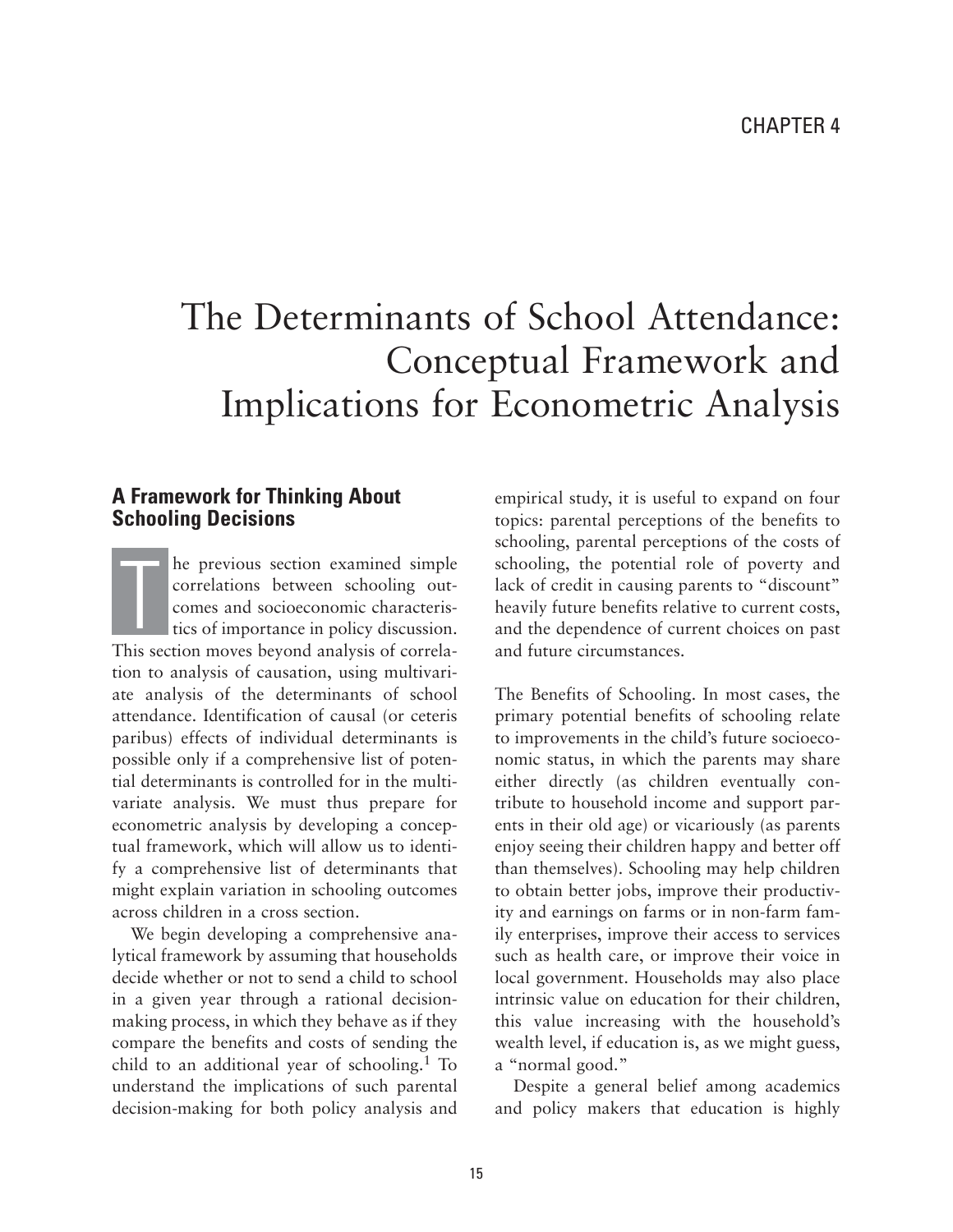valuable, parents in some circumstances may perceive the benefits of available schooling to be low if the quality or motivation of teachers is low, if adequate teaching materials are lacking, if the curriculum is irrelevant or in an unfamiliar language, if the stagnancy of agricultural production technologies means that there are few productivity-enhancing activities available for which education is helpful, if labor markets are lacking or so distorted by frictions and regulatory restrictions that better educated workers cannot hope to get better jobs, or if educated citizens have little hope of influencing community policies and institutions. In the case of Ethiopia, where many adults have never been to school, mere lack of exposure to what schooling is and can do may prevent parents from forming positive expectations about the benefits of schooling for their children.

In addition to the intrinsic benefits of education itself, the benefits of sending a child to school may include income received through school scholarship programs, or food their children receive in school feeding programs. While the intrinsic benefits arise primarily in the future, the benefits of scholarships and feeding programs arise immediately. The more immediate benefits may play an important role in counterbalancing the (immediate) costs of schooling, especially for the poor.

The Costs of Schooling. The direct costs of schooling include tuition and fees, the cost of books, uniforms and supplies required by the school, and the cost of transportation, lodging and board required for attending the school. The full cost of schooling may be much greater, however, as it includes also "the opportunity cost of the child's time" and "non-monetary" costs. By "opportunity cost of the child's time" is meant the loss in household income arising when, because the child attends school, the child must devote less time to activities that expand household income. These activities include not only working for a wage, but

working on a family farm or in a family nonfarm business, and freeing up the time of other household members to engage in such activities by taking care of younger siblings or doing housework. In the case of girls in some cultures, school attendance may also come at the cost to the family of postponing the girl's marriage and the receipt of the associated bride price. "Non-monetary" costs may include discomfort or even social ostracism associated with sending a child to a school deemed inappropriate (perhaps because of the gender or religion of the teacher) or increased risk of children falling prey to crime (including abduction of girls for marriage), exploitation or health hazards.

Even among children facing the same official school fees, then, the true costs of schooling may differ. They will be higher for children who live further from school, where rates of crime and violence are higher, where school facilities are lacking or in disrepair, and where teachers are deemed by parents to be the wrong gender or religion to appropriately teach their child. Opportunity costs may be higher where wages for child labor are higher, in families with more productive farms or businesses, and in families with more dependent children and fewer adults who can care for them. They may also be higher in regions where the typical work performed by children is more difficult to combine with school attendance, and in which the typical work performed by adult females is more difficult to combine with child care (making it more important for school age children to care for their younger siblings).

The Role of Poverty. Even if the perceived benefits and costs of sending their children to an additional year of school were the same for poor and non-poor parents alike, the poor might choose less schooling for their children because they must weigh current costs more heavily relative to future benefits. If all households could borrow against their children's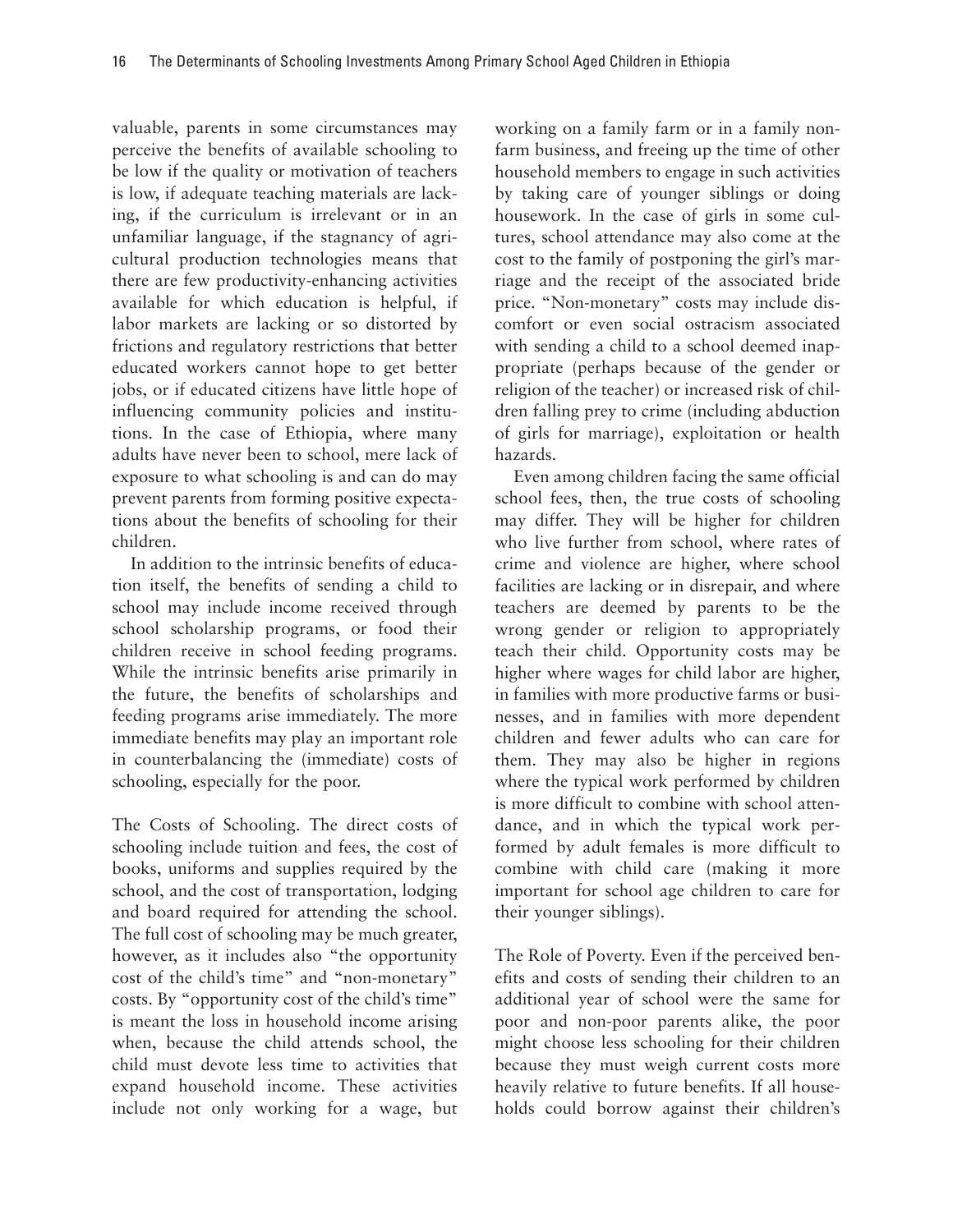future increased earnings at a fixed interest rate, this would not be so. Any household that perceived the future benefits to be great enough that they could pay back the loan with interest, once the child has completed school and begun working, would be willing and able to send their child to school. By borrowing they could cover some or all of the costs of the education, and would thus face less need of reducing current consumption in order to send the child to school. In reality, however, it is virtually impossible to borrow against children's future earnings. This implies that when children are sent to school, the higher the economic costs of schooling (that are not compensated by scholarships or feeding programs) the more the household must reduce its savings or its current consumption. The poor lack savings, and are already consuming at low levels, thus they feel these costs especially acutely, and are more likely to find that they outweigh the potential benefits of schooling their children.

A Dynamic View of Progress Through School. For children who were in school during the previous year, the decision regarding this year's schooling is a choice between continuing in school and dropping out. (For those who continue, some advance to a new grade and others repeat.) For children who were not in school the previous year but have attended before, the decision regarding schooling is a choice regarding readmission. If they have never attended school, it is a decision regarding entry.

The costs and benefits of schooling that the household perceives this year probably depend in a complicated way on the child's current age and past schooling experience. Consider first the simplest potential implications of child age for the perceived benefits and costs of schooling. The costs of sending a child to school may first decline and then rise as the child ages. The late age of entry of many Ethiopian children suggests that the costs of sending very young children to school—whether based in culture or in concern about the physical demands or

dangers of walking to school—are considered high, but fall as the child ages. On the other hand, the value of the child's time in caring for siblings or income-generating work that must be forgone if the child attends school probably rises with age. At the same time, the benefits associated with a given year of schooling probably fall as a child ages (after the threshold schooling age of 6 or 7), as their ability to learn falls. Children starting at an older age may learn less from their schooling experience, and may take longer (repeating grades more often) to attain the same level of schooling.

With intrinsic benefits that fall and opportunity costs that rise as children age, the apparent high perceived costs of sending young rural Ethiopian children to school, which cause parents to delay in sending children to school, likely imply lower ultimate schooling completion. If the costs of school attendance at age 7 could be reduced, children would begin attending while the intrinsic benefits are higher and opportunity costs lower, creating a greater possibility of remaining in school at higher ages and increasing total schooling attainment.

In addition to depending on child age, the perceived benefits of schooling may also depend on how much schooling the child has already attained. For example, among children of the same age and in households with the same current resources and distance from school, those who have already attained more schooling may be more likely to attend (if, for example, their better progress renders it more likely that the household can achieve high perceived benefits associated with secondary education) or perhaps less likely to attend (if, for example, households care only about their children acquiring literacy, and literacy has already been attained). Stopping out of school in one year may also reduce the probability of attendance in the next year, both because the depreciation of skills renders the next stage of learning more difficult, and perhaps because it is psychologically difficult to return to a lower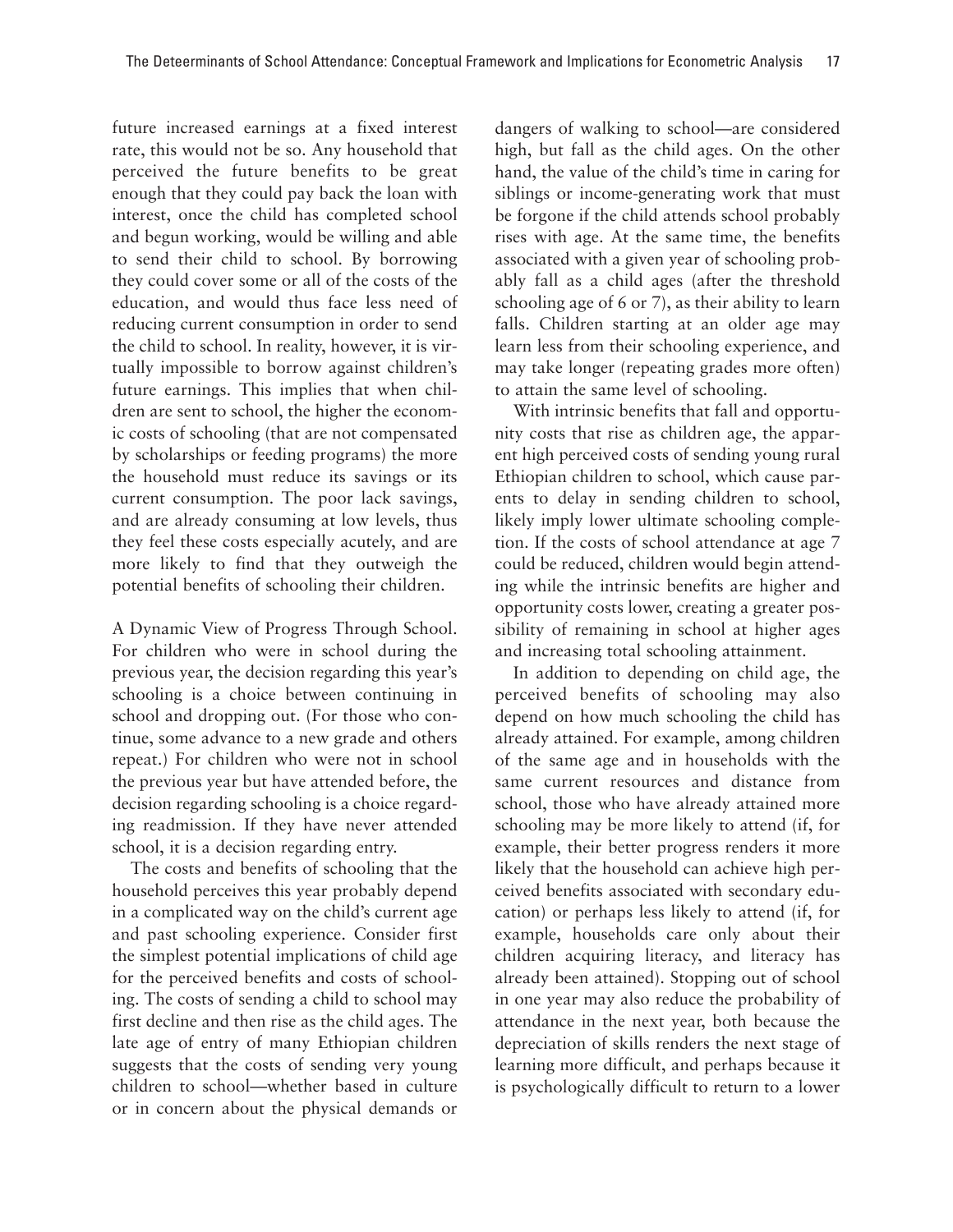level of schooling than one's original classmates.

This dependence of current schooling choices on past schooling outcomes has an important implication for the empirical work below. It renders this period's schooling outcomes a function of past as well as present levels of household resources, distance from school and other factors. This is important, because the data contain measures at best only of the current value of household resources, which may be quite different from their past values in the highly uncertain environment of rural Ethiopia. Current distance from school may also differ from the distances that shaped a child's past schooling experience, because of major policy efforts in recent years to build schools.

### **How Gender and Birth Order Enter this Framework**

Gender. Schooling choices may differ between boys and girls, even within families (and thus even when facing the same school availability and economic and social conditions) for many reasons, because parents find the benefits of schooling lower or the costs higher, when considering the schooling of girls relative to boys. The perceived benefits may be lower (even when the children have the same ability) for many reasons. Girls may be expected to do little work of the sort in which productivity and earnings are improved by education or may be expected to contribute less to their parents' wellbeing in later years. They may also face greater risks to personal safety or more serious social barriers (for example, if all teachers are male and instruction by males for female students is socially unacceptable). Parents may also believe that education is simply not meant for girls.

Birth Order. Parents' willingness to invest resources in children may also differ across

other variables describing children's position in the family. Even in monogamous households, parents may tend to give priority to the eldest or the youngest. In polygamous households, priority may be placed on children of the first wife. It is difficult to generalize about what to expect in Ethiopia, given the great diversity of cultures.

### **How Policy Enters this Analytical Framework**

Policy Options. For a policy to be effective at increasing enrollment rates, it must cause parents who are not currently sending their children to school to begin sending them to school, and to increase the number of years that children stay in school once they start. In terms of the analytical framework, it must increase the perceived benefits or reduce the perceived costs of schooling, enough that the benefits come to exceed the costs. There are many ways of doing this. Building schools in previously unserved communities tends to reduce the transportation, room and board costs of attending school, and reduces the perceived risks of sending children to school, as parents become better able to keep an eye of what is happening at school. Offering scholarships and feeding programs tends to increase the benefits in a way that is especially helpful for compensating current costs. Improving teacher qualifications and motivation, providing more and better materials, improving the relevance of the curriculum and changing the language of instruction, may improve the potential for students to acquire valuable knowledge and skills in school. Opening up markets for qualified employment, and creating the potential for technological advances in agriculture, increases the value of those skills. Education promotion efforts or adult literacy programs may improve parents' perceptions of the benefits already available. Cutting fees and modifying school schedules to conflict less with children's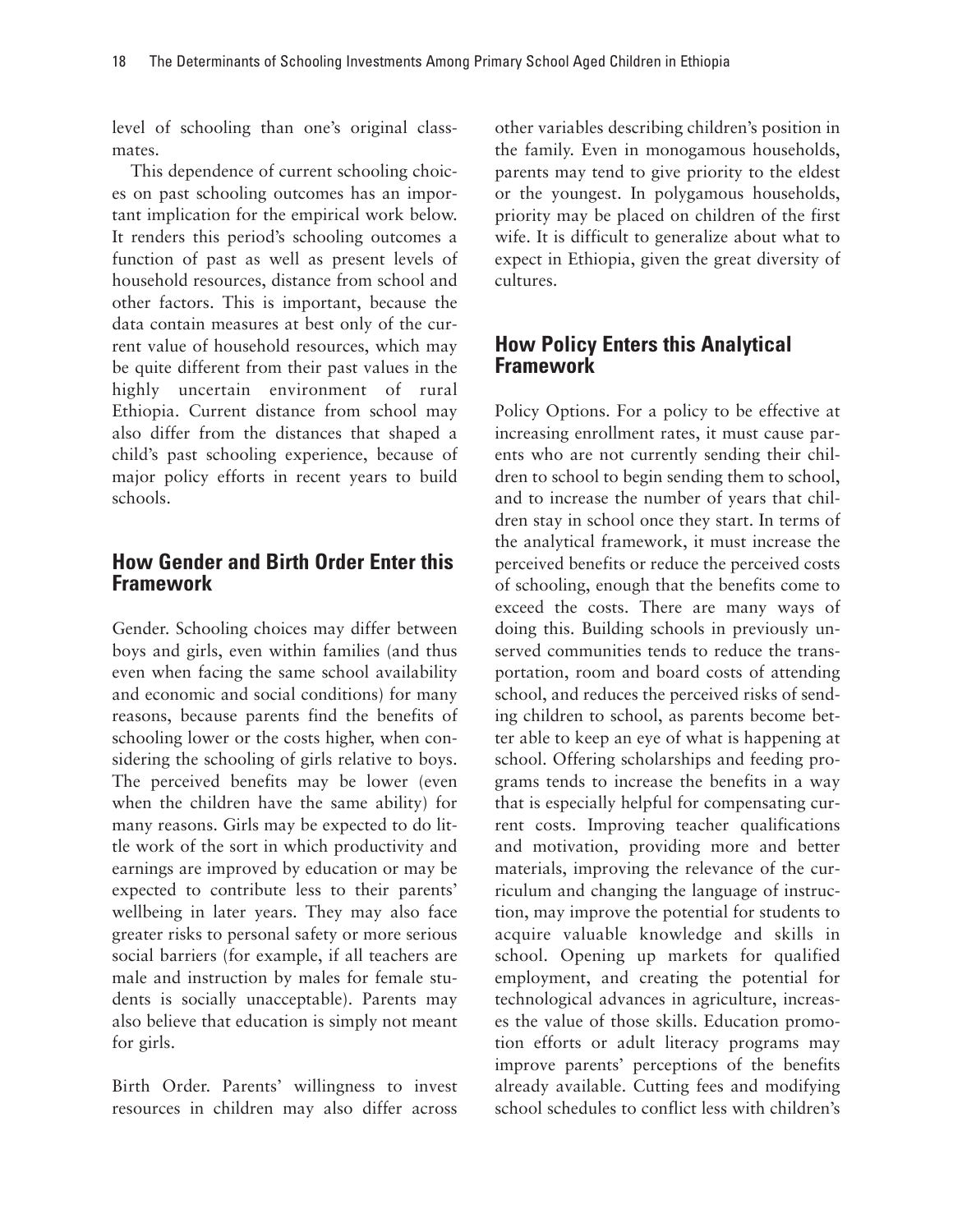work requirements reduces the economic cost. Hiring female teachers, improving oversight over teachers, and allowing for the development of schools meeting certain criteria valued by ethnic or religious groups may reduce the social cost of schooling some children. Creating conditions in which parents find it safe and desirable to start their children in school at an earlier age reduces the cost of sending younger children to school, while maintaining or even increasing the benefit of staying in school at higher ages.

Conditions Under Which Policies Might Fail. Even policies that increase benefits or reduce costs may "fail" in at least three ways. First, a policy may fail to get some children into school because for the families of those children, the policy does not increase benefits or reduce costs enough to render the benefits greater than the costs. Thus even policies that seem to make intuitive sense can fail to be effective. For example, building a school in a previously unserved community reduces the cost of attending school for children in that community, but the cost reduction may not be enough, if low school quality and high rates of poverty render schooling unattractive, even when the school is close by. Furthermore, some policies need to be tailored to the local environment if they are to be effective. For example, the generosity of scholarship programs must be set sufficiently high that it brings benefits above costs for many eligible households.

Second, policies may incur costs that have little corresponding benefit in increased school enrollment, if they direct resources to children who would have been schooled even in the absence of the policy. For example, directing scholarships to families that would have schooled their children anyway will not increase schooling rates, though it may improve the current consumption level of the households involved. In fact, it may even be possible to charge higher tuition or fees to some better-off households, without causing

them to take their children out of school, allowing limited government education budget resources to be stretched further. Finally, public policies may increase public school enrollments, but have little net effect on educational attainment, because the students drawn into the public schools have simply switched into public schools out of schools run by other groups.

Interactive Effects of Policy and Socio-Economic Circumstances. Whether children are sent to school or not is determined not only by policy choices, but also by the economic and social circumstances in which households find themselves. Even within a community with given school infrastructure and identical fees or scholarships available to all households, schooling enrollment will vary across households. Households with lower per capita resources (as measured by income or consumption expenditure) will tend to weigh the present costs more highly relative to future benefits, and choose less schooling. Households with more pessimistic beliefs about the potential for their children to get jobs in which education is valuable, and households who expect to share less in their children's income later in life, may choose less schooling as well. Enrollment rates may also vary across households in which the language used at home is and is not the same as the language used for instruction in the local school. Parental education and cultural factors may also cause families to differ in the priority they place on schooling children and their perceptions of the appropriateness of child labor.

The interactive importance of policy and circumstance implies that individual policies will tend to make a difference for some households but not others. Thus any one policy may have benefits that are quite unequally distributed over the population. For example, building schools may help some unschooled children in previously un-served communities, but will not help unschooled children in communities with schools, and may not help the poor even in the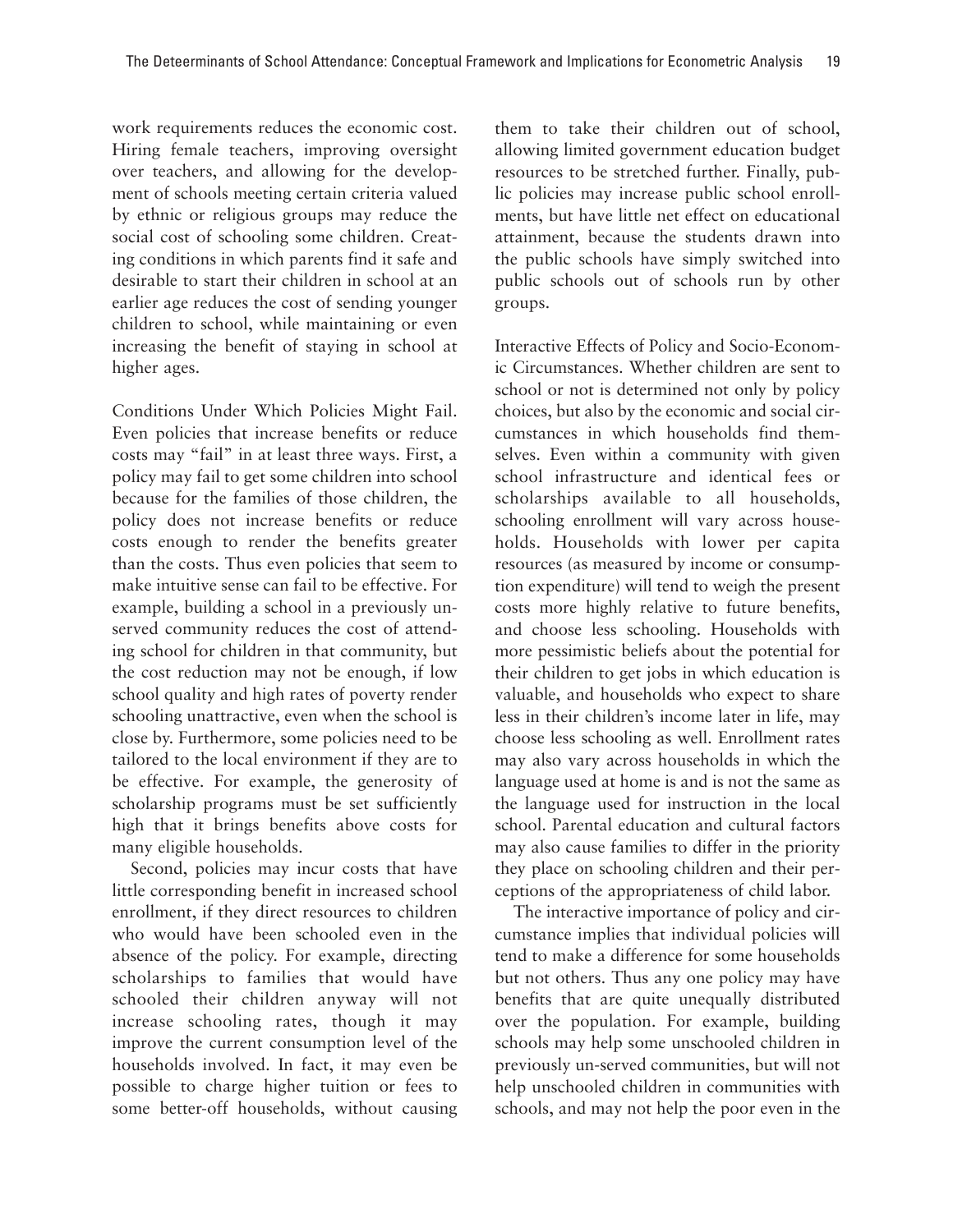newly served communities. Similarly, a meanstested scholarship program may help the poor in communities with schools, but will not help the non-poor or the poor in communities without accessible schools. Reaching a broad target population will require careful construction of policy packages.

### **The Nature and Potential Uses of Empirical Work Based on This Framework**

This section draws out the implications of the analytical framework presented above for the estimation of policy-relevant regressions examining the determinants of children's registration for and progress through school. It begins by describing the main types of regressions to be estimated below, then moving on to consider the formulation of the right hand side and various technical estimation issues.

Current Registration Regressions. A first set of regressions employs the entire sample of children ages 7 to 14 years and involves a dichotomous dependent variable indicating whether or not the child is registered for school. This dependent variable is related to current values of as many of the community, household and child characteristics of relevance to schooling decisions as are available in any dataset. Because current attendance depends on both current and past (and possibly future) values of household resources and other circumstances, it is important to keep in mind that while the determinants explicitly included on the right hand side of these regressions measure current values, they are "picking up" (albeit imperfectly) the effects of lifetime resources and circumstances. They are best thought of, then, as reflecting the long-run effect of changing lifetime resources levels and circumstances.

Ever Attendance Regressions. The second type of regression also employs the entire sample of children aged 7 to 14, but examines the determinants of a dichotomous dependent variable indicating whether or not the child has ever attended school. (In most datasets it is measured imperfectly, as described above.) The regressors employed in these regressions are the same as those employed in regressions pertaining to current registration, but their role and interpretation is somewhat different. Current household resources and distance from school play a smaller intrinsic role in determining whether the child ever attended school for children who began school in the past than they play in the determination of current registration. The same is true for children who are (in their parents' opinion) past the age for starting school. In urban areas, children who do start school tend to start at age 7 or 8. Thus for them, the resource and other variables of greatest relevance to "ever attendance" are those pertaining to the years in which the child was 7 or 8, which is in the past for many children. In rural areas, children tend to start school later, thus it is less clear what the ideal date for measuring determinants would be. Either way, however, current values of resource, distance to school and other variables are standing in (imperfectly) for the values in the time periods most relevant to the school entry decision. (Most likely, the older the child, the greater the difference between the relevant measures we would like to include and the current measures we are forced to include. We return to this measurement problem below.)

Transition Regressions Conditional on Attendance Last Year. Four types of regressions are run on the sub-samples of children who reported attending school in the previous year, and employ dependent variables describing their transitions through or out of school. What the datasets reveal about their progress through school can be summarized by four mutually exclusive and exhaustive indicator variables: dropout, repeat, advance and unclear. Dropout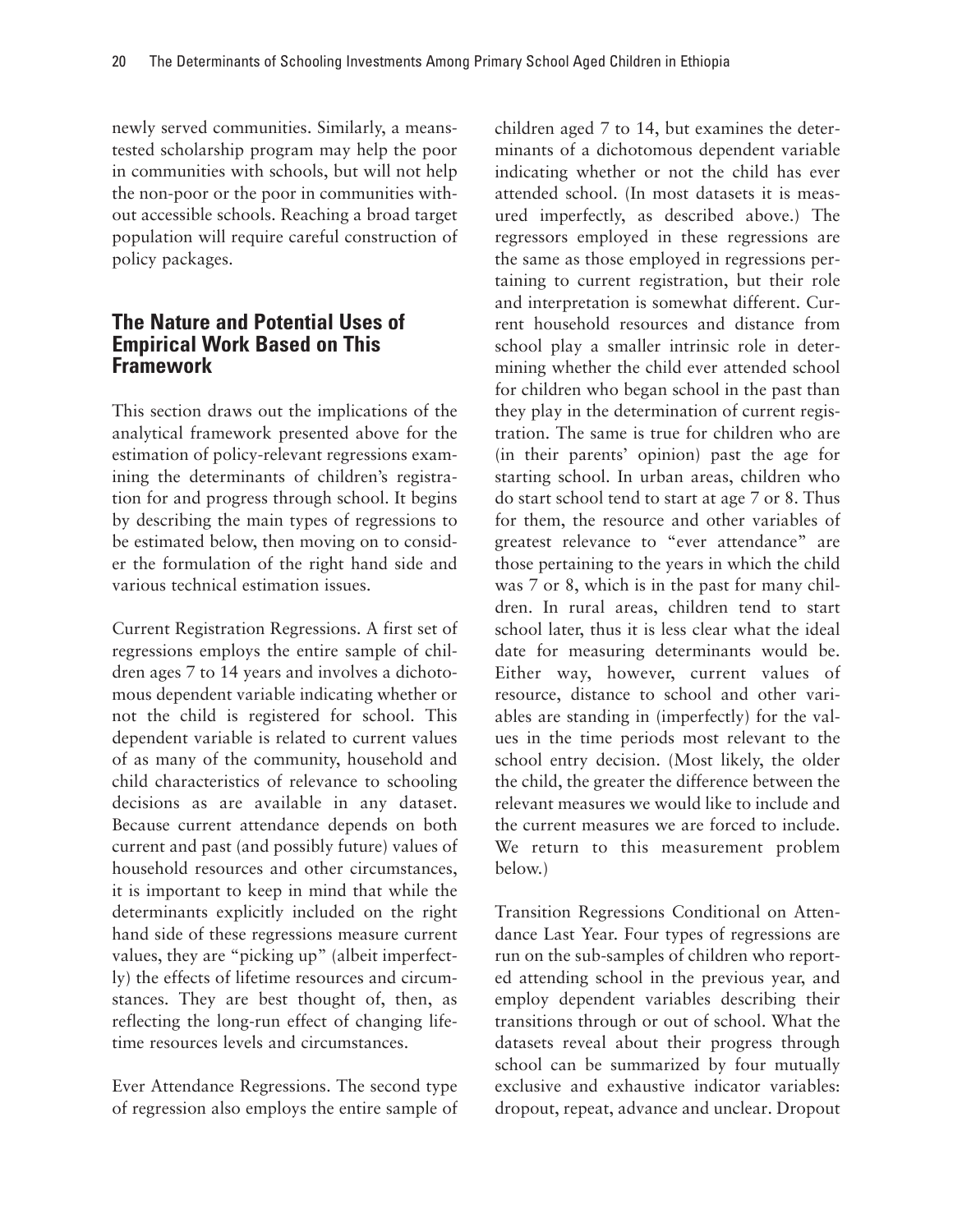equals 1 if the child is not registered for school in the current year (despite having been registered in the previous year). Repeat is equal to one if the child is registered in the current year and reports being registered for the same grade as in the previous year. Advanced is equal to one if the child is registered for school in the current year, and reports being in a grade that is one higher than in the previous year. Unclear is equal to one if the child is registered for school in the current year, and reports being in a grade that is neither the same as nor one higher than the grade for which the child reports being registered in the previous year. While it is clear that these students have continued in school, one suspects that there are errors in their reporting of grades, rendering it unclear whether they have advanced or repeated.

These regressions condition on children having been in school last year. For two reasons, this requires us to exercise caution in comparing coefficient estimates on particular regressors between these regressions and the regressions run on the entire sample. First, notice that by their very structure, the regressions control partially for schooling history, because attention is limited to children whose past resource levels were adequate (given their preferences, abilities and opportunities) to get them into school last year. Coefficients on current resources and circumstances will thus pick up only part of the total effect of lifetime resources on these schooling outcomes. The effects of previous resource levels that affect current choices by determining whether the child was in school last year are purged from the coefficients on household resources in such regressions. Thus we would expect, for example, to pick up less of an effect of household resources on transition rates than on ever attendance or current attendance.

Second, the samples on which these regressions are run are "endogenously selected." Regressions for these variables are based on the sample of children who registered for school last year. Whether or not a child was registered for school last year is endogenous to this year's schooling outcomes, in the sense that last year's school attendance depends on many of the same observed and unobserved characteristics and circumstances that determine this year's outcomes. For example, children who registered last year are likely to be from households characterized both by higher resource levels (an observed characteristic in some datasets) and by greater inherent interest in educating their children (an unobserved preference or taste characteristic).

Endogenous sample selection can lead to bias in the estimation of the effects of regressors on the transitions (dropouts, etc.). The intuition behind this bias is best explained by focusing on a specific example. Suppose we are interested in estimating the effect of increasing observed household resources on dropout rates among children currently enrolled in school. Suppose also (contrary to reality, for the sake of simplicity) that dropout rates depend positively on just one observed characteristic, household resources, and one unobserved characteristic, household preferences toward education. Suppose furthermore, that the same two factors (household resources and household preferences) have positive effects on whether the child was registered for school last year. Finally, suppose estimation conditions are relatively good, in the sense that household resources and household preferences are uncorrelated in the population as a whole. (Under such circumstances regressions of child schooling outcomes on the observed determinants in the entire sample should yield unbiased estimates.) Under these circumstances, if we observe that a child attended school last year but had very low household resources, then we can infer that that household must have had quite high levels of household preferences toward schooling. By contrast, children from households with very high resources may be from households with widely varying levels of preferences, and still be observed in the sam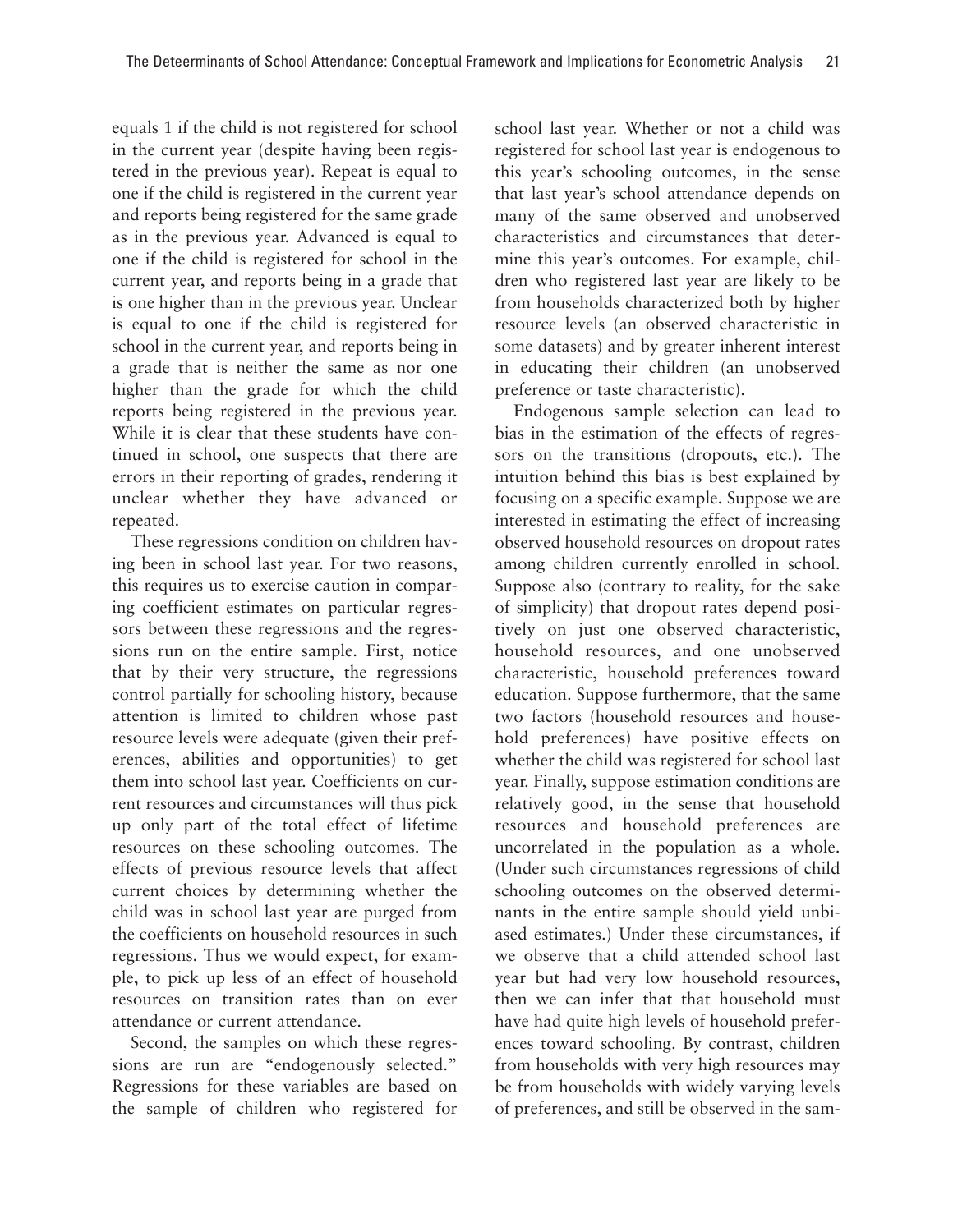ple of children who attended last year. Thus, as household resource levels increase among children we know attended school last year, we can infer that, on average, household preferences toward educating children are falling (even though resources and preferences are uncorrelated in the population of children aged 7 to 14 as a whole). This is the sense in which endogenous sample selection induces an omitted variables bias.

In the case just described, endogenous sample selection suggests a downward bias (in absolute value) in the estimation of the effects of household resources on dropout rates. That is, while we would like the estimates to reflect the ceteris paribus effect on the dropout rates of increasing household resources, they will instead tend to capture the net effect of increases in household resources and of the associated reduction in average household preferences toward education that is relevant in the endogenously selected sub-sample. This suggests that if we find smaller effects of household resources on dropout rates than on rates of "ever attendance", we don't know if this difference is "real" or whether it is an artifact of the endogenous sample selection.2

Careful treatment of the endogenous sample selection problem is beyond the scope of the current analysis. Standard, simple applications of Heckman's two-step procedure are unlikely to produce reliable estimates, because they are based on a variety of strong assumptions that may be incorrect. More careful use of procedures in the spirit of Heckman's two-step procedure, but involving model selection testing and sensitivity analysis, have greater promise and are feasible (Schaffner, 2002a), but are beyond the scope of the current analysis. Thus the results presented below for the dependent variables dropout, repeat, advance, and unclear must be interpreted in the light of possible sample selection biases. Caution should be exercised in comparing coefficients on the same regressors across these regressions and regressions for current registration and ever attendance.

Time Use Regressions. The LFS/EMIS data (described in Appendix B) allow examination of three dependent variables describing the current use of children's time: whether the child is currently attending school, whether the child is engaged in income generating activities and whether the child participates in unpaid housework. Because child time use and schooling are determined simultaneously, the same regressors relevant for school registration regressions are potentially relevant here. We hope that regressions of these dependent variables on the same set of variables that determine children's school registration status will shed some light on the extent to which the need to devote child time to paid work, work in family enterprises or child care may prevent some children from attending school.

The Determinants of School Attendance and Indicators of Progress Through School. The framework examined above implies that whether or not a particular Ethiopian child attends school (and whether or not he or she progresses through school) will depend on a wide range of factors. Table 4.1 attempts to provide a reasonably comprehensive list of these factors. The characteristics listed under "Availability and Quality of Schooling in the Community" are all factors shaped by school supply policy, and common to all households within small geographic areas. When their effects can be estimated explicitly and well, their inclusion allows assessment of school supply policy impact, and identification of the conditions under which school supply improvements have larger and smaller effects, with direct policy implications. "Other Community Characteristics" include other economic and social conditions faced in common by households within geographic areas. Understanding their effects may shed light on the role of local perceptions regarding the benefits of education, as well as the role of labor market tightness in shaping the opportunity cost of children's time.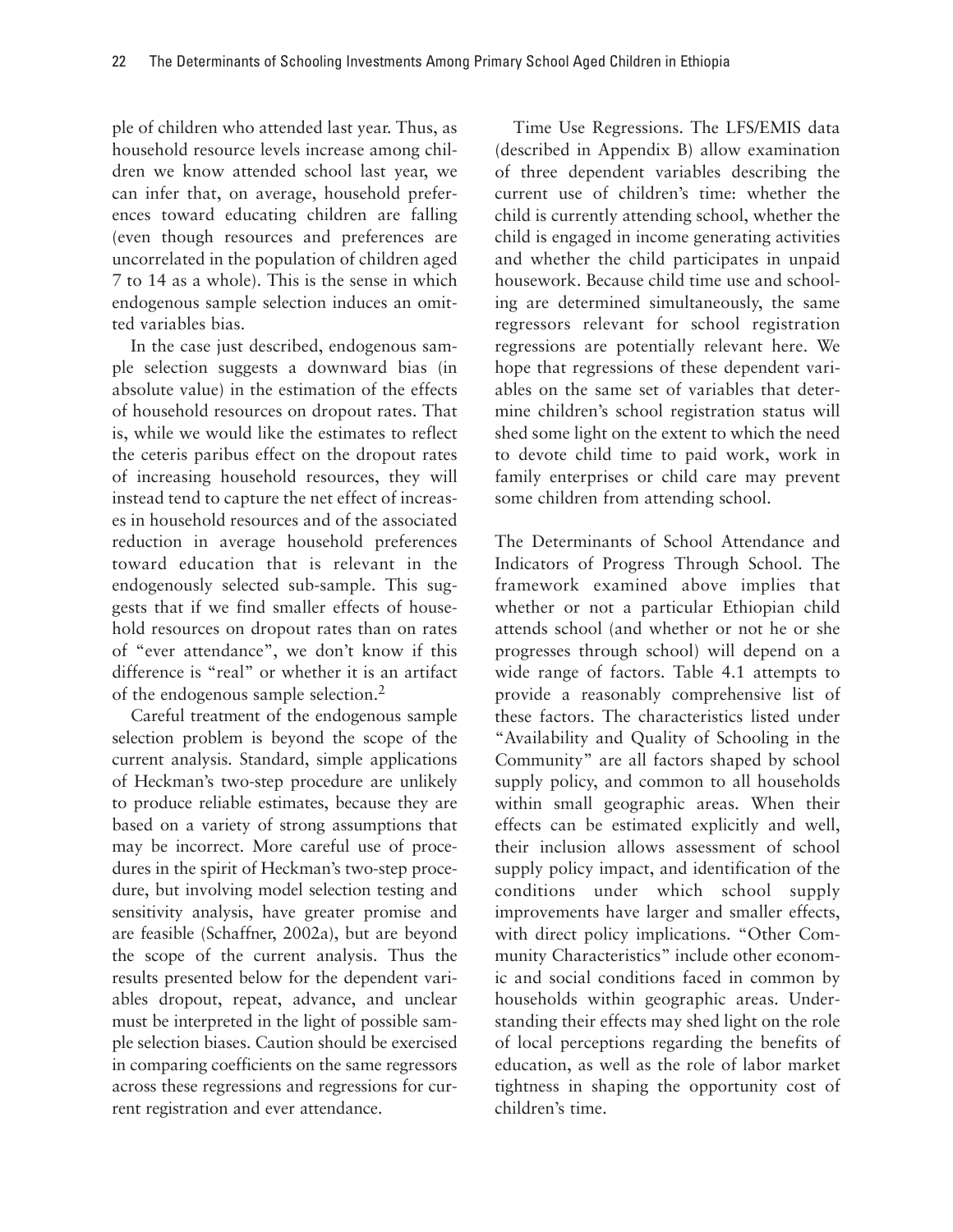### **Table 4.1. List of Potential Determinants of Whether a Primary School Aged Child Attends School**

### **Availability and Quality of Schooling in the Community**

Numbers of primary school classrooms, sections or teachers per child in region Numbers of secondary school classrooms, sections or teachers per child in region Geographic dispersion of available schools Languages in which instruction is available in region Availability of alternative school schedules in region Availability of schools related to specific religions or groups in region Availability of schools with latrines and other facilities Shares of teachers with varying levels of qualification and skill Availability of female teachers Numbers of textbooks per child in region Quality and relevance of curriculum employed in region Motivation level of teachers Structure of school fees, requirements to purchase books, uniforms or supplies Availability of scholarships or fee waivers, school feeding programs

### **Other community characteristics**

Quality and quantity of roads Quality of local law enforcement Significance of local health hazards to which exposure is increased by attending school Levels of wages and unemployment for children and adults Potential to adopt new technologies or switch into new economic activities Potential for broad-based involvement in local politics Local customs regarding marriage Local beliefs about value of education Local exposure to people with education

### **Household Resources and Needs**

Level of per adult equivalent real consumption expenditure Household size, Number of School Aged Children

#### **Other Household Characteristics**

Distance from school Access to local labor market Numbers of household members in various age and sex categories Ownership of land, livestock and other household enterprise assets Language **Ethnicity** Religion

The third group, "Household Resources and Needs," captures the role played by income poverty in determining schooling outcomes. What we want to capture in the empirical work is the level of income available to the household for meeting its needs, and the magnitude of the needs over which this income must be stretched. Consumption expenditure in the last month (expressed in real or deflated terms) is thought to be a good measure of a

household's annual income. In seasonal environments, where incomes fluctuate a great deal from month to month, households may find ways to save when times are good and dis-save when times are bad, in order to smooth out their consumption relative to their fluctuating income. Current income in any one period, then, might give a pretty poor indication of the level at which the household typically lived during the year, while consumption expendi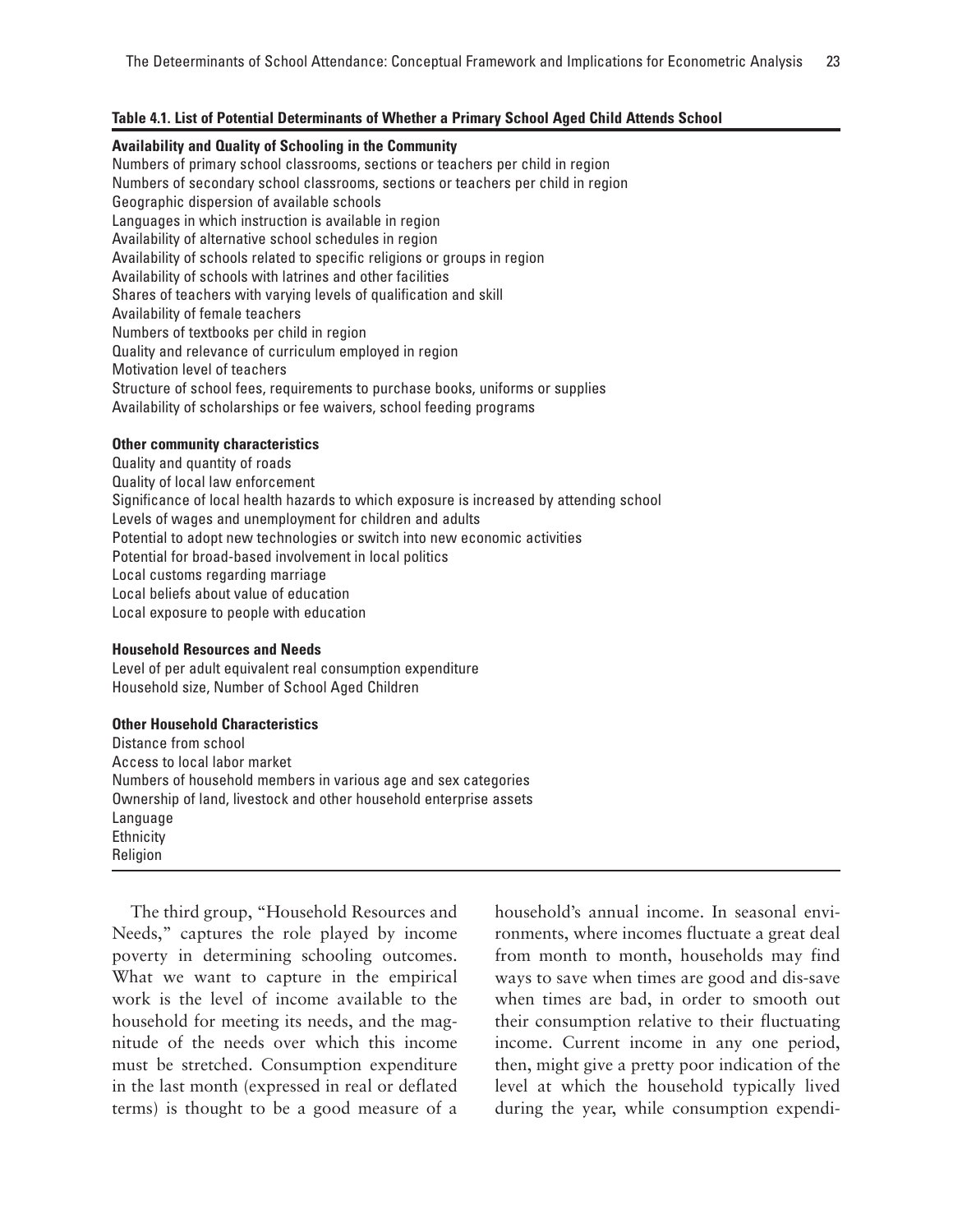ture will give a more accurate indication. Mechanisms for saving and dis-saving may not be strong enough to smooth fluctuations in income from year to year induced, for example, by drought or conflict. Thus while consumption expenditure in the last month may provide a reasonably good gauge of living standards and resources in the current year, it may provide a very incomplete description of the resource levels that have shaped child schooling outcomes in the recent past.

Whatever income the household has must be stretched to cover the food, clothing and shelter needs of all the household members, as well as the possible schooling of school-aged children. The main role of household size is usually acknowledged by expressing consumption expenditure on a per capita (or per "adult equivalent") basis. If there are economies of scale in meeting basic needs out of consumption expenditure, then among households facing the same per adult equivalent consumption expenditure, larger households may be less resource constrained. Thus household size may have an independent effect on schooling outcomes, even after controlling for per capita consumption expenditures.

"Other Household Characteristics" identify additional reasons why schooling choices may differ across households, even within communities in which all households face the same availability and quality of schooling and the same general economic and social circumstances. This list includes factors describing social and economic status of the household, its geographic location within the community, the type of assets it owns, and its demographic structure, which may shape the opportunity cost of the time of school-aged children.

"Parental Characteristics" is a shorthand way of referring to the characteristics of the adults who play a primary role in deciding whether a child attends school or not. In nuclear family households, these individuals are both the child's parents and the household heads. In more complex family and household settings, there is more diversity in the right way to identify these individuals. The child's parents may not be the household heads. When not the household heads, they may nonetheless retain the primary role in making choices about their child's schooling, or they may not. However these decision-makers are identified, the characteristics listed in the table may influence schooling outcomes. "Child Characteristics" are included in the table, because even among children with identical community, household and parental characteristics, schooling outcomes may differ systematically in ways related to the factors listed there.

The list in Table 4.1 includes factors of potential importance to schooling outcomes, whether or not they are measured in the datasets available. Thinking carefully about what is excluded from a multivariate analysis is of great importance when attempting to interpret empirical patterns.

The Importance of Including a Comprehensive Set of Controls in School Attendance Regressions. Several sets of variables are included in multivariate analyses of school attendance or school registration because they are of direct policy interest. Five sets of variables stand out. First, including school availability and quality variables (if included in a well-specified regression) allows direct measurement of the impact on school attendance of specific changes policy-makers might contemplate in local school supply. Second, including measures of household resources allows assessment of the likely importance (under various circumstances) of changes in policies regarding school fees and scholarships, and of the likely impact of more general economic development, on school attendance. Third, including variables thought to influence the opportunity cost of the child's time may shed light on the nature and magnitude of these opportunity costs, and how they vary across children of different types and in different locations. Fourth, including proxies for exposure to the potential benefits of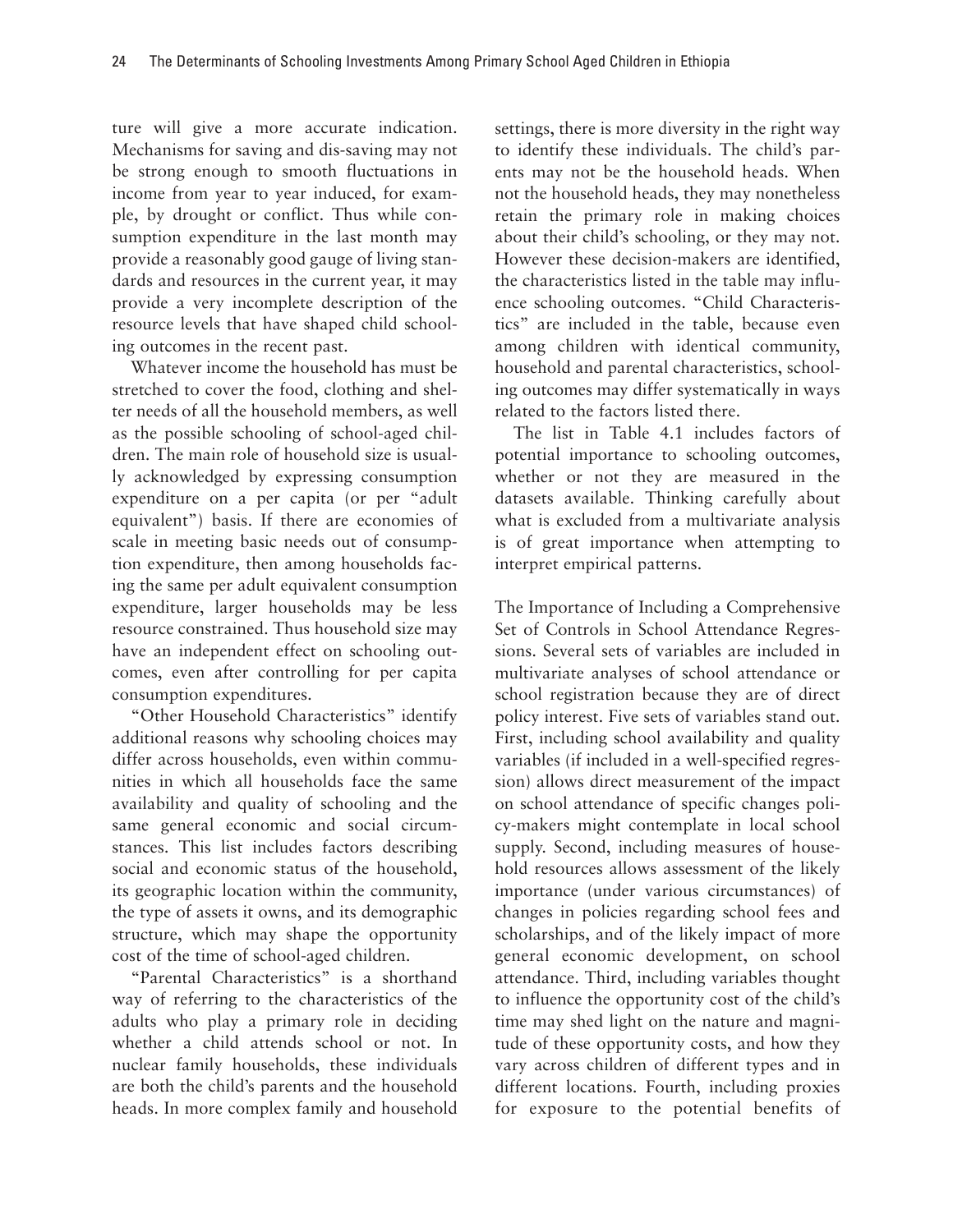schooling and beliefs about schooling may allow assessment of the extent to which parental attitudes and beliefs may play an important role in keeping children out of school, even when schools are available and household resources permit. Fifth, including indicators of the language, gender, and other characteristics of students might help uncover troubling differentiation across groups in the extent to which they are being served by public schools.

It is important to include controls for other characteristics, even when measurement of their effects is not of direct policy interest, in order to avoid bias in the estimation of the effects of primary policy interest. As is well known, omitting relevant variables from multivariate regressions leads to bias in the estimation of the effect of a variable included in the regression, if the omitted variables are correlated with the included variable of interest (after holding constant the level of other included variables). Thus, for example, the omission of household resource controls from the regression might cause the coefficients on school supply variables to "pick up" some of the effect of household resources, and overestimate the impact of school supply, if school supply variables tend to be better in communities where households are better off. The power of multiple regression lies in its ability to tease out causal (or ceteris paribus) effects of changes in specific determinants on schooling outcomes, provided the regression contains a comprehensive set of controls for the factors that might cause variation within the sample in the schooling outcome.

Explicit Controls for Potential Schooling Determinants. Controlling explicitly for a determinant listed in Table 4.1 involves measuring the determinant directly and including it in the regression. Only when we include explicit controls (and when those controls vary significantly within our sample) do we have any hope of quantifying the effects on schooling outcomes of specific changes in community and household circumstances. In the datasets employed below, explicit controls of three sorts may be employed:

- Household survey data on child, parent and household characteristics
- Within-sample averages of surveyed characteristics within small geographic regions called enumeration areas
- School and population census information aggregated to the woreda level and matched to household survey observations in the same woredas

The "enumeration area" (EA) is the primary sampling unit in all the household surveys conducted by the Ethiopian Central Statistical Authority (CSA). They are neighborhoods of around 200 (100) households in urban (rural) areas. Sample selection for CSA household surveys proceeds in two stages. In the first stage, a stratified and representative random sample EAs is drawn. In the second stage a random sample of households is chosen from within each selected EA. The number of households chosen per EA ranges from 12 (WMS of 1995 and 2000) to 35 (LFS). Within-sample averages of characteristics by EA (for example, the share of household heads within the sample from a particular EA that are literate) provide noisy measures of community circumstances. Such measures are likely to be somewhat more reliable in the LFS than in the other surveys, given the larger sample sizes within EA s.

The woreda is a sub-regional administrative unit that spans both rural and urban areas, and the level of government to which greater authority in the provision of public services like schooling is to be devolved in on-going decentralization efforts in Ethiopia. Woreda popoulations range from about 9000 to about 535,000, with mean of about 139,000 (according to the CSA, 2002). While such geographic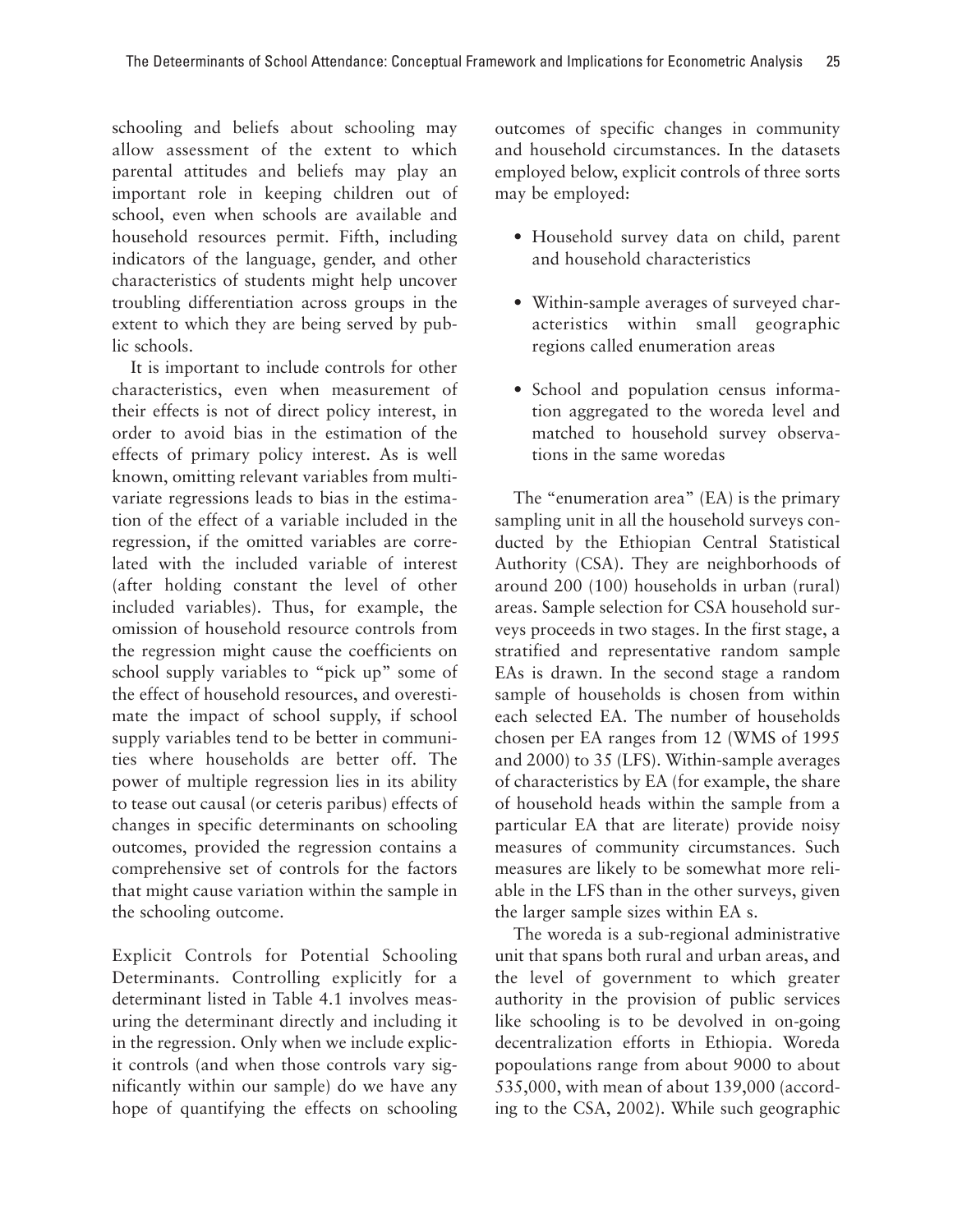units are larger than the "communities" within which school supply and other community characteristics influence households' schooling choices, they are the smallest geographic units for which school census data may be matched to the household-level data of the LFS, as well as to Statistical Abstract data on population density.

Data constraints cause the methods of controlling for potential schooling determinants to vary across the three datasets employed in multivariate analysis: the WMS 2000 merged with the Household Income, Consumption and Expenditure Survey (HICES) 2000, the LFS 1999 merged with school census data (EMIS), and the DHS 2000. A rich set of explicit controls for the availability and quality of schooling in the community is available only in the LFS/EMIS 1999 data. Unfortunately, they are measured only at the woreda level, which limits their usefulness (as is discussed in Appendix B). In the WMS/HICES 2000 data, household distance to the nearest primary school captures both availability of schools within the community and the household's location within the community. The DHS contains no controls for local school supply.

Explicit controls for other community characteristics are of two types: a population density measure at the woreda level (merged with the LFS/EMIS data on the basis of data reported in the Statistical Abstract, 2001), and EAlevel means (calculated over all observations other than the one for which the calculation is being made) of characteristics recorded in the WMS and LFS surveys.

Explicit controls for household resource levels are available only in the WMS/HICES 2000 data, in which it is possible to calculate real per capita adult equivalent consumption expenditure quintile classes. Resource levels are controlled for imperfectly in the DHS data through the inclusion of indicators of various assets the household may own. (As discussed in Appendix C, these asset variables seem to proxy simultaneously for household resources and "urbanicity" of location.) No explicit controls for household resource levels are included in the LFS/EMIS analysis, though indicators of the extent to which household members are involved in formal employment probably capture some important variation in levels of prosperity.

In all three datasets it is possible to control for household structure, using the percentages of household members who are in several age–gender categories. A somewhat richer depiction of household structure, language and religion is possible in the DHS data.

In the WMS/HICES and LFS/EMIS analyses, "parental" characteristics shaping preferences toward schooling for the children are proxied by characteristics of the household head, because the characteristics of the child's parents cannot be identified (with the exception that the LFS allows identification of whether the child's parents are alive). In the DHS analysis, the characteristics of the child's mother may be employed explicitly.

In all datasets it is possible to include indicators of the child's age and gender. In the DHS and LFS/EMIS it is possible to include as well indicators of whether the child has lost one or both parents. In the DHS it is furthermore possible to identify the child's birth order (among children of the same mother).

The effects of factors that cannot be controlled for explicitly, or for which the explicit controls are imperfect measures, may be picked up implicitly by regional indicators, or by the inclusion of "fixed effects" at the enumeration area or household level. It is thus useful to discuss these implicit controls.

Indicators of Rura//Urban Residence. Indicators of rural/urban location may be used to control implicitly for the effect of any variables omitted from the regression, whose means tend to differ between urban and rural areas. In a regression including a rich set of variables describing household resources and circumstances, but no explicit controls for school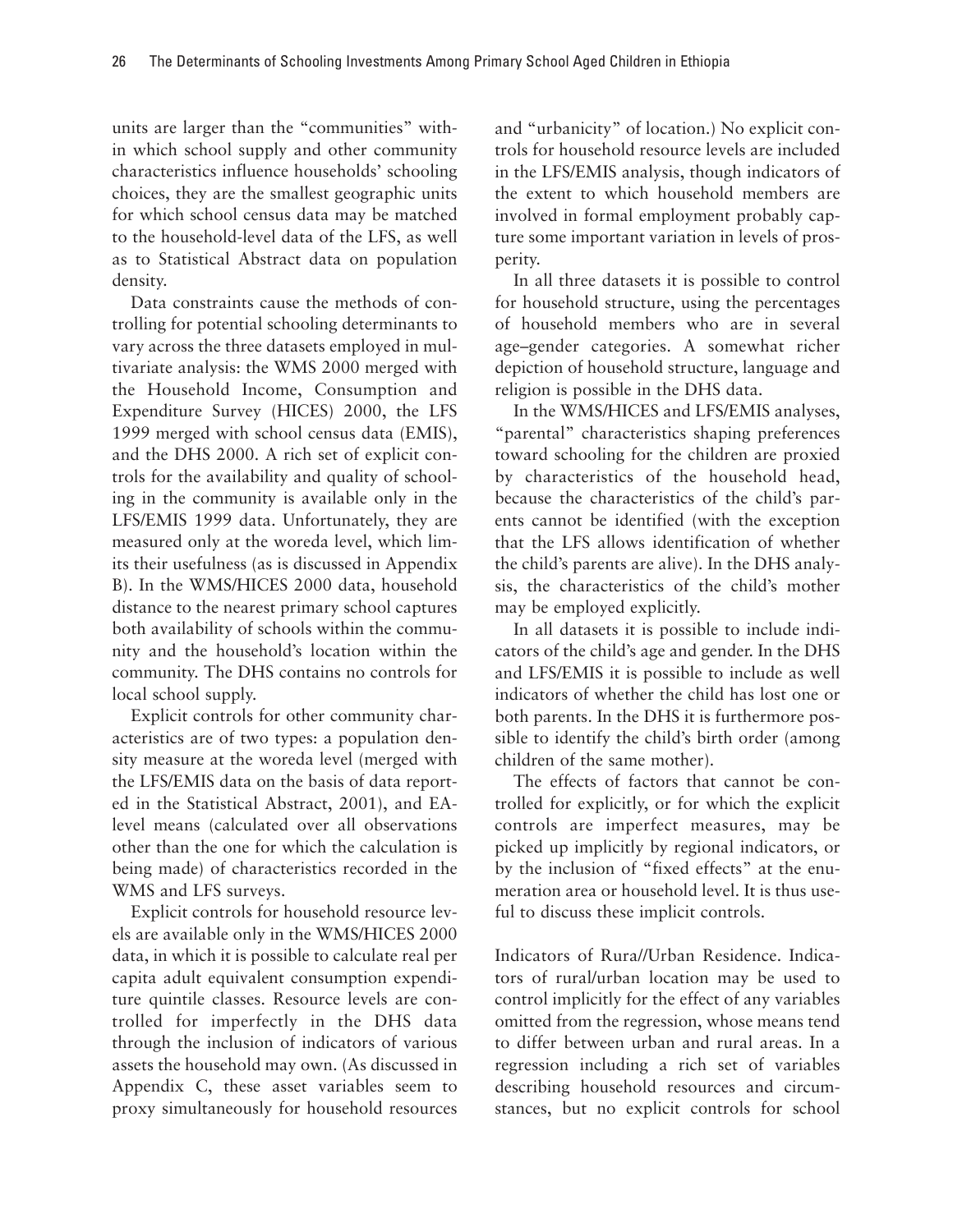availability and quality, the regional indicators will tend to pick up the effect of average differences across regions in school supply (and in other community characteristics). Because they control only implicitly, their coefficients allow no direct assessment of school supply effects, but they reduce the tendency for omitted variables bias in the estimation of household resource effects. Unfortunately, they control only imperfectly for the effects of school supply and other community characteristics. School supply and other community characteristics may vary greatly across communities within rural or urban areas and within regions. If this within-region variation in correlated with typical levels of household resources, then the estimation of household resource effects remains biased (though probably less so) after the inclusion of rural/urban indicators.

As seen above, differences in schooling outcomes between rural and urban areas are more profound than differences along any other dimension observed in the data. Thus it is especially interesting to examine competing explanations for these differences. Thus the appendices examine the extent to which estimated rural–urban differences in schooling outcomes diminish as controls for school supply conditions, household resource levels and other determinants are added to the regressions.

Region Indicators. As with rural/urban indicators, indicators of major region of residence pick up the effects of school supply, household resources, attitudes and other factors that differ systematically across regions. Supply conditions are likely to vary across regions, given the federal structure of government, in which federal resources are block granted to the regions, which (at least in principle) have a high degree of autonomy.

Enumeration Area Fixed Effects. Some omitted variables may vary within broad regions, but be largely shared by households within smaller geographic areas. Including EA "fixed effects" is equivalent to including in the regression indicator variables for every EA (minus one) represented in the data. Each EA's "effect" (equivalent to the coefficient on its dummy variable) "picks up" the effect on schooling outcomes of the average level within that geographic area of all variables omitted from the regression. They probably pick up important differences in school quality and availability, as well as differences in the structure of economic and social opportunities within regions. As with the regional indicators, they are implicit controls, so their coefficients are of no direct interest in quantifying policy effects. Their inclusion, however, may be important for reducing omitted variables bias in the estimation of other effects controlled for explicitly in the regression. Unfortunately, when EA fixed effects are included, they pick up the aggregate effect of all EA-level factors. It is thus no longer possible to include in the regressions any variables that vary only from EA to EA, including the school availability and quality variables derived from school census data.

It is possible to incorporate EA fixed effects into the regressions from all the datasets examined here, because the samples are structured in such a way that multiple observations are available for each EA (as described above). To gain intuition about interpretive differences between regressions that do and to not allow for EA fixed effects, it is useful to think of EAs as "communities" of relevance to the schooling decisions of households. EA fixed effects methods essentially include in linear regressions individual dummy variables for each community contained in the sample. This embodies the assumption that there are features of communities that tend to increase or decrease schooling outcomes for all households in those communities. By including this full set of community dummies, we control for all the characteristics of communities that influence schooling outcomes, without having to identify and measure exactly what those features are. When EA fixed effects are controlled for in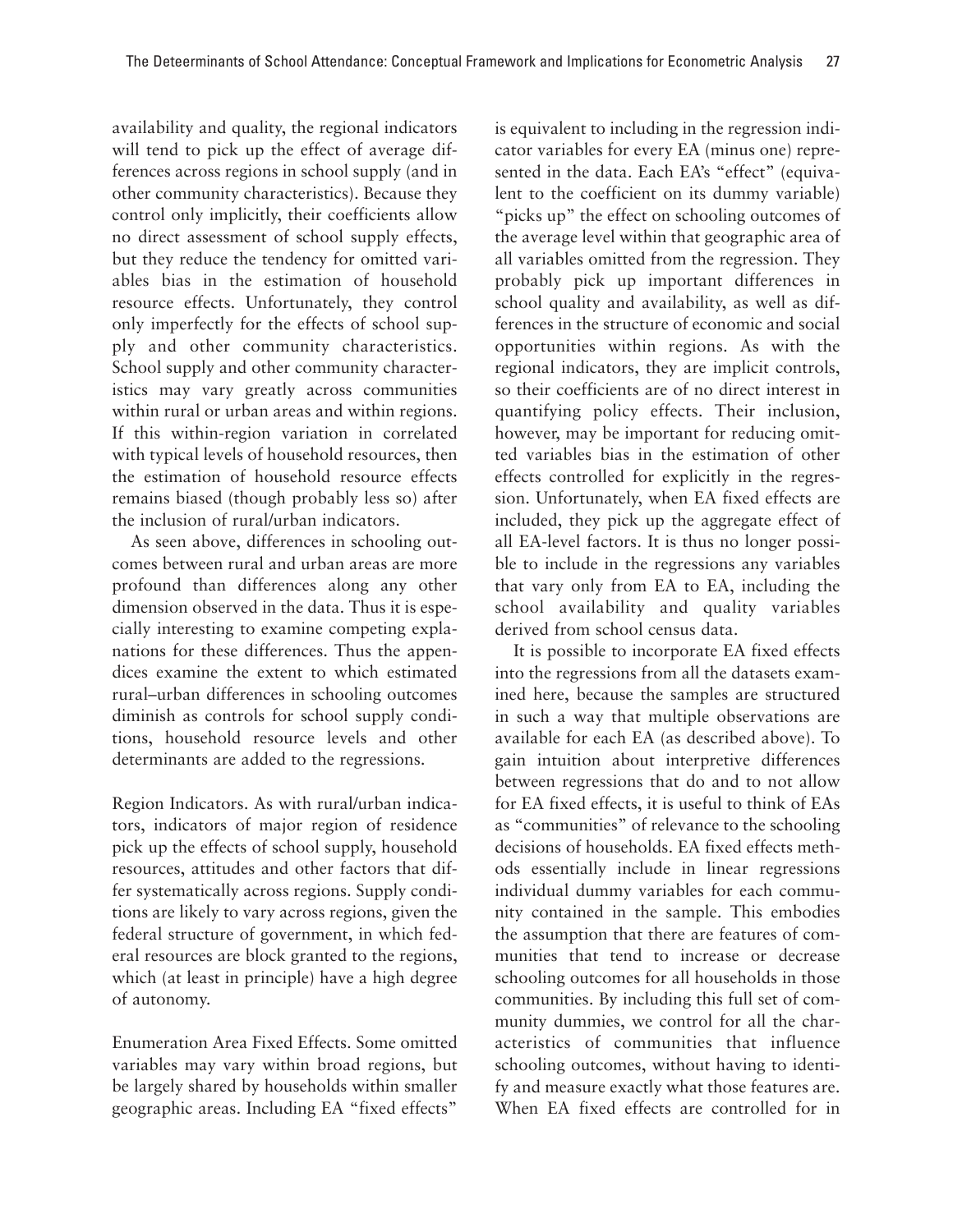estimation, the coefficients on household characteristics like distance to school or consumption expenditure levels are estimated off of within-community variation in the values of those variables. This reduces the potential for coefficients on household- and child-level variables to suffer from biases associated with the omission of community level variables.

In the absence of EA fixed effects, we might worry that coefficients on household resources are biased, because households with higher resource levels tend to live in more modern communities. That is, the apparent effect of income on schooling outcomes might instead be picking up effects of "community modernity" on household preferences toward schooling. Once we include EA fixed effects, however, we implicitly control for community modernity (and other community characteristics), allowing us to derive an estimate of household resource effects that is purged of such biases.

Household Fixed Effects. Unobserved factors relating to tastes for schooling probably vary across households even within EAs, but would be shared by children in the same households or children of the same parents. Including household fixed effects would control for such factors. Such specifications allow inferences only on the effects of variables that vary across children within households, such as gender, birth order, and orphan status.

Estimation Within Sub-Samples. The analytical framework suggests many potentially important reasons why the size of the effect of one determinant on schooling outcomes may differ depending on the levels of other determinants. For example, school attendance may vary little across households with different income levels where there are no schools, while income may play an important role in explaining school attendance among households who live near to schools. A convenient way to allow for a broad range of such interaction effects is to break the sample up and estimate schooling relationships within sub-samples. It will be especially useful to examine contrasts in regression results along the following lines: rural versus urban, boys versus girls, high versus low income, households near to primary schools versus households far from primary schools, and younger versus older children (within the 7–14 range). The appendices expand on some of these distinctions.

Estimation Methods and Reporting of Results. All the dependent variables are dichotomous. The preferred method for relating dichotomous dependent variables to their potential determinants is probit regression. The assumption underlying this method is that the probability that the dependent variable equals one (e.g. the probability that a child is registered for school) is equal to Φ(Xβ), where Φ(.) is the standard normal cumulative distribution function, X is a set of regressors and  $β$  is a set of coefficients to be estimated. (By contrast, a linear regression would assume that the same probability equals Xβ. This assumption is unappealing for several reasons. Perhaps the most important is that it allows predicted probabilities of school enrollment that are less than 0 and greater than 1.)

While the magnitudes of the estimated probit coefficients (β) themselves can be difficult to interpret, it is straightforward to calculate so-called "probability derivatives", which are much easier to interpret. The probability derivative associated with the estimated coefficient on a particular right hand side variable is an estimate of the (approximate) effect of increasing that right hand side variable by one unit on the probability that the dependent variable equals one (e.g. the probability that the child attends school). In the probit model, this probability derivative is equal to  $\phi(X \beta)$   $\beta$ j, where  $\beta$ j is the coefficient on the particular regressor of interest. A probability derivative equal to, say, 0.10, indicates that a one-unit increase in X is associated with a 10 percentage-point increase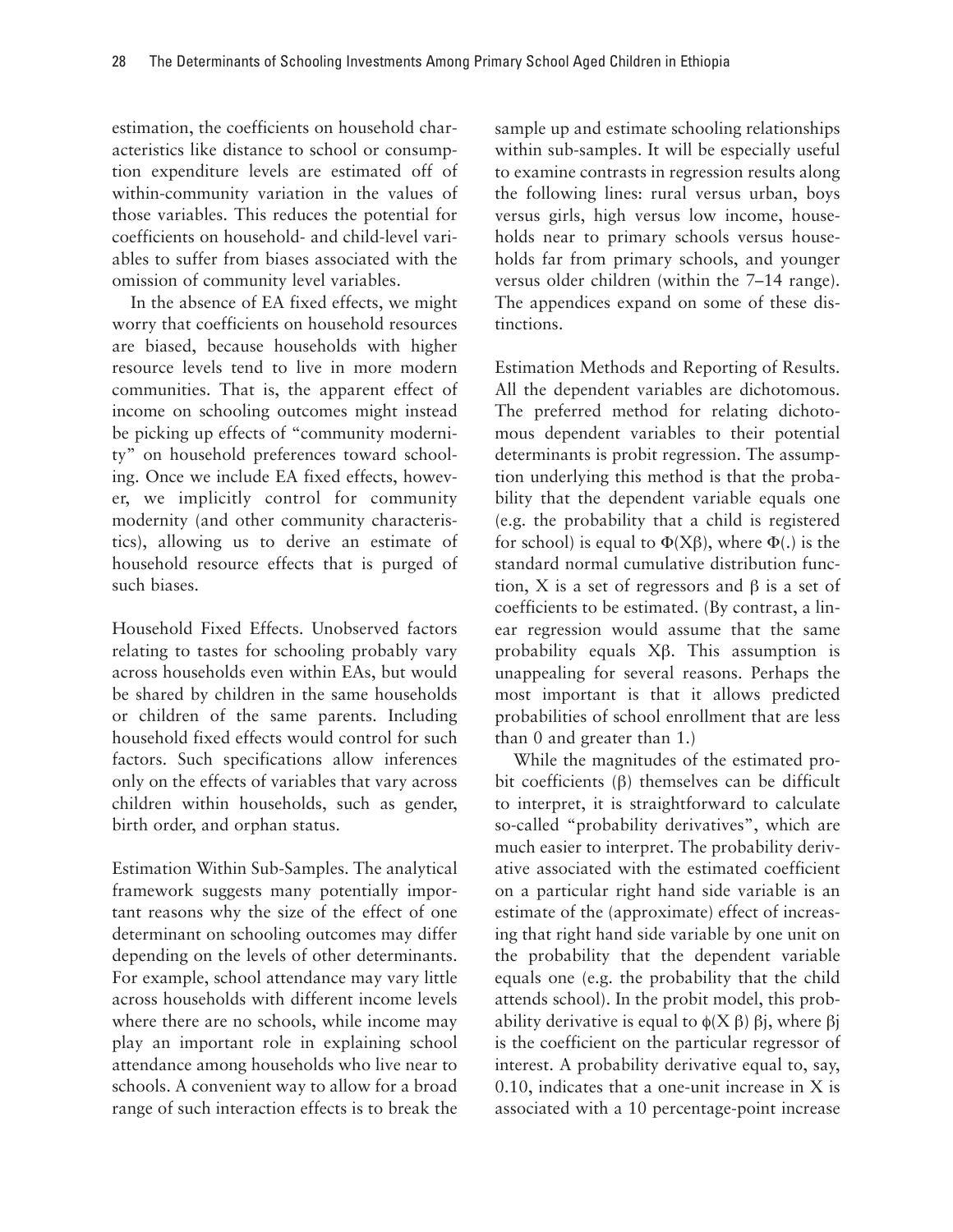in the probability that the dependent variable equals one. If the dependent variable is an indicator of whether or not the child is currently registered for school, the probability derivative indicates the percentage point increase in school registration rates associated with a oneunit increase in the relevant control variable. Probability derivatives are thus transformations of the estimated coefficients into units that are easy to interpret.<sup>3</sup>

Given the functional form assumption of the probit model, the value of the probability derivative varies with the level of the X's, but it is customary to report the value derived by plugging in the mean values of X in the dataset, as well as the estimated coefficients. In all the tables presented below, probability derivatives evaluated at sample means are reported (rather than reporting the estimated coefficients themselves) in order to facilitate interpretation of results.

For reasons discussed below, some results are also reported for OLS rather than probit specifications. OLS is the appropriate method of estimation under the assumption that the probability that the dependent variable equals one is a linear function of the regressors. Under this assumption, the probability derivatives of interest for interpretation of results are constant for all values of the X's, and are equal to the estimated coefficients themselves. The magnitudes of the coefficients in OLS estimation are thus directly comparable to the magnitudes of the probability derivatives reported for the probit specifications.

If estimated probability derivatives are highly similar across probit and OLS specifications, then the estimated effects can be thought of as "robust to underlying functional form assumptions." This is true in many applications and increases confidence in the results. Unfortunately, as we will see below, the results tend not to be highly robust across the two specifications in the WMS data. Being based on somewhat superior functional form assumptions, the probit specification should be preferred to the OLS results.

Despite their weaknesses, the OLS results are also included, because it is desirable to introduce two complications into the estimation methodology that are much more feasible to incorporate into the linear OLS models than into the nonlinear probit models. The first is the introduction of "enumeration area fixed effects", discussed above. The second is the use of "instrumental variables" methods, which are of interest for dealing with potential measurement error biases associated with the estimation of school distance effects, as discussed in Appendix A.4

In all tables of regression results, reported standard error estimates are calculated using formulas that account for arbitrary heteroscedasticity, as well as the clustering of observations within enumeration areas. Such estimates are consistent in the face of problems that can render more standard calculations of standard errors misleading. Asterisks in the tables of probit and OLS regression results indicate that the coefficient estimates were significantly different from 0 at the two-tailed five percent level. In the case of the probit model, the coefficients whose significance is indicated are the underlying coefficients on the individual right hand side variables (which are not reported in the tables) rather than the probability derivatives that are derived from the estimates (a standard procedure).

Estimation results were produced using the statistical software package STATA, the commands dprobit, regress, xtreg and ivreg, and with options robust and cluster().

### **Notes**

1. If more than one schooling alternative is available (e.g. public and private), they send the child to the school for which the excess of perceived benefits over costs is greater. Because the vast majority of primary schooling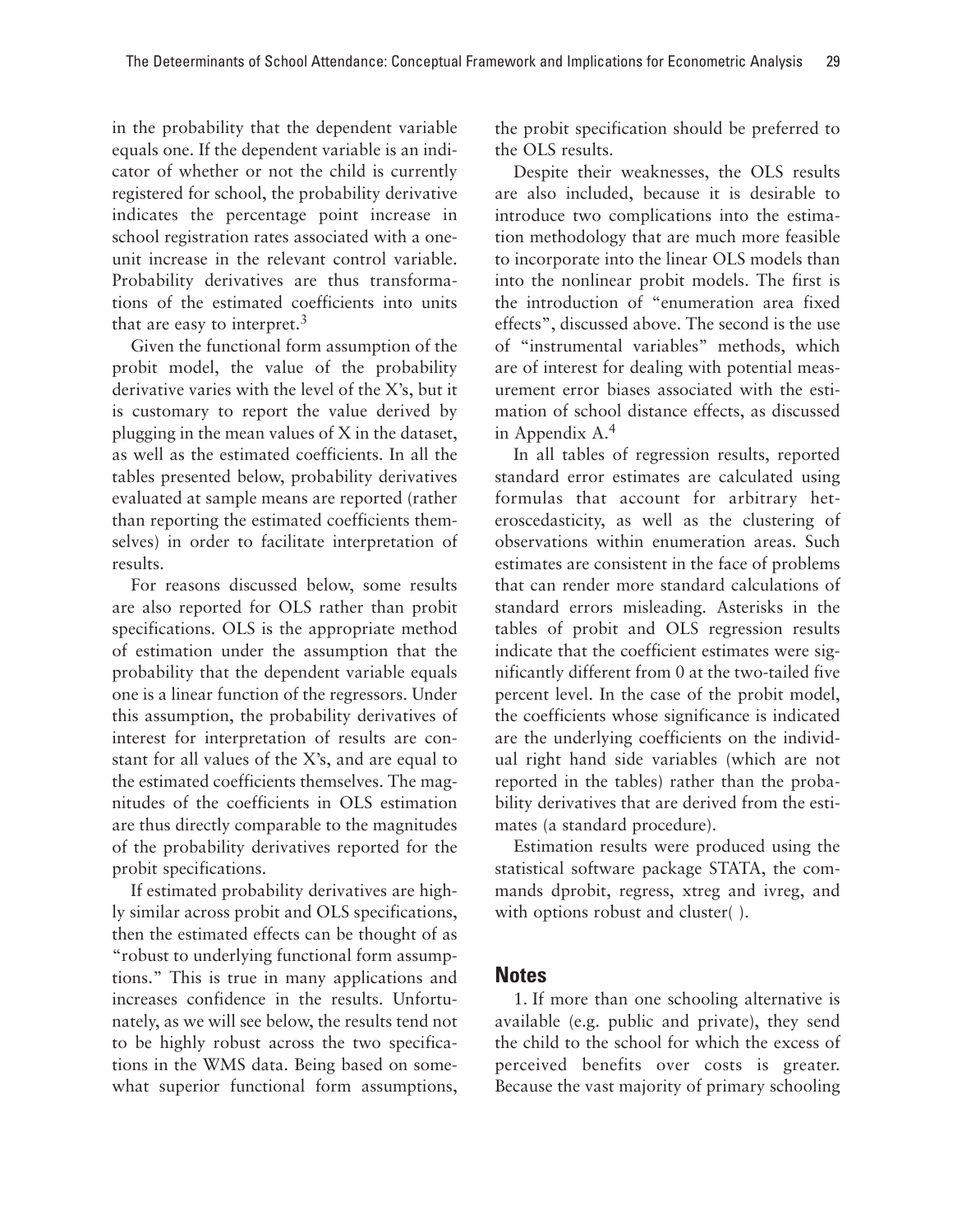is public in Ethiopia, the model here does not dwell on public/private choices.

2. Note that this is not just a problem of being unable to extrapolate results from the group of children who registered for school last year to all other children. Even restricting our attention to the select group of children who were already registered last year, this bias causes our estimates to fail to capture true ceteris paribus effects and thus may render our results misleading.

3. For right hand side variables that are dichotomous, it is customary to replace the calculation of "probability derivatives" described here by the calculation of the impact on the estimated probability of changing the value of the dichotomous regressor from zero to one, while holding all other regressors at their means. I follow this standard in my reporting of "probability derivatives."

4. It is feasible to introduce EA fixed effects into probit estimation employing statistical software with the capacity to employ large quantities of memory, such as STATA SE. The results are broadly similar to results presented below. In this paper I restrict attention to methods that are feasible with more broadly disseminated statistical packages, with less memory, such as intercooled STATA.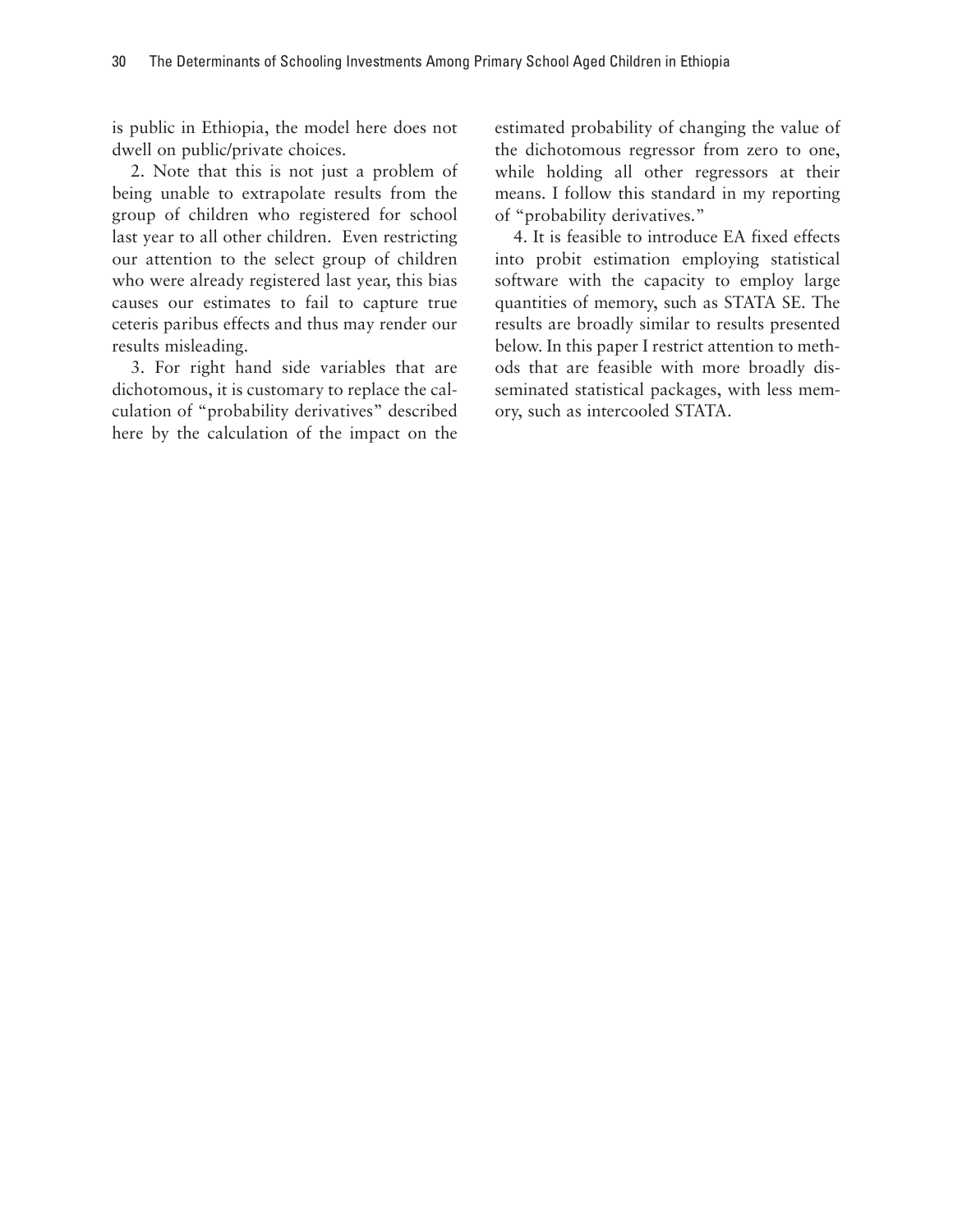# The Determinants of School Attendance: A Synthesis of Econometric Results for Three Datasets

he previous section described a general approach to the econometric analysis of household survey data, for the purposes of drawing policy-relevant conclusions about the determinants of household decisions regarding child schooling. I have applied that general approach to the analysis of three datasets. Details regarding the analysis of the WMS 2000 (merged with the Household Income, Consumption and Expenditure Survey of the same year) may be found in Appendix A, while the details of the analyses of the LFS 1999 (merged with school census data at the woreda level) and of the DHS 2000 may be found in Appendices B and C. This section synthesizes the results of all three analyses, as well as additional descriptive information, in a discussion of what the empirical evidence suggests for education policy in Ethiopia. T<br>T

The Role of School Supply. To the policymaker concerned with how to spend scarce resources on improving primary schooling rates, a first question has to do with the potential importance of simply building more schools, and of staffing and equipping existing schools better. Evidence on this comes from two main sources: (1) studies of the relationship between households' distance to the nearest primary school and household schooling choices, using WMS/HICES data (Appendix A); and (2) studies of the association between school supply characteristics at the woreda level and household schooling choices using the LFS/EMIS data (Appendix B).

To put the econometric results into context, it is useful to provide a brief description of school supply in Ethiopia. The three WMS datasets contain questions on the distance from the household to the nearest primary school. Table 5.1 describes the distributions of children ages 7–14 by reported distance to the nearest primary school. The general picture is one of gradual improvement in school supply, but continued serious supply constraints. Despite reductions over the late 1990s in the percentage of children living far from the nearest primary school, nearly a third of rural children continued to live at least 5 km. from the nearest primary school in 2000.

Some aspects of the results are puzzling. For example, while the table shows some decline in the percentages of rural children that are very far from the nearest primary school, we also see declines in the percentages of rural children who are less than one km. from the nearest school, and declines in the percentages of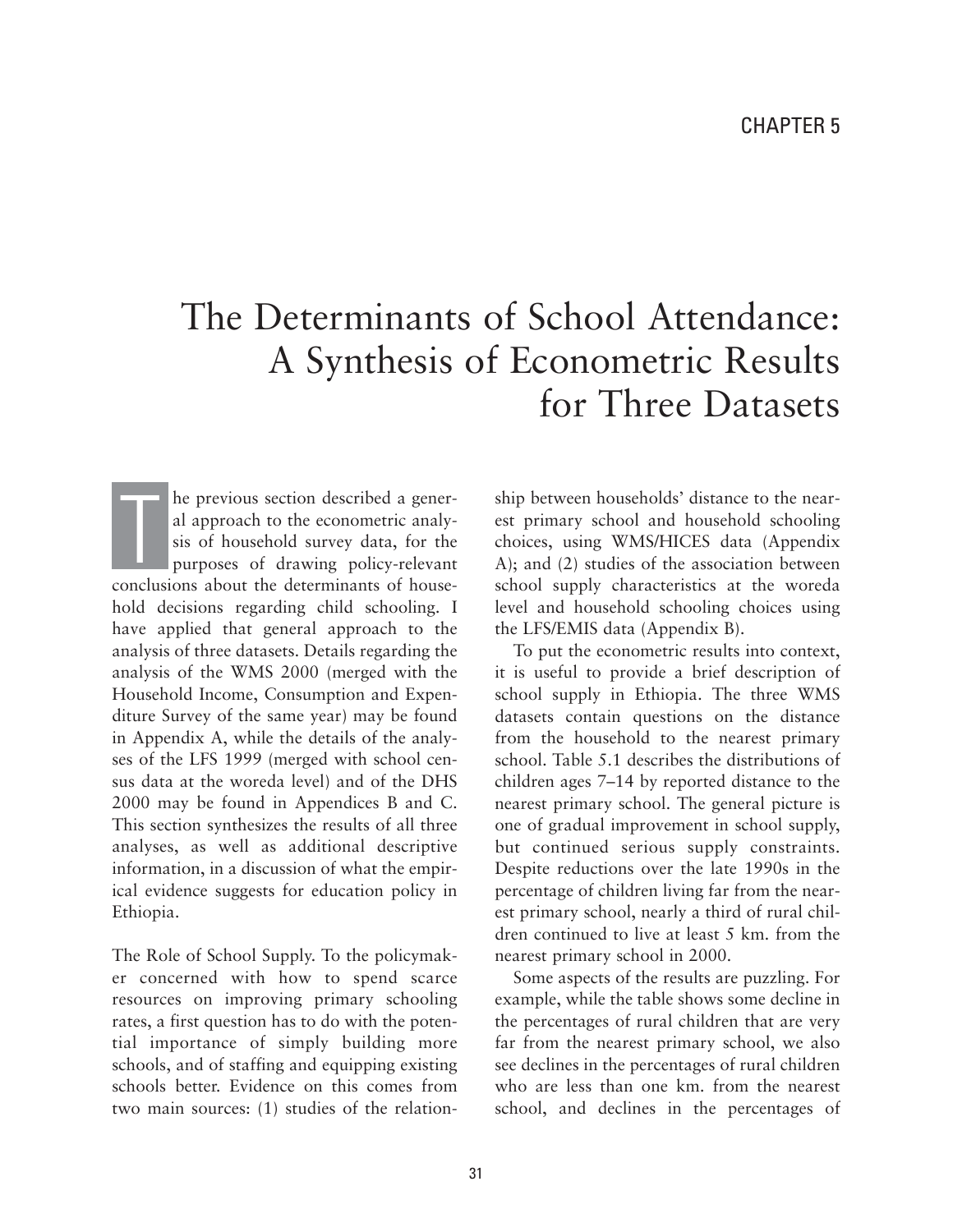|       |                    | <b>WMS</b>         |
|-------|--------------------|--------------------|
|       |                    | 2000               |
| Rural |                    |                    |
| 19.5  | 19.1               | 15.4               |
| 23.4  | 24.1               | 28.1               |
| 23.0  | 23.5               | 27.8               |
| 15.9  | 18.3               | 18.3               |
| 13.6  | 11.8               | 11.8               |
| 4.5   | 4.5                | 3.2                |
| Urban |                    |                    |
| 67.9  | 56.7               | 47.4               |
| 30.2  | 36.1               | 45.3               |
| 1.3   | 6.4                | 6.2                |
| 0.2   | 0.7                | 1.0                |
| 0.3   | 0.0                | 0.1                |
| 0.1   | 0.1                | 0.0                |
| All   |                    |                    |
| 26.1  | 24.0               | 19.6               |
| 24.3  | 25.7               | 30.4               |
| 20.1  | 21.3               | 24.9               |
| 13.8  | 16.0               | 15.0               |
| 11.8  | 10.3               | 8.3                |
| 3.9   | 2.8                | 1.8                |
|       | <b>WMS</b><br>1995 | <b>WMS</b><br>1998 |

**Table 5.1. Percentage Distribution of Children Ages 7 to 14 by Distance to Nearest School**

urban children who are less than a km. and between 1 and 2 kms. away from the nearest primary school. If these changes were "real," they would indicate some tendency toward school consolidation that reduced the spread of schools within regions that were already fairly well covered by schools. It seems more likely, however, that they are the artifact of changes in the nature of the sample or in the nature of errors in the reporting of the distances by respondents.

Table 5.2 presents estimates based on the three WMS datasets. While registration rates decline as distance to school increases, in both rural and urban areas, the most striking observation from the table is that differences in distance to school play a remarkably small role in explaining differences in schooling rates

between rural and urban areas. Even when attention is restricted to children in rural and urban areas who are within a kilometer of the nearest school, registration rates in rural areas are much lower than registration rates in urban areas, though they are rising more rapidly over the late 1990s in rural areas than in urban areas. A related observation is that much of the increase in school attendance rates in rural areas over the late 1990s appears to be taking place within sub-groups of children living a given distance from school. Finally, notice that even among rural children living less than a kilometer from school, fewer than half are registered for school. This suggests strongly that availability of schools is not the only constraint on attendance, nor is the expansion of school availability the only force behind rising registration rates.

Calculations of the mean age of first graders by distance to nearest primary school tell a similar story. According to the WMS 2000, the mean age of first graders rises from 10.0 years among children less than 1 km. from school to 11.4 years among children 5–6 km. from school, as might be expected, since longer distances are more daunting for younger children. But even among children less than 1 km. from school, the age at entry is much higher in rural areas (10.0 years) than in urban areas (8.3 years).

Multivariate analysis of the WMS/HICES 2000 data described in Appendix A confirms that distance from school plays an important role in determining school registration rates, that distance is far from the sole determinant of registration rates, and in particular that differences in distance to school offer only a partial explanation for differences in school attendance rates between rural and urban areas. Probit estimates employing the WMS/HICES data indicate that each additional km. of distance from the nearest primary school reduces enrollment rates by 2 to 3 percentage points, up to distances of 12 to 15 kilometers. Reducing the distance to school from 10 to 0 could thus increase regis-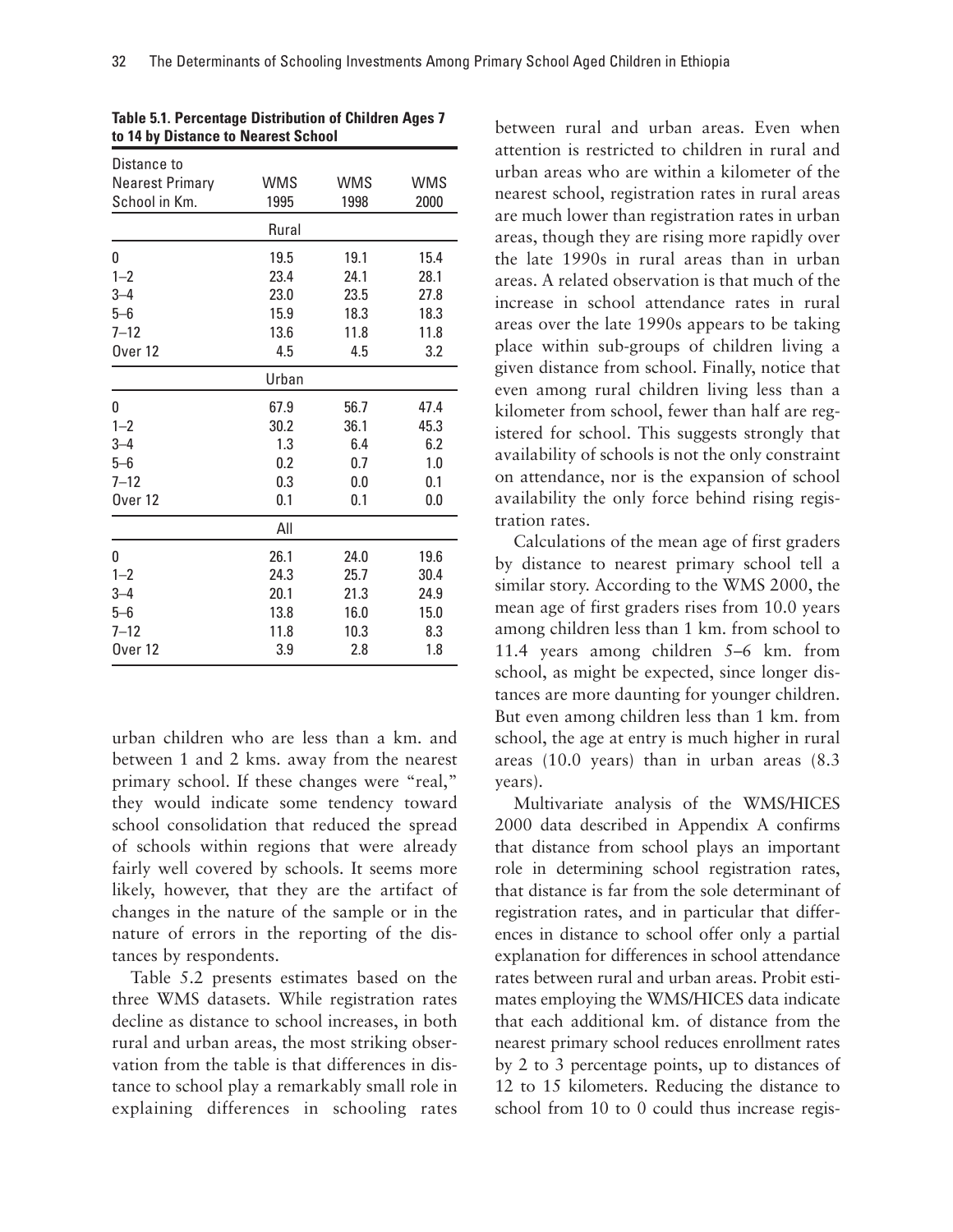|                           |         |            |                 | Rural<br>Urban |         | All        |  |  |
|---------------------------|---------|------------|-----------------|----------------|---------|------------|--|--|
| Distance to<br>to Nearest |         |            |                 |                |         |            |  |  |
| Primary                   | Number  | Percent    | Number          | Percent        | Number  | Percent    |  |  |
| School in Km.             | of Obs. | Registered | of Obs.         | Registered     | of Obs. | Registered |  |  |
|                           |         |            | <b>WMS 1995</b> |                |         |            |  |  |
| 0                         | 1595    | 22.9       | 3246            | 77.4           | 4841    | 42.3       |  |  |
| $1 - 2$                   | 2022    | 17.0       | 1781            | 68.3           | 3803    | 25.7       |  |  |
| $3 - 4$                   | 1773    | 16.0       | 144             | 80.6           | 1917    | 16.6       |  |  |
| $5 - 6$                   | 1354    | 12.0       | 11              | 56.3           | 1365    | 12.1       |  |  |
| $7 - 12$                  | 1178    | 8.8        | 14              | 68.9           | 1192    | 9.0        |  |  |
| Over <sub>12</sub>        | 356     | 3.8        | 3               | 19.6           | 359     | 3.8        |  |  |
| All                       | 8279    | 15.4       | 5199            | 74.6           | 13478   | 23.6       |  |  |
| <b>WMS 1998</b>           |         |            |                 |                |         |            |  |  |
| 0                         | 7574    | 36.9       | 5865            | 81.2           | 13439   | 50.5       |  |  |
| $1 - 2$                   | 8704    | 31.2       | 3883            | 80.0           | 12587   | 40.1       |  |  |
| $3 - 4$                   | 8529    | 24.3       | 568             | 77.5           | 9097    | 26.1       |  |  |
| $5 - 6$                   | 6598    | 19.5       | 78              | 76.7           | 6676    | 19.8       |  |  |
| $7 - 12$                  | 4901    | 11.9       | 3               | 100.0          | 4904    | 11.9       |  |  |
| Over <sub>12</sub>        | 2306    | 5.7        | 17              | 84.7           | 2323    | 6.1        |  |  |
| All                       | 38676   | 25.4       | 10450           | 80.5           | 49126   | 32.6       |  |  |
|                           |         |            | <b>WMS 2000</b> |                |         |            |  |  |
| 0                         | 3680    | 43.6       | 4239            | 85.5           | 7919    | 57.0       |  |  |
| $1 - 2$                   | 5111    | 38.8       | 3827            | 83.1           | 8938    | 47.4       |  |  |
| $3 - 4$                   | 5070    | 32.6       | 454             | 78.9           | 5524    | 34.1       |  |  |
| $5-6$                     | 3206    | 24.5       | 61              | 75.7           | 3267    | 24.9       |  |  |
| $7 - 12$                  | 2125    | 16.4       | 9               | 24.3           | 2134    | 16.4       |  |  |
| Over <sub>12</sub>        | 681     | 8.1        | 8               | 87.6           | 689     | 8.2        |  |  |
| AII                       | 19921   | 32.6       | 8633            | 83.8           | 28554   | 39.3       |  |  |

#### **Table 5.2. Among Children Aged 7 to 14 Years Old, Percent Who are Currently Registered for School, By Distance to Nearest Primary School**

tration rates by 20–30 percentage points, though reducing distances from 25 to 15 km. would make little difference. The significant effects of distance to school appear primarily in the rural sample. The estimated distance effects are not diminished much by including controls for distances to other services and other community characteristics, nor the inclusion of household resource measures. They are also robust to the inclusion of EA fixed effects (verifying that the distance measures are not just picking up more general community characteristics) and to the use of instrumental variables procedures for handling potential measurement errors in the distance measures (using median distances within EA s as instruments).

As one might guess, distance plays a stronger role in inhibiting enrollments among younger children, for whom travel over long distances is more daunting and over whom parents are more anxious to keep close watch. This suggests that improving the distribution of schooling may improve schooling attainment not only by increasing the percentage of children who ever enter school, but also by facilitating an earlier age of entry, which may lead to higher ultimate attainment for reasons mentioned above.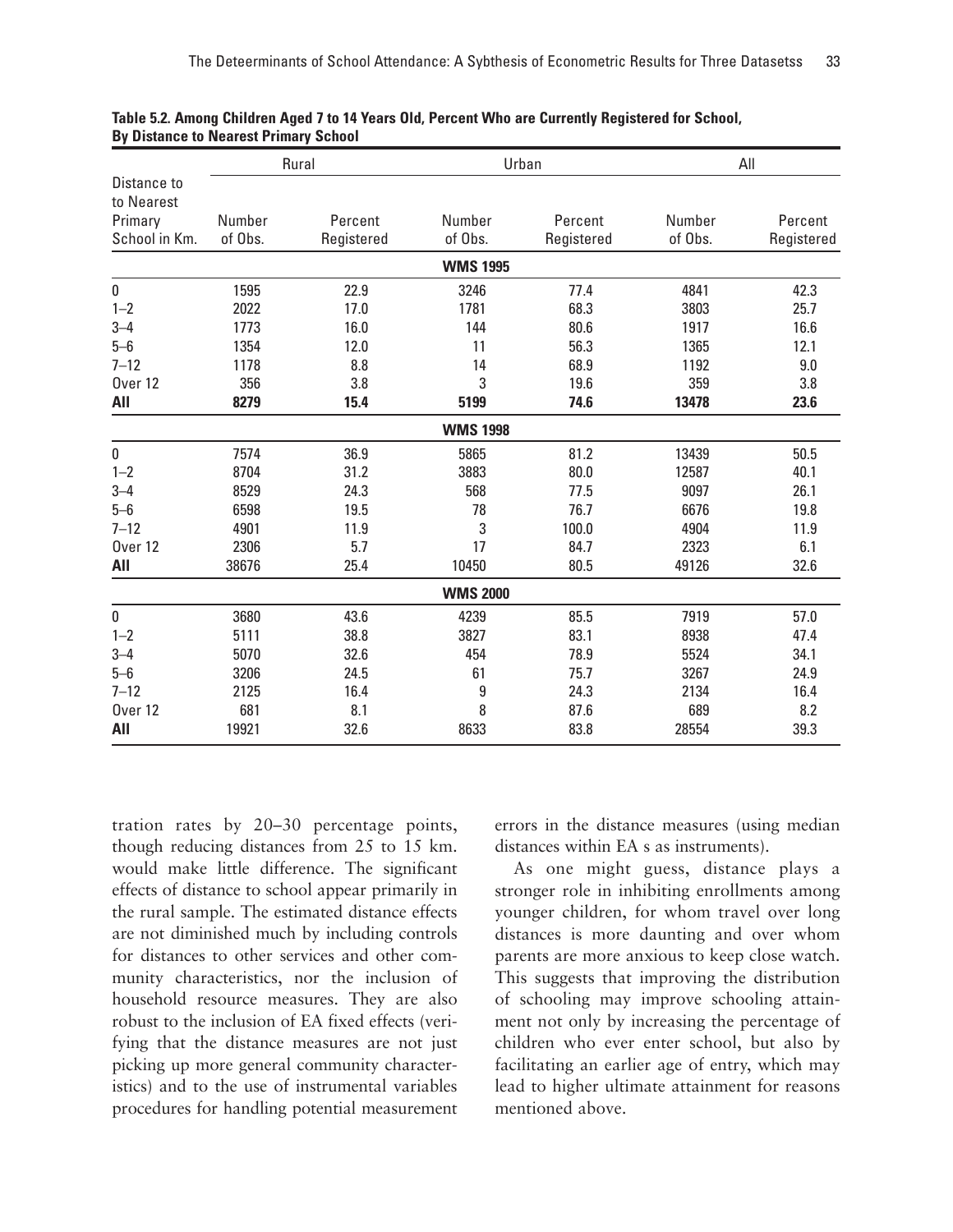Further insight about supply constraints is gained from the analysis of the LFS/EMIS data in Appendix B. The average number of schools per 1000 population in a woreda is approximately 0.2. Children of primary school age constitute about one fifth of the population; thus this represents about 0.2 schools per 200 children, or 1 school per 1000 children. According to the EMIS 1992, the median urban school has about 1000 students, the median rural school has around 360 students, and about 17 percent of schools are labeled as urban in the school census. Thus the simple statistics suggest that schools are still scarce, especially in rural areas.

Just because schools are scarce does not mean that building more schools will necessarily increase school registration rates, because other constraints (such as lack of income) may prevent households from taking advantage of new schools. It would thus be useful to obtain good estimates of the effect of increasing school supply on household schooling choices. This was attempted in Appendix B, which described why many caveats must be placed on the results. Taken at face value, the coefficient on the number of primary schools (offering at least grades 1–4) per 1000 population in the multivariate results suggests that doubling the number of schools offering grades 1–4 would increase enrollment rates by about 6 percent. This is a sufficiently small effect as to be implausible. Measurement error problems (associated with measuring this supply feature only at the woreda level and not at the more disaggregated community level) may help explain this, as discussed in Appendix B. It should also be noted that part of the school supply effect may be captured by the woreda population density variables, which have important effects in the rural sample. Holding the numbers of schools per 1000 population constant, children tend to live closer to the nearest primary school in woredas with higher population density. Thus the positive coefficient on population density picks up the effect of living closer to school, as well as other effects.

Another aspect of the regression results suggests the potential importance of school supply for schooling outcomes. For example, when taken together, all the variables describing school supply (which describe numbers of schools and teachers in several grade ranges, as well as some indicators of school infrastructure and teacher qualifications) seem to explain a large fraction of differences in enrollment rates across administrative regions that aren't explained by differences in the household-level variables. As described in the appendix, the aggregation of the school census data to the woreda level makes it impossible to assess the extent to which differences in school supply help explain the large rural–urban differences in registration rates. One suspects that if the supply characteristics could be measured at the community level, they would help explain a substantial fraction of rural–urban differences as well.

The analysis of the LFS/EMIS data also gives some hints that the nature and quality of the school supply—and not just the number and dispersion of schools—matters for school attendance. For example, the results seem to suggest that where secondary schools and teachers are more available, primary school enrollments are higher. (This is consistent with conjectures that parents see a higher return to primary schooling where it is easier to continue on and complete secondary school, though the results are subject to so many caveats that such a strong interpretation is not justified.) Crude indicators of the nature of school infrastructure (such as the share of primary schools that have libraries) also may matter, especially in urban areas. Given the collinear and crude nature of the data, the results should not be taken as definitive evidence that, for example, the existence of libraries per se is important for encouraging enrollment. Rather, such results indicate that in woredas that have made more investments in a variety of features of their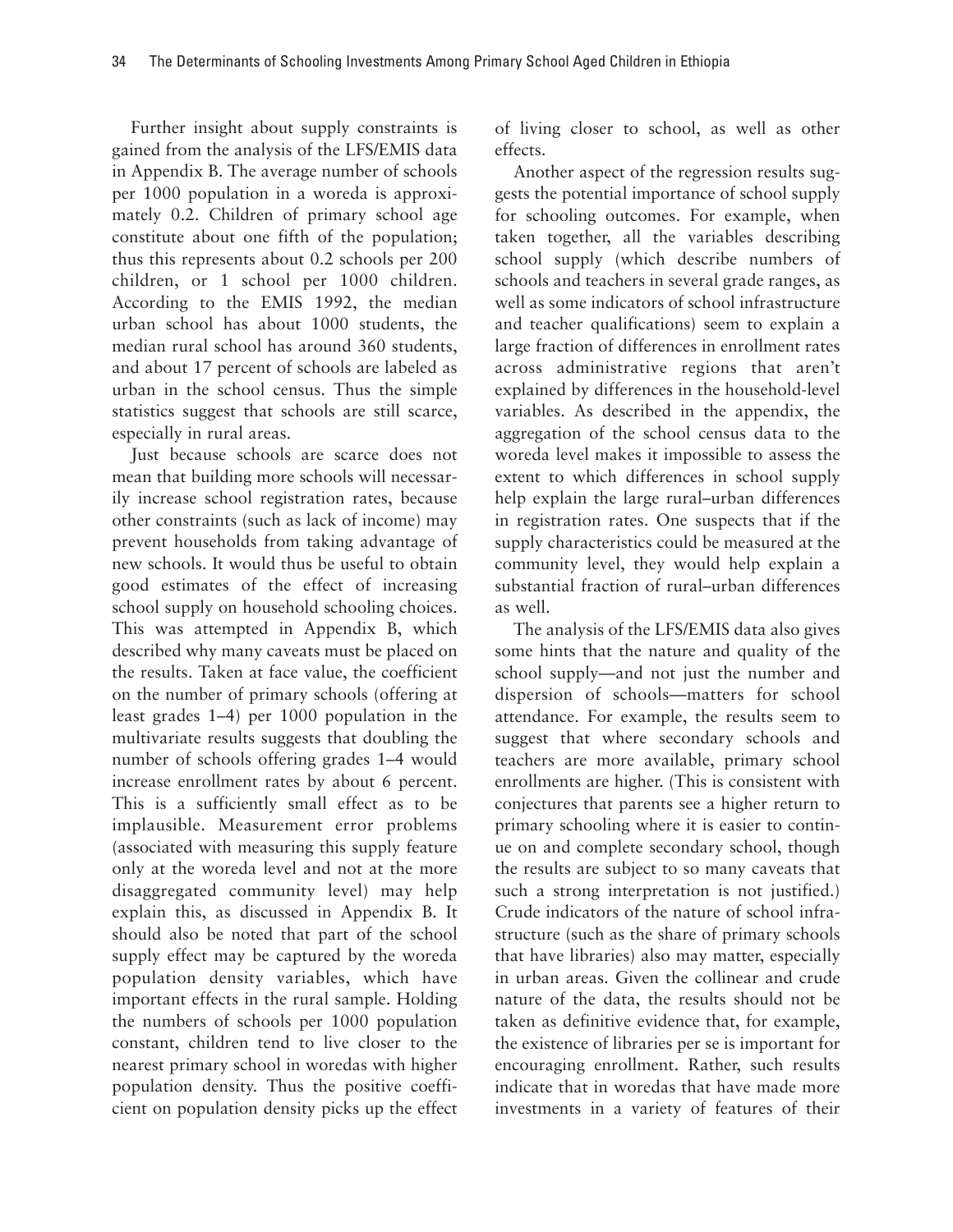education system, enrollment rates are higher. Further research on school system features that matter most to parents would be useful.

The Role of Income. If low incomes constitute a barrier to school attendance, then building and equipping schools will not be enough to get all children into school, and policymakers may need to allocate some scarce resources to scholarship programs. It is thus important to examine the role of household resources in determining child schooling outcomes. Ethiopian incomes are certainly low enough that they might constitute a barrier. According to the WMS/HICES 2000 data, the average child aged 7 to 14 lives in a household in which per adult equivalent consumption expenditure is the equivalent of about U.S. \$176. Per adult equivalent consumption expenditure ranges from an average of U.S. \$90 among children in households in the lowest quintile of the distribution, to an average of only U.S. \$386 among children in households in the highest quintile of the distribution.

The simple descriptive statistics presented above (Table 3.3) suggest quite modest effects of income on school registration rates. Multivariate analysis of the WMS/HICES 1999/2000 data confirm the existence of modest household resource effects on schooling rates. In contrast to the simple statistics, the multivariate results indicate that the resource effects are smaller in urban areas than in rural areas. (The difference between the simple tables and the multivariate approach is that the multivariate approach does a better job of separating out true income effects from the effects of other household and community factors that tend to be correlated with income.) Even in rural areas, however, moving children from the bottom quintile to the top quintile of the distribution of per adult equivalent consumption expenditure increases school attendance rates by only 6–10 percentage points. Because the current expenditure variable is a noisy measure of household resources over the longer run of relevance in the variable environment of rural Ethiopia, this may understate the true effect of household resources. The results are, however, robust to the inclusion of enumeration area fixed effects, indicating that they are not just picking up the effects of differences across communities that differ in typical level of prosperity.

Two additional sets of results suggest that the importance of income constraints in producing differentiation in schooling outcomes across income classes will rise over time, at least at first, as supply constraints are relaxed. First, estimated effects of income quintile on attendance rates are much larger for younger children (ages 7 and 8) than for older children. As discussed in the appendix, this could mean either that income effects are truly larger for the younger children, who entered school age in a period of expanded school supply, or that the true income effect for all children is higher than the more modest estimates, but that measurement error biases the estimates downward more for older children. Either way, with coefficients indicating that a shift from the bottom to the top quintile would increase school attendance rates by over 18 percentage points, such results suggest that income may be becoming a more important determinant of schooling outcomes than it seems at first glance.

A second observation that suggests the role of income is growing is that the estimated effect of income quintile on school attendance rates is larger among children who live within 2 km. of the nearest primary school than among children who live further away. Among those who live further away, there is little potential for differentiation, because school availability is poor. Among those for whom schools are available, income plays a more important role in determining which children take advantage of the schools. Even among those within 2 km. of the nearest primary school, estimated income effects are modest (but may suffer from the same measurement error problems that cause overall income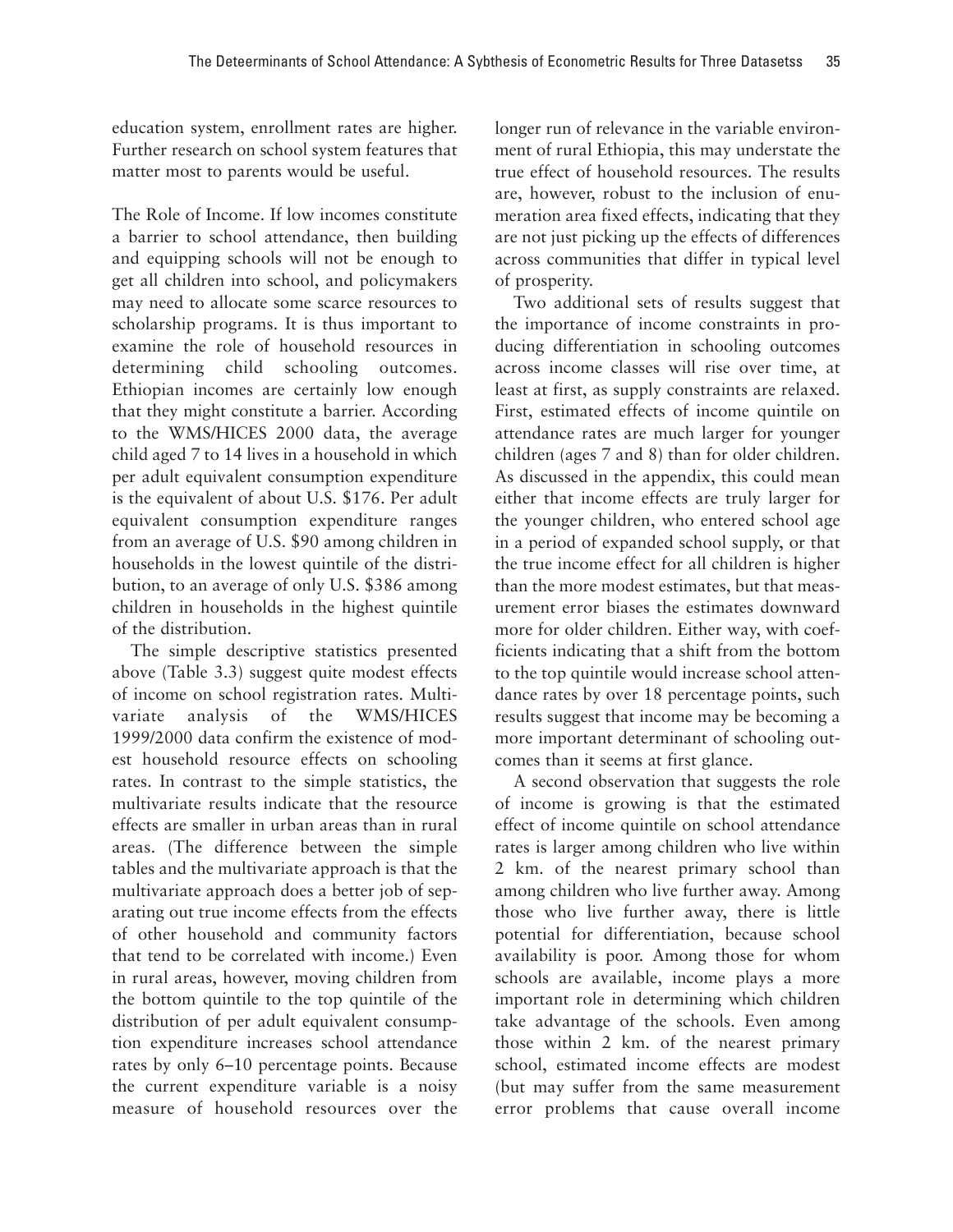effects to look modest, even while the effects on the youngest children are large). Among those close to schools, moving a child from the bottom to the top quintile increases registration rates by about 10 percentage points. The biggest impact is associated with moving from the bottom to the next quintile, which increases attendance rates by close to 8 percentage points.

The Role of Opportunity Costs. Household resource levels matter for schooling choices in great part because schooling has up-front costs and households can't borrow against future education benefits to finance those costs. A potentially important component of those upfront costs is the opportunity cost of the child's time. A first question regarding opportunity costs concerns the nature of the activities that compete with schooling, thereby rendering it costly to spend time in school. Identifying the competing activities will sometimes generate ideas about how to make schooling less costly without having to create scholarship programs. For example, if the opportunity cost of a child's time is associated with work in jobs that must be done during school hours, or that must be done for long hours during certain weeks or months of the year, then changes in school schedules or curriculum may be able to reduce the opportunity cost of schooling by rendering schooling more compatible with work. Allowing children to study at night, or employing self-paced curricula that allow students to "stop out" for weeks at a time and then pick up where they left off, may improve the potential for attending school without sacrificing as much income.

A first step in assessing the likely nature of opportunity costs is to examine statistics describing the types of activities in which children are engaged. Appendix Table B.5 indicates that over half the rural boys and nearly a third of rural girls report having worked in a range of income generating activities. What the table does not detail is that almost all of these

jobs involve work on the family farm. The share of children reporting income generating activities is much smaller in urban areas; but even there, a large fraction of those reporting such work report working in a household agricultural enterprise. Most of the rest are working in a household nonagricultural enterprise or self-employment. Thus few children are working in jobs that seem likely to have rigid daily hours requirements. On the other hand, many children—especially in rural areas—are engaging in work that probably has high episodic demands that might conflict with schooling for days or weeks at various points during the year. Large fractions (ranging from one fifth for rural boys to over half of urban girls) report being engaged in unpaid domestic service. No more detailed definition of this category is available, but it might include care for younger siblings and other kinds of housework. Such work is more prevalent for girls than for boys, and in urban areas.

Just because many children engage in an activity does not mean that it competes with schooling and imparts an opportunity cost to school attendance. If the work may be completed outside of school hours, the activity may not give rise to large opportunity costs. As demonstrated in Table B.5, rural children who attend school are almost as likely to report working (on the family farm) as those who are not. In urban areas, in contrast, children in school are quite a bit less likely to work a job. Interestingly, for all four groups (rural and urban boys and girls) children in school are more likely to report involvement in unpaid domestic work than children not in school. Thus the descriptive statistics paint of picture of involvement by many rural children in income-generating activities that are quite compatible with attending school. They raise somewhat more concern about the possibility that work and school are competing uses of time by urban children. Many children are also involved in a broad, ill-defined category of "unpaid domestic service," which includes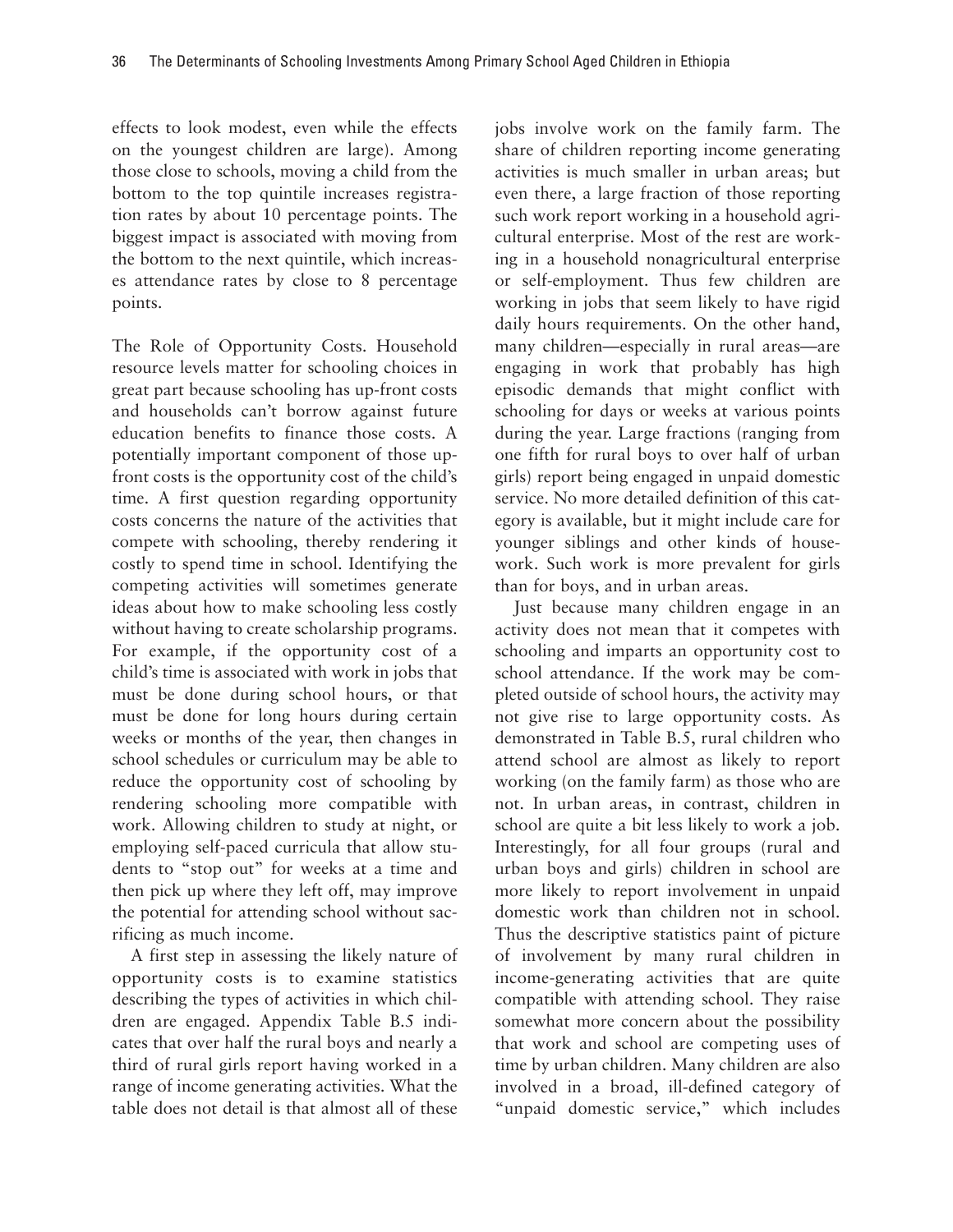many activities that seem to be compatible with schooling. Such statistics leave many questions unanswered, however, because there may be subsets of children engaged in narrower ranges of activities for which the opportunity cost of schooling is high indeed. We can hope to press further into these issues using multivariate analysis.

Several features of the multivariate results suggest that income-generating activities do compete with school for some children's time. According to results from the LFS data (as reported in Appendix B), school attendance is higher in communities in which a higher fraction of household heads is without employment (an indicator of slackness of local labor markets). This effect is strongest in urban areas. Within urban areas the estimated effect is modest, indicating that a 10 percentage point increase in the unemployment rate among household heads would be associated with a 0.6–0.8 percentage point increase in school attendance, while being associated with a reduction in child participation in work of perhaps 1.8 percentage points. This suggests that the average effect on enrollment (across all children) of increases in labor market slackness is not large, but allows for the possibility that for some subsets of children the effects are large.

Analysis of all three datasets suggests that in rural areas a better indicator of the demand for a child's time (than local unemployment rates) may be the share of household members who are adult males. In households better endowed with adult male labor, schooling rates of boys are lower, perhaps because the productivity of their time on the farm is enhanced by the presence of adult males who can direct their work and teach them. Thus, even though much work is compatible with attending school, some demands for children's time in income-generating activities probably do pull children out of school.

Several features of the multivariate results also suggest that pressing needs to help at home also keep some children out of school. Especially in urban areas, and especially for girls, those in households in which a higher fraction of members are young children are less likely to attend school. For urban girls, estimates suggest that increasing the share of young children among household members by 20 percentage points (roughly the effect of shifting one more family member into this age bracket) would reduce schooling rates by about 4 percentage points, while increasing participation in unpaid domestic work by a comparable amount.

The final observation about opportunity costs is that they seem likely to rise as development proceeds, potentially implying a growing role for income in determining schooling outcomes. As labor markets tighten and unemployment rates fall, the opportunity cost of children's time in the labor market is bound to rise. The observation that rural children in households with more adult males are less likely to attend school suggests that at least some sorts of improvements in farm productivity will increase the pull of farm work on children's time. (Fortunately, improved farm productivity may be associated with two other effects that would tend to counteract the effect of increasing opportunity costs, leaving the net effect difficult to predict. Increased productivity would also increase total household income. Furthermore, if the productivity advance is associated with new technologies that only educated farmers can take advantage of, then the perceived value of education may increase).

The Perceived Value of the Schooling on Offer. In a country where schooling rates are as low as in Ethiopia, a plausible barrier to the schooling of children is simple lack of belief in the potential benefits of schooling arising out of mere lack of exposure to education. Across all rural enumeration areas in the LFS sample, the mean and median share of household heads in the sample who are literate is around 24 percent, but this fraction in zero in almost five percent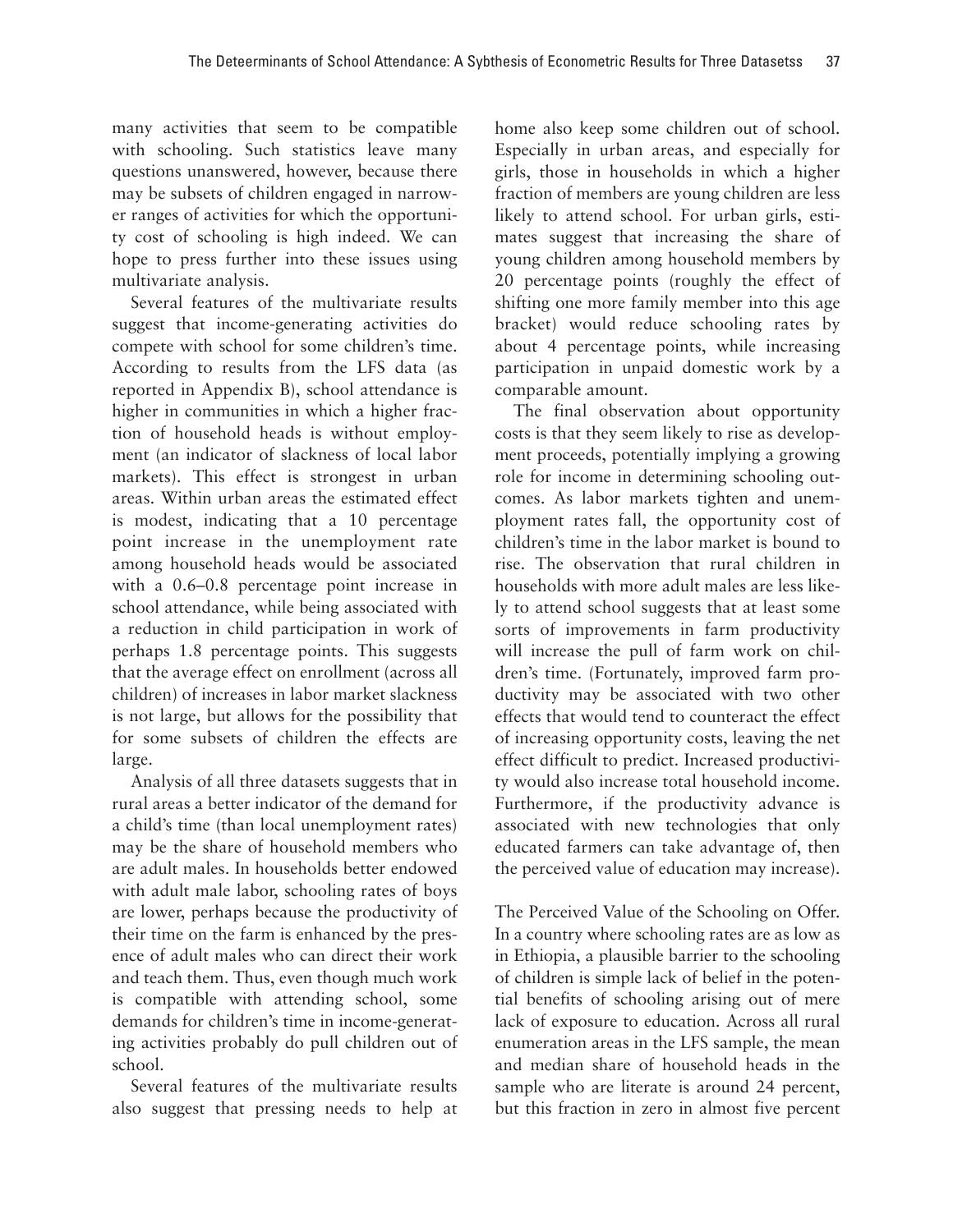of rural enumeration areas, and ranges up to a maximum of 91 percent. Thus exposure to schooling varies greatly. This raises the possibility that for some children the most cost-effective policy that would get them into school would take the form of an education promotion campaign, or perhaps an adult literacy program, which helps their parents understand the potential importance of schooling.

Descriptive information from the WMS (Table A.9) provides some reason for concern. Among rural households reporting that they did not make use of the nearest primary school, who were asked why they don't use the nearest primary school, higher percentages responded "no experience" or "have no need of it" than "too expensive," or "too far," or "poor quality." (Half of the responses were coded as "other", however, rendering the information less than conclusive.)

Several features of the multivariate results reinforce the concern that inadequate exposure to the potential benefits of education keeps some parents from taking an interest in educating their children. One of the consistently strongest effects picked up in the estimates in Appendices A and B is the coefficient on the percentage of household heads in the child's enumeration area (not counting the child's own household head) who are literate. Coefficient estimates on the order of 0.20 in the WMS data indicate that increases of 50 percentage points in the local adult literacy rate would be associated with increases of 10 percentage points in school attendance rates, even after controlling for household resources levels, distance from school and whether or not the child's own household head is literate. Estimated effects are higher among households living closer to primary schools and households in lower income brackets. (Coefficient estimates are much higher in the LFS data, probably because the controls for household resources and community-level variation in school supply are weaker, causing the adult literacy measure to pick up some of those effects.)

Inclusion of enumeration area household head literacy rates sheds new light on the meaning of an empirical result found in datasets from many places. It is common to find that, even after controlling for income and other circumstances, children whose parents have more education are more likely to go to school. This apparent effect is often interpreted as evidence that education modifies peoples' preferences toward schooling. We see this in the current datasets in the form of large and significant coefficients on indicators of whether the child's household head (or, in the case of the DHS, his father and mother) is literate. The size of this coefficient is diminished greatly, however, when cluster average literacy rates are included in the regression, indicating that much of the association between household head or parental literacy arises not because the household head per se is literate, but because literate household heads are more likely to live in communities where many people are literate. Estimated effects of parental literacy fall even further in enumeration area fixed effects specifications, indicating that they are picking up the effects of community characteristics that are not fully captured by adult literacy rates. This says that exposure to, and beliefs about the importance of, education may be formed in a community context. It may be useful to think about exposing communities to the potential benefits of education, rather than about exposing each school aged child's parents more specifically.

Further circumstantial evidence regarding the importance of attitudes and beliefs in shaping schooling outcomes is found in the DHS dataset. Children of mothers who listen to the radio have school attendance rates at least 5 percentage points higher, even when holding constant an array of household assets, parental education, demographic characteristics of the household, and attitudes about the conditions under which is it justified for a husband to beat his wife. While the causal interpretation is unclear, it points to a potentially important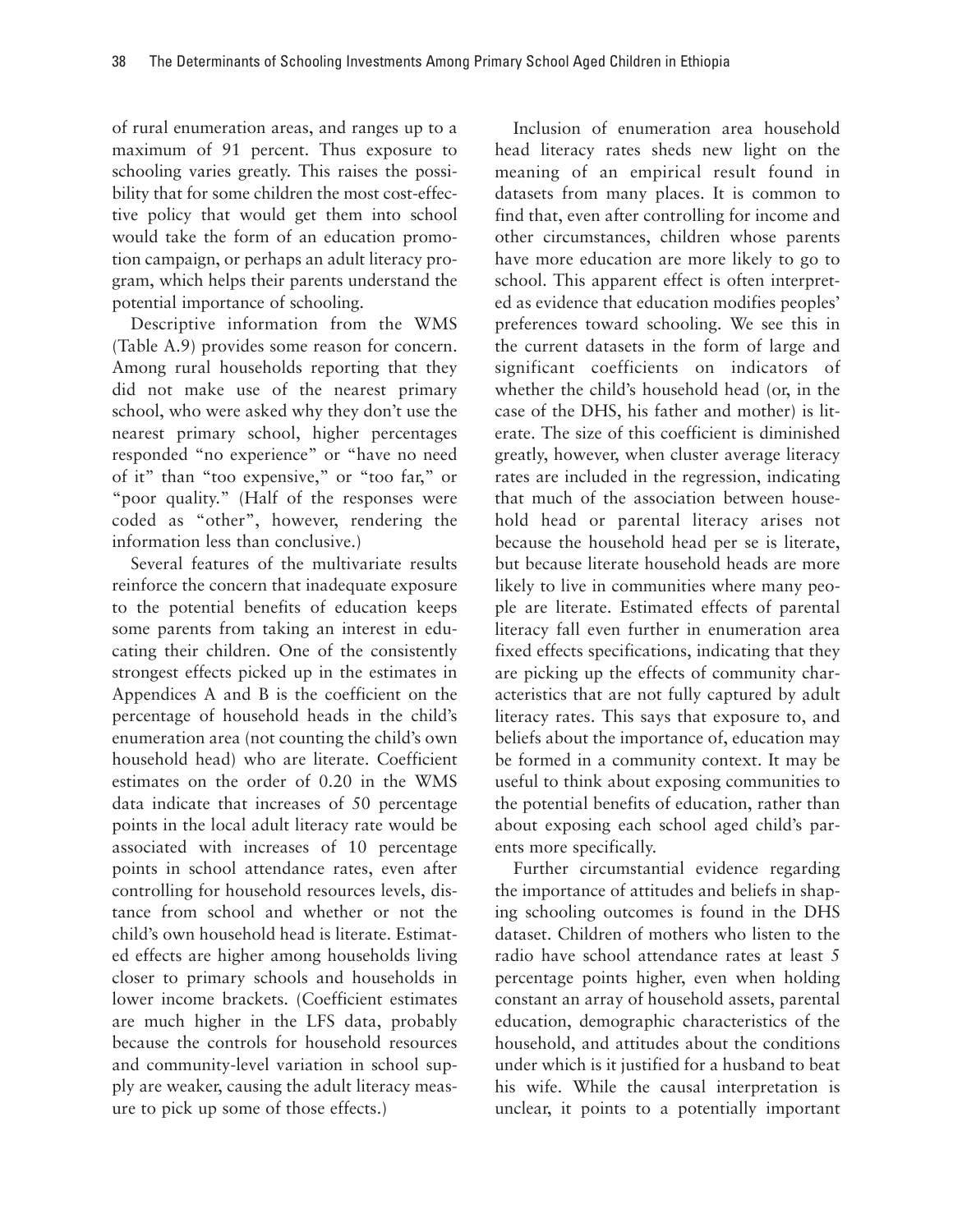association between exposure to modernity and ideas and the schooling of children.

Language. If language constitutes a barrier to schooling, then policy makers may want to continue working with reforms regarding the language of instruction. Simple tabulations such as those presented in Table 5 above indicate substantial differences in school registration rates across language groups. Because language is likely to be associated with geographic location, economic prosperity and other factors that also influence schooling rates, however, such differences cannot be attributed to language per se. Multivariate analysis employing the DHS dataset confirms that significant differences in schooling rates remain across children whose native languages differ, even after controlling for the full range of regional and household determinants available in that dataset.

The multivariate results indicate that the magnitude of the enrollment rate differences across language groups is reduced only a little by the introduction of the full set of controls. In the rural sub-sample the effect of speaking Amarigna remains large and precisely estimated even after the introduction of enumeration area fixed effects, indicating that the differences are observed even within small communities. This adds weight to the interpretation that it is language per se, and not just associated differences in culture and prosperity that cause school registration rates to differ. In urban areas, by contrast, large differences in registration rates across language groups are greatly diminished by the introduction of controls. Native language per se seems to be less a barrier to school enrollment in urban areas, where it is probably more common to speak Amharic in addition to one's native language.

Gender. Much of what the data have to say about gender differences is visible in the simple cross-tabulations of school registration rates by gender in Table 3.5. Multivariate results confirm that differences in schooling rates between boys are girls are substantial, and this is primarily a rural phenomenon. The magnitude of gender differences varies across regions, suggesting the likely importance of addressing gender issues on a region-by-region basis. Analysis of opportunity costs suggests urban girls are more likely to be drawn out of school into unpaid domestic service by the presence of younger siblings, indicating that the schooling of girls and boys would be affected differently by the provision of new child care or pre-school options in urban areas. Perhaps the most interesting observation is that the estimated effects of both school supply and population density are much larger for rural boys than for rural girls, hinting that gender differences are likely to widen before they fall as school supply expands and economic development proceeds.

Orphans. Much of what the data have to say about orphans is also evident in the simple cross-tabulations (Table 3.6). If anything, the multivariate results render the schooling gaps between children who have and have not lost parents wider and more disturbing. The results of Appendix B indicate that, after controlling for a variety of household, community and regional characteristics, children who have lost one parent are 5–6 percentage points less likely to attend school than children who have not, while the effect of having lost both parents is twice as great. The most disturbing result is that the estimated effects are as big or even larger in regressions controlling for household fixed effects. This indicates that even within households containing both natural children and children who have lost parents and now reside with adults other than their parents, children who have lost parents are less likely to attend school. This rules out the possibility that their schooling rates are lower simply because their addition to a household drives down the level of resources relative to the number of family members. In the analysis of time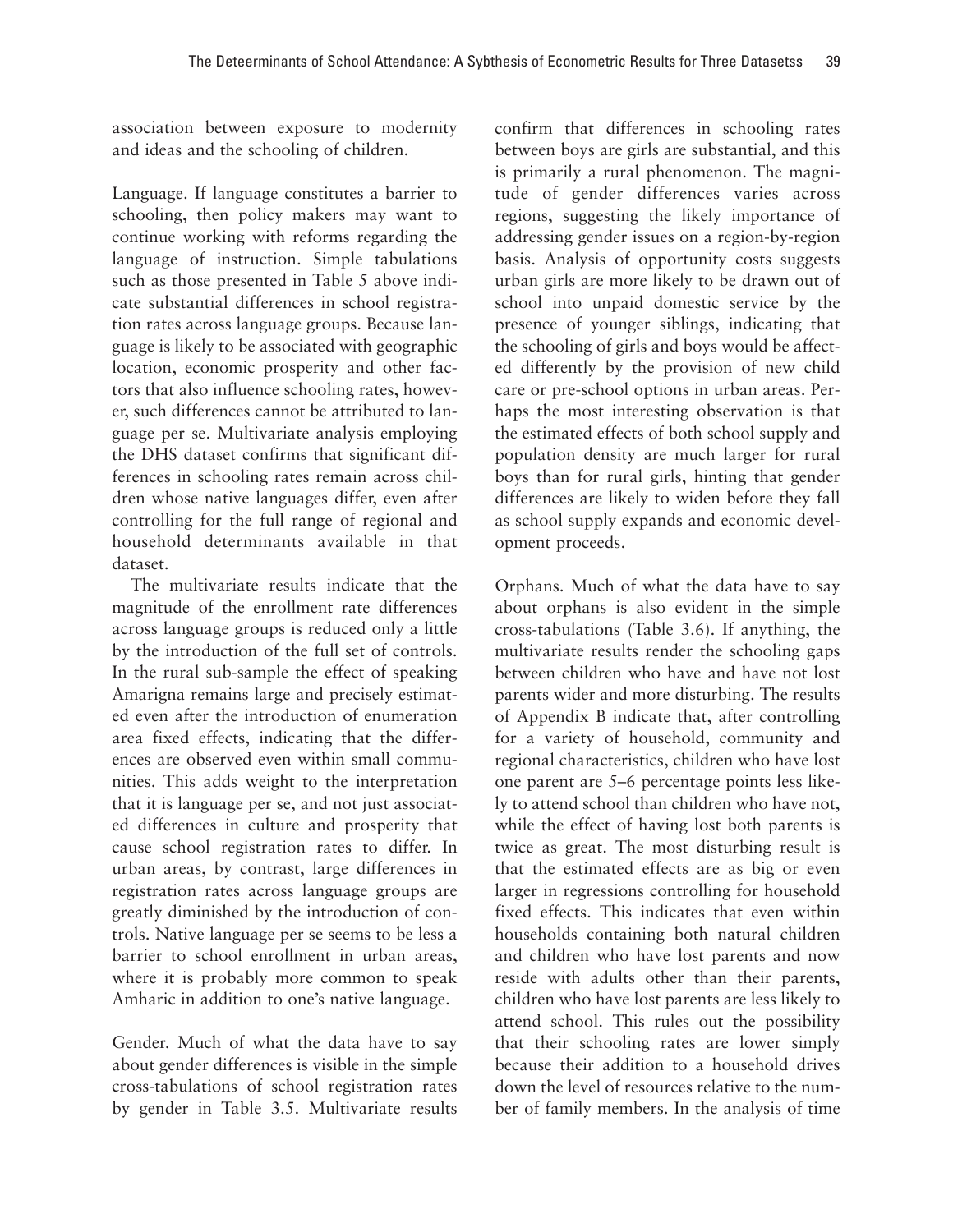use, children who have lost parents are less likely to attend school, but there is no strong evidence that they are more likely to work or perform housework than other children.

Summary. Despite tremendous success in extending the reach of the primary schooling system over the last decade in Ethiopia, supply constraints continue to play an important role in preventing some children from attending primary school. Establishing schools in additional communities, reducing the typical distance children must travel to school, will continue to play an important role in raising enrollment rates in the coming years. Reduced distances are also likely to reduce the typical age at which children start school. Relaxing supply constraints alone will not, however, draw all children into school. Improvements in the quality of schooling offered may be important for convincing some parents to send their children to school, though the exact nature of the required improvements and likely sizes of impacts cannot be identified from the current analysis. Estimates suggest that a broad program of income transfers is unlikely to eliminate the remaining barriers to school enrollment, though more tightly targeted income transfers may be useful in some communities or groups. The need to work on the family farm, or to care for siblings and do housework, does seem to keep some children out of school. It is thus important to consider modifications to school schedules that would reduce the conflict between attending school and fulfilling responsibilities at home. A variety of evidence suggests a strong role for parental exposure to, and beliefs about, the benefits of education in shaping their decisions regarding the education of their children. Efforts to engage parents and convince them of the benefits of education thus seem likely to be important in efforts to attain the objective of Education for All.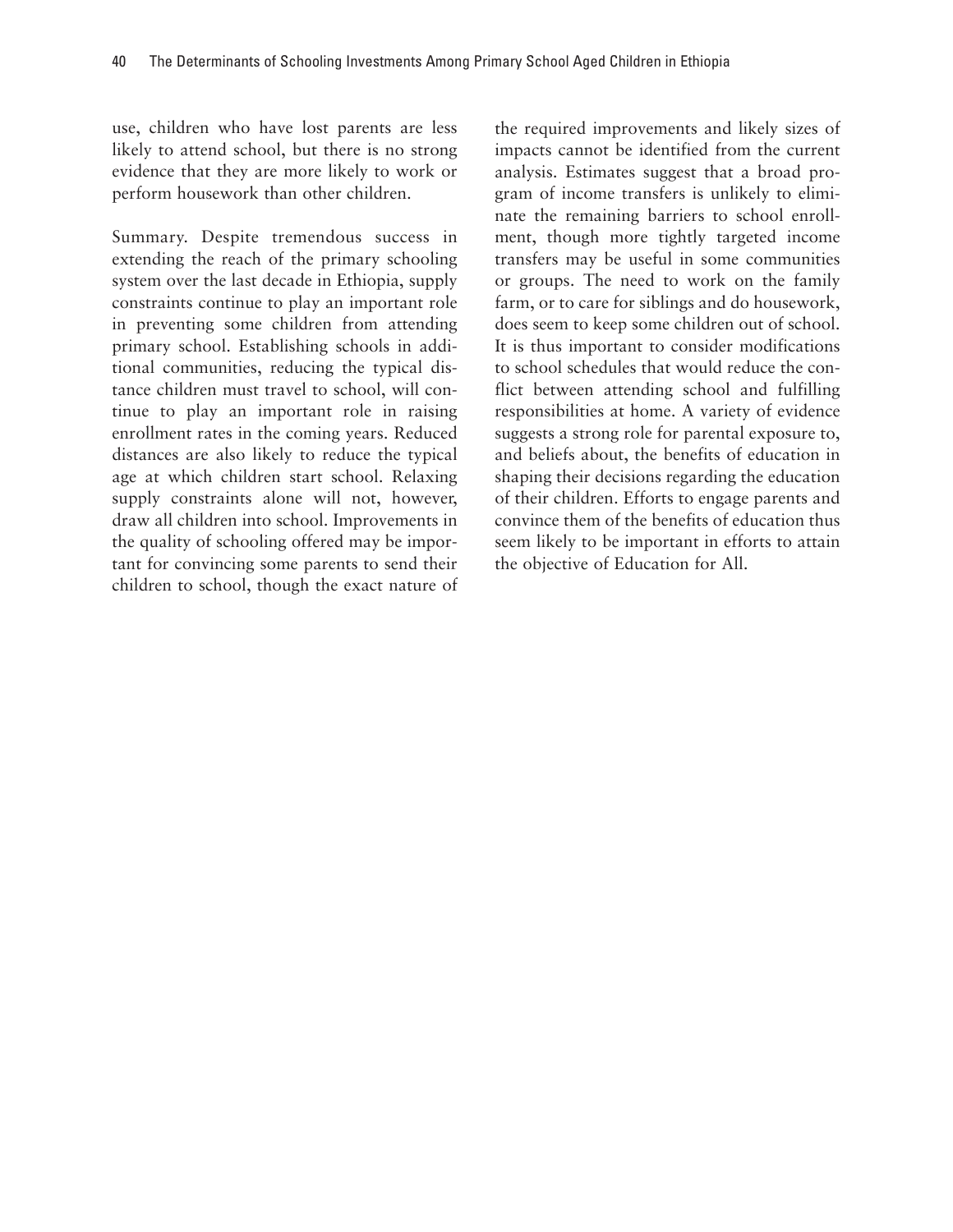## Suggestions for Future Data Collection

his section collates some practical suggestions for future household surveys that arise out of difficulties encountered in the preceding analysis. Because the merged WMS/HICES dataset turned out to offer the most insights relevant to schooling policy, I frame them as suggestions regarding modifications to the WMS questionnaire. T

- For each individual, ask explicitly whether he or she has ever attended school, and if so, what was the highest grade completed. (Currently, individuals are asked whether they are literate, and only those who report themselves as literate are asked the highest grade attained in school.) This will allow more accurate identification of children who have ever attended school, as well as more complete identification of highest grade attained.
- For children who have attended school last year and are attending school this year, ask explicitly whether they have advanced one grade, are repeating the same grade, or are best described by some "other" outcome. In the current data this must be inferred by comparing reported

grades in the two years, but the large number of observations for which this year's grade is either less than last year's grade, or more than one year beyond last year's grade, seems erroneous. This casts some doubt on the accuracy of repeat rate estimates derived from the current data.

- Using qualitative research, extend and improve the list of categorical responses to the question about why households do not use the nearest primary school. Half the responses are currently listed as "other." Consider replacing this household-level question about non-use of primary school by an individual-level question to be asked of each child who is not in school: "Why is this child not attending school?"
- Using qualitative research, design a question about parents' beliefs regarding the value of schooling, perhaps distinguishing the perceived value for boys and girls.
- For children who have attended school, ask the age at which they first attended primary school. Using qualitative research, design a question for children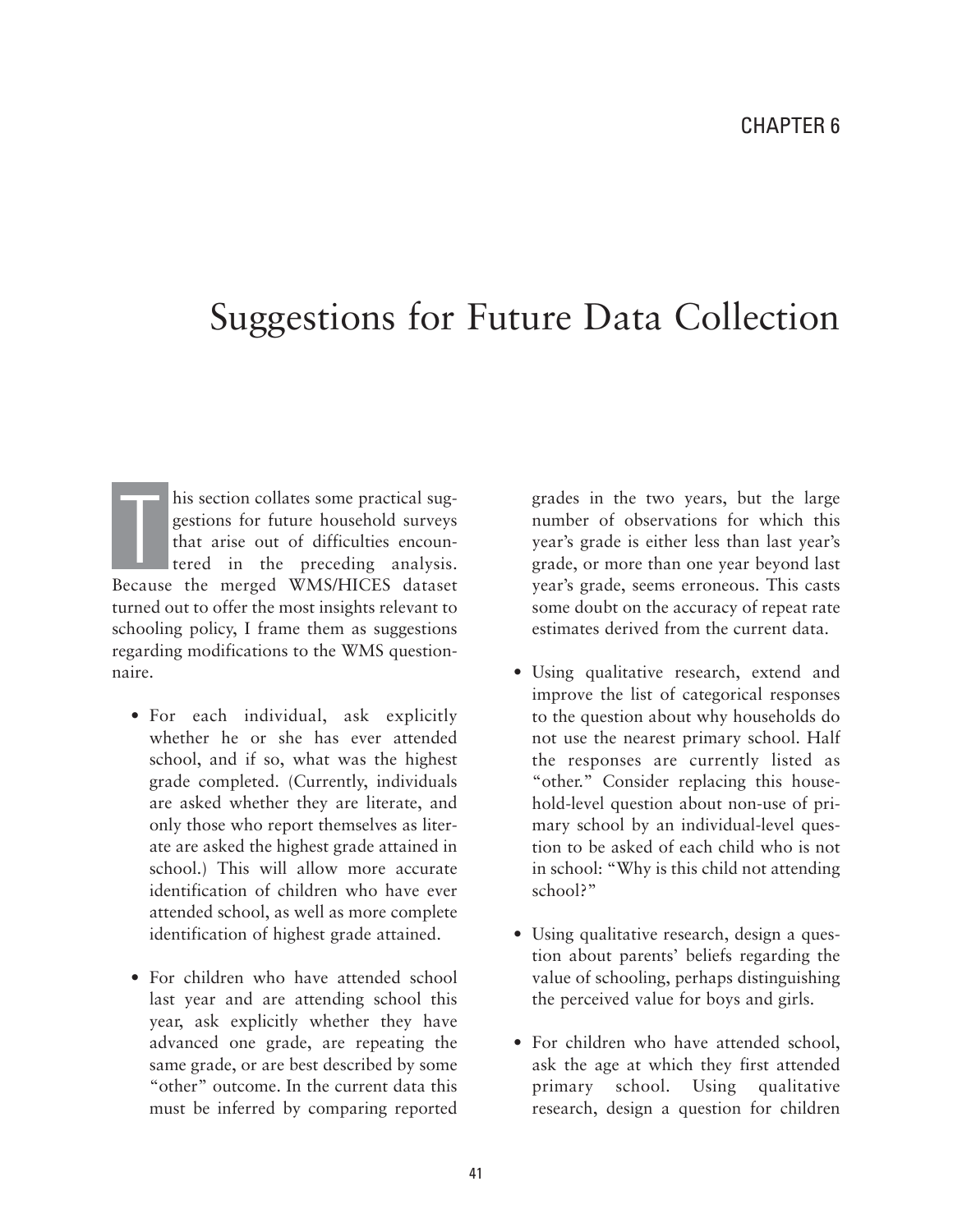who first attended school after age 7 why they did not start school at age 7.

- Create a way of linking the individualand household-level data to school and population census data at the level of the enumeration area or some closely related small geographic area.
- An alternative to the previous suggestion might be to create a community questionnaire to be administered in each enumeration area included in the WMS. This community questionnaire could gather key descriptive information about the schools available to community residents, as well as other community characteristics. This may be most meaningful and worthwhile in rural enumeration areas.

(For guidance on the development of community questionnaires, see Frankenberg, 2000.)

• Even more might be learned about the effect of changes in school supply on schooling outcomes if a future wave of the WMS were administered in the same enumeration areas as a previous wave (though not necessarily to the same households). Such a survey design would allow observation of how schooling outcomes are changing within specific communities. Changes in schooling outcomes aggregated to the enumeration area level could be linked to local changes in school supply (assuming community-level information on historical and current school supply is gathered as well).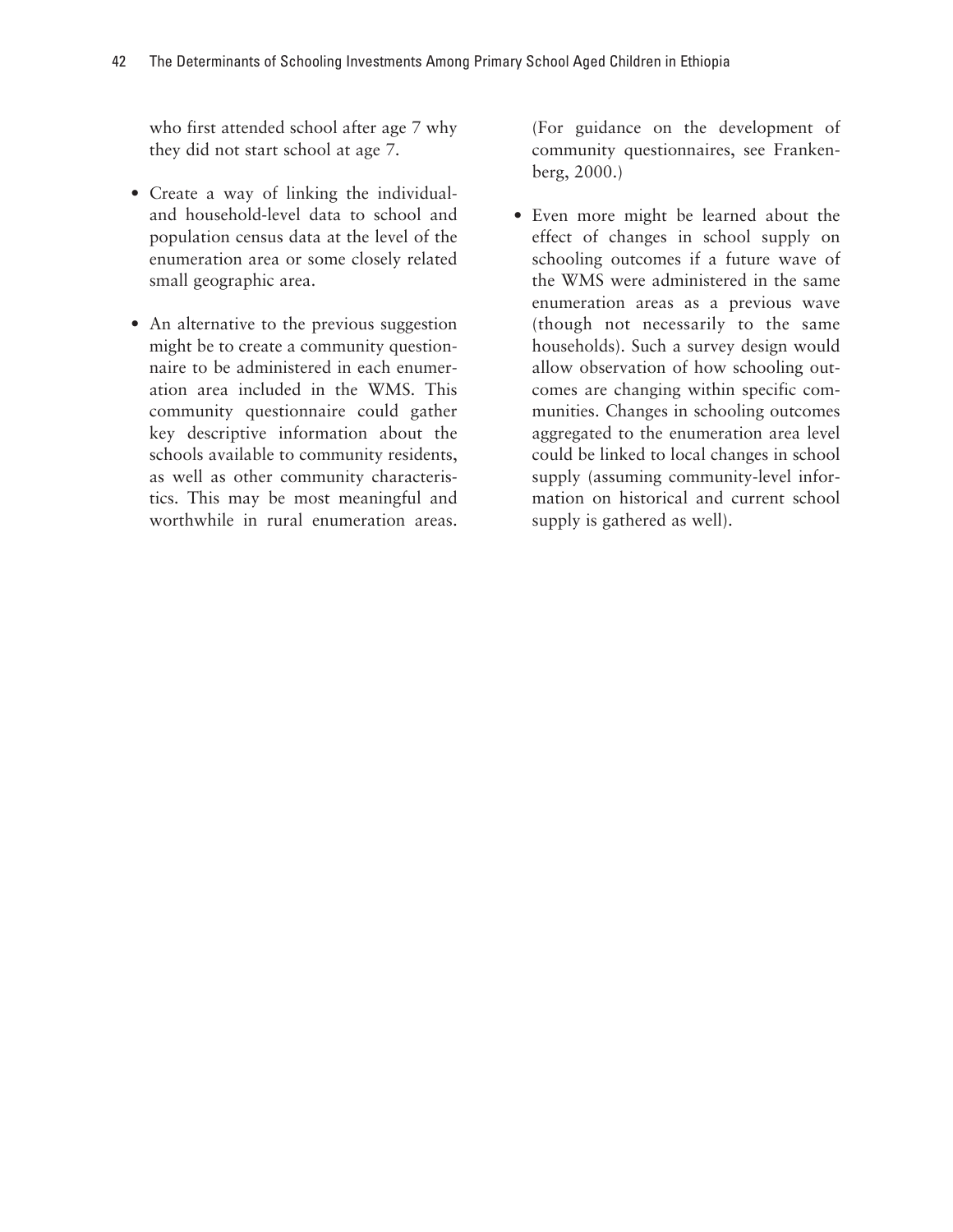# Analysis of the Merged WMS/HICES 2000 Data

his appendix describes the application of the empirical framework described in the main text to the analysis of the determinants of child schooling outcomes using the sub-sample of the WMS 2000 dataset that can be matched with the HICES 2000. The matched sample pertains to 16,668 households throughout Ethiopia. Matching with the HICES allows inclusion of a carefully elicited measure of household consumption expenditure, which serves as a measure of household resources. The strength of this dataset is that it allows simultaneous examination of a key feature of school supply—distance from school—and a potential determinant of demand that is of special interest to policymakers—household resources. My emphasis is on careful analysis of these two effects, as well as on trying to understand the tremendous overall differences in schooling outcomes between rural and urban areas. T

The first two columns of Table A.1 report descriptive statistics, within rural and urban sub-samples, for the main variables employed in the analysis. The construction of the dependent variables is described in the main text.

Region Indicators. As discussed in the main text, the region variables are included in the multivariate analysis to pick up the effects of any systematic differences in schooling determinants across administrative regions other than differences in measures included in the regression. Note that the bulk of rural observations are from Amhara (the "left out" category), Oromiya and SNNP, while the bulk of urban observations are from Amhara, Oromiya and Addis Ababa.

Distance to Schools. The only information available in the dataset that allows some insight into the role of school supply policies in shaping child schooling outcomes are household responses to questions about the distance in kilometers to the nearest primary school. If distance from school truly has a large impact on households' willingness to school their children, then continued efforts to expand supply (in the sense of building, staffing and equipping more schools in more geographically dispersed locations) can be expected to have large benefits in expanded school attendance and increased school attainment. It is possible, however, that distance from school is not the real constraint. Building schools might not have a big impact if households perceive little benefit to education or if they are so poor that they cannot afford to buy books or to release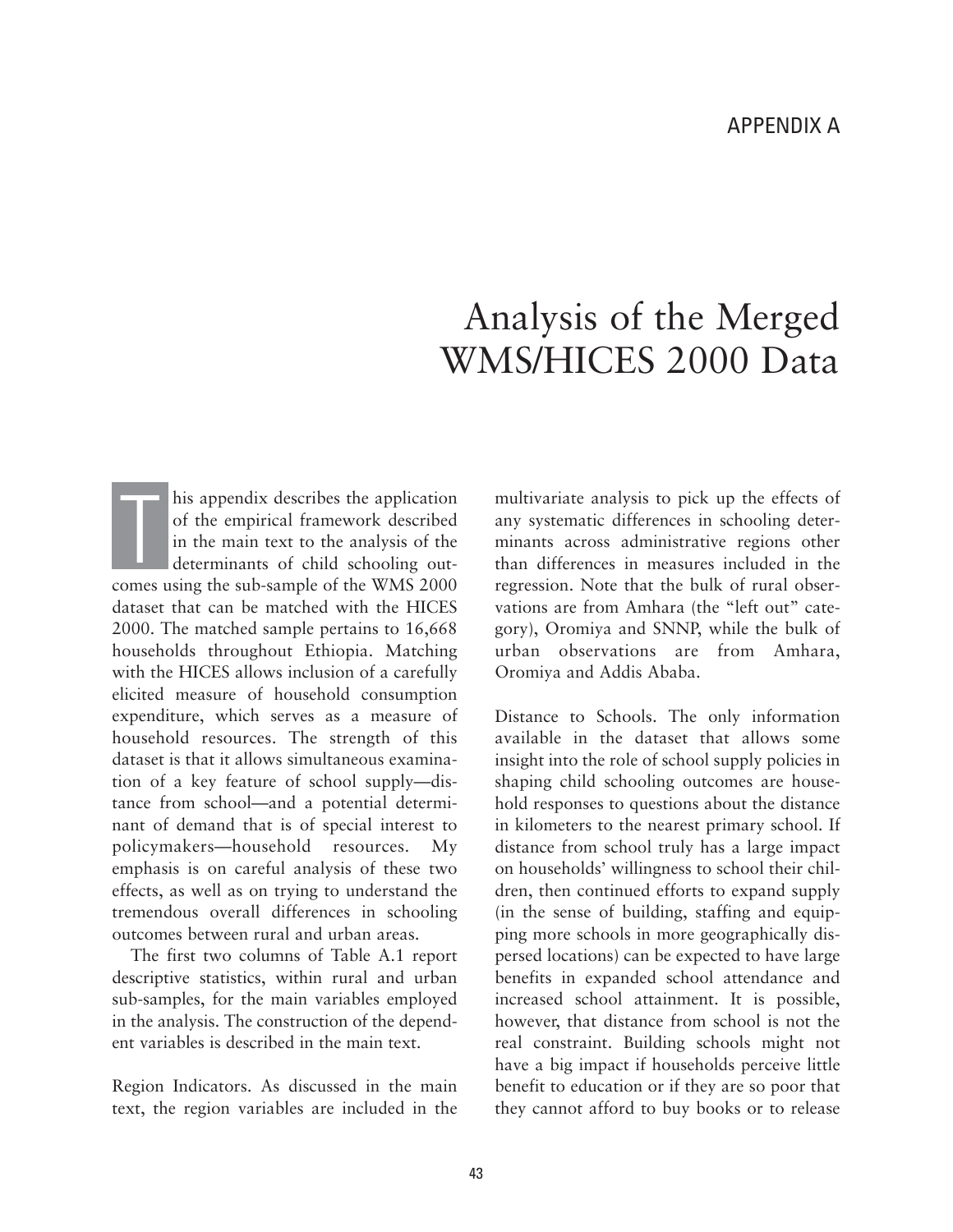their children from work on the family farm. It is thus valuable to derive good estimates of the impact of distance from school on schooling outcomes. The first step in this direction is to include as a potential determinant of schooling outcomes a variable measuring the distance in kilometers from the child's household to the nearest primary school.

Merely including this variable in the regression analysis does not guarantee the derivation of unbiased estimates of the intrinsic effect of distance on schooling outcomes. Econometric problems associated with the derivation of good school distance effects are discussed below.

Other Distance Variables. The household's distance from social services and economic activity may also influence the schooling of children. Aiming to control for these effects, I include measures of the distances in kilometers to the nearest post office and the nearest allweather road.

EA-Average Variables. A household's interest in schooling children may depend on the social and economic circumstances of the community in which it resides. For example, schooling rates may depend not only on the physical distance to school, but also on what we could call the social distance to school, which is greater in communities in which there is little exposure to schooling. In some communities in Ethiopia, very few adults have ever been to school and very few households currently send children to school. In such an environment, one can imagine that there might be important spillover effects from the schooling of one household to another, as schooling in some households generates exposure to education and its benefits for that household's neighbors. An attempt to capture such spillover effects involves including as controls "EA average variables" describing the level of literacy among neighboring household heads and the level of primary school use by neighboring households.

EA average variables are calculated from WMS sample data (including observations that do not match with HICES data). They make use of the data on all households in the same enumeration area except the household of the child to which the observation pertains. Because these averages are based on samples rather than surveys, they contain sampling error.

Household Resource Variables. One of the most important strengths of the WMS/HICES data is the ability to include measures of something approximating "income." In particular, the HICES allows calculation of the household consumption expenditure for each household. For comparability across households, this measure is deflated by a regional price index (calculated by the CSA and reported in WMU, 2002). and divided by the number of "adult equivalents" in the household (using the Eastern Africa adult equivalence scale). To allow real per adult equivalent consumption expenditure to enter the determination of schooling outcomes somewhat flexibly, while keeping tables easy to read, indicators of whether the household is in the first, second, third, fourth or fifth quintile of the country-wide distribution of this measure are constructed. Indicators for quintiles 2 through 5 are included in the regressions. Quintile 1 is the "left out" category.

Household consumption expenditure variables are the preferred measures of household annual income levels, because recall problems require survey designers to use reference periods of a week or at most a month when eliciting information about income or expenditure. Consumption expenditure in the last month is likely to be a better reflection of annual income than income in the last month, in regions where incomes fluctuate with the seasons and households have ways of "smoothing" consumption relative to those income fluctuations.

Despite these reasons for preferring consumption expenditure over income measures of household resources, consumption expenditure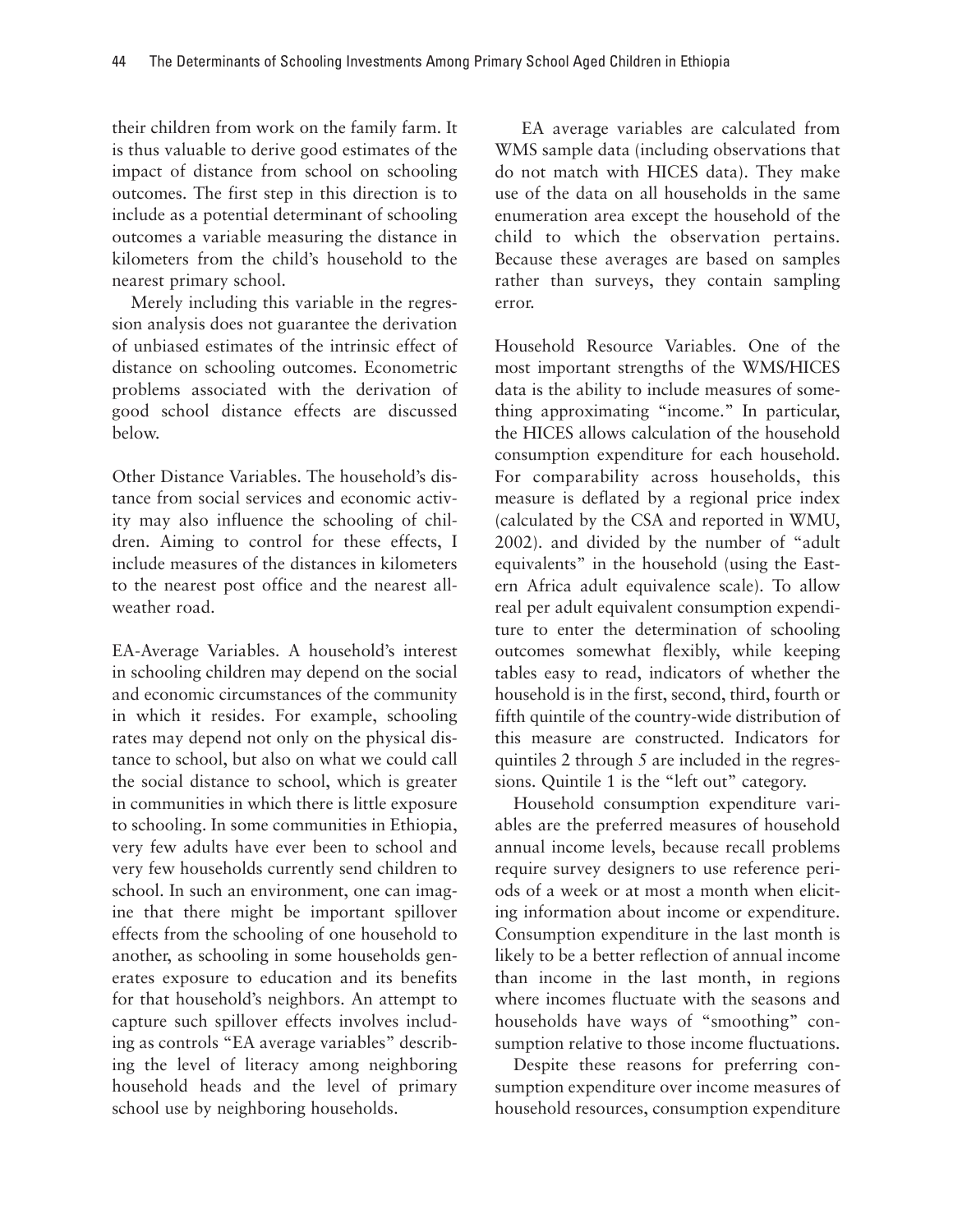measures are far from perfect. It is important to consider possible econometric problems associated with estimating household resource effects. We return to this concern below.

It is sometimes argued that households experience economies of scale in consumption, in the sense that the same amount of real per adult equivalent consumption expenditure goes farther when household size is larger. To allow for this possibility that the same amount of per adult equivalent consumption expenditure might finance more schooling in larger households, the adult equivalent household size is also included.

Household Head Variables. If household resource levels are well captured by the expenditure variables, then characteristics of the household head should enter primarily through their association with differences across decision makers in preferences toward schooling.

Household Structure Variables. Controlling for total household resources and needs, household composition (across adult males, adult females, school-aged children and younger children) may influence schooling choices by influencing the opportunity cost of the child's time in school. We might expect that the more young dependents a household has, the more likely a school-aged child would have to spend time caring for younger siblings, and perhaps the less likely to he or she is to attend school. Holding the number of young dependents constants, however, a child might be more likely to attend school if there are more adult women in the household who could undertake that care. Results below raise the possibility that a higher share of adult males within the household increases the opportunity cost of the child's time in the family farm or non-farm enterprise.

Child Variables. The indicator of whether the child is male is included to pick up differences in treatment of boys and girls with regard to schooling investments. Age indicators are included to allow flexibly for differences in rates of school attendance by age. In particular, given the tendency for many children to start school late, we expect to see positive and rising coefficients on these indicators, indicating that as children age (starting at age 7) they become more likely to enter school.

Econometric Difficulties in the Estimation of School Distance Effects. To derive the best possible estimates of school distance effects, we must consider four econometric concerns. First, the distance variables may pick up the effect not of distance from school (and associated pecuniary and psychological costs of having to send children further away from home), but the effect of omitted variables that are correlated with distance from school. Households that are far from the nearest school are probably isolated in other respects, and this isolation might continue to affect schooling choices even if a school were built close by. For example, the household may be isolated from markets and social services, and as a result having low expectations regarding the value of education for children. For the purposes of analyzing the potential impact on schooling outcomes of building more schools (while leaving other forms of isolation constant), we would like to purge the school distance variables of this bias. Fortunately, the dataset allows me to include the additional distance measures mentioned above. It also turns out that these measures are not highly correlated with distance to the nearest primary school, thus it appears possible to estimate their separate effects.

Second, there is reason to suspect that households' reports of distance to the nearest primary school contain substantial measurement error. Distance reports vary so much even within enumeration areas, that the authors of WMU (2002) conclude that measurement errors must be substantial. It is possible that people fail to answer questions about distance in kilometers accurately, because they are not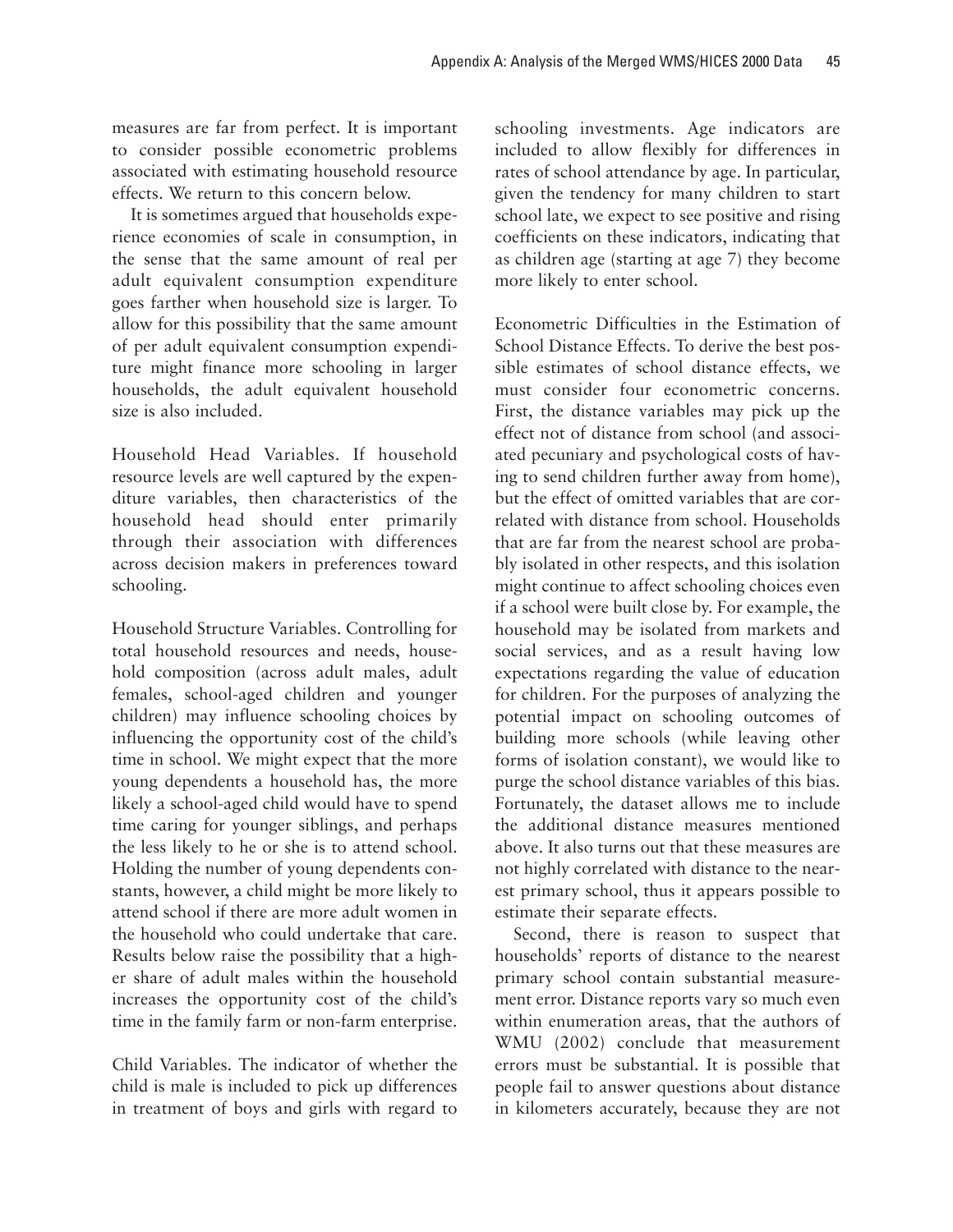used to thinking in these terms and have never actually measured the distances. If the measurement errors are independent and identically distributed across households, then, the measurement error tends to bias estimated coefficients downward in absolute value. That is, this measurement error would tend to cause regression estimates to pick up too little impact of distance on schooling outcomes.

Instrumental variables estimation procedures offer a potential remedy for measurement error biases. The key is to find one or more "instruments" for the erroneously measured household level distance variable that satisfy three conditions: (1) they are correlated significantly with the correctly measured household distance variables that we would like to include in the regression; (2) they are uncorrelated with the measurement error in our erroneously measured variable; and (3) they are not correlated with the errors in the schooling outcome regressions of ultimate interest. This last requirement can be restated as follows: after accounting for all the factors explicitly controlled for in the regression, the instruments should have no significant effect on the child schooling outcomes other than through the household distance to school effect that we are trying to estimate.

It can be argued that the variable "median distance to school within enumeration area sub-sample" satisfies these requirements, provided care is taken to control explicitly for various community level factors that may influence schooling outcomes. That the median and individual measures are correlated is confirmed strongly in the data, though the individual measures vary greatly around the median measures within clusters. Thus the first requirement is satisfied. If the measurement errors plaguing the household level measures are independently and identically distributed across households within the community, then the means and medians of the household errors within communities should be near zero, causing the cluster medians to be largely uncorrelated with the measurement errors. Thus under reasonable conditions the second requirement is satisfied.

The validity of EA median distances as instruments for household-level distances thus rests on the validity of the third condition, that (after controlling for all the direct controls included in the regression) the median distances have no effect on child schooling outcomes other than through the channel of individual household school attendance costs. The main reason to question this last condition would derive from the possibility that community-level distance variables might pick up important features of the culture and economy of the community, which may affect child schooling outcomes through channels unrelated to the household's cost and difficulty of getting to school. Confidence in the last condition may be increased by including good community-level controls for these community effects. The best I can do along these lines in the current dataset is to include the EA average variables shown in Table A.1, as well as EA median distances to the nearest post office and the nearest all-weather road. (Because the instruments vary only at the EA level, I cannot use EA fixed effects to control more completely for community influences.)

Third, even if current distance to school were measured accurately, it would constitute an imperfect measure of the distances from school that the household experienced over the relevant past. The five years before this survey was collected were years of much school building, especially in areas most remote from schools before. This suggests that current variation in distance from school may understate the typical differences experienced by households in access to school over the relevant past, and that coefficient estimates on school distance would tend to overstate the permanent effects of distance on schooling outcomes. There is no obvious solution to this problem. A possible way to assess the importance of this would be to identify a region of the country in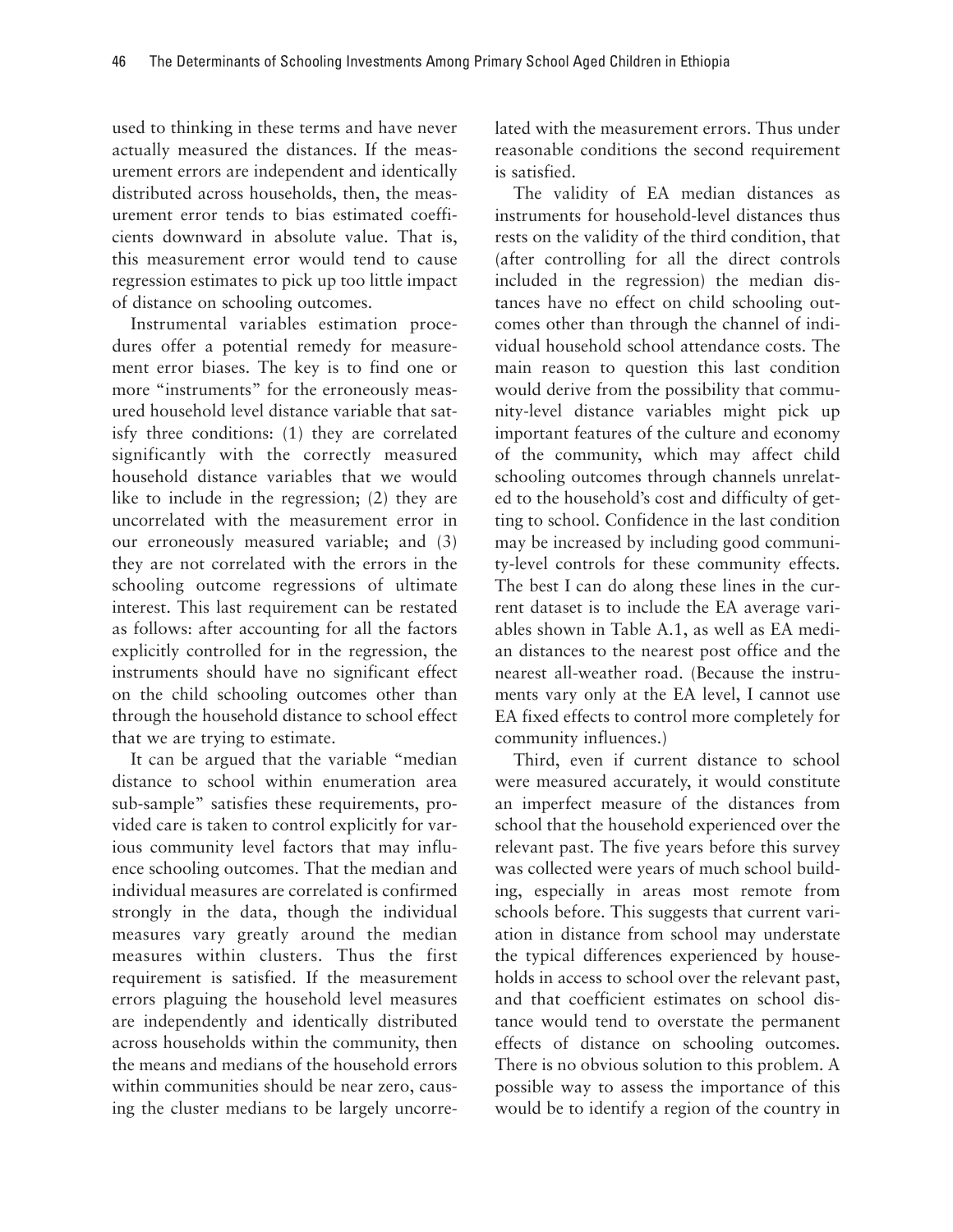which little school building took place in the recent past, and estimate the school distance effects in unconditional regressions within that sub-sample. Such efforts are beyond the scope of the current analysis.

Fourth, the effect of distance to school (and of other distance variables) on registration rates may be more complex than that implied by including the linear distance in kilometers term on the right hand side of a linear or probit regression. It is possible that the effect of increasing distance from 1 km. to 2 kms. on the probability of attending school is different from the effect of increasing distance from 9 kms. to 10 kms. I examined a number of regressions allowing for more flexible functional forms, and examined the effects of eliminating a small percentage of especially large values. I found that the effects of each of the distance variables are reasonably well approximated by splines with negative coefficients up until 12 or 14 kms., and then zero coefficients thereafter. This can be incorporated into the regressions by replacing the three distance variables by truncated versions of the same three variables, which are equal to the original variables for values less than or equal to 15, but are set to 15 for any observations in which the original variables take values above 15.

Econometric Difficulties in the Estimation of Household Resource Effects. To avoid drawing misleading inferences regarding household resource effects, we must consider five sources of potential bias. First, current consumption expenditure may be measured with error. If the measurement error is classical, it would tend to bias toward zero the estimated resource effects. It is hoped that by focusing on quintiles rather than continuous measures, this problem is reduced.

Second, imperfect regional price deflators may introduce error into the construction of real consumption expenditure measures. If the errors are independent across regions, this would introduce an attenuation bias in simple cross section regressions. As long as all households within an enumeration area face the same price levels, however, EA fixed effect estimates should be free of this bias.

Third, given fluctuations in income from year to year, current household resource levels are an imperfect measure of the lifetime household resource levels of relevance to unconditional schooling outcomes. If year-to-year income changes are positively autocorrelated, then the variance of this "measurement error" is likely to get larger, the greater is the length of time between the period in which household resources had the biggest impact on the schooling outcome and the current period. If the periods of greatest relevance were, say, when the child was 7 and 8, this suggests that measurement errors should be more severe for older children. If measurement errors are independent and identically distributed across households at any one point in time, then they should bias coefficients toward zero, and the size of this bias should be greater for older children.

It may be possible to assess the likely importance off this bias in regressions of whether a child ever attended school. For the reasons just described, measurement error biases toward zero should be higher (and estimated income effects lower) for older children (at least above some age at which most parents contemplate sending children to school). If we see income effects hold steady across ages, then either measurement error problems are unimportant or they are compensated by a pattern of true income effects that were greater for children born earlier. The latter possibility seems slim. The recent past is a period of much building of schools. As schools become more accessible, it seems likely that income effects would become more important rather than less. When there are no schools around, income doesn't matter. Only when schools are available does income matter. Thus if income effects hold steady across ages, measurement error is not likely to be a big problem in the estimation of income effects on ever attendance. This would mean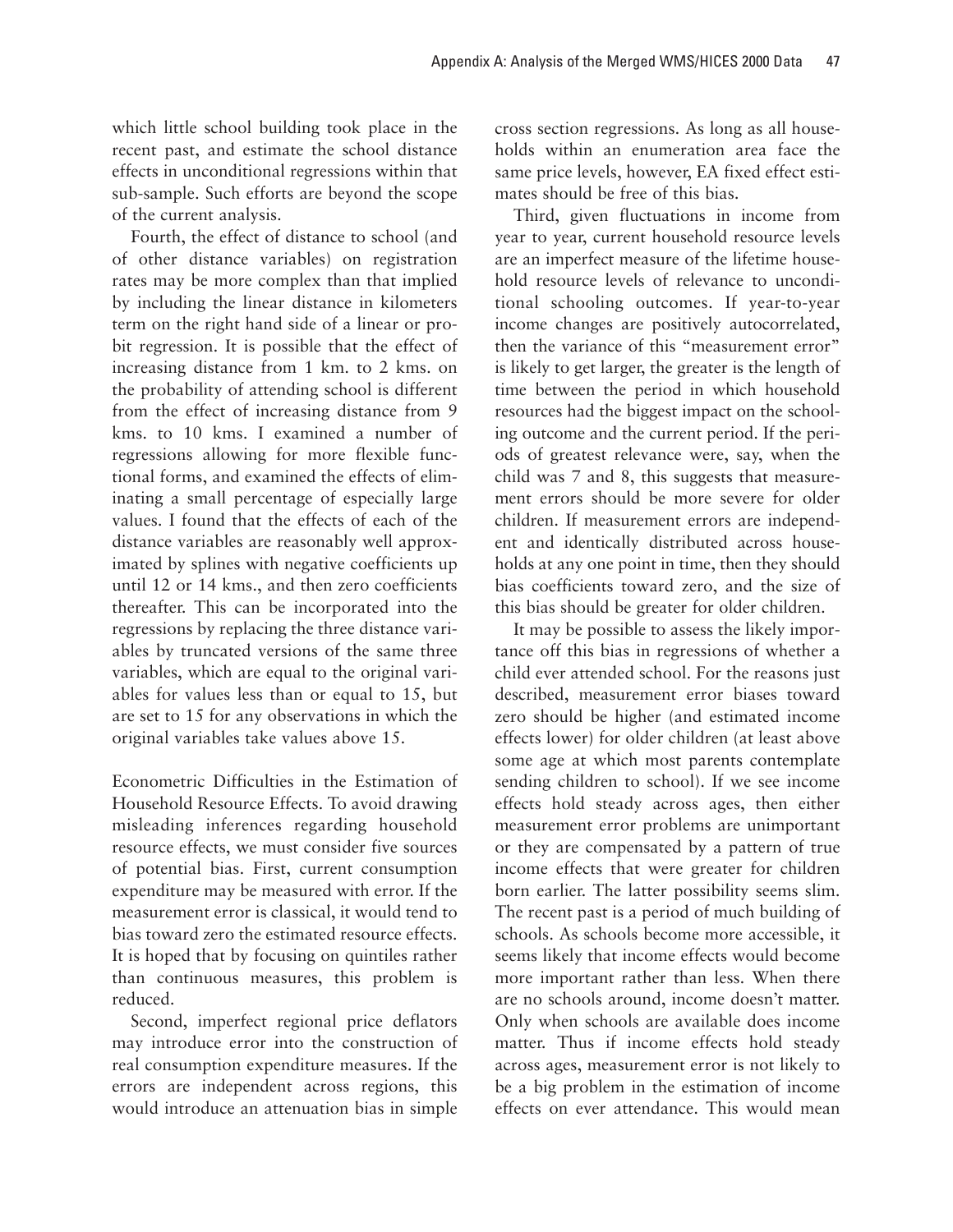that current income does a reasonably good job of picking up the effect of longer-run resource levels. If, however, current resource effects are smaller for older children, we do not know whether this is because of more severe measurement error problems or because the true effects are indeed smaller.

Fourth, household consumption expenditure may be correlated with unobserved levels of local economic development, which both boosts typical household incomes and renders households more inclined to send their children to school (even if their own incomes did not rise). If the policy experiment we have in mind is an economic development experiment, then we might not consider this a bias. If, however, our policy experiment pertains to targeted cash transfers, then we would prefer to purge our household resource estimates of this effect. Introducing community fixed effects is useful for this purpose. In the community fixed effects regressions, the household resource effect is estimated off of variation in household resources within communities, and thus holds the level of community development constant.

Finally, current household resources may be correlated with unobserved household characteristics that influence both labor supply and income, on the one hand, and the schooling of children, on the other. For example, it may be correlated with unobserved attitudes and expectations regarding the potential for individuals and households to get ahead in life if they work hard. Higher levels of such hope would tend both to increase income and increase the probability of a child continuing in school. It might thus tend to introduce an upward bias in the estimation of household resource effects. Unfortunately, there is little to be done to eliminate this potential bias. (Some authors attempt to use an instrumental variables procedure to get around this, but the methods rest on the validity of assumptions that are difficult to justify. For example, they may rest very strongly on the assumption that the preference-related effects of parental age

are linear, while the effects of parental age on household resources are quadratic.)

Basic Multivariate Results. Columns 3 through 7 of Table A.1 report estimates of coefficients in regressions relating the probability that a child is registered for school to some or all of the potential determinants listed in Table 1. All specifications in Table A.1 employ the entire sample (both rural and urban children). Columns 3 through 5 relate to probit estimation. Comparison of the third and fourth columns demonstrates how much of the overall difference between urban and rural areas may be explained by the additional controls included in the second regression. Comparison of columns 4 and 5 demonstrates the role played by the "community variables" derived from within-sample cluster averages. The 6th column demonstrates what happens to the estimates of this basic model when effects are estimated by OLS rather than by probit methods, while the final column demonstrates what happens when enumeration area fixed effects are introduced into the OLS specification. (The motivation for this is discussed in the main text and above.)

The main observations from Table A.1 are the following:

• While the inclusion of additional controls reduces the estimated rural–urban difference, the difference remains great. Additional regressions not reported here suggest that (1) inclusion of region indicators has very little effect on the estimated rural–urban difference; and (2) the inclusion of distance measures play a larger role in reducing the size of the urban coefficient than does the inclusion of the consumption expenditure quintile indicators. Thus differences in school supply have a significant role to play in explaining differences in school registration between rural and urban areas, but by no means explain the entire difference.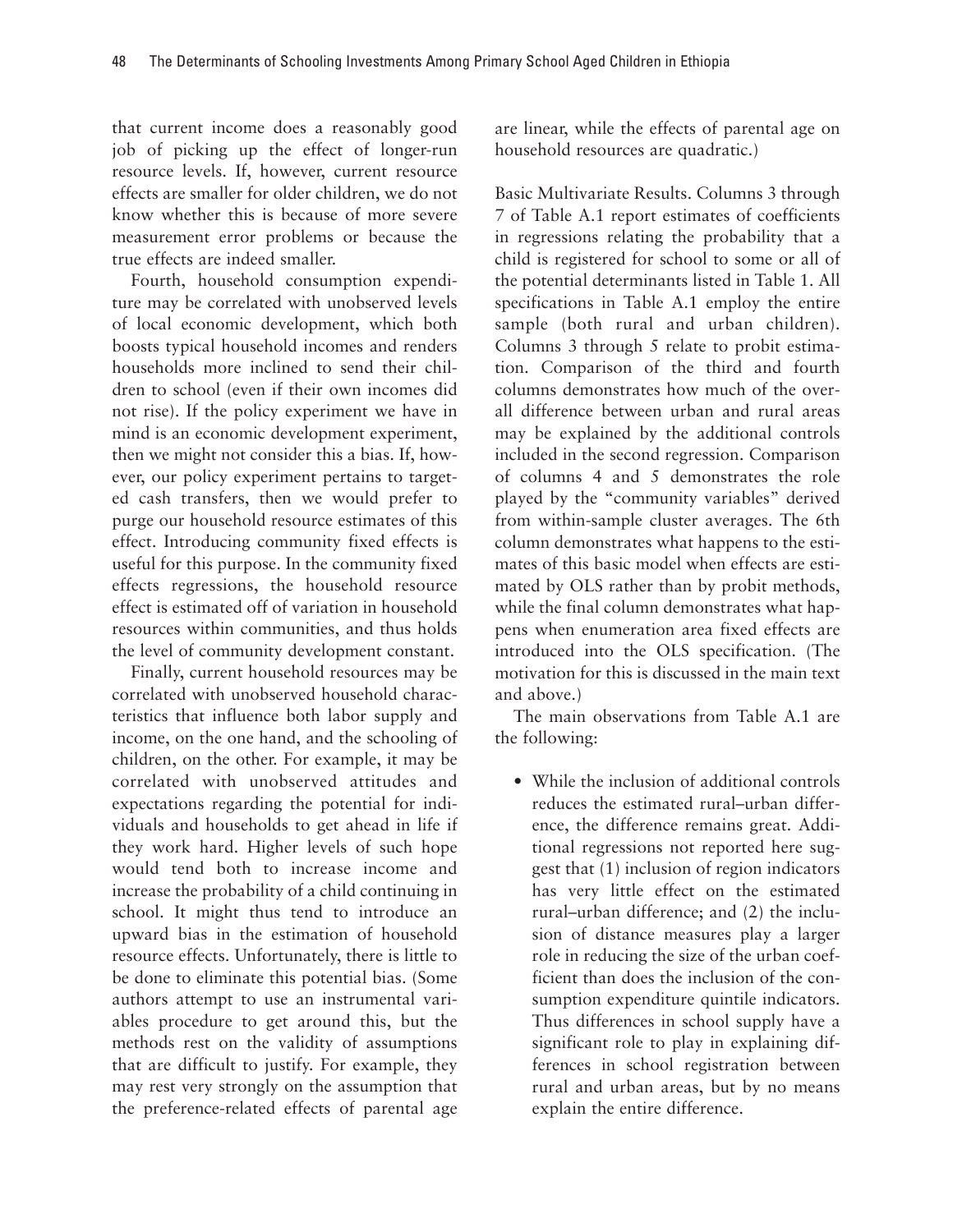- After controlling for community, household and child-level variables available in this dataset, school enrollment rates tend to be higher in the regions of Benishangul-Gumuz, Gambela and Harari, and lower in Affar, Somali, Dire Dawa and possibly SNNP than in other regions.
- The functional form assumption differences underlying the probit and OLS estimation methods play a troublingly large role in shaping estimated effects of right hand side variables on the probability of a child being registered for school. In many applications the two procedures give very similar predicted probability effects. But in this application, comparison of the third and fourth columns indicates that the shift from probit to OLS specifications makes a big difference. Of greatest concern is the observation that estimated impacts of distance and quintile variables are smaller in the OLS specification than in the probit specification. Standard arguments would suggest that the probit specification is superior.
- Probit specifications indicate a large effect of distance to school on schooling outcomes. A coefficient of –.02, for example, indicates that for each additional km. of distance between the child's home and the nearest primary school, the probability of registration falls by 2 percentage points. This suggests that for children living 5 km. from the nearest school, building a school near by could increase registration rates by 10 percentage points—a large improvement on a very low base registration rate.
- The apparent effect of distance to school is reduced by inclusion of the additional controls for community characteristics in column 3, but not by much.
- While the OLS estimate of the distance effect is smaller than the probit estimate, it is still statistically significant. More important, it is not diminished by the inclusion of community fixed effects. This suggests that the effects of distance on schooling outcomes are observed within communities (between households that live closer to and further from the same school) as well as across communities. (Note also that attenuation bias associated with measurement error on the distance measures would be aggravated by fixed effects estimation. Thus finding a significant effect, despite the stronger bias toward zero, bolsters the conclusion that distance from school matters.)
- The coefficients on the EA average variables suggest strong "neighborhood effects." That is, holding a household's individual circumstances constant, improving the adult literacy or schooling use among its neighbors tends to increase the probability of its children attending school by a substantial amount. For example, increasing the literacy rate among neighboring household heads from 0 to 100 percent would increase child schooling rates by 21 percent, even when holding constant the child's household resources and distance from school.
- Household resources (as measured by the per adult equivalent consumption expenditure quintile variables) also play a role in determining school registration, suggesting potential interest in "demand side" education policies. Increasing resource levels from the quintile 1 levels to quintile 2 levels (which is not very much, given the distribution of income in Ethiopia), increases school registration rates by around 4 percentage points. Increasing from quintile 1 levels to quin-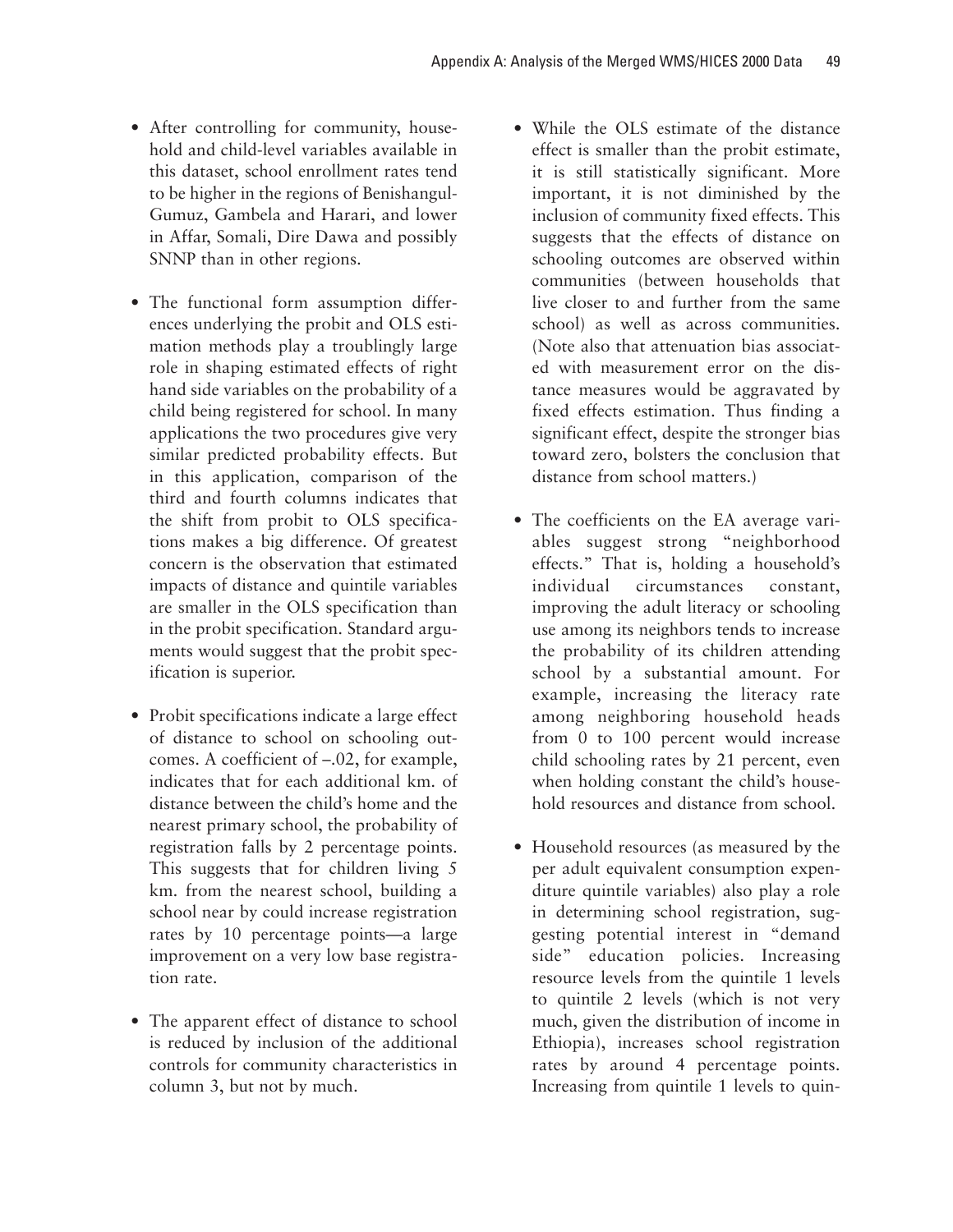tile 5 levels appears to increase registration rates by 8 or 9 percentage points. Again, the inferior OLS specification finds smaller effects. Inclusion of community fixed effects increases estimated household resource effects. Thus these variables are not simply picking up differences across communities in the level of economic development.

- As in most studies of education, children in households with literate household heads are much more likely to be registered for school than those in households with illiterate heads.
- Interestingly, however, the size of the estimated household head literacy effect drops by half when enumeration area fixed effects are introduced. This indicates that the higher household head literacy effects were in part picking up the effects of living in more literate (and perhaps more developed) communities.
- Household structure also matters. Where there are more young dependents or more adult males, children are less likely to register for school. Why having more adult males in the household reduces school attendance is not entirely clear. It may be that with more adult males in the household family enterprises become feasible, increasing the opportunity cost of the child's time. Where there are more adult females, who may substitute for schoolaged children in caring for the younger dependents, children are more likely to register for school. Opportunity costs in child care thus appear important in shaping schooling choices.
- Males enjoy higher school registration rates than girls, all else equal, by 7 to 10 percentage points.

• Registration rates rise with age until about 12 years of age, reflecting late age of entry to school in Ethiopia.

The aim of Table A.2 is to examine the robustness of the "distance to school" effects to variation in the treatment of functional form and measurement error. In all columns of this table, the measures of distance employed are truncated at 15 kms. That is, whereas the distance measures used in Table A.1 contain some observations as high as 50, 70 or 90 km., all such observations are truncated to 15 km. in Table A.2. This essentially imposes the functional form assumption that while each km. of distance up to 15 km. reduces school registration rates by the same number of percentage points, additional increases in distance beyond 15 km. have no effect on registration rates. Such a functional form assumption was motivated by examination of nonparametric fits of the bivariate relationships between school registration rates and individual distance measures. As in Table A.1, Table A.2 compares probit specifications with and without the cluster average community variables, and OLS with and without community fixed effects. Table A.2 also introduces into the linear models the instrumental variables estimates, in which community median distance variables are employed as instruments for the householdlevel distance variables, in the hopes of reducing measurement error biases.

The main observations from Table A.2 are as follows:

- Truncation serves to increase a little the estimated impact of distance (up to 15 km.) on school registration rates (as seen by comparing columns 1 and 2 of Table A.2 to columns 4 and 5 of Table A.1).
- OLS still finds smaller distance effects than the probit specifications, but the differences are smaller.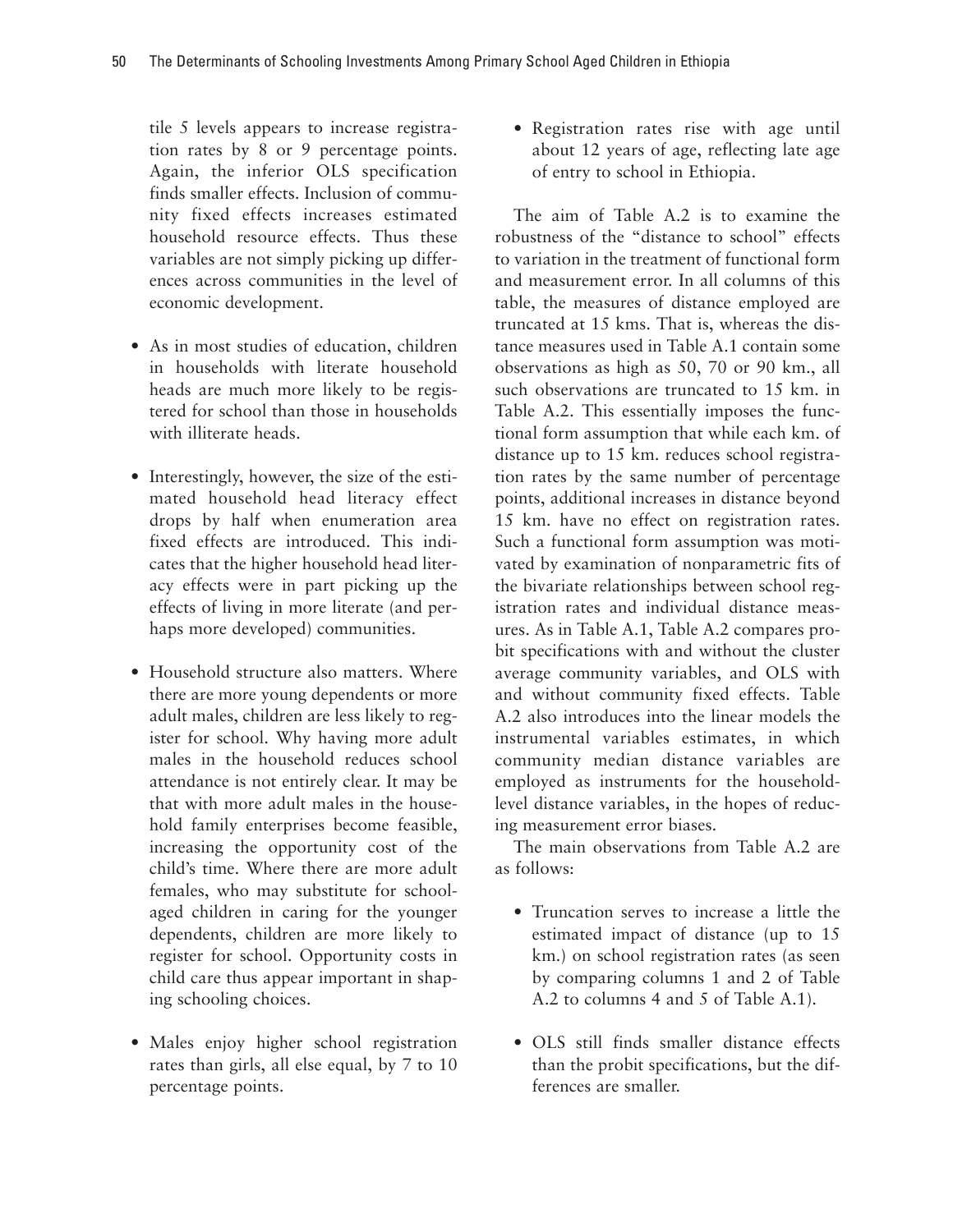- The use of instrumental variables as a remedy for measurement error has little impact on estimated coefficients.
- The use of community fixed effects continues to have little impact on estimated distance effects.
- Taken all together, the results support the conclusion (which is of little surprise) that school supply is still an important constraint on school attendance in Ethiopia.

Table A.3 presents estimates of school registration equations that are done separately for rural and urban sub-samples. The main observations from Table A.3 are as follows:

- While distance to school plays an important role in explaining schooling outcomes in rural areas, it does not appear to play such a role in urban areas. (It is possible that attenuation bias is stronger in the urban than rural sub-sample, because the variation in true distances is much less. Thus comparable measurement errors would lead to larger biases.)
- EA average effects also appear stronger in rural than urban areas. This makes sense. Greater isolation in rural areas would tend to imply a much larger role of a household's immediate neighbors in shaping its perceptions of the world and its actual economic and social circumstances.
- Household resource effects also appear stronger in rural than urban areas.
- Registration rates are significantly lower in urban households headed by males than in urban households headed by females, though such differences are not picked up in rural regressions (where there are fewer female-headed households) or in the entire sample.
- Household head literacy plays an important role in both urban and rural areas. The effect of household head literacy is diminished by the inclusion of enumeration areas fixed effects in both rural and urban areas.
- The presence of younger siblings is a greater deterrent to school attendance for children in urban areas than in rural areas.
- Gender differences in registration rates are much more pronounced in rural than in urban areas.

Tables A.4 and A.5 present regressions relating a set of dependent variables that offer a more "dynamic" look at children's movement into and through school to the same determinants as in the other tables, first for rural subsamples and then for urban sub-samples. The first column examines the determinants of whether a child has ever attended school (according to the imperfect measure that may be constructed in this dataset), while the remaining columns examine the association between the determinants and rates of dropout, repeat, advance and "unclear" (as defined in the main text) among children who were registered for school last year.

As discussed in the text, great care should be exercised in comparing coefficients across columns of these tables, because the restriction of samples to children who attended school last year introduces problems of both interpretation and estimation (both of which probably suggest that we should see smaller effects in absolute value of distance and resource variables, even when their true effect on transition rates is just as important as their effects on ever attendance rates). The main observations from Tables A.4 and A.5 are:

• The probit results for whether the child has ever attended school look very similar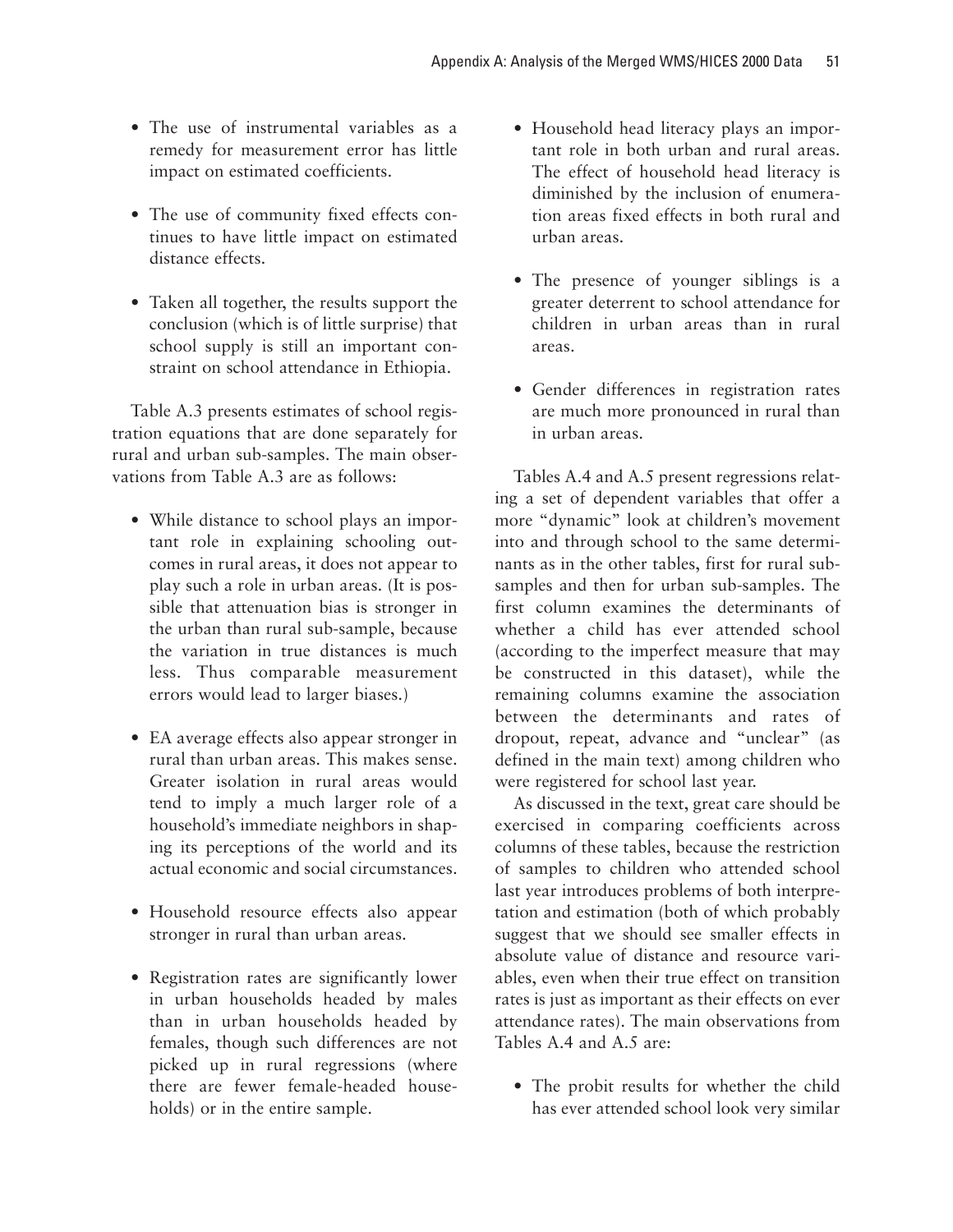to probit results for whether the child is currently registered for school. This is no surprise, given that the vast majority of Ethiopian children who have ever attended school are currently in school.

• The point estimates of coefficients on almost all potential determinants are much smaller in absolute value in the "transition regressions" (pertaining to the dependent variables dropout, repeat, advance and unclear) than in the regressions pertaining to whether children have ever attended school or are currently registered for school. Unfortunately, we do not know whether this is because the determinants truly play a smaller role in influencing transition probabilities than they do in shaping the probabilities of beginning school, or whether it is a statistical artifact arising out of the endogenous selection of the samples, and the conditioning on past school attendance, which causes variables to pick up more limited effects even when well estimated.

Table A.6 presents estimates of probit regressions, for whether a child has ever attended school, separately for sub-samples of children within narrower age categories. This is motivated in part by the notion that measurement error bias (associated with using current distance and household resource measures as measures of the lifetime levels that shaped current schooling outcomes) should likely be more severe for older children. The main observations from Table A.6 are:

• Distance from school appears to play a more important role in determining whether younger children have ever attended school than in determining whether older children have ever attended school. It seems reasonable that safety and fatigue concerns associated with long walks to school may be more daunting for

younger children, causing household further from schools to delay longer in sending children to school. Thus this could reflect a "real" difference. Measurement error arising out of the difference between current distance to school and the distance to school that prevailed when a child was, say, age 7, may be larger for older children. Thus the smaller coefficients may simply reflect larger attenuation bias.

- Estimated household resource effects diminish as the age of the children in the sample increases. This is consistent with two possible explanations (or a combination of the two). The first has to do with measurement error. If the measurement error is—for reasons discussed above independently and identically distributed across households and more severe for children who faced their main education decisions further in the past—then we would expect downward biases in estimated resource effects that are more severe for older children. The second potential explanation is that resources indeed play a more important role in determining the schooling of younger children than they did for older children, perhaps because school supply constraints have been relaxed.
- Gender differences are larger for older children, essentially pointing to the fact that gender differences cannot emerge until children start attending school.

Table A.7 estimates probit regressions, for whether a child is currently registered for school, separately for six sub-samples of rural children: those living 2 kms. or less from the nearest primary school, those living more than 2 kms. from the nearest primary school, those in the first and second quintiles of per adult equivalent consumption expenditure, those in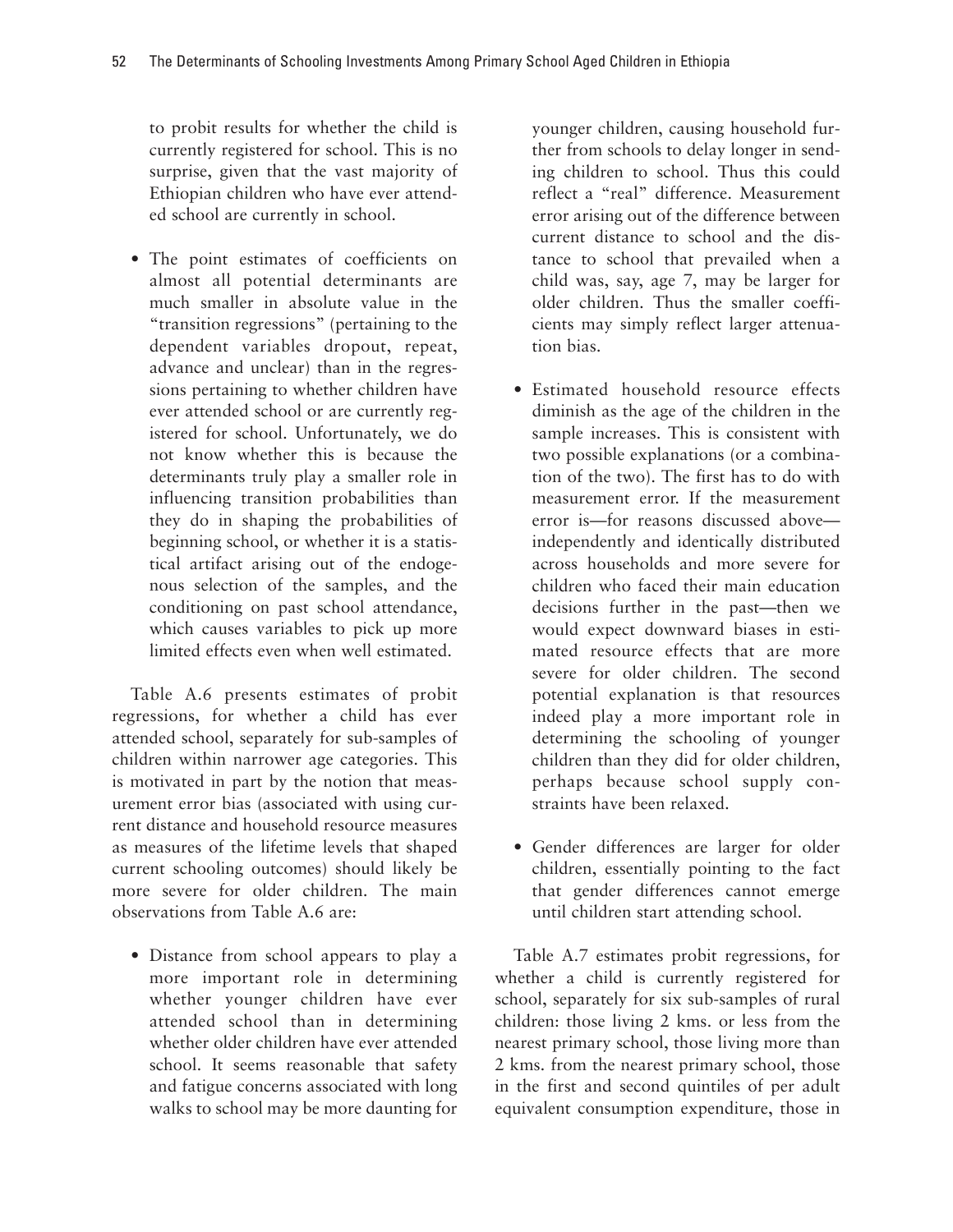the third, fourth and fifth quintiles, boys and girls. The main observations from Table A.7 are:

- Strong differences in enrollment rates across administrative regions are shared across sub-samples.
- Distance from school matters more among households closer to school than further away, as is consistent with what was said above about the functional form of the relationship between distance and registration rates.
- Literacy rates among household heads are more strongly associated with school registration among households that live within 2 km. of a school and among lower income households.
- Expenditure quintile seems to matter more among households that are closer to schools.
- Increasing household resources have a greater impact on the registration of boys than girls.

Subsidiary Observations. After asking how far the nearest primary school lies from the household, and whether the household uses this facility, it asks those households that do not use the nearest primary school to indicate why not. Table A.10 contains frequency distributions of the responses, separately for rural and

urban sub-samples. The main observations from Table A.8 are:

- A very large share of responses is coded as "other," rendering inferences highly uncertain.
- In both rural and urban areas, large fractions of the responses that can be coded fall in the category of "have no need of it." This is especially striking because the sample is of children of primary school age! I have also confirmed that most households responding that they do not need the school have children who are not attending school (it is not, for example, that they don't need a public school because they are going to a better private school).
- A significant number of rural responses are also coded as "no experience," increasing concern about the communities where there is no school, few children attend school and few parents are literate. Education campaigns may be needed to begin convincing parents that education is valuable.
- Responses that the school is too far away are somewhat more prevalent in rural areas than urban, while responses that the school is too expensive or too lacking in quality are somewhat more frequent in urban areas, but none of these describe the responses of large fractions of the population.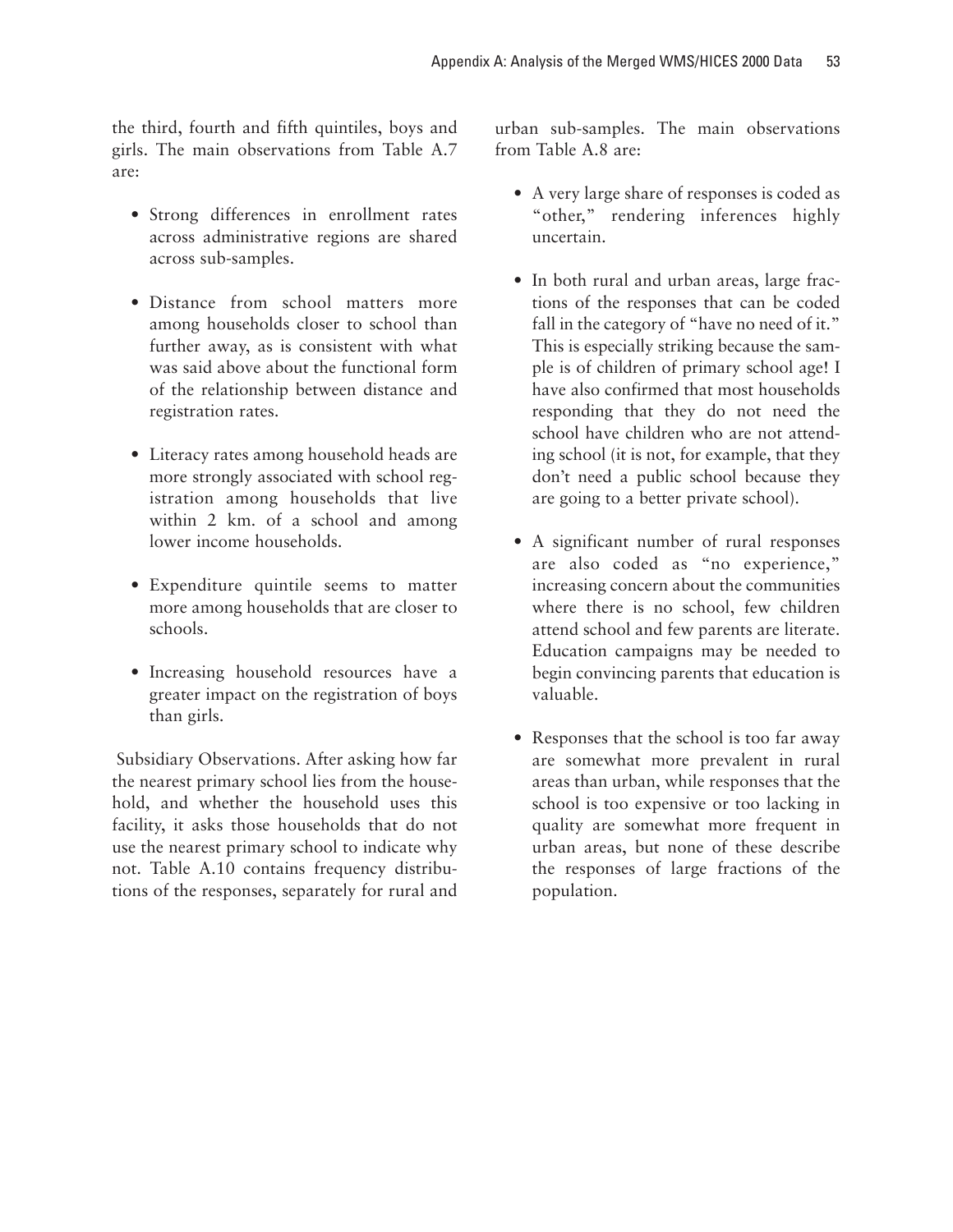|                                                                        |                                   |                                   | Estimated Changes in Probability Associated with Change<br>in Indicated Regressor, Various Methods <sup>1</sup> |                      |                                 |                                |                                   |
|------------------------------------------------------------------------|-----------------------------------|-----------------------------------|-----------------------------------------------------------------------------------------------------------------|----------------------|---------------------------------|--------------------------------|-----------------------------------|
|                                                                        | <b>Rural Means</b><br>(Std. Dev.) | <b>Urban Means</b><br>(Std. Dev.) | Probit                                                                                                          | Probit               | Probit                          | <b>OLS</b>                     | <b>EA Fixed</b><br><b>Effects</b> |
| <b>Number of Observations</b><br>Urban residence <sup>2</sup>          | 9333                              | 8076                              | 17,409<br>$0.509*$                                                                                              | 17,409<br>$0.396*$   | 17,409<br>$0.305*$              | 17,409<br>$0.288*$             | 17,409                            |
| Region of residence<br>(excluded category is<br>Amhara). <sup>2</sup>  |                                   |                                   | (0.013)                                                                                                         | (0.017)              | (0.020)                         | (0.017)                        |                                   |
| Tigray                                                                 | 0.066                             | 0.080                             |                                                                                                                 | 0.014<br>(0.028)     | 0.008                           | 0.005                          |                                   |
| Affar                                                                  | 0.003                             | 0.008                             |                                                                                                                 | $-0.186*$<br>(0.042) | (0.027)<br>$-0.096*$<br>(0.037) | (0.019)<br>$-0.023$<br>(0.026) |                                   |
| Oromiya                                                                | 0.394                             | 0.298                             |                                                                                                                 | $-0.034$<br>(0.020)  | $-0.044*$<br>(0.019)            | $-0.023$<br>(0.013)            |                                   |
| Somali                                                                 | 0.010                             | 0.034                             |                                                                                                                 | $-0.316*$<br>(0.035) | $-0.270*$<br>(0.032)            | $-0.167*$<br>(0.024)           |                                   |
| Benshangul-Gumuz                                                       | 0.011                             | 0.007                             |                                                                                                                 | $0.123*$<br>(0.033)  | $0.089*$<br>(0.032)             | $0.084*$<br>(0.025)            |                                   |
| <b>SNNPR</b>                                                           | 0.249                             | 0.113                             |                                                                                                                 | $-0.017$<br>(0.023)  | $-0.049*$<br>(0.022)            | $-0.026$<br>(0.016)            |                                   |
| Gambela                                                                | 0.002                             | 0.004                             |                                                                                                                 | $0.208*$<br>(0.043)  | $0.170*$<br>(0.045)             | $0.154*$<br>(0.037)            |                                   |
| Harari                                                                 | 0.001                             | 0.008                             |                                                                                                                 | $0.115*$<br>(0.032)  | $0.121*$<br>(0.025)             | $0.121*$<br>(0.020)            |                                   |
| Addis Ababa                                                            | 0.001                             | 0.227                             |                                                                                                                 | 0.049<br>(0.028)     | $0.092*$<br>(0.023)             | $0.070*$<br>(0.017)            |                                   |
| Dire Dawa                                                              | 0.002                             | 0.020                             |                                                                                                                 | $-0.184*$<br>(0.039) | $-0.130*$<br>(0.036)            | $-0.078*$<br>(0.026)           |                                   |
| Distance in km. to nearest:<br>Primary school                          | 3.467(3.459)                      | 0.868(1.214)                      |                                                                                                                 | $-0.026*$<br>(0.005) | $-0.020*$<br>(0.004)            | $-0.005*$<br>(0.001)           | $-0.005*$<br>(0.001)              |
| Post office                                                            | 20.927(17.540)                    | 5.128(13.044)                     |                                                                                                                 | $-0.002*$<br>(0.001) | $-0.002*$<br>(0.001)            | $-0.001*$<br>(0.000)           | $0.001*$<br>(0.001)               |
| All-weather road                                                       | 10.743(14.345)                    | 0.415(1.693)                      |                                                                                                                 | 0.000<br>(0.001)     | $-0.001$<br>(0.001)             | 0.000<br>(0.001)               | 0.000<br>(0.001)                  |
| Share of households in EA:<br>Using nearest school                     | 0.482(0.254)                      | 0.654(0.217)                      |                                                                                                                 |                      | $0.338*$<br>(0.029)             | $0.275*$<br>(0.022)            |                                   |
| With literate head                                                     | 0.245(0.167)                      | 0.579(0.192)                      |                                                                                                                 |                      | $0.212*$<br>(0.037)             | $0.161*$<br>(0.028)            |                                   |
| Per adult equivalent<br>consumption expenditure<br>quintiles (excluded |                                   |                                   |                                                                                                                 |                      |                                 |                                |                                   |
| category is quintile 1). <sup>2</sup>                                  | 0.253                             | 0.192                             |                                                                                                                 | $0.043*$<br>(0.014)  | $0.039*$<br>(0.013)             | $0.025*$<br>(0.010)            | $0.037*$<br>(0.009)               |
| Quintile 2                                                             | 0.206                             | 0.170                             |                                                                                                                 | $0.062*$<br>(0.015)  | $0.058*$<br>(0.015)             | $0.038*$<br>(0.011)            | $0.063*$<br>(0.010)               |
| Quintile 3                                                             | 0.168                             | 0.169                             |                                                                                                                 | $0.079*$<br>(0.016)  | $0.073*$<br>(0.016)             | $0.046*$<br>(0.012)            | $0.063*$<br>(0.011)               |
| Quintile 4                                                             | 0.096                             | 0.223                             |                                                                                                                 | $0.090*$<br>(0.017)  | $0.081*$<br>(0.016)             | $0.052*$<br>(0.011)            | $0.084*$<br>(0.011)               |
| Quintile 5                                                             | 5.291(1.718)                      | 5.470(2.239)                      |                                                                                                                 | $0.010*$<br>(0.003)  | $0.009*$<br>(0.003)             | $0.005*$<br>(0.002)            | $0.010*$<br>(0.002)               |

### **Table A.1. Descriptive Statistics and Estimates of Probability Derivatives Employing the WMS/HICES 2000 Sample: All Children 7 to 14 Years Old Dichotomous Dependent Variable: Whether Child is Registered for School**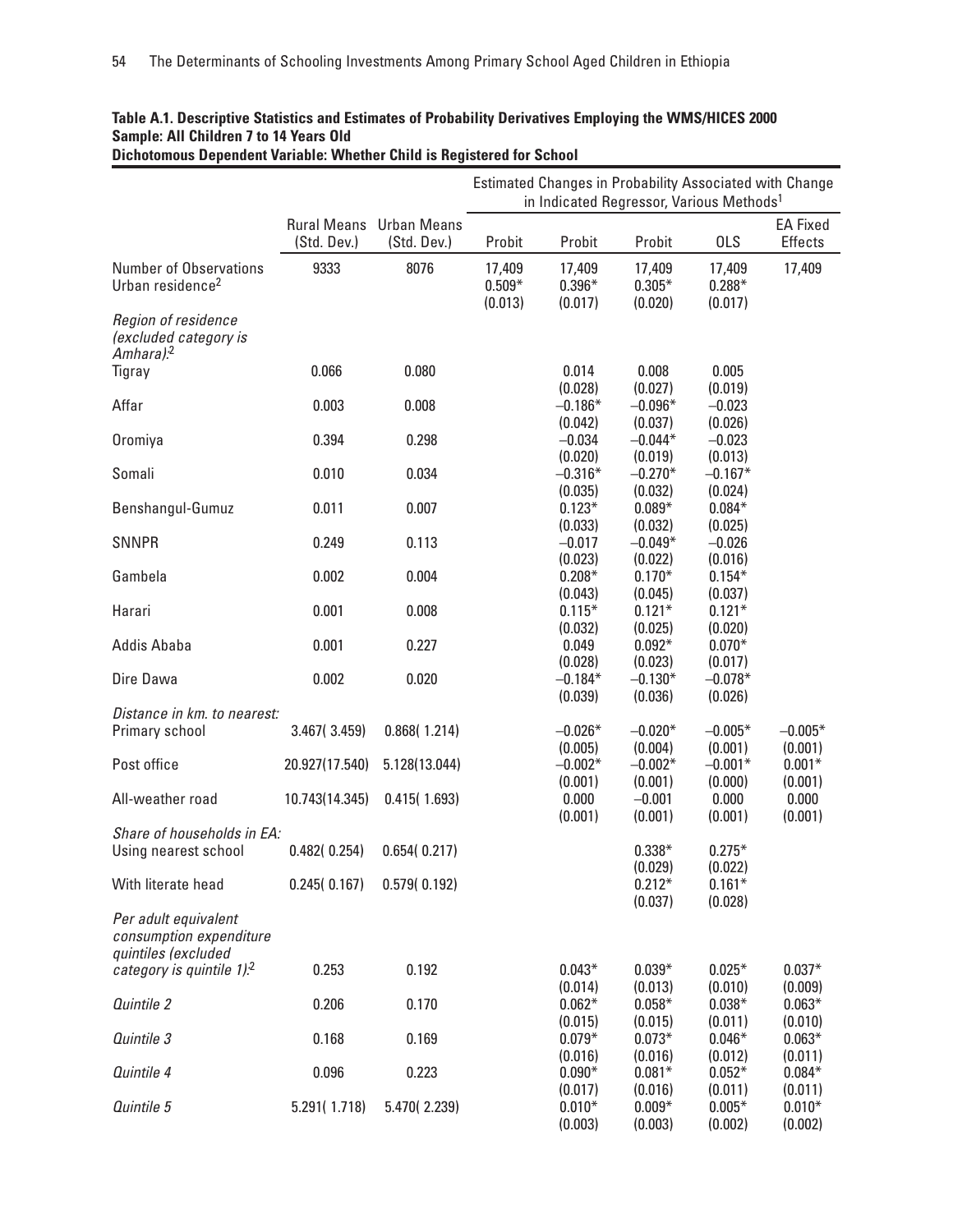|                                                                                      |              |                                               | Estimated Changes in Probability Associated with Change<br>in Indicated Regressor, Various Methods <sup>1</sup> |                                |                                |                                |                                   |
|--------------------------------------------------------------------------------------|--------------|-----------------------------------------------|-----------------------------------------------------------------------------------------------------------------|--------------------------------|--------------------------------|--------------------------------|-----------------------------------|
|                                                                                      | (Std. Dev.)  | <b>Rural Means</b> Urban Means<br>(Std. Dev.) | Probit                                                                                                          | Probit                         | Probit                         | <b>OLS</b>                     | <b>EA Fixed</b><br><b>Effects</b> |
| Size of household in adult<br>equivalents                                            |              |                                               |                                                                                                                 |                                |                                |                                |                                   |
| Characteristics of<br>household head:<br>Male <sup>2</sup>                           | 0.807        | 0.659                                         |                                                                                                                 | $-0.047*$                      | $-0.028$                       | $-0.019$                       | $-0.016$                          |
| Age in years                                                                         |              | 46.290(12.278) 45.005(12.298)                 |                                                                                                                 | (0.021)<br>$0.012*$<br>(0.002) | (0.021)<br>$0.012*$<br>(0.002) | (0.013)<br>$0.008*$<br>(0.002) | (0.013)<br>$0.007*$<br>(0.002)    |
| Age squared                                                                          |              |                                               |                                                                                                                 | $0.000*$<br>(0.000)            | $0.000*$<br>(0.000)            | $0.000*$<br>(0.000)            | $0.000*$<br>(0.000)               |
| Literate <sup>2</sup>                                                                | 0.230        | 0.604                                         |                                                                                                                 | $0.138*$<br>(0.013)            | $0.113*$<br>(0.013)            | $0.082*$<br>(0.009)            | $0.052*$<br>(0.008)               |
| Number of spouses                                                                    | 0.794(0.440) | 0.641(0.492)                                  |                                                                                                                 | 0.015<br>(0.019)               | 0.013<br>(0.019)               | 0.007<br>(0.012)               | 0.013<br>(0.011)                  |
| Share of household<br>members who are:<br>Under 7 years old                          | 0.201(0.148) | 0.136                                         |                                                                                                                 | $-0.139*$                      | $-0.135*$                      | $-0.100*$                      | $-0.066*$                         |
| Male and over 15 years                                                               | 0.217(0.124) | 0.214                                         |                                                                                                                 | (0.047)<br>$-0.105*$           | (0.048)<br>$-0.105*$           | (0.033)<br>$-0.075*$           | (0.030)<br>$-0.098*$              |
| Female and over 15 yrs.                                                              | 0.228(0.108) | 0.285                                         |                                                                                                                 | (0.052)<br>$0.102*$<br>(0.051) | (0.053)<br>$0.100*$<br>(0.051) | (0.036)<br>$0.068*$<br>(0.034) | (0.031)<br>$-0.009$<br>(0.032)    |
| Child characteristics<br>(excluded categories are<br>female and age 7). <sup>2</sup> |              |                                               |                                                                                                                 |                                |                                |                                |                                   |
| Male                                                                                 | 0.514        | 0.474                                         |                                                                                                                 | $0.102*$<br>(0.010)            | $0.103*$<br>(0.010)            | $0.069*$<br>(0.007)            | $0.073*$<br>(0.006)               |
| Age 8                                                                                | 0.148        | 0.122                                         |                                                                                                                 | $0.137*$<br>(0.015)            | $0.135*$<br>(0.015)            | $0.098*$<br>(0.012)            | $0.088*$<br>(0.011)               |
| Age 9                                                                                | 0.134        | 0.115                                         |                                                                                                                 | $0.216*$<br>(0.013)            | $0.217*$<br>(0.013)            | $0.167*$<br>(0.012)            | $0.161*$<br>(0.011)               |
| Age 10                                                                               | 0.122        | 0.136                                         |                                                                                                                 | $0.252*$<br>(0.013)            | $0.254*$<br>(0.013)            | $0.203*$<br>(0.012)            | $0.196*$<br>(0.011)               |
| Age 11                                                                               | 0.096        | 0.098                                         |                                                                                                                 | $0.253*$<br>(0.013)            | $0.253*$<br>(0.013)            | $0.200*$<br>(0.013)            | $0.197*$<br>(0.012)               |
| Age 12                                                                               | 0.137        | 0.154                                         |                                                                                                                 | $0.277*$<br>(0.013)            | $0.279*$<br>(0.013)            | $0.224*$<br>(0.012)            | $0.222*$<br>(0.011)               |
| Age 13                                                                               | 0.104        | 0.124                                         |                                                                                                                 | $0.245*$<br>(0.015)            | $0.247*$<br>(0.015)            | $0.199*$<br>(0.014)            | $0.198*$<br>(0.012)               |
| Age 14                                                                               | 0.109        | 0.138                                         |                                                                                                                 | $0.255*$<br>(0.014)            | $0.254*$<br>(0.014)            | $0.205*$<br>(0.013)            | $0.200*$<br>(0.012)               |

#### **Table A.1 (continued)**

<sup>1</sup> For continuous regressors, the estimates are of the derivative of the probability of the dichotomous dependent variable equalling one with respect to the regressor, evaluated at the means of all right hand side variables. For dichotomous regressors, the estimates are of the change in probability as the variable is changed from zero to one, while holding all other right hand side variables at their means. Robust standard errors are shown in parentheses.

<sup>2</sup> These regressors are dichotomous, taking the value 1 if the indicated condition is true, and zero otherwise. They capture differences in the dependent variable between the indicated category and the excluded category. Where no excluded category is explicitly mentioned in the table, it is the opposite of the category indicated.

\* Asterisks identify coefficient estimates that are significantly different from zero at the two-tailed five percent level.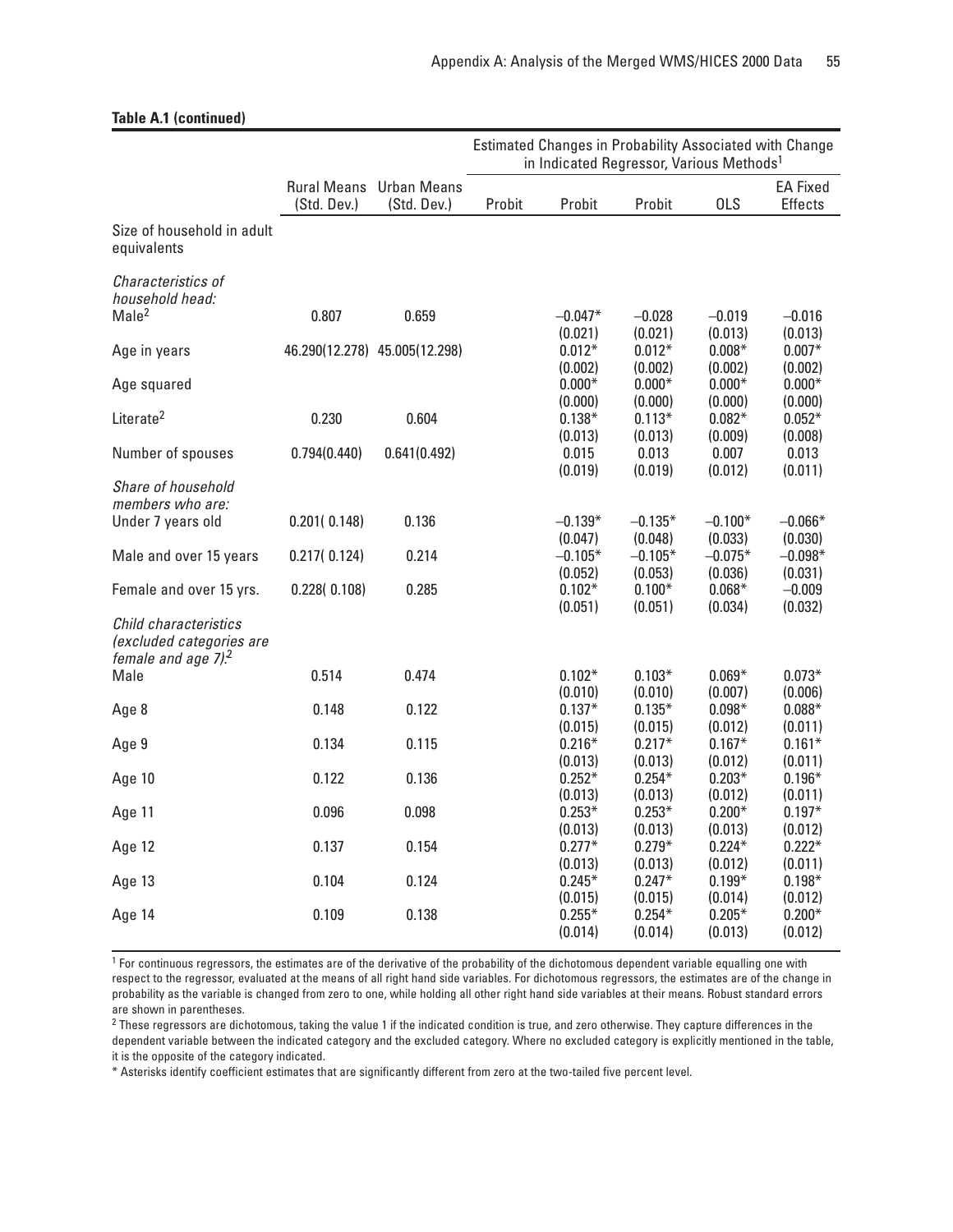|                                                                                                                       | Estimated Changes in Probability Associated with Change in Indicated Regressor,<br>Various Methods <sup>1</sup> |                                 |                                 |                                 |                      |  |  |
|-----------------------------------------------------------------------------------------------------------------------|-----------------------------------------------------------------------------------------------------------------|---------------------------------|---------------------------------|---------------------------------|----------------------|--|--|
|                                                                                                                       |                                                                                                                 |                                 |                                 | Instrumental                    | <b>EA Fixed</b>      |  |  |
|                                                                                                                       | Probit                                                                                                          | Probit                          | <b>OLS</b>                      | Variables                       | <b>Effects</b>       |  |  |
| <b>Number of Observations</b>                                                                                         | 17,409                                                                                                          | 17,409                          | 17,409                          | 17,409                          | 17,409               |  |  |
| Urban residence <sup>2</sup>                                                                                          | $0.329*$                                                                                                        | $0.255*$                        | $0.225*$                        | $0.220*$                        |                      |  |  |
| Region of residence<br>(excluded category is<br>Amhara). <sup>2</sup>                                                 | (0.020)                                                                                                         | (0.022)                         | (0.020)                         | (0.024)                         |                      |  |  |
| Tigray                                                                                                                | 0.009<br>(0.028)                                                                                                | 0.005<br>(0.026)                | 0.003<br>(0.018)                | 0.002<br>(0.018)                |                      |  |  |
| Affar                                                                                                                 | $-0.202*$<br>(0.040)                                                                                            | $-0.115*$<br>(0.036)            | $-0.050*$<br>(0.024)            | $-0.054*$<br>(0.024)            |                      |  |  |
| Oromiya                                                                                                               | $-0.039*$<br>(0.020)                                                                                            | $-0.047*$<br>(0.019)            | $-0.025$<br>(0.013)             | $-0.025*$<br>(0.013)            |                      |  |  |
| Somali                                                                                                                | $-0.334*$<br>(0.034)                                                                                            | $-0.287*$<br>(0.032)            | $-0.177*$<br>(0.026)            | $-0.178*$<br>(0.025)            |                      |  |  |
| Benshangul-Gumuz                                                                                                      | $0.107*$<br>(0.032)                                                                                             | $0.078*$<br>(0.031)             | $0.074*$<br>(0.024)             | $0.076*$<br>(0.025)             |                      |  |  |
| <b>SNNPR</b>                                                                                                          | $-0.026$<br>(0.023)                                                                                             | $-0.054*$<br>(0.022)            | $-0.034*$<br>(0.015)            | $-0.032*$<br>(0.016)            |                      |  |  |
| Gambela                                                                                                               | $0.190*$<br>(0.045)                                                                                             | $0.157*$<br>(0.046)             | $0.137*$<br>(0.037)             | $0.138*$<br>(0.037)             |                      |  |  |
| Harari                                                                                                                | $0.085*$<br>(0.030)                                                                                             | $0.099*$<br>(0.024)             | $0.096*$<br>(0.019)             | $0.095*$<br>(0.020)             |                      |  |  |
| <b>Addis Ababa</b>                                                                                                    | 0.041<br>(0.027)                                                                                                | $0.084*$<br>(0.023)             | $0.062*$<br>(0.016)             | $0.060*$<br>(0.016)             |                      |  |  |
| Dire Dawa                                                                                                             | $-0.184*$<br>(0.039)                                                                                            | $-0.132*$<br>(0.037)            | $-0.086*$<br>(0.026)            | $-0.083*$<br>(0.026)            |                      |  |  |
| Distance in km (truncated<br>at 15 km.) to nearest:                                                                   |                                                                                                                 |                                 |                                 |                                 |                      |  |  |
| Primary school                                                                                                        | $-0.033*$<br>(0.003)                                                                                            | $-0.026*$<br>(0.003)            | $-0.015*$<br>(0.002)            | $-0.012*$<br>(0.002)            | $-0.015*$<br>(0.002) |  |  |
| Post office                                                                                                           | $-0.009*$<br>(0.002)                                                                                            | $-0.007*$<br>(0.002)            | $-0.007*$<br>(0.001)            | $-0.008*$<br>(0.003)            | 0.001<br>(0.003)     |  |  |
| All-weather road                                                                                                      | $-0.003$<br>(0.002)                                                                                             | $-0.002$<br>(0.002)             | $-0.002$<br>(0.001)             | $-0.002$<br>(0.002)             | 0.000<br>(0.002)     |  |  |
| Share of households in EA:<br>Using nearest school                                                                    |                                                                                                                 |                                 |                                 |                                 |                      |  |  |
| With literate head                                                                                                    |                                                                                                                 | $0.319*$<br>(0.029)<br>$0.202*$ | $0.241*$<br>(0.022)<br>$0.150*$ | $0.248*$<br>(0.023)<br>$0.148*$ |                      |  |  |
| Per adult equivalent con-<br>sumption expenditure quin-<br>tiles (excluded category is<br>quintile $1$ . <sup>2</sup> |                                                                                                                 | (0.037)                         | (0.027)                         | (0.027)                         |                      |  |  |
| Quintile 2                                                                                                            | $0.043*$<br>(0.013)                                                                                             | $0.040*$<br>(0.013)             | $0.026*$<br>(0.010)             | $0.027*$<br>(0.010)             | $0.037*$<br>(0.009)  |  |  |
| Quintile 3                                                                                                            | $0.061*$<br>(0.015)                                                                                             | $0.057*$<br>(0.015)             | $0.038*$<br>(0.011)             | $0.038*$<br>(0.011)             | $0.063*$<br>(0.010)  |  |  |
| Quintile 4                                                                                                            | $0.079*$<br>(0.016)                                                                                             | $0.072*$<br>(0.016)             | $0.045*$<br>(0.012)             | $0.046*$<br>(0.012)             | $0.062*$<br>(0.011)  |  |  |

#### **Table A.2. Estimates of Probability Derivatives Employing the WMS/HICES 2000 Sample: All Children 7 to 14 Years Old Dichotomous Dependent Variable: Whether Child is Registered for School**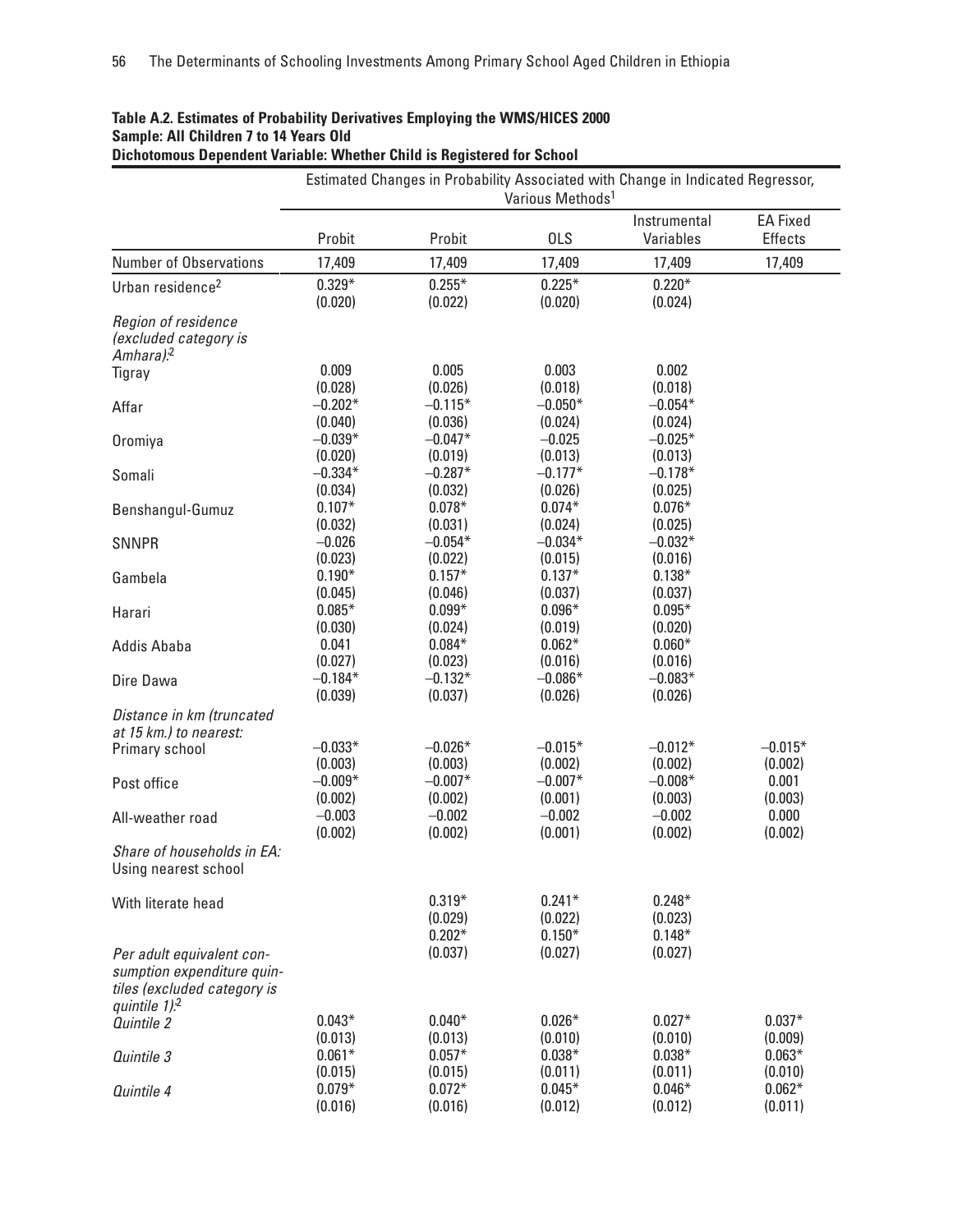|                                                                                         | Estimated Changes in Probability Associated with Change in Indicated Regressor,<br>Various Methods <sup>1</sup> |                                 |                                 |                                 |                                   |  |
|-----------------------------------------------------------------------------------------|-----------------------------------------------------------------------------------------------------------------|---------------------------------|---------------------------------|---------------------------------|-----------------------------------|--|
|                                                                                         | Probit                                                                                                          | Probit                          | <b>OLS</b>                      | Instrumental<br>Variables       | <b>EA Fixed</b><br><b>Effects</b> |  |
| Quintile 5                                                                              | $0.089*$                                                                                                        | $0.081*$                        | $0.051*$                        | $0.051*$                        | $0.083*$                          |  |
|                                                                                         | (0.017)                                                                                                         | (0.016)                         | (0.011)                         | (0.011)                         | (0.011)                           |  |
| Size of household in adult                                                              | $0.010*$                                                                                                        | $0.008*$                        | $0.004*$                        | $0.004*$                        | $0.010*$                          |  |
| equivalents                                                                             | (0.003)                                                                                                         | (0.003)                         | (0.002)                         | (0.002)                         | (0.002)                           |  |
| Characteristics of<br>household head:                                                   |                                                                                                                 |                                 |                                 |                                 |                                   |  |
| Male <sup>2</sup>                                                                       | $-0.042$                                                                                                        | $-0.025$                        | $-0.018$                        | $-0.018$                        | $-0.016$                          |  |
|                                                                                         | (0.021)                                                                                                         | (0.021)                         | (0.014)                         | (0.014)                         | (0.013)                           |  |
| Age in years                                                                            | $0.012*$                                                                                                        | $0.012*$                        | $0.008*$                        | $0.009*$                        | $0.007*$                          |  |
|                                                                                         | (0.002)                                                                                                         | (0.002)                         | (0.002)                         | (0.002)                         | (0.002)                           |  |
| Age squared<br>Literate <sup>2</sup>                                                    | $0.000*$<br>(0.000)<br>$0.134*$                                                                                 | $0.000*$<br>(0.000)<br>$0.112*$ | $0.000*$<br>(0.000)<br>$0.079*$ | $0.000*$<br>(0.000)<br>$0.079*$ | $0.000*$<br>(0.000)<br>$0.051*$   |  |
| Number of spouses                                                                       | (0.013)                                                                                                         | (0.013)                         | (0.009)                         | (0.009)                         | (0.008)                           |  |
|                                                                                         | 0.016                                                                                                           | 0.014                           | 0.008                           | 0.009                           | 0.013                             |  |
|                                                                                         | (0.019)                                                                                                         | (0.019)                         | (0.012)                         | (0.012)                         | (0.011)                           |  |
| Share of household                                                                      |                                                                                                                 |                                 |                                 |                                 |                                   |  |
| members who are:                                                                        |                                                                                                                 |                                 |                                 |                                 |                                   |  |
| Under 7 years old                                                                       | $-0.138*$                                                                                                       | $-0.134*$                       | $-0.098*$                       | $-0.098*$                       | $-0.068*$                         |  |
|                                                                                         | (0.048)                                                                                                         | (0.048)                         | (0.033)                         | (0.033)                         | (0.030)                           |  |
| Male and over 15 years                                                                  | $-0.117*$                                                                                                       | $-0.114*$                       | $-0.079*$                       | $-0.079*$                       | $-0.099*$                         |  |
|                                                                                         | (0.052)                                                                                                         | (0.052)                         | (0.035)                         | (0.035)                         | (0.031)                           |  |
| Female and over 15 yrs.                                                                 | 0.094                                                                                                           | 0.094                           | 0.061                           | 0.059                           | $-0.009$                          |  |
|                                                                                         | (0.051)                                                                                                         | (0.051)                         | (0.034)                         | (0.034)                         | (0.032)                           |  |
| Child characteristics<br>(excluded categories are<br>female and age $7$ ). <sup>2</sup> |                                                                                                                 |                                 |                                 |                                 |                                   |  |
| Male                                                                                    | $0.103*$                                                                                                        | $0.104*$                        | $0.070*$                        | $0.070*$                        | $0.073*$                          |  |
|                                                                                         | (0.010)                                                                                                         | (0.010)                         | (0.007)                         | (0.007)                         | (0.006)                           |  |
| Age 8                                                                                   | $0.137*$                                                                                                        | $0.135*$                        | $0.098*$                        | $0.099*$                        | $0.088*$                          |  |
|                                                                                         | (0.015)                                                                                                         | (0.015)                         | (0.012)                         | (0.012)                         | (0.011)                           |  |
| Age 9                                                                                   | $0.216*$                                                                                                        | $0.217*$                        | $0.168*$                        | $0.167*$                        | $0.161*$                          |  |
|                                                                                         | (0.013)                                                                                                         | (0.013)                         | (0.012)                         | (0.012)                         | (0.011)                           |  |
| Age 10                                                                                  | $0.251*$                                                                                                        | $0.253*$                        | $0.202*$                        | $0.201*$                        | $0.196*$                          |  |
|                                                                                         | (0.013)                                                                                                         | (0.013)                         | (0.012)                         | (0.012)                         | (0.011)                           |  |
| Age 11                                                                                  | $0.250*$                                                                                                        | $0.252*$                        | $0.200*$                        | $0.200*$                        | $0.196*$                          |  |
|                                                                                         | (0.013)                                                                                                         | (0.013)                         | (0.013)                         | (0.013)                         | (0.012)                           |  |
| Age 12                                                                                  | $0.276*$<br>(0.013)                                                                                             | $0.277*$<br>(0.013)<br>$0.246*$ | $0.223*$<br>(0.012)<br>$0.198*$ | $0.223*$<br>(0.012)<br>$0.198*$ | $0.221*$<br>(0.011)<br>$0.198*$   |  |
| Age 13                                                                                  | $0.245*$<br>(0.014)                                                                                             | (0.015)<br>$0.254*$             | (0.014)<br>$0.205*$             | (0.014)<br>$0.205*$             | (0.012)                           |  |
| Age 14                                                                                  | $0.255*$<br>(0.014)                                                                                             | (0.014)                         | (0.013)                         | (0.013)                         | $0.200*$<br>(0.012)               |  |

## **Table A.2 (continued)**

1,2 See Table A.1, notes 1 and 2.

\* Asterisks identify coefficient estimates that are significantly different from zero at the two-tailed five-percent level.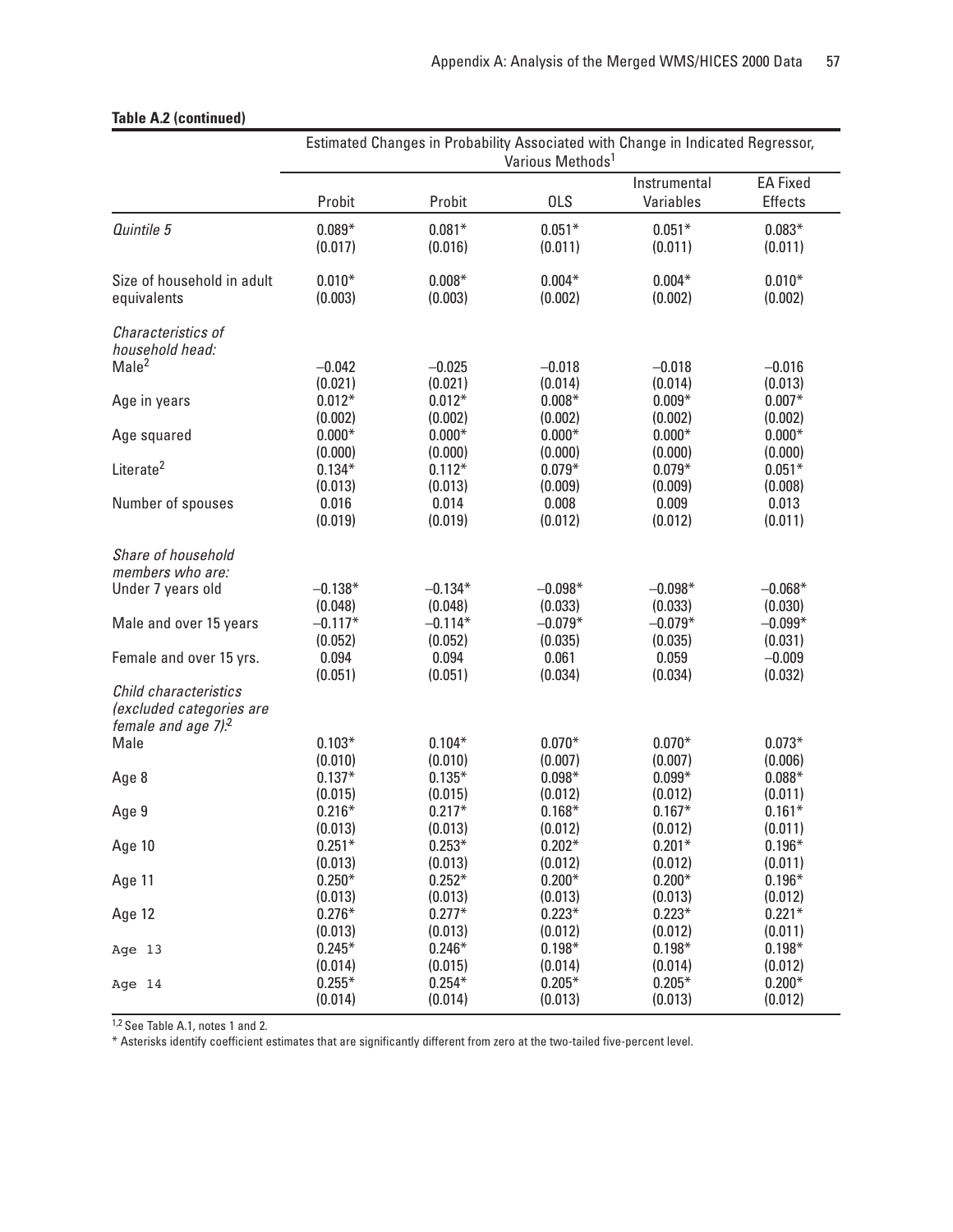| Various Sub-samples and Methods <sup>1</sup><br>Rural<br>Urban<br><b>EA Fixed</b><br><b>OLS</b><br><b>OLS</b><br>Probit<br><b>Effects</b><br>Probit<br><b>Number of Observations</b><br>9,333<br>9,333<br>8,076<br>9,333<br>8,076<br>Region of residence<br>(excluded category is<br>Amhara). <sup>2</sup><br>$-0.008$<br>0.011<br>0.010<br>Tigray<br>$-0.015$<br>(0.031)<br>(0.020)<br>(0.033)<br>(0.019)<br>$-0.122*$<br>Affar<br>$-0.027$<br>$-0.040$<br>$-0.038$<br>(0.034)<br>(0.030)<br>(0.042)<br>(0.048)<br>$-0.065*$<br>$-0.054*$<br>$-0.011$<br>Oromiya<br>$-0.016$<br>(0.021)<br>(0.017)<br>(0.015)<br>(0.020)<br>Somali<br>$-0.187*$<br>$-0.132*$<br>$-0.185*$<br>$-0.194*$<br>(0.023)<br>(0.024)<br>(0.040)<br>(0.038)<br>$0.127*$<br>$0.126*$<br>0.004<br>Benshangul-Gumuz<br>$-0.012$<br>(0.038)<br>(0.035)<br>(0.028)<br>(0.028)<br><b>SNNPR</b><br>$-0.034$<br>$-0.020$<br>$-0.077*$<br>$-0.070*$<br>(0.022)<br>(0.021)<br>(0.027)<br>(0.021)<br>Gambela<br>$0.328*$<br>$0.308*$<br>$-0.021$<br>$-0.016$<br>(0.053)<br>(0.039)<br>(0.035)<br>(0.031)<br>0.066<br>$0.103*$<br>$0.059*$<br>$0.057*$<br>Harari<br>(0.035)<br>(0.033)<br>(0.015)<br>(0.017)<br><b>Addis Ababa</b><br>0.083<br>0.055<br>0.024<br>0.020<br>(0.042)<br>(0.042)<br>(0.018)<br>(0.016)<br>$-0.110*$<br>$-0.080^{\ast}$<br>$-0.110*$<br>$-0.111*$<br>Dire Dawa<br>(0.031)<br>(0.032)<br>(0.043)<br>(0.040)<br>Distance in km. to nearest: | <b>EA Fixed</b>     |
|----------------------------------------------------------------------------------------------------------------------------------------------------------------------------------------------------------------------------------------------------------------------------------------------------------------------------------------------------------------------------------------------------------------------------------------------------------------------------------------------------------------------------------------------------------------------------------------------------------------------------------------------------------------------------------------------------------------------------------------------------------------------------------------------------------------------------------------------------------------------------------------------------------------------------------------------------------------------------------------------------------------------------------------------------------------------------------------------------------------------------------------------------------------------------------------------------------------------------------------------------------------------------------------------------------------------------------------------------------------------------------------------------------------------------------|---------------------|
|                                                                                                                                                                                                                                                                                                                                                                                                                                                                                                                                                                                                                                                                                                                                                                                                                                                                                                                                                                                                                                                                                                                                                                                                                                                                                                                                                                                                                                  |                     |
|                                                                                                                                                                                                                                                                                                                                                                                                                                                                                                                                                                                                                                                                                                                                                                                                                                                                                                                                                                                                                                                                                                                                                                                                                                                                                                                                                                                                                                  |                     |
|                                                                                                                                                                                                                                                                                                                                                                                                                                                                                                                                                                                                                                                                                                                                                                                                                                                                                                                                                                                                                                                                                                                                                                                                                                                                                                                                                                                                                                  | Effects             |
|                                                                                                                                                                                                                                                                                                                                                                                                                                                                                                                                                                                                                                                                                                                                                                                                                                                                                                                                                                                                                                                                                                                                                                                                                                                                                                                                                                                                                                  | 8,076               |
|                                                                                                                                                                                                                                                                                                                                                                                                                                                                                                                                                                                                                                                                                                                                                                                                                                                                                                                                                                                                                                                                                                                                                                                                                                                                                                                                                                                                                                  |                     |
|                                                                                                                                                                                                                                                                                                                                                                                                                                                                                                                                                                                                                                                                                                                                                                                                                                                                                                                                                                                                                                                                                                                                                                                                                                                                                                                                                                                                                                  |                     |
|                                                                                                                                                                                                                                                                                                                                                                                                                                                                                                                                                                                                                                                                                                                                                                                                                                                                                                                                                                                                                                                                                                                                                                                                                                                                                                                                                                                                                                  |                     |
|                                                                                                                                                                                                                                                                                                                                                                                                                                                                                                                                                                                                                                                                                                                                                                                                                                                                                                                                                                                                                                                                                                                                                                                                                                                                                                                                                                                                                                  |                     |
|                                                                                                                                                                                                                                                                                                                                                                                                                                                                                                                                                                                                                                                                                                                                                                                                                                                                                                                                                                                                                                                                                                                                                                                                                                                                                                                                                                                                                                  |                     |
|                                                                                                                                                                                                                                                                                                                                                                                                                                                                                                                                                                                                                                                                                                                                                                                                                                                                                                                                                                                                                                                                                                                                                                                                                                                                                                                                                                                                                                  |                     |
|                                                                                                                                                                                                                                                                                                                                                                                                                                                                                                                                                                                                                                                                                                                                                                                                                                                                                                                                                                                                                                                                                                                                                                                                                                                                                                                                                                                                                                  |                     |
|                                                                                                                                                                                                                                                                                                                                                                                                                                                                                                                                                                                                                                                                                                                                                                                                                                                                                                                                                                                                                                                                                                                                                                                                                                                                                                                                                                                                                                  |                     |
|                                                                                                                                                                                                                                                                                                                                                                                                                                                                                                                                                                                                                                                                                                                                                                                                                                                                                                                                                                                                                                                                                                                                                                                                                                                                                                                                                                                                                                  |                     |
|                                                                                                                                                                                                                                                                                                                                                                                                                                                                                                                                                                                                                                                                                                                                                                                                                                                                                                                                                                                                                                                                                                                                                                                                                                                                                                                                                                                                                                  |                     |
|                                                                                                                                                                                                                                                                                                                                                                                                                                                                                                                                                                                                                                                                                                                                                                                                                                                                                                                                                                                                                                                                                                                                                                                                                                                                                                                                                                                                                                  |                     |
|                                                                                                                                                                                                                                                                                                                                                                                                                                                                                                                                                                                                                                                                                                                                                                                                                                                                                                                                                                                                                                                                                                                                                                                                                                                                                                                                                                                                                                  |                     |
|                                                                                                                                                                                                                                                                                                                                                                                                                                                                                                                                                                                                                                                                                                                                                                                                                                                                                                                                                                                                                                                                                                                                                                                                                                                                                                                                                                                                                                  |                     |
|                                                                                                                                                                                                                                                                                                                                                                                                                                                                                                                                                                                                                                                                                                                                                                                                                                                                                                                                                                                                                                                                                                                                                                                                                                                                                                                                                                                                                                  |                     |
|                                                                                                                                                                                                                                                                                                                                                                                                                                                                                                                                                                                                                                                                                                                                                                                                                                                                                                                                                                                                                                                                                                                                                                                                                                                                                                                                                                                                                                  |                     |
|                                                                                                                                                                                                                                                                                                                                                                                                                                                                                                                                                                                                                                                                                                                                                                                                                                                                                                                                                                                                                                                                                                                                                                                                                                                                                                                                                                                                                                  |                     |
|                                                                                                                                                                                                                                                                                                                                                                                                                                                                                                                                                                                                                                                                                                                                                                                                                                                                                                                                                                                                                                                                                                                                                                                                                                                                                                                                                                                                                                  |                     |
|                                                                                                                                                                                                                                                                                                                                                                                                                                                                                                                                                                                                                                                                                                                                                                                                                                                                                                                                                                                                                                                                                                                                                                                                                                                                                                                                                                                                                                  |                     |
|                                                                                                                                                                                                                                                                                                                                                                                                                                                                                                                                                                                                                                                                                                                                                                                                                                                                                                                                                                                                                                                                                                                                                                                                                                                                                                                                                                                                                                  |                     |
|                                                                                                                                                                                                                                                                                                                                                                                                                                                                                                                                                                                                                                                                                                                                                                                                                                                                                                                                                                                                                                                                                                                                                                                                                                                                                                                                                                                                                                  |                     |
|                                                                                                                                                                                                                                                                                                                                                                                                                                                                                                                                                                                                                                                                                                                                                                                                                                                                                                                                                                                                                                                                                                                                                                                                                                                                                                                                                                                                                                  |                     |
|                                                                                                                                                                                                                                                                                                                                                                                                                                                                                                                                                                                                                                                                                                                                                                                                                                                                                                                                                                                                                                                                                                                                                                                                                                                                                                                                                                                                                                  |                     |
| Primary school<br>$-0.023*$<br>$-0.004*$<br>$-0.007*$<br>0.001<br>0.001                                                                                                                                                                                                                                                                                                                                                                                                                                                                                                                                                                                                                                                                                                                                                                                                                                                                                                                                                                                                                                                                                                                                                                                                                                                                                                                                                          | 0.002               |
| (0.003)<br>(0.002)<br>(0.003)<br>(0.002)<br>(0.002)                                                                                                                                                                                                                                                                                                                                                                                                                                                                                                                                                                                                                                                                                                                                                                                                                                                                                                                                                                                                                                                                                                                                                                                                                                                                                                                                                                              | (0.003)             |
| Post office<br>$-0.001$<br>$-0.001$<br>0.001<br>$-0.002*$<br>$-0.003*$                                                                                                                                                                                                                                                                                                                                                                                                                                                                                                                                                                                                                                                                                                                                                                                                                                                                                                                                                                                                                                                                                                                                                                                                                                                                                                                                                           | $0.002*$            |
| (0.001)<br>(0.000)<br>(0.001)<br>(0.000)<br>(0.001)                                                                                                                                                                                                                                                                                                                                                                                                                                                                                                                                                                                                                                                                                                                                                                                                                                                                                                                                                                                                                                                                                                                                                                                                                                                                                                                                                                              | (0.001)             |
| All-weather road<br>$-0.001$<br>$-0.001$<br>0.000<br>$-0.003$<br>$-0.006$                                                                                                                                                                                                                                                                                                                                                                                                                                                                                                                                                                                                                                                                                                                                                                                                                                                                                                                                                                                                                                                                                                                                                                                                                                                                                                                                                        | 0.000               |
| (0.001)<br>(0.000)<br>(0.001)<br>(0.003)<br>(0.006)                                                                                                                                                                                                                                                                                                                                                                                                                                                                                                                                                                                                                                                                                                                                                                                                                                                                                                                                                                                                                                                                                                                                                                                                                                                                                                                                                                              | (0.002)             |
| Share of households in EA:                                                                                                                                                                                                                                                                                                                                                                                                                                                                                                                                                                                                                                                                                                                                                                                                                                                                                                                                                                                                                                                                                                                                                                                                                                                                                                                                                                                                       |                     |
|                                                                                                                                                                                                                                                                                                                                                                                                                                                                                                                                                                                                                                                                                                                                                                                                                                                                                                                                                                                                                                                                                                                                                                                                                                                                                                                                                                                                                                  |                     |
| $0.370*$<br>Using nearest school<br>$0.366*$<br>$0.075*$<br>$0.080*$                                                                                                                                                                                                                                                                                                                                                                                                                                                                                                                                                                                                                                                                                                                                                                                                                                                                                                                                                                                                                                                                                                                                                                                                                                                                                                                                                             |                     |
| (0.032)<br>(0.029)<br>$0.098*$<br>$0.108*$<br>With literate head<br>(0.028)<br>(0.030)                                                                                                                                                                                                                                                                                                                                                                                                                                                                                                                                                                                                                                                                                                                                                                                                                                                                                                                                                                                                                                                                                                                                                                                                                                                                                                                                           |                     |
| $0.149*$<br>$0.165*$<br>(0.046)<br>(0.044)                                                                                                                                                                                                                                                                                                                                                                                                                                                                                                                                                                                                                                                                                                                                                                                                                                                                                                                                                                                                                                                                                                                                                                                                                                                                                                                                                                                       |                     |
| (0.028)<br>(0.031)                                                                                                                                                                                                                                                                                                                                                                                                                                                                                                                                                                                                                                                                                                                                                                                                                                                                                                                                                                                                                                                                                                                                                                                                                                                                                                                                                                                                               |                     |
| Per adult equivalent                                                                                                                                                                                                                                                                                                                                                                                                                                                                                                                                                                                                                                                                                                                                                                                                                                                                                                                                                                                                                                                                                                                                                                                                                                                                                                                                                                                                             |                     |
| consumption expenditure                                                                                                                                                                                                                                                                                                                                                                                                                                                                                                                                                                                                                                                                                                                                                                                                                                                                                                                                                                                                                                                                                                                                                                                                                                                                                                                                                                                                          |                     |
| quintiles (excluded                                                                                                                                                                                                                                                                                                                                                                                                                                                                                                                                                                                                                                                                                                                                                                                                                                                                                                                                                                                                                                                                                                                                                                                                                                                                                                                                                                                                              |                     |
| category is quintile $1$ . <sup>2</sup>                                                                                                                                                                                                                                                                                                                                                                                                                                                                                                                                                                                                                                                                                                                                                                                                                                                                                                                                                                                                                                                                                                                                                                                                                                                                                                                                                                                          |                     |
| $0.052*$<br>$0.039*$<br>0.013<br>0.017<br>Quintile 2<br>$0.049*$                                                                                                                                                                                                                                                                                                                                                                                                                                                                                                                                                                                                                                                                                                                                                                                                                                                                                                                                                                                                                                                                                                                                                                                                                                                                                                                                                                 | $0.027*$            |
| (0.015)<br>(0.012)<br>(0.014)<br>(0.013)<br>(0.014)                                                                                                                                                                                                                                                                                                                                                                                                                                                                                                                                                                                                                                                                                                                                                                                                                                                                                                                                                                                                                                                                                                                                                                                                                                                                                                                                                                              | (0.013)             |
| Quintile 3<br>$0.068*$<br>$0.054*$<br>$0.075*$<br>$0.029*$<br>$0.033*$                                                                                                                                                                                                                                                                                                                                                                                                                                                                                                                                                                                                                                                                                                                                                                                                                                                                                                                                                                                                                                                                                                                                                                                                                                                                                                                                                           | $0.050*$            |
|                                                                                                                                                                                                                                                                                                                                                                                                                                                                                                                                                                                                                                                                                                                                                                                                                                                                                                                                                                                                                                                                                                                                                                                                                                                                                                                                                                                                                                  |                     |
| (0.018)<br>(0.015)<br>(0.016)<br>(0.013)<br>(0.015)<br>Quintile 4<br>$0.081*$                                                                                                                                                                                                                                                                                                                                                                                                                                                                                                                                                                                                                                                                                                                                                                                                                                                                                                                                                                                                                                                                                                                                                                                                                                                                                                                                                    | (0.013)             |
| $0.063*$<br>$0.080*$<br>$0.039*$<br>$0.041*$                                                                                                                                                                                                                                                                                                                                                                                                                                                                                                                                                                                                                                                                                                                                                                                                                                                                                                                                                                                                                                                                                                                                                                                                                                                                                                                                                                                     | $0.050*$            |
| (0.020)<br>(0.017)<br>(0.017)<br>(0.013)<br>(0.015)                                                                                                                                                                                                                                                                                                                                                                                                                                                                                                                                                                                                                                                                                                                                                                                                                                                                                                                                                                                                                                                                                                                                                                                                                                                                                                                                                                              |                     |
| $0.082*$<br>$0.066*$<br>$0.107*$<br>$0.044*$<br>Quintile 5<br>$0.043*$<br>(0.023)<br>(0.020)<br>(0.020)<br>(0.012)<br>(0.014)                                                                                                                                                                                                                                                                                                                                                                                                                                                                                                                                                                                                                                                                                                                                                                                                                                                                                                                                                                                                                                                                                                                                                                                                                                                                                                    | (0.013)<br>$0.070*$ |

## **Table A.3. Estimates of Probability Derivatives Employing the WMS/HICES 2000 Samples: Rural and Urban Children 7 to 14 Years Old**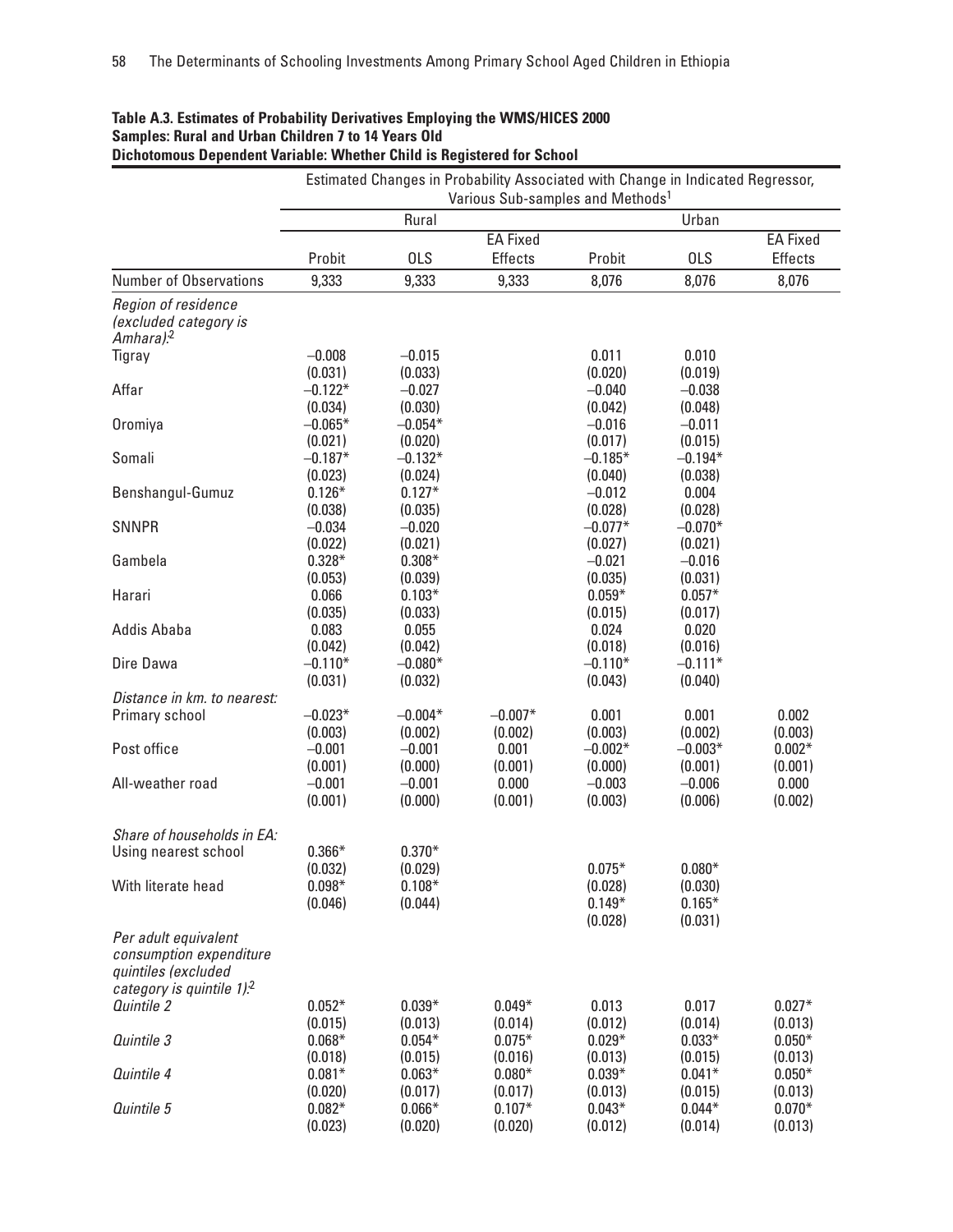|                                                                                         | Estimated Changes in Probability Associated with Change in Indicated Regressor,<br>Various Sub-samples and Methods <sup>1</sup> |            |                 |           |            |                 |  |
|-----------------------------------------------------------------------------------------|---------------------------------------------------------------------------------------------------------------------------------|------------|-----------------|-----------|------------|-----------------|--|
|                                                                                         | Rural                                                                                                                           |            |                 |           | Urban      |                 |  |
|                                                                                         |                                                                                                                                 |            | <b>EA Fixed</b> |           |            | <b>EA Fixed</b> |  |
|                                                                                         | Probit                                                                                                                          | <b>OLS</b> | <b>Effects</b>  | Probit    | <b>OLS</b> | Effects         |  |
| Size of household in adult                                                              | 0.007                                                                                                                           | 0.006      | $0.009*$        | $0.006*$  | $0.005*$   | $0.010*$        |  |
| equivalents                                                                             | (0.004)                                                                                                                         | (0.004)    | (0.003)         | (0.003)   | (0.002)    | (0.002)         |  |
| Characteristics of<br>household head:                                                   |                                                                                                                                 |            |                 |           |            |                 |  |
| Male <sup>2</sup>                                                                       | $-0.004$                                                                                                                        | 0.002      | $-0.007$        | $-0.037*$ | $-0.042*$  | $-0.030*$       |  |
|                                                                                         | (0.029)                                                                                                                         | (0.024)    | (0.022)         | (0.014)   | (0.015)    | (0.015)         |  |
| Age in years                                                                            | $0.006*$                                                                                                                        | $0.005*$   | $0.006*$        | $0.010*$  | $0.010*$   | $0.009*$        |  |
|                                                                                         | (0.003)                                                                                                                         | (0.002)    | (0.002)         | (0.002)   | (0.002)    | (0.002)         |  |
| Age squared                                                                             | $0.000*$                                                                                                                        | $0.000*$   | $0.000*$        | $0.000*$  | $0.000*$   | $0.000*$        |  |
|                                                                                         | (0.000)                                                                                                                         | (0.000)    | (0.000)         | (0.000)   | (0.000)    | (0.000)         |  |
| Literate <sup>2</sup>                                                                   | $0.076*$                                                                                                                        | $0.068*$   | $0.049*$        | $0.084*$  | $0.088*$   | $0.062*$        |  |
|                                                                                         | (0.016)                                                                                                                         | (0.014)    | (0.013)         | (0.012)   | (0.012)    | (0.010)         |  |
| Number of spouses                                                                       | 0.008                                                                                                                           | 0.007      | 0.018           | 0.011     | 0.008      | 0.007           |  |
|                                                                                         | (0.025)                                                                                                                         | (0.020)    | (0.018)         | (0.014)   | (0.014)    | (0.013)         |  |
| Share of household<br>members who are:                                                  |                                                                                                                                 |            |                 |           |            |                 |  |
| Under 7 years old                                                                       | $-0.042$                                                                                                                        | $-0.038$   | 0.000           | $-0.174*$ | $-0.185*$  | $-0.180*$       |  |
|                                                                                         | (0.055)                                                                                                                         | (0.048)    | (0.045)         | (0.040)   | (0.043)    | (0.038)         |  |
| Male and over 15 years                                                                  | $-0.077$                                                                                                                        | $-0.077$   | $-0.078$        | $-0.070$  | $-0.065$   | $-0.111*$       |  |
|                                                                                         | (0.060)                                                                                                                         | (0.054)    | (0.049)         | (0.045)   | (0.045)    | (0.039)         |  |
| Female and over 15 yrs.                                                                 | $-0.011$                                                                                                                        | 0.008      | $-0.035$        | 0.048     | 0.044      | $-0.022$        |  |
|                                                                                         | (0.063)                                                                                                                         | (0.057)    | (0.055)         | (0.041)   | (0.041)    | (0.037)         |  |
| Child characteristics<br>(excluded categories are<br>female and age $7$ ). <sup>2</sup> |                                                                                                                                 |            |                 |           |            |                 |  |
| Male                                                                                    | $0.113*$                                                                                                                        | $0.098*$   | $0.100*$        | $0.039*$  | $0.039*$   | $0.040*$        |  |
|                                                                                         | (0.012)                                                                                                                         | (0.011)    | (0.009)         | (0.008)   | (0.008)    | (0.008)         |  |
| Age 8                                                                                   | $0.127*$                                                                                                                        | $0.086*$   | $0.071*$        | $0.069*$  | $0.111*$   | $0.109*$        |  |
|                                                                                         | (0.023)                                                                                                                         | (0.015)    | (0.016)         | (0.010)   | (0.019)    | (0.016)         |  |
| Age 9                                                                                   | $0.228*$                                                                                                                        | $0.162*$   | $0.152*$        | $0.101*$  | $0.165*$   | $0.170*$        |  |
|                                                                                         | (0.023)                                                                                                                         | (0.015)    | (0.016)         | (0.008)   | (0.018)    | (0.015)         |  |
| Age 10                                                                                  | $0.296*$                                                                                                                        | $0.219*$   | $0.206*$        | $0.107*$  | $0.177*$   | $0.180*$        |  |
|                                                                                         | (0.024)                                                                                                                         | (0.017)    | (0.017)         | (0.008)   | (0.018)    | (0.015)         |  |
| Age 11                                                                                  | $0.299*$                                                                                                                        | $0.219*$   | $0.216*$        | $0.106*$  | $0.174*$   | $0.170*$        |  |
|                                                                                         | (0.026)                                                                                                                         | (0.019)    | (0.018)         | (0.008)   | (0.018)    | (0.016)         |  |
| Age 12                                                                                  | $0.331*$                                                                                                                        | $0.250*$   | $0.246*$        | $0.115*$  | $0.186*$   | $0.188*$        |  |
|                                                                                         | (0.024)                                                                                                                         | (0.017)    | (0.016)         | (0.008)   | (0.018)    | (0.015)         |  |
| Age 13                                                                                  | $0.322*$                                                                                                                        | $0.241*$   | $0.242*$        | $0.088*$  | $0.145*$   | $0.151*$        |  |
|                                                                                         | (0.026)                                                                                                                         | (0.020)    | (0.018)         | (0.009)   | (0.019)    | (0.015)         |  |
| Age 14                                                                                  | $0.344*$                                                                                                                        | $0.259*$   | $0.246*$        | $0.087*$  | $0.143*$   | $0.147*$        |  |
|                                                                                         | (0.025)                                                                                                                         | (0.019)    | (0.018)         | (0.009)   | (0.019)    | (0.015)         |  |

### **Table A.3 (continued)**

1,2 See Table A.1, notes 1 and 2.

\* \* Asterisks identify coefficient estimates that are significantly different from zero at the two-tailed five-percent level.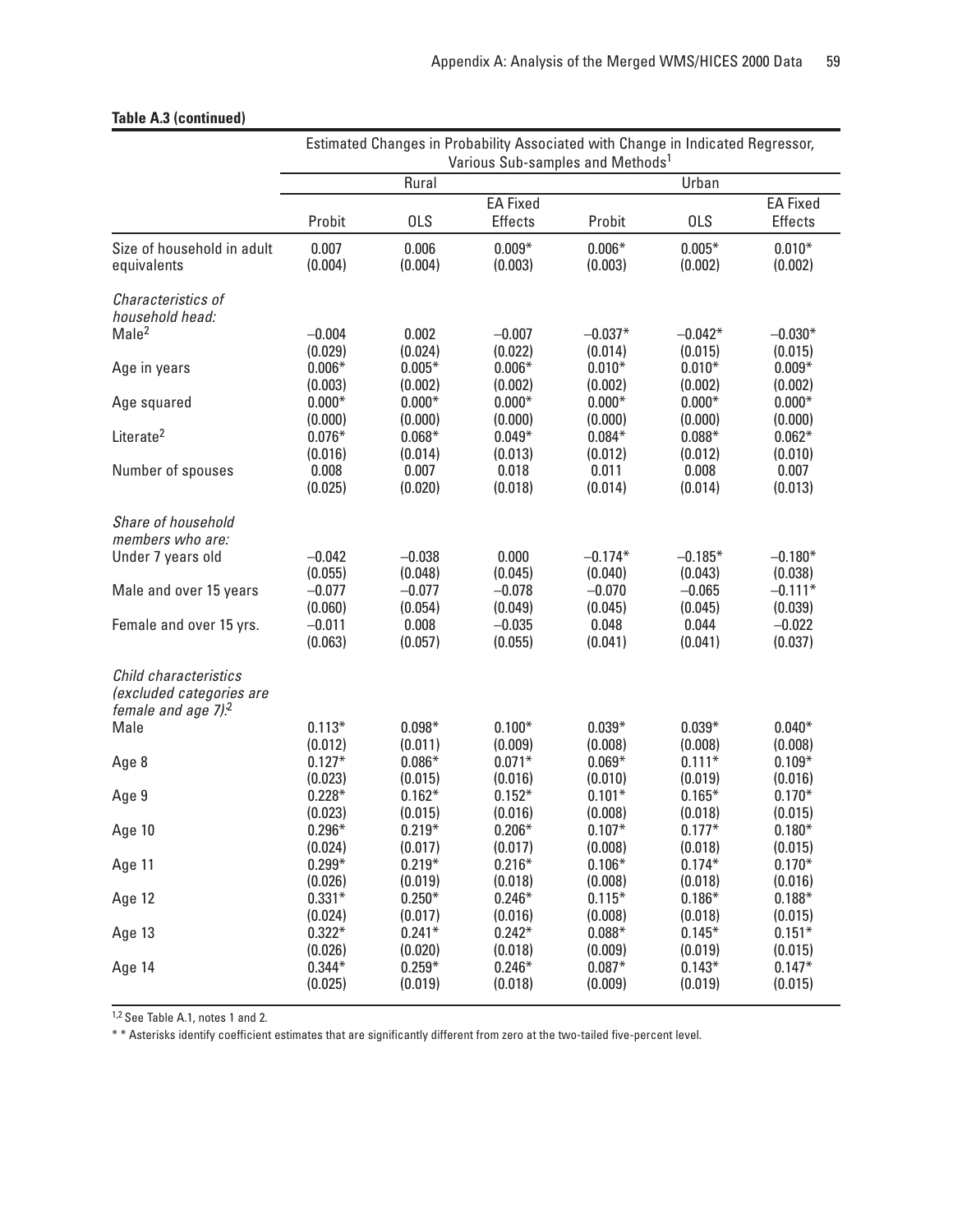|                                                                     |                      |                  |                  | Estimated Changes in Probability Associated with Change in Indicated Regressor, |                     |
|---------------------------------------------------------------------|----------------------|------------------|------------------|---------------------------------------------------------------------------------|---------------------|
|                                                                     |                      |                  |                  | from Probit estimates, Various Samples and Dependent Variables <sup>1</sup>     |                     |
|                                                                     | <b>Entire Sample</b> |                  |                  | Those who registered for school last year                                       |                     |
|                                                                     | Ever attended        |                  |                  |                                                                                 |                     |
|                                                                     | school?              | Dropped out?     | Repeated?        | Advanced?                                                                       | Unclear?            |
| <b>Number of Observations</b>                                       | 9,333                | 2,423            | 2,455            | 2,455                                                                           | 2,423               |
| Region of residence (excluded<br>category is Amhara). <sup>2</sup>  |                      |                  |                  |                                                                                 |                     |
| Tigray                                                              | $-0.020$             | $-0.039*$        | 0.002            | 0.046                                                                           | $-0.039$            |
|                                                                     | (0.030)              | (0.014)          | (0.060)          | (0.061)                                                                         | (0.021)             |
| Affar                                                               | $-0.134*$            | $-0.009$         | 0.154            | $-0.190$                                                                        | 0.035               |
|                                                                     | (0.036)              | (0.034)          | (0.132)          | (0.105)                                                                         | (0.065)             |
| Oromiya                                                             | $-0.064*$            | 0.018            | $-0.043$         | 0.009                                                                           | 0.030               |
|                                                                     | (0.021)              | (0.019)          | (0.025)          | (0.034)                                                                         | (0.023)             |
| Somali                                                              | $-0.209*$            |                  | 0.029            | 0.054                                                                           | $-0.020$            |
|                                                                     | (0.022)              |                  | (0.100)          | (0.102)                                                                         | (0.022)             |
| Benshangul-Gumuz                                                    | $0.120*$             | $-0.036*$        | 0.067            | $-0.045$                                                                        | 0.004               |
| <b>SNNPR</b>                                                        | (0.039)<br>$-0.034$  | (0.014)<br>0.001 | (0.050)<br>0.051 | (0.048)<br>$-0.055$                                                             | (0.020)             |
|                                                                     | (0.022)              | (0.016)          | (0.029)          | (0.035)                                                                         | $-0.029$<br>(0.023) |
| Gambela                                                             | $0.331*$             | $-0.037*$        | 0.010            | 0.021                                                                           | $-0.020$            |
|                                                                     | (0.050)              | (0.014)          | (0.051)          | (0.060)                                                                         | (0.025)             |
| Harari                                                              | $0.073*$             | $-0.007$         | 0.005            | 0.015                                                                           | $-0.061*$           |
|                                                                     | (0.034)              | (0.022)          | (0.045)          | (0.057)                                                                         | (0.023)             |
| <b>Addis Ababa</b>                                                  | 0.076                | $-0.041*$        | $-0.066*$        | $0.133*$                                                                        | 0.056               |
|                                                                     | (0.043)              | (0.021)          | (0.031)          | (0.037)                                                                         | (0.045)             |
| Dire Dawa                                                           | $-0.103*$            | 0.050            | $-0.002$         | $-0.064$                                                                        | 0.002               |
|                                                                     | (0.032)              | (0.038)          | (0.061)          | (0.080)                                                                         | (0.002)             |
| Distance in km. to nearest:                                         |                      |                  |                  |                                                                                 |                     |
| Primary school                                                      | $-0.024*$            | 0.002            | $-0.001$         | $-0.001$                                                                        | 0.000               |
|                                                                     | (0.003)              | (0.002)          | (0.003)          | (0.004)                                                                         | (0.000)             |
| Post office                                                         | $-0.001$             | 0.000            | 0.000            | 0.000                                                                           | $0.001*$            |
|                                                                     | (0.001)              | (0.000)          | (0.001)          | (0.001)                                                                         | (0.000)             |
| All-weather road                                                    | $-0.001$             | 0.000            | $0.001*$         | $-0.003*$                                                                       | $-0.052$            |
|                                                                     | (0.001)              | (0.000)          | (0.001)          | (0.001)                                                                         | (0.028)             |
| Share of households in EA:                                          |                      |                  |                  |                                                                                 |                     |
|                                                                     | $0.381*$             | $-0.037$         | $-0.011$         | 0.067                                                                           | $-0.002$            |
| Using nearest school                                                |                      |                  |                  |                                                                                 |                     |
| With literate head                                                  | (0.033)<br>$0.110*$  | (0.023)<br>0.001 | (0.041)<br>0.072 | (0.049)<br>$-0.076$                                                             | (0.033)<br>$-0.017$ |
|                                                                     | (0.047)              | (0.029)          | (0.056)          | (0.065)                                                                         | (0.015)             |
| Per adult equivalent consumption<br>expenditure quintiles (excluded |                      |                  |                  |                                                                                 |                     |
| category is quintile $1$ . <sup>2</sup>                             |                      |                  |                  |                                                                                 |                     |
| Quintile 2                                                          | $0.055*$             | $-0.008$         | $-0.030$         | 0.052                                                                           | $-0.039*$           |
|                                                                     | (0.016)              | (0.013)          | (0.023)          | (0.027)                                                                         | (0.014)             |
| Quintile 3                                                          | $0.065*$             | $-0.027*$        | $-0.026$         | $0.071*$                                                                        | $-0.042*$           |
|                                                                     | (0.018)              | (0.012)          | (0.022)          | (0.028)                                                                         | (0.013)             |
| Quintile 4                                                          | $0.077*$             | $-0.029*$        | $-0.034$         | $0.084*$                                                                        | $-0.004$            |
|                                                                     | (0.020)              | (0.012)          | (0.024)          | (0.028)                                                                         | (0.020)             |
| Quintile 5                                                          | $0.090*$             | $-0.001$         | 0.000            | 0.006                                                                           | $-0.007$            |
|                                                                     | (0.024)              | (0.017)          | (0.030)          | (0.036)                                                                         | (0.004)             |

## **Table A.4. Estimates of Probability Derivatives Employing the WMS/HICES 2000 Samples: Rural Children 7 to 14 Years Old**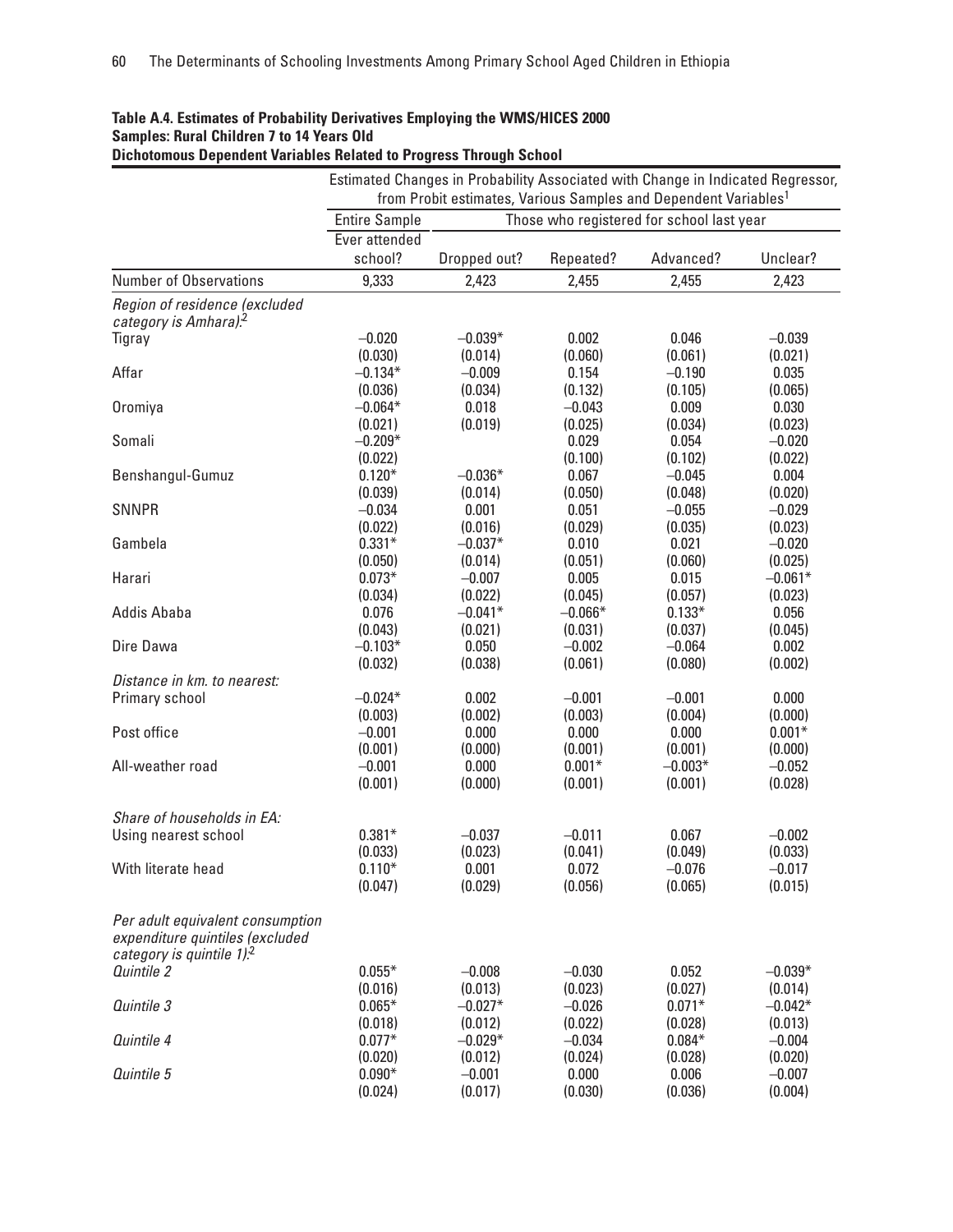|                                                                                      | Estimated Changes in Probability Associated with Change in Indicated Regressor,<br>from Probit estimates, Various Samples and Dependent Variables <sup>1</sup> |                  |                      |                                           |           |  |
|--------------------------------------------------------------------------------------|----------------------------------------------------------------------------------------------------------------------------------------------------------------|------------------|----------------------|-------------------------------------------|-----------|--|
|                                                                                      | <b>Entire Sample</b>                                                                                                                                           |                  |                      | Those who registered for school last year |           |  |
|                                                                                      | Ever attended                                                                                                                                                  |                  |                      |                                           |           |  |
|                                                                                      | school?                                                                                                                                                        | Dropped out?     | Repeated?            | Advanced?                                 | Unclear?  |  |
| Size of household in adult                                                           | 0.006                                                                                                                                                          | $-0.007*$        | $-0.014*$            | $0.021*$                                  | $-0.005$  |  |
| equivalents                                                                          | (0.004)                                                                                                                                                        | (0.003)          | (0.006)              | (0.007)                                   | (0.027)   |  |
| Characteristics of household<br>head:                                                |                                                                                                                                                                |                  |                      |                                           |           |  |
| Male <sup>2</sup>                                                                    | $-0.006$                                                                                                                                                       | $-0.011$         | 0.049                | $-0.044$                                  | $-0.006*$ |  |
|                                                                                      | (0.030)                                                                                                                                                        | (0.026)          | (0.036)              | (0.044)                                   | (0.002)   |  |
| Age in years                                                                         | 0.005                                                                                                                                                          | $-0.004$         | 0.004                | 0.003                                     | $0.000*$  |  |
|                                                                                      | (0.003)                                                                                                                                                        | (0.002)          | (0.004)              | (0.004)                                   | (0.000)   |  |
| Age squared                                                                          | 0.000                                                                                                                                                          | 0.000            | 0.000                | 0.000                                     | $-0.025$  |  |
|                                                                                      | (0.000)                                                                                                                                                        | (0.000)          | (0.000)              | (0.000)                                   | (0.013)   |  |
| Literate <sup>2</sup>                                                                | $0.072*$                                                                                                                                                       | $-0.028*$        | $-0.031$             | $0.058*$                                  | 0.018     |  |
|                                                                                      | (0.016)                                                                                                                                                        | (0.011)          | (0.020)              | (0.024)                                   | (0.022)   |  |
| Number of spouses                                                                    | 0.012                                                                                                                                                          | 0.012            | $-0.019$             | $-0.003$                                  | 0.031     |  |
|                                                                                      | (0.025)                                                                                                                                                        | (0.021)          | (0.031)              | (0.037)                                   | (0.061)   |  |
| Share of household members<br>who are:                                               |                                                                                                                                                                |                  |                      |                                           |           |  |
| Under 7 years old                                                                    | $-0.050$                                                                                                                                                       | 0.022            | 0.144                | $-0.172$                                  | $-0.001$  |  |
|                                                                                      | (0.056)                                                                                                                                                        | (0.051)          | (0.081)              | (0.097)                                   | (0.063)   |  |
| Male and over 15 years                                                               | $-0.103$                                                                                                                                                       | $-0.003$         | 0.085                | $-0.071$                                  | 0.012     |  |
|                                                                                      | (0.062)                                                                                                                                                        | (0.053)          | (0.084)              | (0.104)                                   | (0.066)   |  |
| Female and over 15 yrs.                                                              | $-0.027$                                                                                                                                                       | $-0.030$         | 0.083                | $-0.093$                                  | $-0.025*$ |  |
|                                                                                      | (0.066)                                                                                                                                                        | (0.056)          | (0.089)              | (0.107)                                   | (0.012)   |  |
| Child characteristics (excluded<br>categories are female and<br>age 7). <sup>2</sup> |                                                                                                                                                                |                  |                      |                                           |           |  |
| Male                                                                                 | $0.119*$                                                                                                                                                       | $-0.017$         | $-0.011$             | 0.037                                     | 0.005     |  |
|                                                                                      | (0.012)                                                                                                                                                        | (0.010)          | (0.017)              | (0.019)                                   | (0.035)   |  |
| Age 8                                                                                | $0.142*$                                                                                                                                                       | 0.079            | $-0.012$             | 0.011                                     | $-0.013$  |  |
|                                                                                      | (0.023)                                                                                                                                                        | (0.069)          | (0.043)              | (0.054)                                   | (0.029)   |  |
| Age 9                                                                                | $0.244*$                                                                                                                                                       | 0.048            | $-0.054$             | 0.076                                     | $-0.007$  |  |
|                                                                                      | (0.023)                                                                                                                                                        | (0.055)          | (0.033)              | (0.042)                                   | (0.029)   |  |
| Age 10                                                                               | $0.322*$                                                                                                                                                       | 0.074            | $-0.087*$            | $0.112*$                                  | 0.004     |  |
|                                                                                      | (0.024)                                                                                                                                                        | (0.061)          | (0.030)              | (0.040)                                   | (0.031)   |  |
| Age 11                                                                               | $0.327*$                                                                                                                                                       | 0.077            | $-0.123*$            | $0.146*$                                  | $-0.022$  |  |
|                                                                                      | (0.026)                                                                                                                                                        | (0.064)          | (0.025)              | (0.036)                                   | (0.026)   |  |
| Age 12                                                                               | $0.359*$                                                                                                                                                       | 0.063            | $-0.133*$            | $0.175*$                                  | 0.006     |  |
|                                                                                      | (0.023)                                                                                                                                                        | (0.055)          | (0.028)              | (0.036)                                   | (0.030)   |  |
| Age 13                                                                               | $0.361*$                                                                                                                                                       | 0.101            | $-0.125*$            | $0.146*$                                  | $-0.012$  |  |
|                                                                                      | (0.025)                                                                                                                                                        | (0.067)          | (0.025)              | (0.036)                                   | (0.028)   |  |
| Age 14                                                                               | $0.380*$<br>(0.024)                                                                                                                                            | 0.080<br>(0.060) | $-0.159*$<br>(0.022) | $0.197*$<br>(0.033)                       |           |  |

## **Table A.4 (continued)**

1,2 See Table A.1, notes 1 and 2.

\* Asterisks identify coefficient estimates that are significantly different from zero at the two-tailed five-percent level.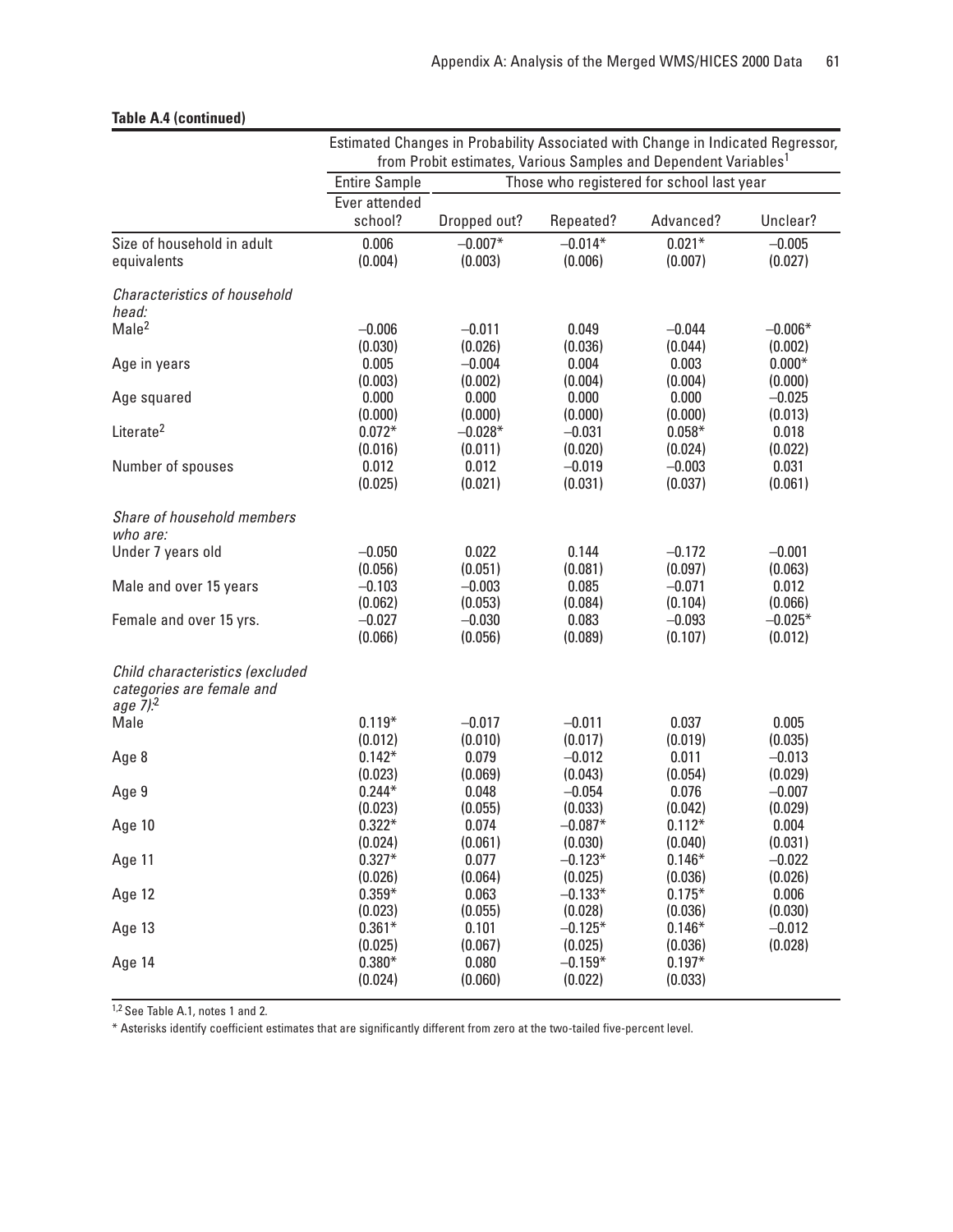| notomogo poponuom variabios noiatoa to i rogrossi mroagn oonool                                                |                          |                      |                     | Estimated Changes in Probability Associated with Change in Indicated Regressor, |                     |
|----------------------------------------------------------------------------------------------------------------|--------------------------|----------------------|---------------------|---------------------------------------------------------------------------------|---------------------|
|                                                                                                                |                          |                      |                     | from Probit estimates, Various Sub-samples and Dependent Variables <sup>1</sup> |                     |
|                                                                                                                | <b>Entire Sample</b>     |                      |                     | Those who registered for school last year                                       |                     |
|                                                                                                                | Ever attended<br>school? | Dropped out?         | Repeated?           | Advanced?                                                                       | Unclear?            |
| Number of Observations                                                                                         | 8,076                    | 6,263                | 6,263               | 6,263                                                                           | 6,263               |
| Region of residence (excluded                                                                                  |                          |                      |                     |                                                                                 |                     |
| category is Amhara). <sup>2</sup>                                                                              |                          |                      |                     |                                                                                 |                     |
| Tigray                                                                                                         | 0.005                    | $-0.007*$            | $0.094*$            | $-0.097*$                                                                       | $-0.004$            |
|                                                                                                                | (0.019)                  | (0.003)              | (0.036)             | (0.038)                                                                         | (0.009)             |
| Affar                                                                                                          | $-0.034$                 | 0.008                | 0.048               | $-0.084*$                                                                       | 0.033               |
|                                                                                                                | (0.040)                  | (0.012)              | (0.032)             | (0.032)                                                                         | (0.021)             |
| Oromiya                                                                                                        | $-0.010$                 | 0.005                | 0.009               | $-0.017$                                                                        | 0.007               |
| Somali                                                                                                         | (0.017)<br>$-0.171*$     | (0.005)<br>0.014     | (0.013)<br>$0.057*$ | (0.016)<br>$-0.073*$                                                            | (0.008)<br>0.014    |
|                                                                                                                | (0.041)                  | (0.012)              | (0.027)             | (0.031)                                                                         | (0.016)             |
| Benshangul-Gumuz                                                                                               | $-0.002$                 | 0.009                | $0.122*$            | $-0.186*$                                                                       | $0.066*$            |
|                                                                                                                | (0.027)                  | (0.009)              | (0.039)             | (0.041)                                                                         | (0.028)             |
| <b>SNNPR</b>                                                                                                   | $-0.067*$                | 0.009                | $0.052*$            | $-0.093*$                                                                       | $0.039*$            |
|                                                                                                                | (0.025)                  | (0.007)              | (0.018)             | (0.024)                                                                         | (0.016)             |
| Gambela<br>Harari                                                                                              | $-0.018$                 | 0.005                | 0.019               | $-0.046$                                                                        | 0.032               |
|                                                                                                                | (0.033)                  | (0.008)              | (0.027)             | (0.035)                                                                         | (0.018)             |
|                                                                                                                | $0.057*$                 | $-0.002$             | 0.054               | $-0.068$                                                                        | 0.012               |
| <b>Addis Ababa</b>                                                                                             | (0.013)                  | (0.005)              | (0.036)             | (0.039)                                                                         | (0.016)             |
|                                                                                                                | 0.024                    | 0.000                | 0.016               | $-0.036$                                                                        | 0.019               |
| Dire Dawa                                                                                                      | (0.016)<br>$-0.103*$     | (0.004)<br>0.006     | (0.017)<br>$-0.021$ | (0.021)<br>0.006                                                                | (0.012)<br>0.015    |
|                                                                                                                | (0.043)                  | (0.008)              | (0.017)             | (0.026)                                                                         | (0.018)             |
| Distance in km. to nearest:                                                                                    |                          |                      |                     |                                                                                 |                     |
| Primary school                                                                                                 | 0.000                    | $-0.001$             | $-0.001$            | 0.002                                                                           | $-0.001$            |
|                                                                                                                | (0.003)                  | (0.001)              | (0.002)             | (0.003)                                                                         | (0.002)             |
| Post office                                                                                                    | $-0.002*$                | 0.000                | $-0.001*$           | 0.001                                                                           | 0.000               |
|                                                                                                                | (0.000)                  | (0.000)              | (0.000)             | (0.001)                                                                         | (0.000)             |
| All-weather road                                                                                               | $-0.003$                 | $-0.001$             | $0.002*$            | $-0.002*$                                                                       | $-0.004$            |
|                                                                                                                | (0.003)                  | (0.002)              | (0.001)             | (0.001)                                                                         | (0.003)             |
| Share of households in EA:                                                                                     |                          |                      |                     |                                                                                 |                     |
| Using nearest school                                                                                           | $0.068*$                 | $-0.005$             | $-0.016$            | 0.006                                                                           | 0.009               |
|                                                                                                                | (0.027)                  | (0.005)              | (0.019)             | (0.024)                                                                         | (0.011)             |
| With literate head                                                                                             | $0.156*$                 | 0.007                | $-0.039$            | 0.024                                                                           | 0.015               |
|                                                                                                                | (0.027)                  | (0.005)              | (0.022)             | (0.026)                                                                         | (0.011)             |
| Per adult equivalent consumption<br>expenditure quintiles (excluded<br>category is quintile $1$ . <sup>2</sup> |                          |                      |                     |                                                                                 |                     |
| Quintile 2                                                                                                     | 0.017                    | 0.004                | $-0.021$            | 0.014                                                                           | 0.008               |
|                                                                                                                | (0.011)                  | (0.004)              | (0.011)             | (0.014)                                                                         | (0.008)             |
| Quintile 3                                                                                                     | $0.032*$                 | 0.003                | $-0.016$            | 0.014                                                                           | 0.003               |
|                                                                                                                | (0.011)                  | (0.004)              | (0.011)             | (0.014)                                                                         | (0.007)             |
| Quintile 4                                                                                                     | $0.035*$                 | $-0.003$             | $-0.023*$           | 0.026                                                                           | $-0.001$            |
| Quintile 5                                                                                                     | (0.012)<br>$0.036*$      | (0.003)<br>$-0.006*$ | (0.011)<br>$-0.020$ | (0.013)<br>$0.030*$                                                             | (0.006)<br>$-0.009$ |
|                                                                                                                | (0.012)                  | (0.003)              | (0.012)             | (0.013)                                                                         | (0.006)             |

#### **Table A.5. Estimates of Probability Derivatives Employing the WMS/HICES 2000 Samples: Urban Children 7 to 14 Years Old Dichotomous Dependent Variables Related to Progress Through School**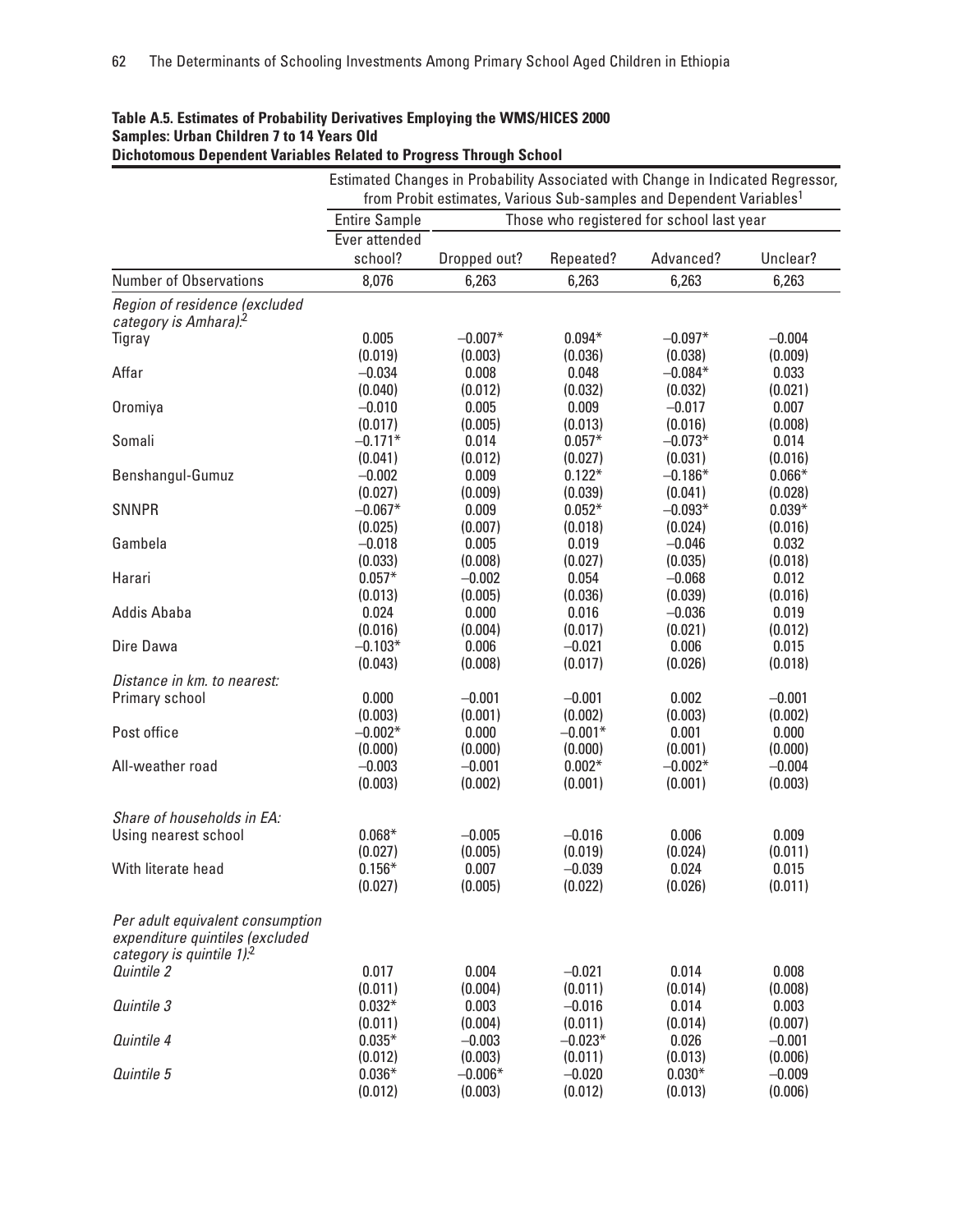|                                                                                      | Estimated Changes in Probability Associated with Change in Indicated Regressor, |                  |                      |                     |                     |  |  |  |
|--------------------------------------------------------------------------------------|---------------------------------------------------------------------------------|------------------|----------------------|---------------------|---------------------|--|--|--|
|                                                                                      | from Probit estimates, Various Sub-samples and Dependent Variables <sup>1</sup> |                  |                      |                     |                     |  |  |  |
|                                                                                      | Those who registered for school last year<br><b>Entire Sample</b>               |                  |                      |                     |                     |  |  |  |
|                                                                                      | Ever attended                                                                   |                  |                      |                     |                     |  |  |  |
|                                                                                      | school?                                                                         | Dropped out?     | Repeated?            | Advanced?           | Unclear?            |  |  |  |
| Size of household in adult                                                           | $0.005*$                                                                        | $-0.001$         | $-0.003$             | $0.005*$            | $-0.001$            |  |  |  |
| equivalents                                                                          | (0.003)                                                                         | (0.001)          | (0.002)              | (0.002)             | (0.001)             |  |  |  |
| <b>Characteristics of household</b><br>head:                                         |                                                                                 |                  |                      |                     |                     |  |  |  |
| Male <sup>2</sup>                                                                    | $-0.033*$                                                                       | $0.006*$         | $-0.017$             | 0.014               | 0.004               |  |  |  |
|                                                                                      | (0.013)                                                                         | (0.003)          | (0.014)              | (0.017)             | (0.006)             |  |  |  |
| Age in years                                                                         | $0.009*$                                                                        | $-0.001$         | $0.005*$             | $-0.003$            | $-0.001$            |  |  |  |
|                                                                                      | (0.002)                                                                         | (0.000)          | (0.002)              | (0.002)             | (0.001)             |  |  |  |
| Age squared                                                                          | $0.000*$                                                                        | 0.000            | $0.000*$             | 0.000               | 0.000               |  |  |  |
|                                                                                      | (0.000)                                                                         | (0.000)          | (0.000)              | (0.000)             | (0.000)             |  |  |  |
| Literate <sup>2</sup>                                                                | $0.083*$                                                                        | $-0.001$         | $-0.009$             | 0.001               | 0.007               |  |  |  |
|                                                                                      | (0.012)                                                                         | (0.003)          | (0.010)              | (0.012)             | (0.005)             |  |  |  |
| Number of spouses                                                                    | 0.007                                                                           | $-0.005$         | 0.004                | 0.000               | $-0.004$            |  |  |  |
|                                                                                      | (0.013)                                                                         | (0.003)          | (0.012)              | (0.014)             | (0.006)             |  |  |  |
| Share of household members<br>who are:                                               |                                                                                 |                  |                      |                     |                     |  |  |  |
| Under 7 years old                                                                    | $-0.128*$                                                                       | $0.040*$         | 0.022                | $-0.049$            | 0.024               |  |  |  |
|                                                                                      | (0.037)                                                                         | (0.010)          | (0.037)              | (0.044)             | (0.022)             |  |  |  |
| Male and over 15 years                                                               | $-0.063$                                                                        | 0.008            | 0.013                | $-0.012$            | $-0.002$            |  |  |  |
|                                                                                      | (0.042)                                                                         | (0.011)          | (0.036)              | (0.043)             | (0.022)             |  |  |  |
| Female and over 15 yrs.                                                              | 0.065                                                                           | 0.015            | $-0.025$             | 0.009               | 0.015               |  |  |  |
|                                                                                      | (0.038)                                                                         | (0.010)          | (0.032)              | (0.039)             | (0.021)             |  |  |  |
| Child characteristics (excluded<br>categories are female and<br>age 7). <sup>2</sup> |                                                                                 |                  |                      |                     |                     |  |  |  |
| Male                                                                                 | $0.046*$                                                                        | $0.006*$         | $-0.002$             | $-0.008$            | $0.010*$            |  |  |  |
|                                                                                      | (0.008)                                                                         | (0.002)          | (0.007)              | (0.008)             | (0.004)             |  |  |  |
| Age 8                                                                                | $0.064*$                                                                        | $-0.004$         | $-0.034*$            | $0.047*$            | $-0.011$            |  |  |  |
|                                                                                      | (0.009)                                                                         | (0.003)          | (0.011)              | (0.013)             | (0.008)             |  |  |  |
| Age 9                                                                                | $0.095*$                                                                        | $-0.004$         | $-0.064*$            | $0.081*$            | $-0.010$            |  |  |  |
|                                                                                      | (0.007)                                                                         | (0.003)          | (0.008)              | (0.011)             | (0.007)             |  |  |  |
| Age 10                                                                               | $0.102*$                                                                        | $-0.003$         | $-0.067*$            | $0.082*$            | $-0.008$            |  |  |  |
|                                                                                      | (0.007)                                                                         | (0.003)          | (0.008)              | (0.011)             | (0.008)             |  |  |  |
| Age 11                                                                               | $0.104*$                                                                        | 0.003            | $-0.072*$            | $0.085*$            | $-0.004$            |  |  |  |
|                                                                                      | (0.007)                                                                         | (0.006)          | (0.007)              | (0.010)             | (0.009)             |  |  |  |
| Age 12                                                                               | $0.109*$                                                                        | $-0.004$         | $-0.081*$            | $0.097*$            | $-0.008$            |  |  |  |
|                                                                                      | (0.008)                                                                         | (0.003)          | (0.008)              | (0.010)             | (0.007)             |  |  |  |
| Age 13                                                                               | $0.088*$                                                                        | 0.003            | $-0.068*$            | $0.077*$            | 0.000               |  |  |  |
|                                                                                      | (0.008)<br>$0.087*$                                                             | (0.005)<br>0.001 | (0.008)<br>$-0.063*$ | (0.011)<br>$0.081*$ | (0.009)<br>$-0.011$ |  |  |  |
| Age 14                                                                               | (0.009)                                                                         | (0.005)          | (0.009)              | (0.011)             | (0.007)             |  |  |  |
|                                                                                      |                                                                                 |                  |                      |                     |                     |  |  |  |

## **Table A.5 (continued)**

1,2 See Table A.1, notes 1 and 2.

\* Asterisks identify coefficient estimates that are significantly different from zero at the two-tailed five-percent level.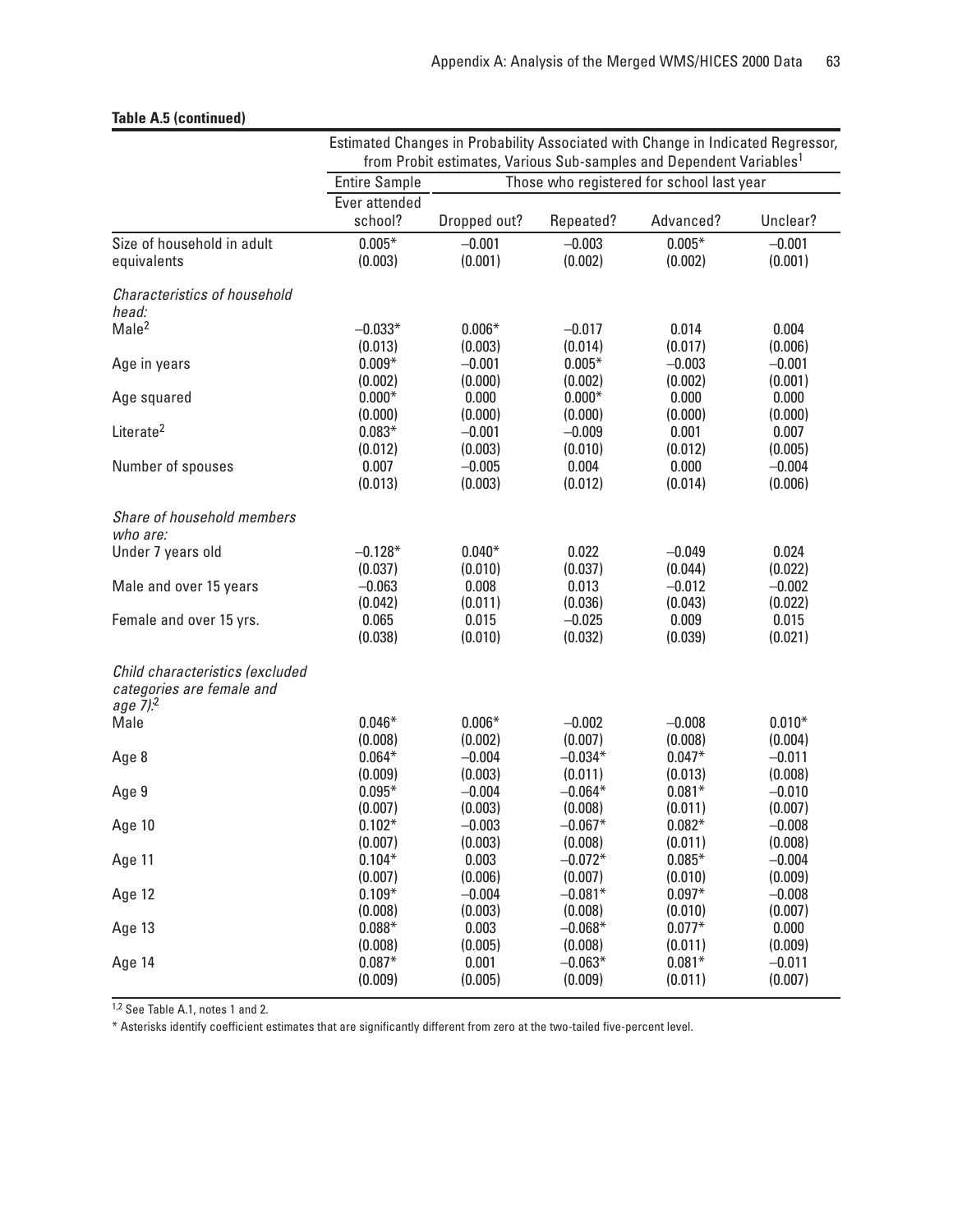|                                                                                                              | Estimated Changes in Probability Associated with Change in Indicated<br>Regressor, from Probit estimates, Various Sub-samples <sup>1</sup> |           |            |            |  |  |
|--------------------------------------------------------------------------------------------------------------|--------------------------------------------------------------------------------------------------------------------------------------------|-----------|------------|------------|--|--|
|                                                                                                              | Children                                                                                                                                   | Children  | Children   | Children   |  |  |
|                                                                                                              | Aged 7-8                                                                                                                                   | Aged 9-10 | Aged 11-12 | Aged 13-14 |  |  |
| <b>Number of Observations</b>                                                                                | 4,557                                                                                                                                      | 4,544     | 4,212      | 4,096      |  |  |
| Urban residence <sup>2</sup>                                                                                 | $0.291*$                                                                                                                                   | $0.312*$  | $0.300*$   | $0.241*$   |  |  |
|                                                                                                              | (0.032)                                                                                                                                    | (0.028)   | (0.026)    | (0.028)    |  |  |
| Region of residence (excluded<br>category is Amhara). <sup>2</sup>                                           |                                                                                                                                            |           |            |            |  |  |
| Tigray                                                                                                       | $-0.127*$                                                                                                                                  | 0.004     | 0.046      | 0.058      |  |  |
|                                                                                                              | (0.036)                                                                                                                                    | (0.041)   | (0.040)    | (0.040)    |  |  |
| Affar                                                                                                        | $-0.133*$                                                                                                                                  | $-0.178*$ | $-0.083$   | 0.014      |  |  |
|                                                                                                              | (0.045)                                                                                                                                    | (0.052)   | (0.051)    | (0.057)    |  |  |
| Oromiya                                                                                                      | $-0.073*$                                                                                                                                  | $-0.055$  | $-0.014$   | $-0.003$   |  |  |
|                                                                                                              | (0.031)                                                                                                                                    | (0.031)   | (0.027)    | (0.029)    |  |  |
| Somali                                                                                                       | $-0.277*$                                                                                                                                  | $-0.298*$ | $-0.272*$  | $-0.234*$  |  |  |
|                                                                                                              | (0.032)                                                                                                                                    | (0.052)   | (0.050)    | (0.055)    |  |  |
| Benshangul-Gumuz                                                                                             | $-0.011$                                                                                                                                   | 0.084     | $0.145*$   | $0.094*$   |  |  |
|                                                                                                              | (0.055)                                                                                                                                    | (0.047)   | (0.034)    | (0.041)    |  |  |
| <b>SNNPR</b>                                                                                                 | $-0.124*$                                                                                                                                  | $-0.111*$ | 0.036      | 0.030      |  |  |
|                                                                                                              | (0.032)                                                                                                                                    | (0.036)   | (0.030)    | (0.029)    |  |  |
| Gambela                                                                                                      | 0.057                                                                                                                                      | $0.168*$  | $0.190*$   | $0.201*$   |  |  |
|                                                                                                              | (0.068)                                                                                                                                    | (0.060)   | (0.036)    | (0.035)    |  |  |
| Harari                                                                                                       | 0.087                                                                                                                                      | $0.131*$  | $0.102*$   | $0.118*$   |  |  |
|                                                                                                              | (0.048)                                                                                                                                    | (0.044)   | (0.036)    | (0.034)    |  |  |
| Addis Ababa                                                                                                  | $0.123*$                                                                                                                                   | $0.088*$  | $0.107*$   | 0.048      |  |  |
|                                                                                                              | (0.044)                                                                                                                                    | (0.036)   | (0.032)    | (0.034)    |  |  |
| Dire Dawa                                                                                                    | $-0.154*$                                                                                                                                  | $-0.190*$ | $-0.058$   | $-0.054$   |  |  |
|                                                                                                              | (0.043)                                                                                                                                    | (0.052)   | (0.049)    | (0.048)    |  |  |
| Distance in km. to nearest:                                                                                  | $-0.035*$                                                                                                                                  | $-0.031*$ | $-0.010*$  | $-0.018*$  |  |  |
| Primary school                                                                                               | (0.006)                                                                                                                                    | (0.005)   | (0.003)    | (0.005)    |  |  |
| Post office                                                                                                  | $-0.001$                                                                                                                                   | $-0.002*$ | $-0.001$   | $-0.001$   |  |  |
|                                                                                                              | (0.001)                                                                                                                                    | (0.001)   | (0.001)    | (0.001)    |  |  |
| All-weather road                                                                                             | 0.000                                                                                                                                      | 0.000     | $-0.001$   | $-0.001$   |  |  |
|                                                                                                              | (0.001)                                                                                                                                    | (0.001)   | (0.001)    | (0.001)    |  |  |
| Share of households in EA:                                                                                   |                                                                                                                                            |           |            |            |  |  |
| Using nearest school                                                                                         | $0.231*$                                                                                                                                   | $0.314*$  | $0.426*$   | $0.286*$   |  |  |
|                                                                                                              | (0.045)                                                                                                                                    | (0.043)   | (0.039)    | (0.040)    |  |  |
| With literate head                                                                                           | $0.278*$                                                                                                                                   | $0.159*$  | $0.179*$   | $0.254*$   |  |  |
|                                                                                                              | (0.055)                                                                                                                                    | (0.057)   | (0.052)    | (0.050)    |  |  |
| Per adult equivalent consumption<br>expenditure quintiles (excluded<br>category is quintile 1). <sup>2</sup> |                                                                                                                                            |           |            |            |  |  |
| Quintile 2                                                                                                   | 0.036                                                                                                                                      | $0.060*$  | $0.045*$   | 0.039      |  |  |
|                                                                                                              | (0.026)                                                                                                                                    | (0.024)   | (0.022)    | (0.022)    |  |  |
| Quintile 3                                                                                                   | $0.057*$                                                                                                                                   | $0.062*$  | $0.083*$   | 0.024      |  |  |
|                                                                                                              | (0.027)                                                                                                                                    | (0.026)   | (0.022)    | (0.023)    |  |  |
| Quintile 4                                                                                                   | $0.116*$                                                                                                                                   | $0.074*$  | $0.053*$   | 0.028      |  |  |
|                                                                                                              | (0.030)                                                                                                                                    | (0.026)   | (0.025)    | (0.026)    |  |  |
| Quintile 5                                                                                                   | $0.182*$                                                                                                                                   | $0.069*$  | 0.048      | 0.017      |  |  |
|                                                                                                              | (0.032)                                                                                                                                    | (0.028)   | (0.026)    | (0.026)    |  |  |

## **Table A.6. Estimates of Probability Derivatives Employing the WMS/HICES 2000 Samples: Children 7 to 14 Years Old**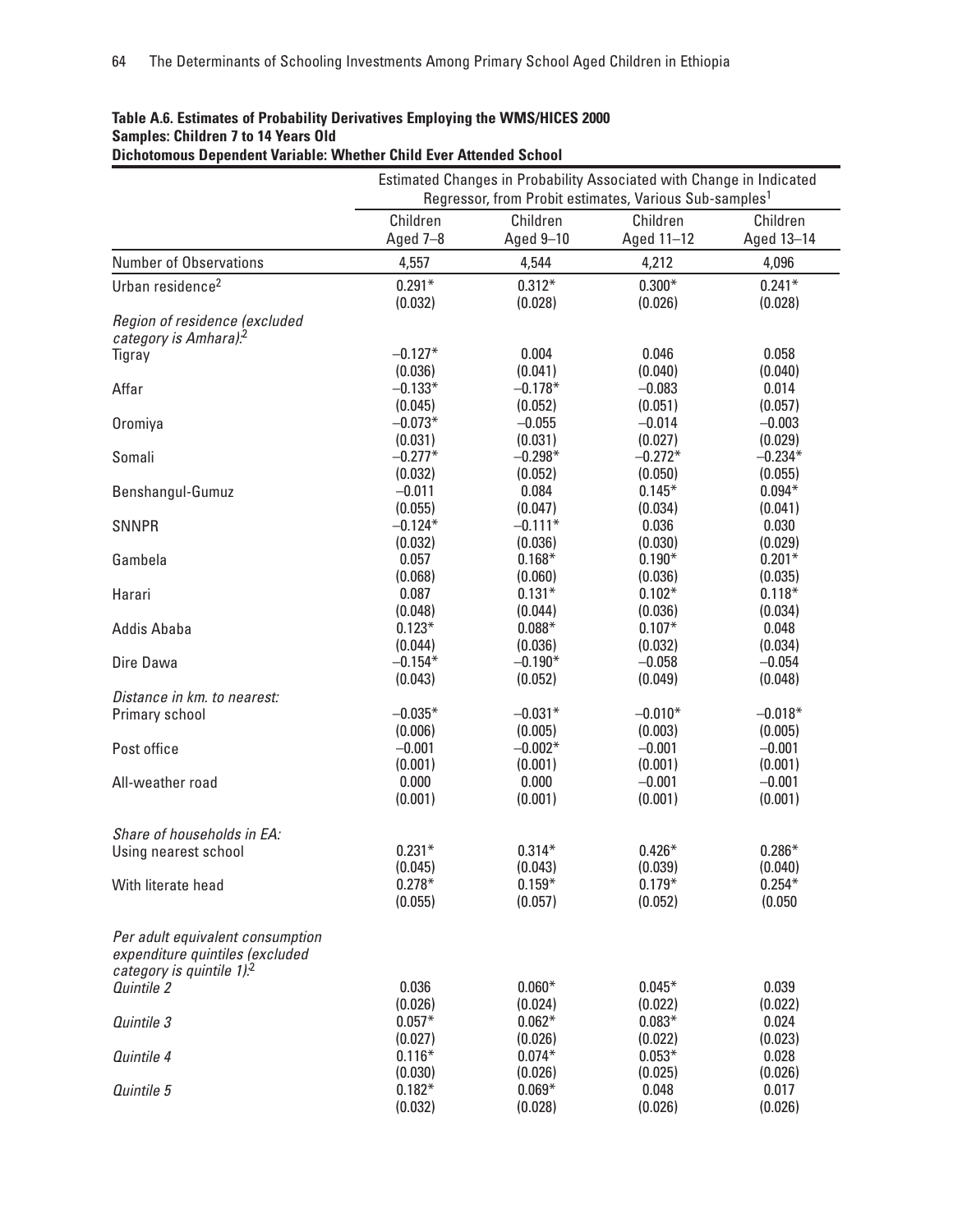|                                                                                   | Estimated Changes in Probability Associated with Change in Indicated |                  |                                                                    |                     |  |  |
|-----------------------------------------------------------------------------------|----------------------------------------------------------------------|------------------|--------------------------------------------------------------------|---------------------|--|--|
|                                                                                   |                                                                      |                  | Regressor, from Probit estimates, Various Sub-samples <sup>1</sup> |                     |  |  |
|                                                                                   | Children                                                             | Children         | Children                                                           | Children            |  |  |
|                                                                                   | Aged 7-8                                                             | Aged 9-10        | Aged 11-12                                                         | Aged 13-14          |  |  |
| Size of household in adult equivalents                                            | $0.011*$<br>(0.005)                                                  | 0.005<br>(0.005) | $0.013*$<br>(0.005)                                                | 0.004<br>(0.005)    |  |  |
| Characteristics of household head:                                                |                                                                      |                  |                                                                    |                     |  |  |
| Male <sup>2</sup>                                                                 | $-0.053$                                                             | 0.010            | $-0.026$                                                           | $-0.020$            |  |  |
|                                                                                   | (0.041)                                                              | (0.038)          | (0.032)                                                            | (0.031)             |  |  |
| Age in years                                                                      | 0.005                                                                | $0.009*$         | $0.012*$                                                           | $0.013*$            |  |  |
|                                                                                   | (0.005)                                                              | (0.004)          | (0.004)                                                            | (0.004)             |  |  |
| Age squared                                                                       | 0.000                                                                | $0.000*$         | $0.000*$                                                           | $0.000*$            |  |  |
|                                                                                   | (0.000)                                                              | (0.000)          | (0.000)                                                            | (0.000)             |  |  |
| Literate <sup>2</sup>                                                             | $0.139*$                                                             | $0.135*$         | $0.092*$                                                           | $0.050*$            |  |  |
|                                                                                   | (0.022)                                                              | (0.021)          | (0.020)                                                            | (0.021)             |  |  |
| Number of spouses                                                                 | $-0.019$                                                             | $-0.001$         | $-0.012$                                                           | $0.065*$            |  |  |
|                                                                                   | (0.035)                                                              | (0.032)          | (0.028)                                                            | (0.028)             |  |  |
| Share of household members who<br>are:                                            |                                                                      |                  |                                                                    |                     |  |  |
| Under 7 years old                                                                 | $-0.043$                                                             | $-0.039$         | $-0.121$                                                           | $-0.240*$           |  |  |
|                                                                                   | (0.082)                                                              | (0.082)          | (0.083)                                                            | (0.080)             |  |  |
| Male and over 15 years                                                            | 0.048                                                                | $-0.043$         | $-0.140$                                                           | $-0.255*$           |  |  |
|                                                                                   | (0.101)                                                              | (0.093)          | (0.083)                                                            | (0.078)             |  |  |
| Female and over 15 yrs.                                                           | $0.214*$                                                             | 0.094            | 0.058                                                              | $-0.003$            |  |  |
|                                                                                   | (0.098)                                                              | (0.091)          | (0.091)                                                            | (0.079)             |  |  |
| Child characteristics (excluded<br>categories are female and age 7). <sup>2</sup> |                                                                      |                  |                                                                    |                     |  |  |
| Male                                                                              | $0.067*$                                                             | $0.095*$         | $0.115*$                                                           | $0.149*$            |  |  |
|                                                                                   | (0.016)                                                              | (0.018)          | (0.017)                                                            | (0.016)             |  |  |
| Age 8                                                                             | $0.152*$                                                             |                  |                                                                    |                     |  |  |
|                                                                                   | (0.017)                                                              |                  |                                                                    |                     |  |  |
| Age 9                                                                             |                                                                      | $-0.056*$        |                                                                    |                     |  |  |
| Age 10                                                                            |                                                                      | (0.018)          |                                                                    |                     |  |  |
| Age 11                                                                            |                                                                      |                  | $-0.019$<br>(0.016)                                                |                     |  |  |
| Age 12                                                                            |                                                                      |                  |                                                                    |                     |  |  |
| Age 13                                                                            |                                                                      |                  |                                                                    | $-0.006$<br>(0.016) |  |  |
| Age 14                                                                            |                                                                      |                  |                                                                    |                     |  |  |

## **Table A.6 (continued)**

1,2 See Table A.1, notes 1 and 2.

\* Asterisks identify coefficient estimates that are significantly different from zero at the two-tailed five-percent level.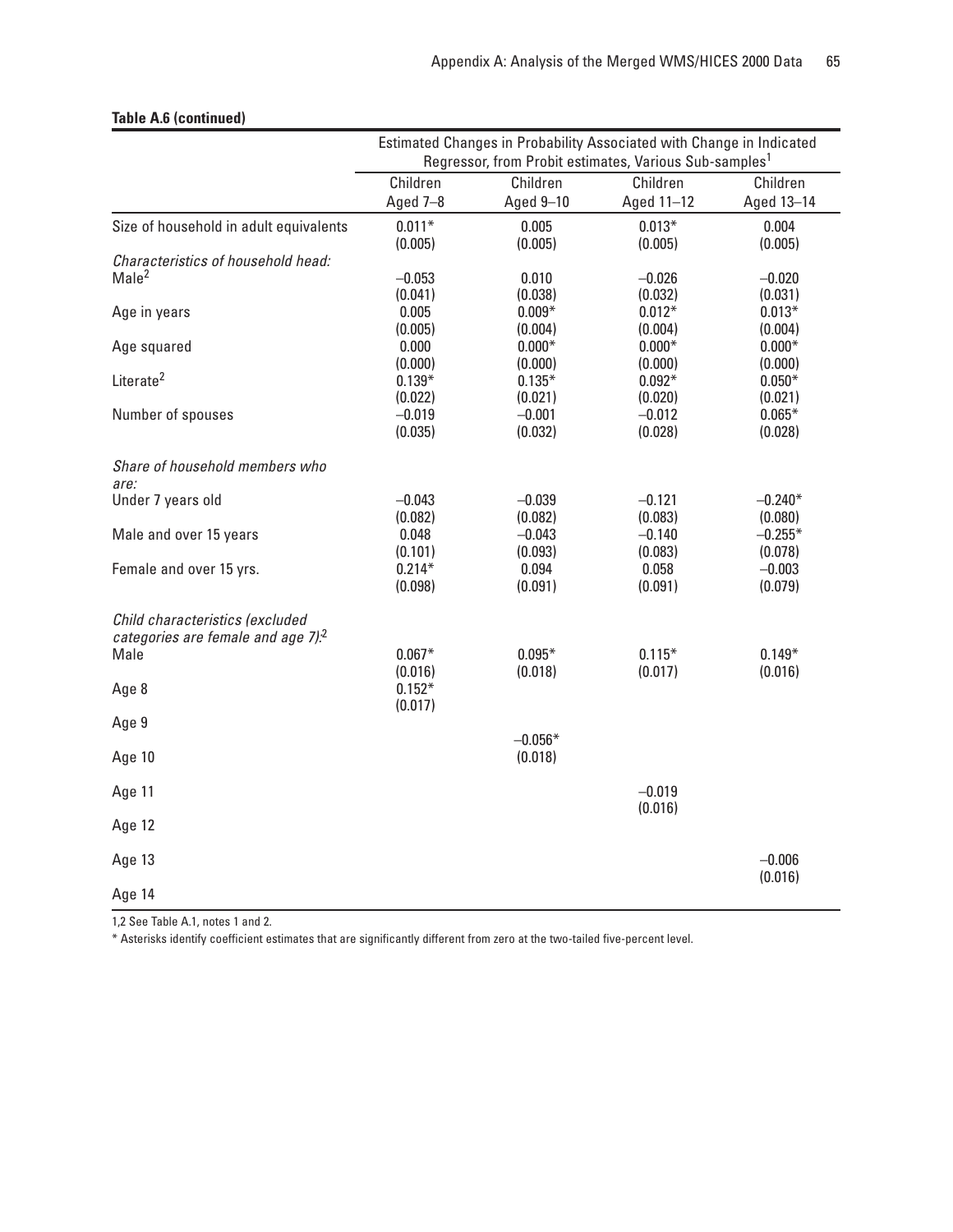| Dichotomous Dependent Variable: Whether Child is Currently Registered for School                                  |                     |                     |                     |                                                                                                                                            |                     |                      |
|-------------------------------------------------------------------------------------------------------------------|---------------------|---------------------|---------------------|--------------------------------------------------------------------------------------------------------------------------------------------|---------------------|----------------------|
|                                                                                                                   |                     |                     |                     | Estimated Changes in Probability Associated with Change in Indicated Regressor,<br>from Probit estimates, Various Sub-samples <sup>1</sup> |                     |                      |
|                                                                                                                   |                     | More than 2         | Per adult           | Per adult                                                                                                                                  |                     |                      |
|                                                                                                                   | 2 km. or less       | km. from            | equivalent          | equivalent                                                                                                                                 |                     |                      |
|                                                                                                                   |                     |                     |                     |                                                                                                                                            |                     |                      |
|                                                                                                                   | from nearest        | nearest             | expenditure         | expenditure                                                                                                                                |                     |                      |
|                                                                                                                   | primary             | primary             | quntiles            | quintiles 3,                                                                                                                               |                     |                      |
|                                                                                                                   | school              | school              | $1$ and $2$         | 4, and 5                                                                                                                                   | Boys                | Girls                |
| <b>Number of Observations</b>                                                                                     | 5,900               | 7,103               | 7,122               | 5,881                                                                                                                                      | 4,813               | 4,520                |
| Region of residence<br>(excluded category is<br>Amhara). <sup>2</sup>                                             |                     |                     |                     |                                                                                                                                            |                     |                      |
| Tigray                                                                                                            | 0.077               | 0.035               | 0.021               | $0.108*$                                                                                                                                   | $-0.034$            | 0.016                |
|                                                                                                                   | (0.045)             | (0.035)             | (0.033)             | (0.053)                                                                                                                                    | (0.043)             | (0.033)              |
| Affar                                                                                                             | $-0.113*$           | $-0.142*$           | $-0.090*$           | $-0.216*$                                                                                                                                  | $-0.077$            | $-0.144*$            |
|                                                                                                                   | (0.049)             | (0.041)             | (0.043)             | (0.028)                                                                                                                                    | (0.071)             | (0.034)              |
| Oromiya                                                                                                           | $-0.062*$           | $-0.008$            | $-0.046*$           | $-0.015$                                                                                                                                   | 0.043               | $-0.148*$            |
|                                                                                                                   | (0.029)             | (0.021)             | (0.022)             | (0.024)                                                                                                                                    | (0.032)             | (0.020)              |
| Somali                                                                                                            | $-0.156*$           | $-0.188*$           | $-0.203*$           | $-0.123*$                                                                                                                                  | $-0.148*$           | $-0.195*$            |
|                                                                                                                   | (0.044)             | (0.016)             | (0.032)             | (0.047)                                                                                                                                    | (0.036)             | (0.023)              |
| Benshangul-Gumuz                                                                                                  | $0.177*$            | $0.159*$            | $0.122*$            | $0.285*$                                                                                                                                   | $0.300*$            | $-0.030$             |
| <b>SNNPR</b>                                                                                                      | (0.048)<br>$-0.020$ | (0.036)<br>$0.057*$ | (0.037)<br>$-0.004$ | (0.053)<br>0.050                                                                                                                           | (0.046)<br>$0.072*$ | (0.039)<br>$-0.118*$ |
|                                                                                                                   | (0.030)             | (0.023)             | (0.022)             | (0.030)                                                                                                                                    | (0.033)             | (0.021)              |
| Gambela                                                                                                           | $0.274*$            | $0.427*$            | $0.326*$            | $0.346*$                                                                                                                                   | $0.423*$            | $0.199*$             |
|                                                                                                                   | (0.055)             | (0.053)             | (0.049)             | (0.068)                                                                                                                                    | (0.045)             | (0.070)              |
| Harari                                                                                                            | 0.053               | 0.058               | $-0.003$            | $0.097*$                                                                                                                                   | $0.241*$            | $-0.069*$            |
|                                                                                                                   | (0.040)             | (0.042)             | (0.044)             | (0.037)                                                                                                                                    | (0.053)             | (0.032)              |
| <b>Addis Ababa</b>                                                                                                | 0.145               | 0.056               | $0.103*$            | 0.075                                                                                                                                      | 0.082               | $0.093*$             |
|                                                                                                                   | (0.085)             | (0.037)             | (0.048)             | (0.051)                                                                                                                                    | (0.050)             | (0.048)              |
| Dire Dawa                                                                                                         | $-0.060$            | $-0.081*$           | $-0.109*$           | $-0.004$                                                                                                                                   | $-0.033$            | $-0.158*$            |
|                                                                                                                   | (0.053)             | (0.026)             | (0.027)             | (0.043)                                                                                                                                    | (0.044)             | (0.027)              |
| Distance in km. to nearest:                                                                                       |                     |                     |                     |                                                                                                                                            |                     |                      |
| Primary school                                                                                                    | $-0.052*$           | $-0.014*$           | $-0.016*$           | $-0.023*$                                                                                                                                  | $-0.021*$           | $-0.024*$            |
|                                                                                                                   | (0.011)             | (0.003)             | (0.003)             | (0.004)                                                                                                                                    | (0.003)             | (0.004)              |
| Post office                                                                                                       | 0.000               | 0.000               | 0.000               | 0.000                                                                                                                                      | $-0.000$            | $-0.001$             |
|                                                                                                                   | (0.001)             | (0.000)             | (0.000)             | (0.001)                                                                                                                                    | (0.001)             | (0.001)              |
| All-weather road                                                                                                  | $-0.001$            | $-0.002*$           | $-0.002*$           | $-0.001$                                                                                                                                   | $-0.001$            | $-0.001$             |
|                                                                                                                   | (0.001)             | (0.001)             | (0.001)             | (0.001)                                                                                                                                    | (0.001)             | (0.001)              |
| Share of households in EA:                                                                                        |                     |                     |                     |                                                                                                                                            |                     |                      |
| Using nearest school                                                                                              | $0.372*$            | $0.303*$            | $0.347*$            | $0.376*$                                                                                                                                   | $0.393*$            | $0.341*$             |
|                                                                                                                   | (0.043)             | (0.034)             | (0.035)             | (0.041)                                                                                                                                    | (0.041)             | (0.038)              |
| With literate head                                                                                                | $0.141*$            | 0.055               | $0.146*$            | 0.045                                                                                                                                      | 0.104               | 0.091                |
|                                                                                                                   | (0.061)             | (0.045)             | (0.045)             | (0.056)                                                                                                                                    | (0.060)             | (0.053)              |
| Per adult equivalent<br>consumption expenditure<br>quintiles (excluded<br>category is quintile $1$ . <sup>2</sup> |                     |                     |                     |                                                                                                                                            |                     |                      |
| Quintile 2                                                                                                        | $0.077*$            | $0.034*$            | $0.051*$            |                                                                                                                                            | $0.073*$            | 0.034                |
|                                                                                                                   | (0.021)             | (0.017)             | (0.014)             |                                                                                                                                            | (0.021)             | (0.019)              |
| Quintile 3                                                                                                        | $0.069*$            | $0.044*$            |                     |                                                                                                                                            | $0.093*$            | 0.041                |
|                                                                                                                   | (0.025)             | (0.019)             |                     |                                                                                                                                            | (0.024)             | (0.024)              |
| Quintile 4                                                                                                        | $0.073*$<br>(0.026) | $0.043*$<br>(0.020) |                     | $-0.009$<br>(0.019)                                                                                                                        | $0.110*$<br>(0.027) | $0.060*$<br>(0.024)  |

## **Table A.7. Estimates of Probability Derivatives Employing the WMS/HICES 2000 Samples: Rural Children 7 to 14 Years Old**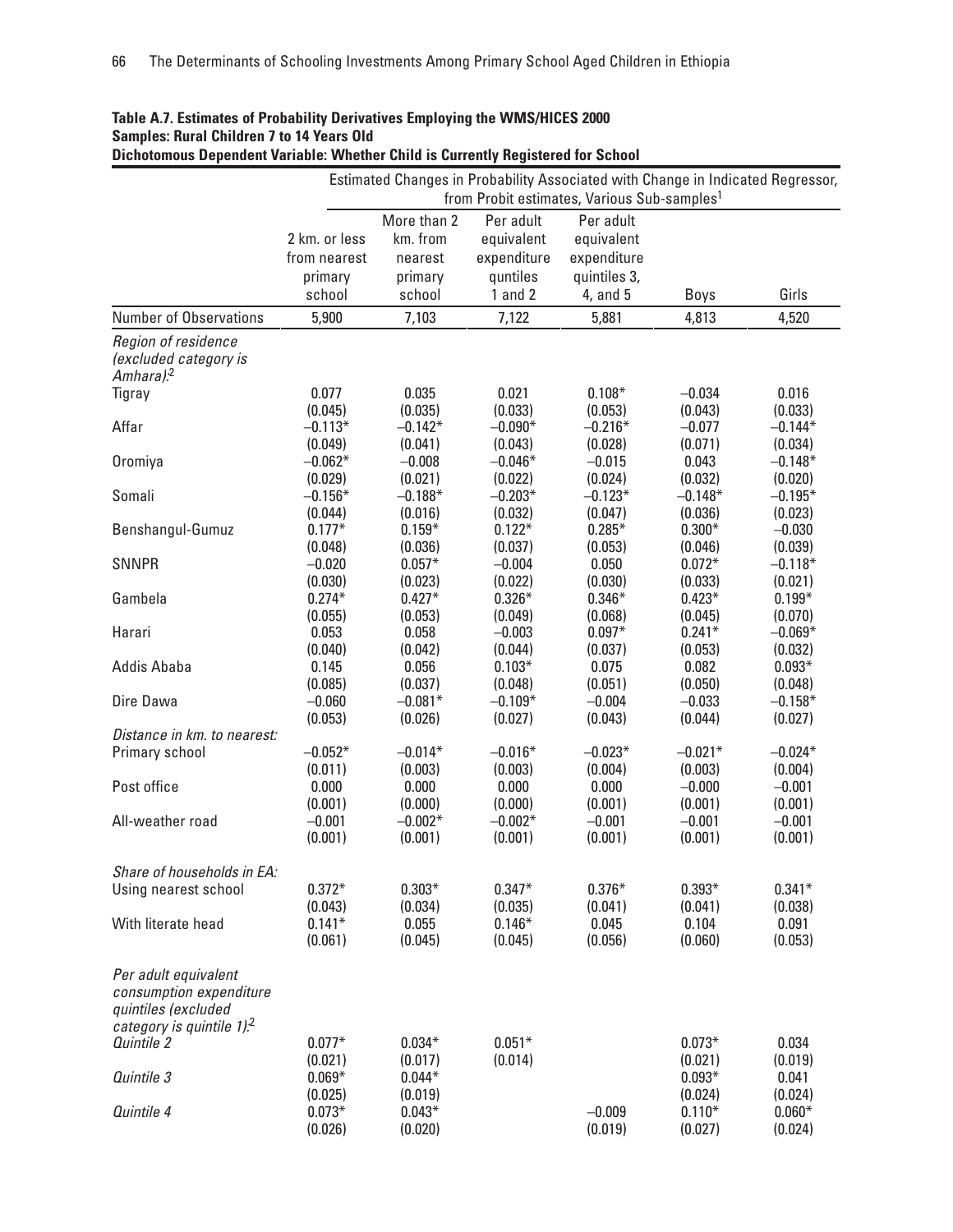|  | <b>Table A.7 (continued)</b> |  |
|--|------------------------------|--|
|  |                              |  |
|  |                              |  |
|  |                              |  |

|                                       | Estimated Changes in Probability Associated with Change in Indicated Regressor, |                      |                      |                     |                     |                     |  |
|---------------------------------------|---------------------------------------------------------------------------------|----------------------|----------------------|---------------------|---------------------|---------------------|--|
|                                       | from Probit estimates, Various Sub-samples <sup>1</sup>                         |                      |                      |                     |                     |                     |  |
|                                       |                                                                                 | More than 2          | Per adult            | Per adult           |                     |                     |  |
|                                       | 2 km. or less                                                                   | km. from             | equivalent           | equivalent          |                     |                     |  |
|                                       | from nearest                                                                    | nearest              | expenditure          | expenditure         |                     |                     |  |
|                                       | primary                                                                         | primary              | quntiles             | quintiles 3,        |                     |                     |  |
|                                       | school                                                                          | school               | $1$ and $2$          | 4, and 5            | Boys                | Girls               |  |
| Quintile 5                            | $0.101*$                                                                        | 0.032                |                      | $-0.005$            | $0.084*$            | $0.082*$            |  |
|                                       | (0.030)                                                                         | (0.024)              |                      | (0.018)             | (0.032)             | (0.029)             |  |
| Size of household in adult            | $0.018*$                                                                        | $0.012*$             | $0.013*$             | $0.020*$            | 0.009               | 0.004               |  |
| equivalents                           | (0.005)                                                                         | (0.004)              | (0.004)              | (0.005)             | (0.005)             | (0.005)             |  |
| Characteristics of<br>household head: |                                                                                 |                      |                      |                     |                     |                     |  |
| Male <sup>2</sup>                     | $-0.082*$                                                                       | $-0.021$             | $-0.062*$            | $-0.025$            | $-0.029$            | 0.017               |  |
|                                       | (0.037)                                                                         | (0.031)              | (0.030)              | (0.042)             | (0.041)             | (0.033)             |  |
| Age in years                          | $0.013*$                                                                        | 0.005                | 0.006                | $0.012*$            | 0.005               | $0.007*$            |  |
|                                       | (0.004)                                                                         | (0.003)              | (0.003)              | (0.003)             | (0.004)             | (0.004)             |  |
| Age squared                           | $0.000*$                                                                        | 0.000                | 0.000                | $0.000*$            | $-0.000$            | $-0.000*$           |  |
|                                       | (0.000)                                                                         | (0.000)              | (0.000)              | (0.000)             | (0.000)             | (0.000)             |  |
| Literate <sup>2</sup>                 | $0.089*$                                                                        | $0.064*$             | $0.051*$             | $0.099*$            | $0.067*$            | $0.081*$            |  |
|                                       | (0.021)                                                                         | (0.017)              | (0.019)              | (0.019)             | (0.022)             | (0.021)             |  |
| Number of spouses                     | 0.028                                                                           | $-0.002$             | 0.040                | $-0.035$            | 0.025<br>(0.033)    | $-0.010$            |  |
|                                       | (0.032)                                                                         | (0.026)              | (0.025)              | (0.035)             |                     | (0.029)             |  |
| Share of household                    |                                                                                 |                      |                      |                     |                     |                     |  |
| members who are:                      |                                                                                 |                      |                      |                     |                     |                     |  |
| Under 7 years old                     | $-0.066$                                                                        | $-0.037$             | $-0.053$             | $-0.039$            | $-0.048$            | $-0.030$            |  |
|                                       | (0.075)                                                                         | (0.055)              | (0.062)              | (0.066)             | (0.074)             | (0.070)             |  |
| Male and over 15 years                | $-0.014$                                                                        | 0.058                | $0.144*$             | $-0.059$            | $-0.104$            | $-0.026$            |  |
|                                       | (0.070)                                                                         | (0.053)              | (0.057)              | (0.063)             | (0.086)             | (0.072)             |  |
| Female and over 15 yrs.               | 0.013<br>(0.078)                                                                | 0.006<br>(0.056)     | 0.047<br>(0.062)     | $-0.015$<br>(0.073) | $-0.134$<br>(0.091) | 0.096<br>(0.079)    |  |
|                                       |                                                                                 |                      |                      |                     |                     |                     |  |
| Child characteristics                 |                                                                                 |                      |                      |                     |                     |                     |  |
| (excluded categories are              |                                                                                 |                      |                      |                     |                     |                     |  |
| female and age $7$ ). <sup>2</sup>    |                                                                                 |                      |                      |                     |                     |                     |  |
| Male                                  | $0.161*$                                                                        | $0.119*$             | $0.140*$             | $0.147*$            |                     |                     |  |
|                                       | (0.016)                                                                         | (0.011)              | (0.012)              | (0.015)             |                     |                     |  |
| Age 8                                 | 0.016<br>(0.026)                                                                | $-0.039*$<br>(0.018) | $-0.069*$<br>(0.021) | 0.045<br>(0.025)    | $0.138*$<br>(0.032) | $0.115*$<br>(0.029) |  |
| Age 9                                 | $0.144*$                                                                        | 0.007                | 0.032                | $0.116*$            | $0.274*$            | $0.172*$            |  |
|                                       | (0.027)                                                                         | (0.020)              | (0.023)              | (0.026)             | (0.031)             | (0.032)             |  |
| Age 10                                | $0.179*$                                                                        | $0.091*$             | $0.114*$             | $0.162*$            | $0.309*$            | $0.282*$            |  |
|                                       | (0.025)                                                                         | (0.024)              | (0.025)              | (0.027)             | (0.032)             | (0.034)             |  |
| Age 11                                | $0.146*$                                                                        | $0.115*$             | $0.104*$             | $0.173*$            | $0.357*$            | $0.234*$            |  |
|                                       | (0.028)                                                                         | (0.024)              | (0.026)              | (0.029)             | (0.032)             | (0.036)             |  |
| Age 12                                | $0.179*$                                                                        | $0.142*$             | $0.142*$             | $0.194*$            | $0.398*$            | $0.248*$            |  |
|                                       | (0.025)                                                                         | (0.021)              | (0.023)              | (0.025)             | (0.029)             | (0.033)             |  |
| Age 13                                | $0.213*$<br>(0.028)                                                             | $0.084*$<br>(0.023)  | $0.137*$<br>(0.024)  | $0.166*$<br>(0.031) | $0.400*$<br>(0.031) | $0.228*$<br>(0.037) |  |
| Age 14                                | $0.206*$                                                                        | $0.132*$             | $0.159*$             | $0.192*$            | $0.399*$            | $0.280*$            |  |
|                                       | (0.027)                                                                         | (0.025)              | (0.025)              | (0.027)             | (0.030)             | (0.035)             |  |
|                                       |                                                                                 |                      |                      |                     |                     |                     |  |

1,2 See Table A.1, notes 1 and 2.

\* Asterisks identify coefficient estimates that are significantly different from zero at the two-tailed five-percent level.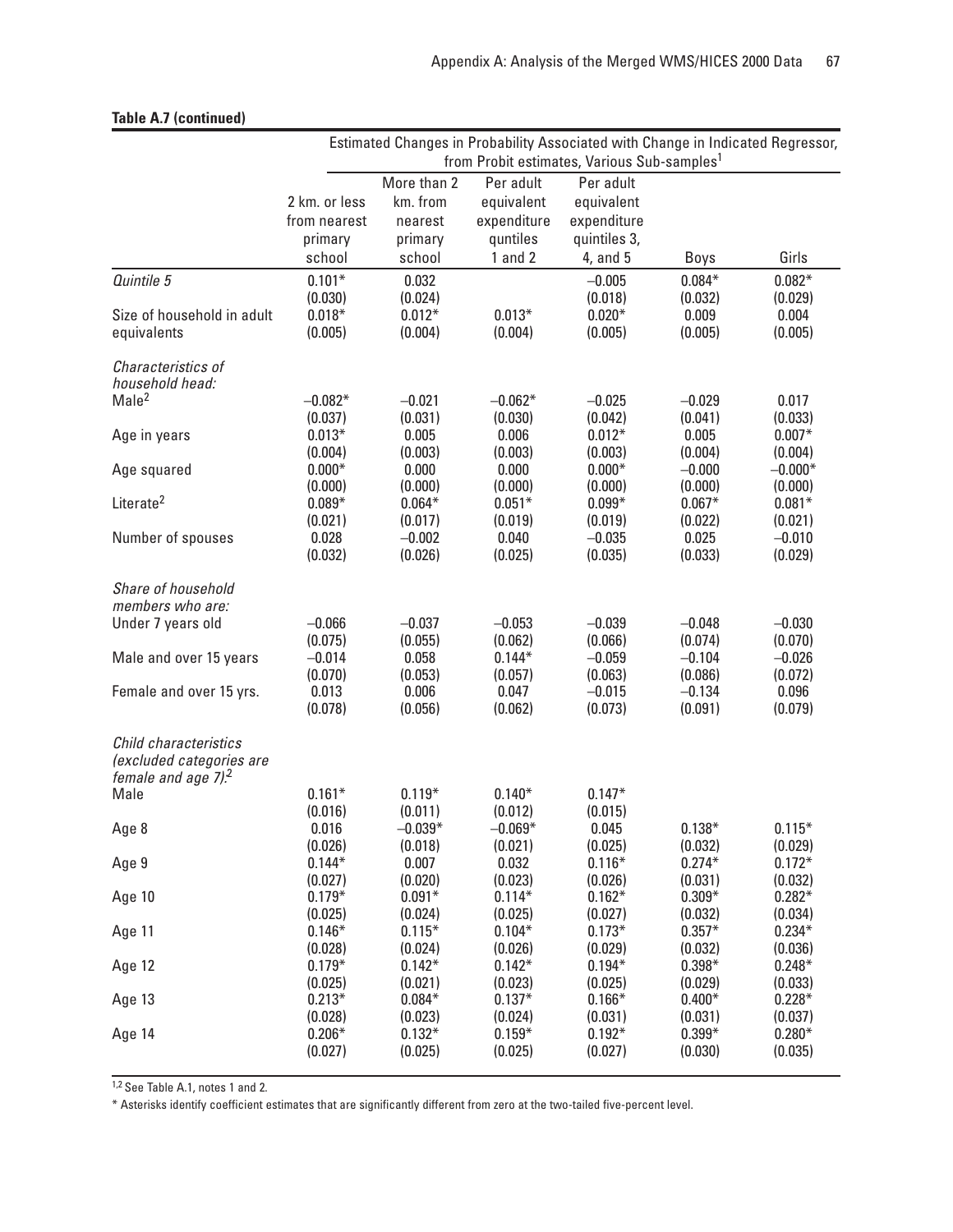|                        | Percentage distribution of responses |             |  |  |  |
|------------------------|--------------------------------------|-------------|--|--|--|
| Response               | <b>Rural Areas</b>                   | Urban Areas |  |  |  |
| "Too expensive"        | 0.5                                  | 11.2        |  |  |  |
| "Too far"              | 7.6                                  | 0.7         |  |  |  |
| "Poor quality service" | 0.6                                  | 11.4        |  |  |  |
| "Incomplete service"   | 0.1                                  | 3.8         |  |  |  |
| "Have no experience"   | 13.6                                 | 6.9         |  |  |  |
| "Have no need of it"   | 26.5                                 | 36.7        |  |  |  |
| "Other/specify"        | 51.2                                 | 29.3        |  |  |  |

### **Table A.8. Answers to Question: "Why doesn't anyone in your household use the nearest primary school?" from the WMS/HICES 2000**

|  | Sample: Children ages 7 to 14 in households responding that they do not use the nearest primary school |  |  |  |
|--|--------------------------------------------------------------------------------------------------------|--|--|--|
|--|--------------------------------------------------------------------------------------------------------|--|--|--|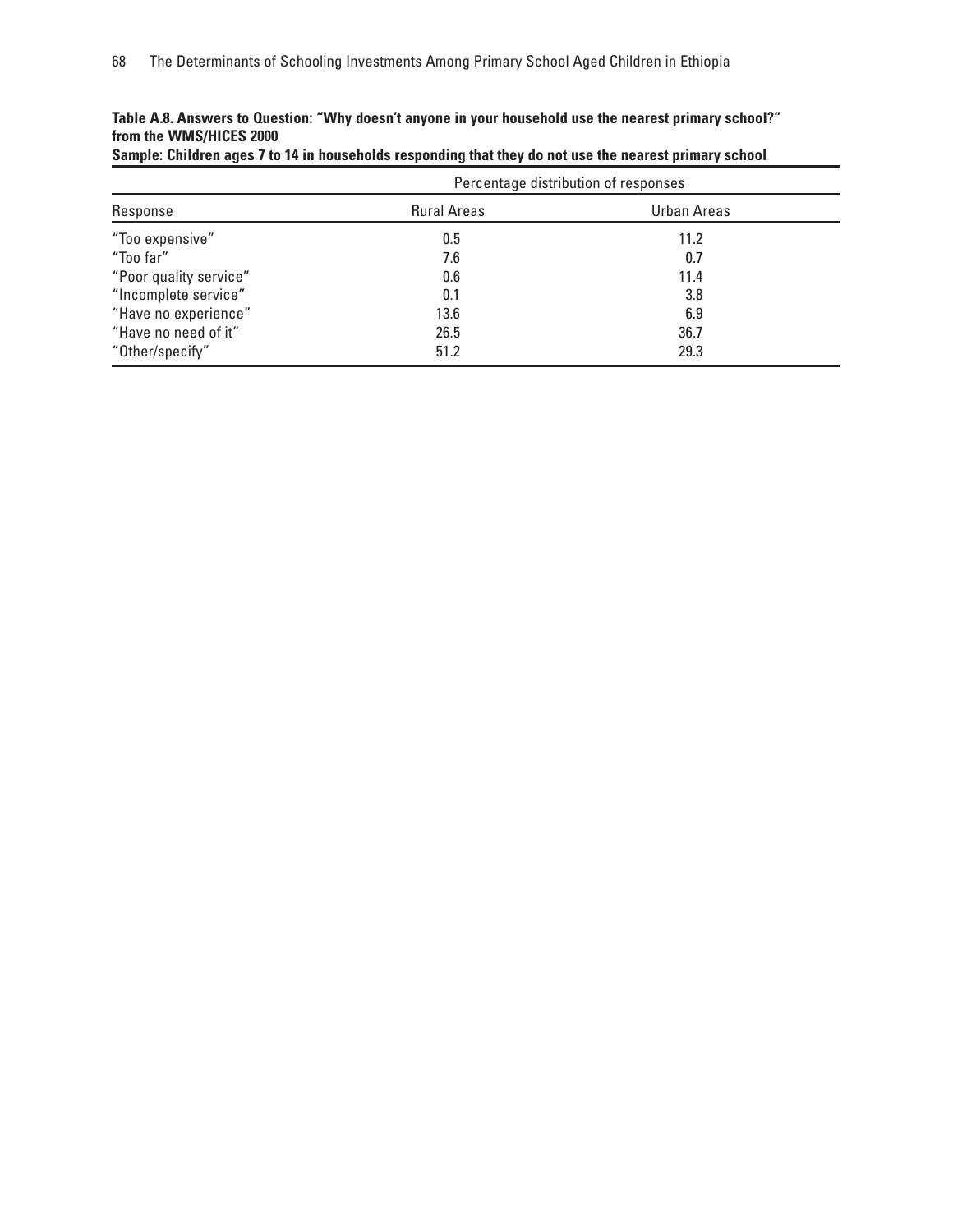# Analysis of the Merged LFS/EMIS 1999 Data

his appendix presents some basic results regarding the determinants of whether children have ever attended school, and other schooling and work outcomes, for the merged LFS 1999–EMIS (school census) 1999 data. While the questionnaire for the LFS 1999 is not as rich as those for the other datasets employed in the larger project, it employs the largest sample, and contains sufficient information that it may be matched with school census data at the woreda level. T<sub>1</sub>

Matching the LFS to School Census Data. The geographic codes for the LFS and the school census were not identical. Thus the matching was done on the basis of woreda names. While the spellings were dramatically different across the two datasets, it was possible (working "by hand") to obtain matches in the school census data for 425 of the 461 woredas represented in the LFS data. Because it was necessary to express some of the school census information on a per capita (within woreda) basis, I also merged in population totals by woreda from the Statistical Abstract 2001. The spelling and ordering of the woreda names in this document were almost identical to those in the LFS 1999. The document also contained information on

population density, which serves as a useful control for heterogeneity in economic development and urbanization across woredas. Unfortunately, the density information was missing for another 15 woredas, all in Affar and Somali, causing those two regions (which are underrepresented in the first place) to fall out of the analysis.

Samples. In most of what follows I restrict attention to children ages 7 to 14 for whom all the relevant variables are non-missing. While the main dependent variable (whether the child has ever attended school) is available for 84,345 children, the sample size falls to 84,299 when missing values for other LFS variables are dropped. More seriously, the sample size falls to 78,941 when observations for which school census and woreda population information could not be merged are dropped. Finally, the sample size falls to 74,093 when observations for which the woreda population density variables are missing are dropped.

Variable Definitions and Descriptive Statistics. The first dependent variable employed below is an indicator of whether or not the child has ever attended school. Three additional dependent variables have to do with current time use: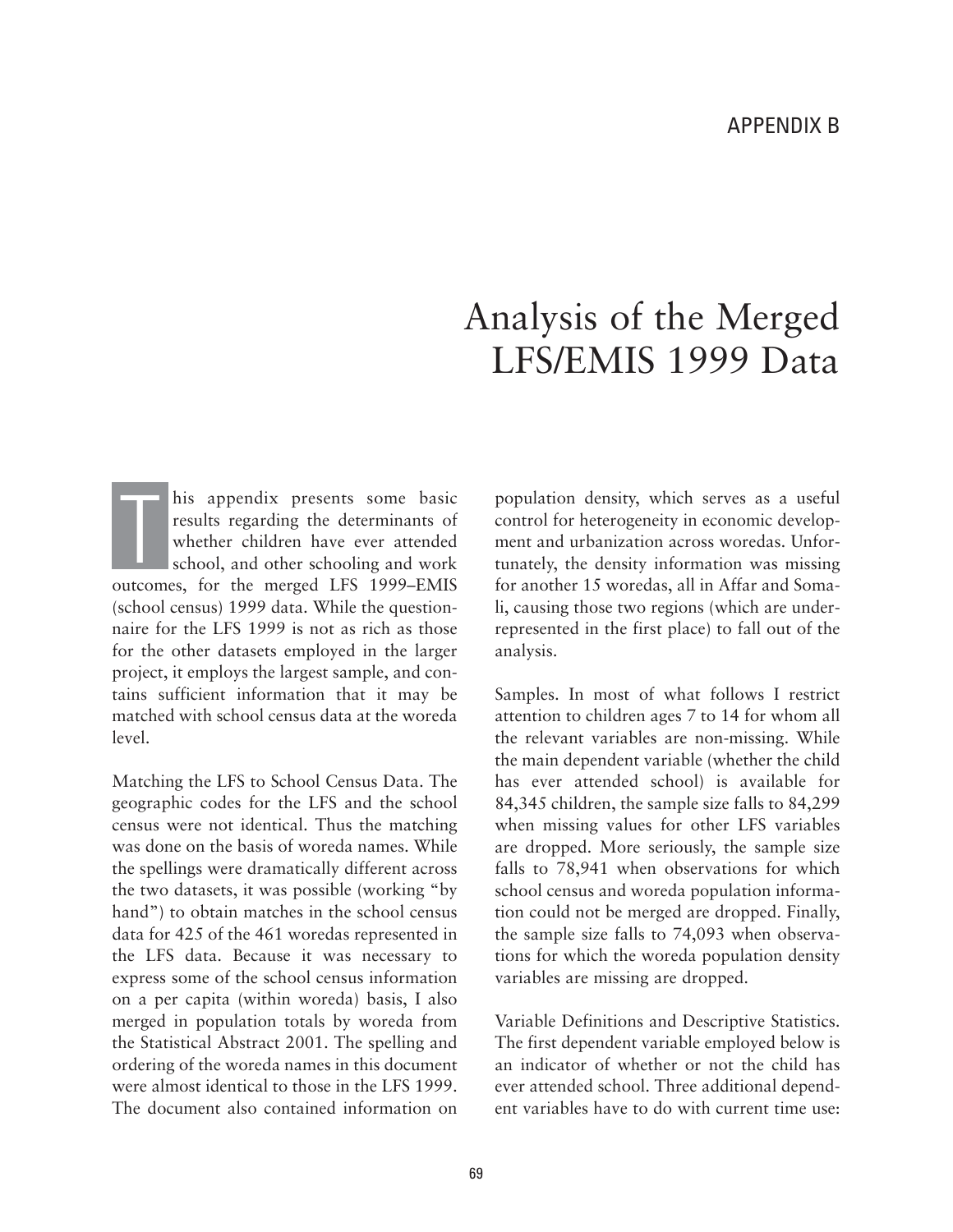whether the child is currently attending school, whether the child is engaged in "generating income" for the household (whether through wage employment or work in a household agricultural or non-agricultural enterprise) and whether the child participates in unpaid housework. The latter two variables are derived from two questions. Children who were not attending school were asked: "What were you doing during the last 7 days? The possible responses were (1) For household- agricultural, (2) for household- non-agricultural, (3) paid employment—agricultural, (4) paid employment –nonagricultural, (5) paid domestic service, (6) self employment, (7) unpaid domestic service, and (8) didn't work. Children who were attending school were asked: "What were you doing during the last 7 days in addition to attending school?" and were given the same options. A child is coded as involved in generating income if the response to either question was coded as 1, 2, 3, 4, 5 or 6. The child is coded as engaged in unpaid housework if the response was coded as 7. As is apparent in the table, many children work, either in income generation (primarily on family farms) or unpaid housework. Income generation is more prevalent in rural than urban areas, while the unpaid housework is more prevalent in urban areas.

The first two columns of Table B.1 present descriptive statistics, within rural and urban sub-samples, for the main potential determinants employed in the analysis.

Region Indicators. "Region" indicators are included to capture systematic differences across regions in school supply and demand factors that are not captured explicitly by other variables included in the regressions. While the remaining controls allow for relatively rich treatment of school supply differences that might differ across regions, they provide less complete control for differences in economic circumstances and in cultural factors. Thus it is these latter effects that are most likely to be picked up by the region indicators in this application.

Woreda School Availability, Woreda Density, Woreda Teachers, and Woreda School "Quality." The basic indicators of school availability at the woreda level are the numbers of schools in three categories per 1000 population within the woreda. The three categories are schools that have classes in the grades 1–4 range, in the grades 5–8 range and in the grades 9–12 range. These are not mutually exclusive categories. They are expressed on a per 1000 population basis, for the obvious reason that 10 schools implies much better availability in a small woreda than in a large woreda. This is, of course, an incomplete description of school availability. Consider two woredas of the same total population and containing the same number of schools, and let the schools be evenly spread out within the geographic areas of the woredas. If the woredas differ in population density (in, say, population per square km.) the typical child will live closer to a school in the more densely populated woreda. Thus it is useful to control not only for schools per 1000 population, but also for population density. The distribution of woredas by density is skewed to the right, and the relationship between schooling rates and density appears to be quite nonlinear (results not shown). Thus both density and its square are included, and it may also be useful to assess robustness of results to the elimination of unusual values of the density variable.

The supply of schooling depends not only on how many schools there are but also how many classes and students may be accommodated per school. I attempt to capture this with the three variables, capturing the numbers of teachers in each of the three grade ranges divided by the numbers of schools with classes in each of these grade ranges. (In woredas in which there are no schools in a particular grade range, this teacher quantity variable is also set to zero.)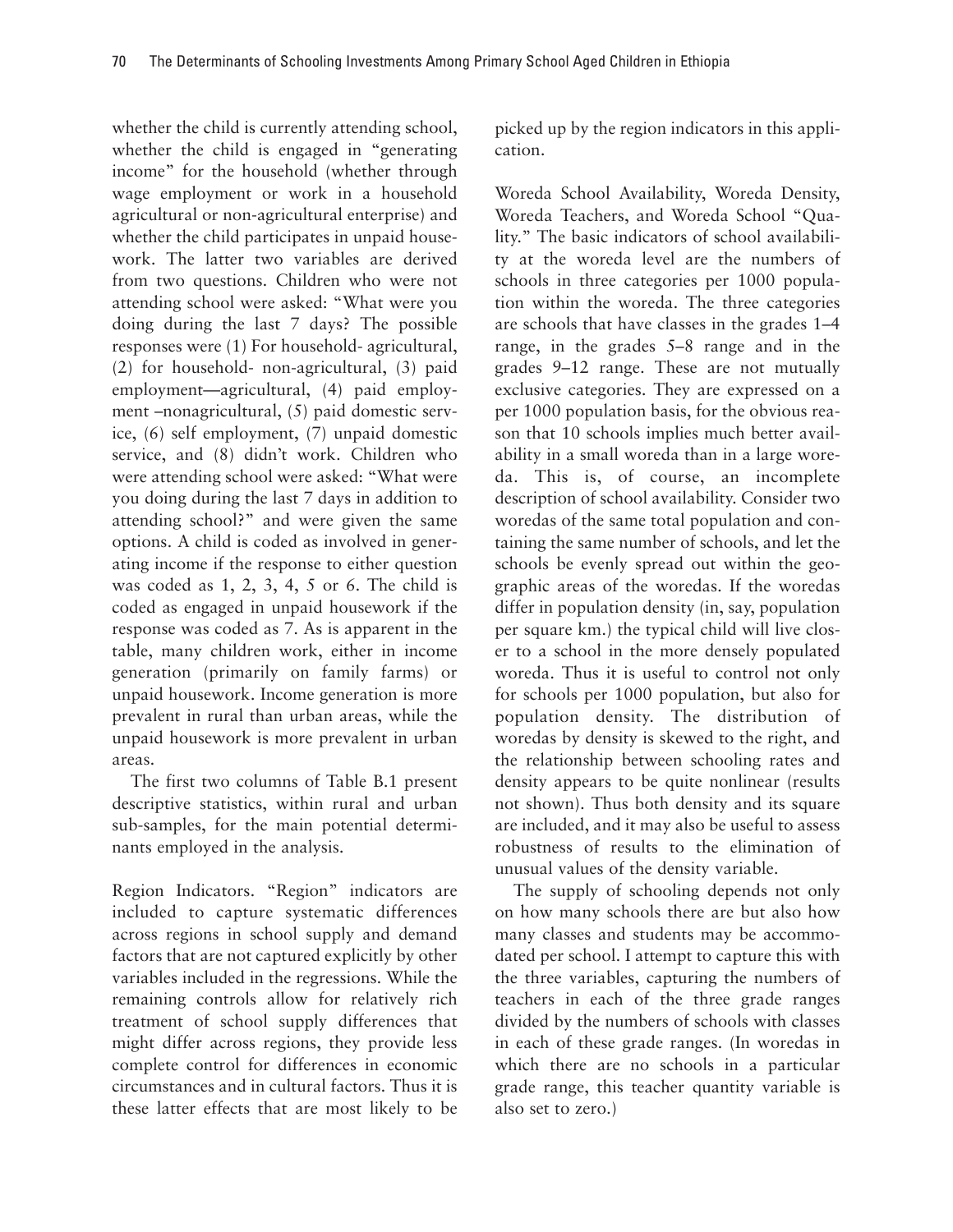The remaining school variables represent an attempt to capture variation in typical school quality across woredas. They include the percentages of schools in the grade 1–8 range that have latrines and libraries, the percentage of grade 1–8 teachers who are female, the percentage of grade 1–8 teachers who have "less than TTI qualification" (meaning they have only 6–12 years of schooling and no teacher training certificate), and the percentage of grade 1–8 teachers who were reported to have vocational training, specialized training in physical education, crafts, agriculture, music or art, or BA or MA degrees.

EA Average Variables. Some specifications below include the EA average variables. These variables are calculated from LFS sample data. They make use of the data on the heads of all households in the same enumeration area except the household of the child to which the observation pertains. (The child's own household is excluded from the calculation of this average, to avoid introducing spurious correlation between this right hand side variable and the dependent variable.) The shares of household heads who are literate, have formal jobs (defined below) and have no jobs are included to capture variation across communities in economic conditions and in exposure to schooling.

Household Head Variables. The next set of variables describes the household head. In the LFS we cannot identify the child's own parents. The best we can do is to identify the head of the household to which the child belongs. The household head variables serve at least two functions. First, they come the closest we can get to capturing variation in the households' level of economic resources. Unfortunately, the LFS data contain no direct measures of income, consumption expenditure or assets. Thus the education level, age and employment status of the household head are the best indication we have of how well off the household

is. By "formal job" is meant a permanent or contract job in wage employment, whether in the public or private sector, or an NGO. Data from many other countries tend to show that such jobs pay better than other jobs. Second, the household head variables capture variation across households in preferences, related to the education level of the head (here, an indicator of whether the head is "literate", which is taken by the survey designers to mean that s/he has had some schooling), the head's religion, and whether the head has ever migrated.

Household Structure. Household structure (e.g. the fraction of household members who are young children, and who are men and women over 14 years of age) may influence the opportunity cost of a school-age child's time. More young children means more child care needs within the household. More adult females may mean greater potential to replace school-aged children by adults as child-care givers, while more adult males may increase the potential productivity of child labor in household enterprises. As an additional measure of household resources, I include the share of household members with "formal" jobs.

Having controlled for whether the head has a formal job and the total share of members with formal jobs, household size may enter for a couple of reasons, rendering its coefficient difficult to interpret. If the other variables proxy well for income per capita, then it might take a positive coefficient, picking up economies of scale. If however, the other variables proxy better for total income than for income per capita, it might take a negative sign, as it indicates the need to stretch the same income over more needs.

Child Variables. Among the "child" variables are indicators of the child's sex and age, as well as indicators of whether the child's mother and father are not reported as alive. (That is, this variable equals one whether the response to the question of whether the parent is alive is "no",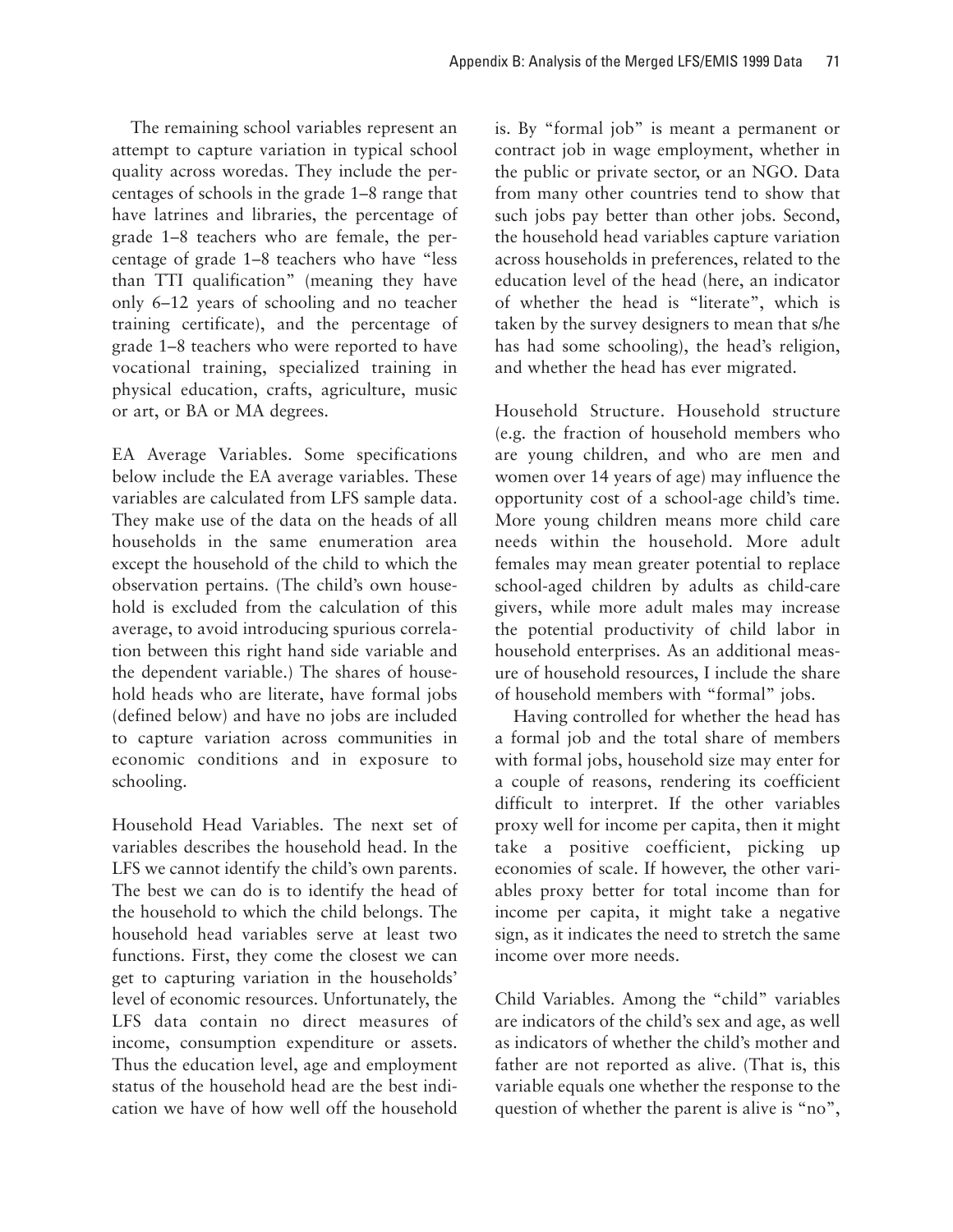"don't know" or "missing.") The indicator that both parents are "not alive" is included in case the effects of losing mother and father are not additive.

Difficulties in Interpreting the School Supply Effects. The main attraction of working with this dataset is the ability to merge householdlevel data on schooling choices with administrative data on the availability and quality of schools by region. Unfortunately, it is important to point out several difficulties with estimating and interpreting the school supply variable effects in the regressions below. First, the school supply variables themselves might contain inaccuracies. See Schaffner and Banki (2002) for a detailed description of the administrative data employed.

Second, the school supply data are aggregated to a geographic level that is much larger than would be ideal for this study. Woredas are geographic regions that are contained within administrative regions (killils), but that span both rural and urban sub-areas. They are larger than enumeration areas, or the "communities" we might like to observe. Given this level of aggregation, the introduction of school supply controls may help to explain differences in schooling rates across larger administrative regions (killils), but is unlikely to help explain variation between rural and urban areas. Even if school supply is dramatically different between rural and urban areas, and even if this difference in supply plays a large role in explaining overall rural-urban differences, we are unlikely to pick up such effects in these data. [Notice that, in the descriptive statistics presented separately for rural and urban subsamples of the LFS in the first two columns of Table B.1, the woreda-level variables derived from school and population census data do not differ greatly across the sub-samples. This apparent similarity in supply is an artifact of the level of aggregation.] Note furthermore that this high level of aggregation implies measurement error of a sort that might be

expected to bias coefficients on school supply variables toward zero. School supply variables aggregated to the woreda level represent the average of comparable measures at the community level. Woreda-level supply variables can be thought of as measuring true community-level supply variables with errors that average to something near zero within woredas. The attenuation bias associated with classical measurement error would suggest that we will underestimate the effect of, say, schools per 1000 population on registration rates.

Third, the final data set contains only 424 woredas, and the school supply variables at the woreda level tend to be correlated. Thus multicollinearity is likely to render it difficult to get precise estimates of individual school supply characteristic effects.

Finally, potential problems of endogeneity or omitted relevant variables render the coefficients on the school supply variables difficult to interpret, even if precisely estimated. Intuitively, we suspect that choices regarding school building and equipping have been driven in part by community characteristics that we do not observe, and these unobserved characteristics probably help determine enrollment rates. Under such circumstances, the coefficients on school supply variables pick up not only the intrinsic effect of expanding school supply, but also the effect of these unobserved community characteristics. If schools have tended to be built in communities that enjoy higher levels of development and of interest in the schooling of children, then our coefficients will tend to over-estimate the effect of expanding school supply while holding level of development constant. On the other hand, if schools have tended to be built in more disadvantaged areas, where the disadvantage is a type that tends to inhibit school enrollment (even after the schools are built), then the coefficient on school supply will tend to understate the effect of expanding school supply while holding these advantages and disadvantages constant.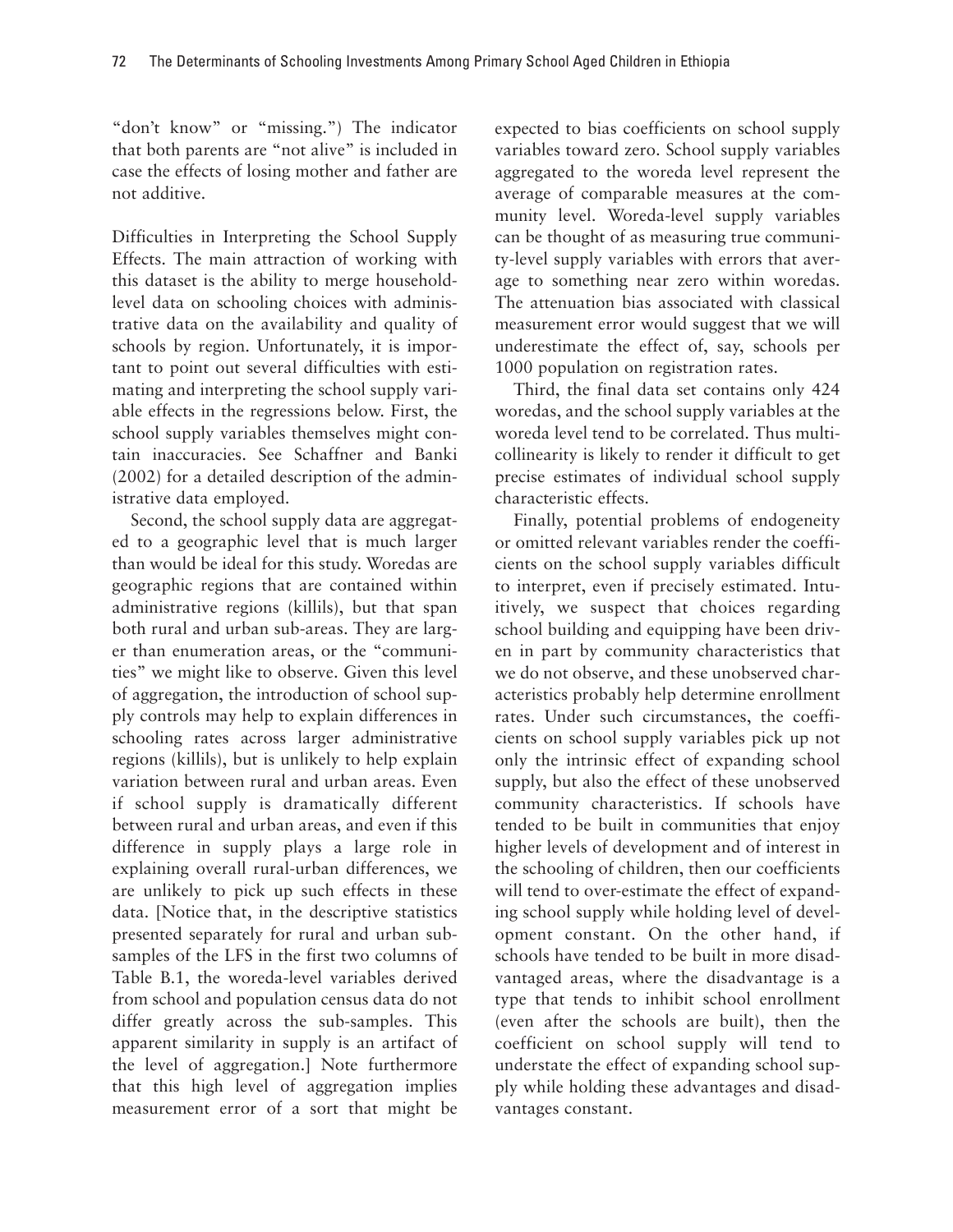Basic Multivariate Results Regarding the Determinants of "Ever Attendance". Tables B.1 through B.4 report estimates of coefficients in a variety of specifications relating the probability that a child has ever attended school to some or all of the potential determinants. Estimates in columns 3 through 7 of Table B.1 employ pooled (urban plus rural) samples, while the specifications in Tables B.2, B.3 and B.4 pertain to rural and urban sub-samples.

The main observations from Table B.1 are the following:

- Rural-urban differences remain large, even in the presence of all the controls possible in this dataset. This is not very surprising, as the dataset contains very little indication of household income or asset levels, and as the school supply variables are observed only at a level of aggregation that crosses rural and urban boundaries.
- Many of the regional differences seen in the third column of Table B.1 are, however, reduced or even reversed after the inclusion of the school supply variables. This suggests that school supply differences plays an important role in explaining school registration differences across regions. One suspects that they would play a role in explaining rural–urban differences, too, if the supply measures were aggregated over smaller geographic units, allowing differentiation between rural and urban areas.
- Instability of coefficients and large standard errors suggest that the school supply variables are quite collinear. Coefficients on the variables describing numbers of schools per 1000 population, however, give the impression that registration rates are higher in woredas with more schools per person. A coefficient of .29 on the number of schools with grades 1–4 per

1000 population, for example, indicates that an increase of .2 in schools per 1000 population would increase ever attendance rates by about .2\*.29=5.8 percent. (Primary school aged children constitute about 1/5 of the population. Thus increasing schools by .2 per 1000 is the same as increasing schools by .2 per 200, or 1 per 1000 children.)

- There even seems to be something about woredas in which there are more secondary schools per 1000 population that tends to produce higher registration rates in primary schooling. It is difficult to pin the estimated effect on secondary school supply per se, however.
- There is little evidence of large effects of increases in teachers per school on registration rates, holding the number of schools and population density constant.
- The effects of school quality measures are imprecisely estimated, but jointly significant at least at the 10 percent significance level. While it is difficult to distinguish the particular features of school supply that are of greatest importance for attendance rates, it seems clear that attendance rates are higher in woredas that have invested more in creating higher quality school systems.
- Holding all else equal, children who live in communities in which more of the household heads are literate are much more likely to have attended school. This bolsters the view that community exposure to school and attitudes about schooling might play an important role in determining schooling rates.
- School attendance rates are also higher in communities where more of the household heads are unemployed, suggesting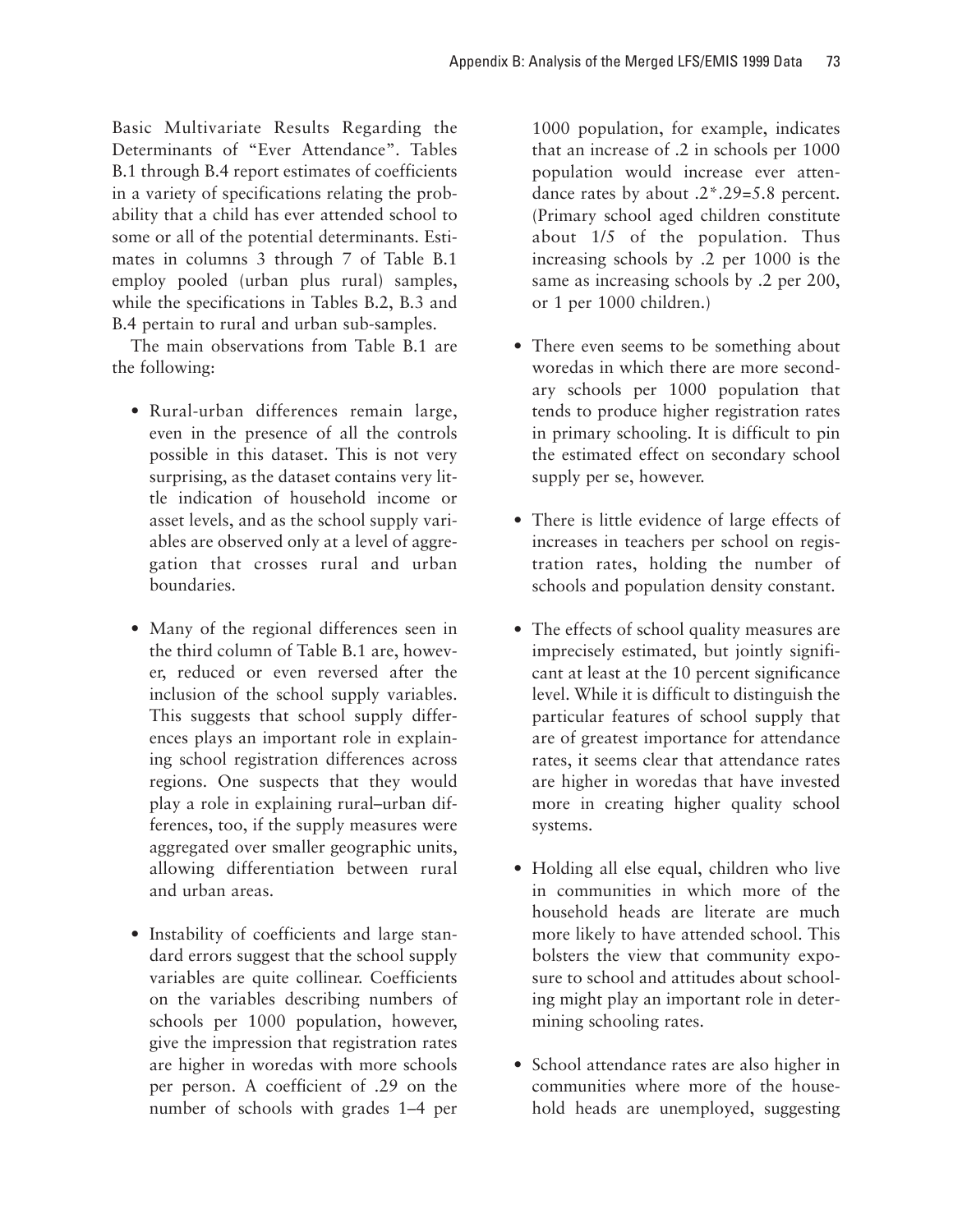that opportunity costs of children's time might influence schooling choices, and that such opportunity costs are lower where labor markets are more slack.

- Even controlling for literacy rates among other household heads in the community, the literacy of the child's own household head has a large positive effect on the probability of school attendance, though the estimated effect falls as better and better controls are introduced for community level attitudes and exposure to schooling.
- In general children of household heads that have ever migrated are more likely to have attended school, but within communities (enumeration area fixed effects estimates) these differences disappear. This indicates that the overall difference between children of migrants and nonmigrants is driven in great part by differences in their geographical location.
- Children of heads with formal jobs, who probably enjoy higher standards of living, are also more likely to have attended school. Again, a big part of the overall difference seems to be explained by differences in the geographic location of children with heads who have different kinds of jobs. Even within communities, however, attendance rates are perhaps 5 percentage points higher for children of heads with formal jobs.
- After controlling for community unemployment percentages, children of heads who have no job have attendance rates little different from children whose heads have non-formal jobs.
- Larger numbers of younger siblings or of adult males both seem to reduce attendance rates.
- Children from households in which a larger fraction have formal jobs are more likely to attend school, but much of this effect disappears in the enumeration fixed effects estimates. This suggests that it is picking up differences across geographic areas in the nature of labor markets, rather than household resource effects.
- Male children are significantly more likely to attend school than female children.
- Having lost a parent puts a child at a disadvantage regarding school attendance (of about 5 percentage points per parent), and the effects of losing parents appears to be roughly additive.

The main observations from Table B.2 are:

- The apparent effects of increasing numbers of school per 1000 population are larger in rural than urban areas. Given the way in which the school supply variables are defined (aggregated to the woreda level), this is not just capturing a nonlinearity in the school supply effect (larger absolute effects where school supply rates are lower). In fact, as seen in Table B.1, average school supply measures are higher in the rural sample than in the urban sample. What the difference may be capturing is that woredalevel variation in school supply variables makes more of a difference to the rural parts of woredas than to the urban parts of the woredas. Given the high share of the population living in rural areas, woreda averages are also probably subject to less severe measurement errors in the rural sub-sample than in the urban sub-sample.
- Woreda-level population density variables matter more for attendance rates in the rural sample than in the urban sample. Among rural areas, though that are parts of more urban, and thus more densely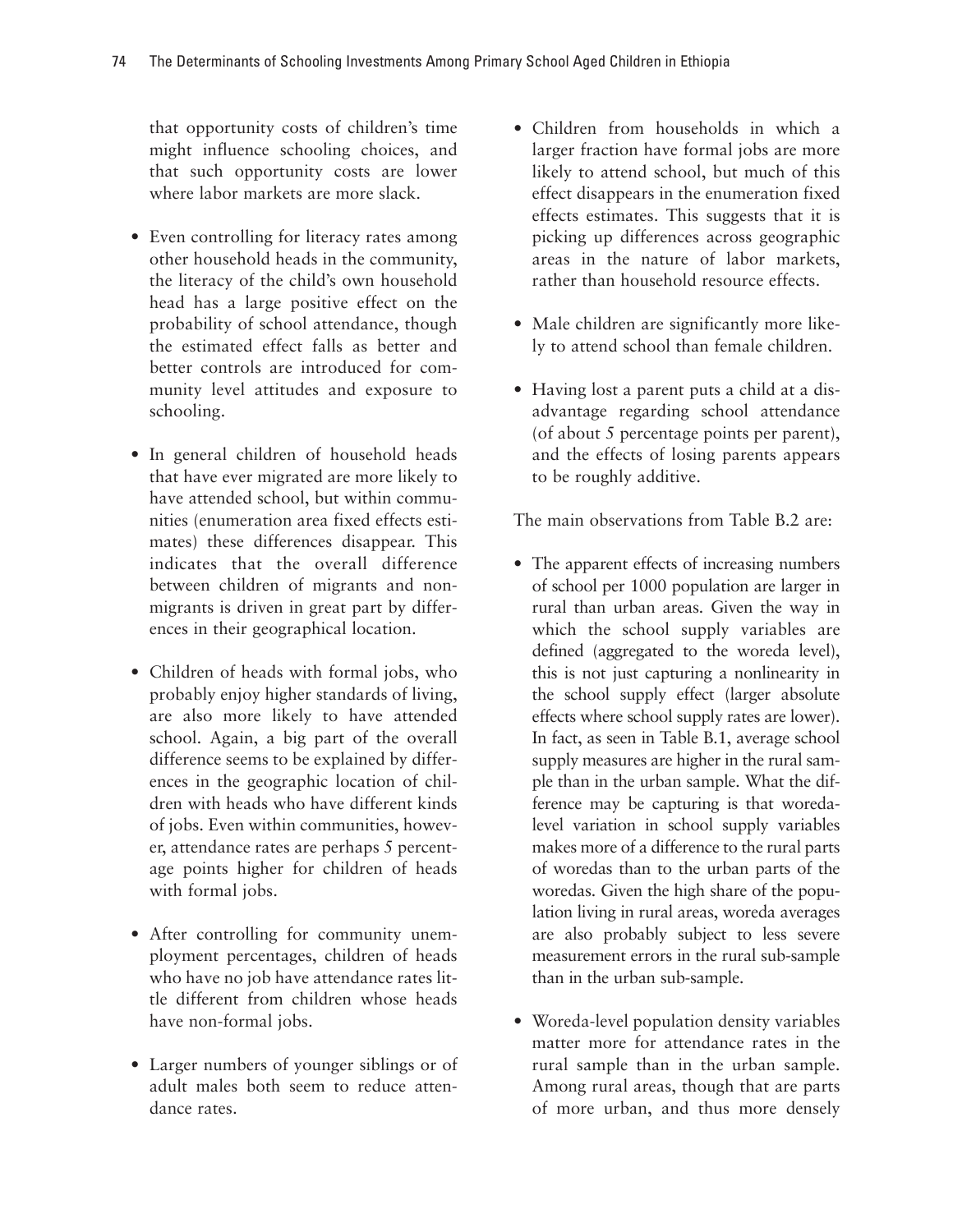populated, woredas exhibit higher attendance rates. Perhaps being part of a more urban woreda gives the woreda more exposure to labor markets in which schooling is beneficial.

- School infrastructure variables (shares of schools having latrines and libraries) seem to have stronger associations with attendance rates in urban than rural areas.
- The effects of community characteristics (as proxied by enumeration area average variables) have stronger effects in rural than urban areas.
- The presence of younger siblings has a stronger negative effect on school attendance in urban areas than rural areas, while the presence of more adult males has a stronger negative effect on school attendance in rural areas than urban areas. The forces shaping the opportunity cost of children's time appears to be rather different between rural and urban areas, as is no surprise. Having more adult males on a farm may create additional profitable opportunities for children to work and learn by doing in agriculture. Younger siblings may be a stronger drag on school attendance in urban areas, if mothers are more likely to work in jobs to which they cannot bring their young children.
- The share of the household with formal jobs (which are more unusual in rural areas) has a larger effect on enrollment rates in the rural sample than in the urban sample. In part this probably reflects the greater effect of geographic differences in labor markets within rural areas (because the effect diminishes in the enumeration area fixed effects specification).
- Gender differences in schooling rates are higher in rural than urban areas.

• The school enrollment disadvantage of losing parents appears similar in rural and urban areas.

The main observations from Table B.3 are:

- Within the rural sample, regional differences in registration rates appear quite different for boys and girls, indicating differences in the nature and importance of gender concerns across regions.
- Numbers of schools per 1000 population and population density have larger effects on attendance by rural boys than by rural girls. This contributes to a guess that differences in attendance rates between rural boys and girls will tend to widen as school supply improves and as economic development proceeds, at least at first.
- Within rural areas, most household head variables have very similar effects on attendance rates of boys and girls. The exception is the indicator of whether the head has a formal job, which plays a larger role in determining boys' attendance rates than girls. In urban areas, household head variables seem to matter more for girls' rates than for boys'. The meaning of this difference is unclear, as the coefficient on the share of household members who have formal jobs is much bigger for girls than for boys.
- In both rural and urban areas, larger numbers of younger siblings has a bigger downward pull on attendance rates for girls than boys, consistent with the view that girls are considered more responsible for child care than are boys.
- The presence of more adult males pulls down school attendance rates for both girls and boys in rural areas.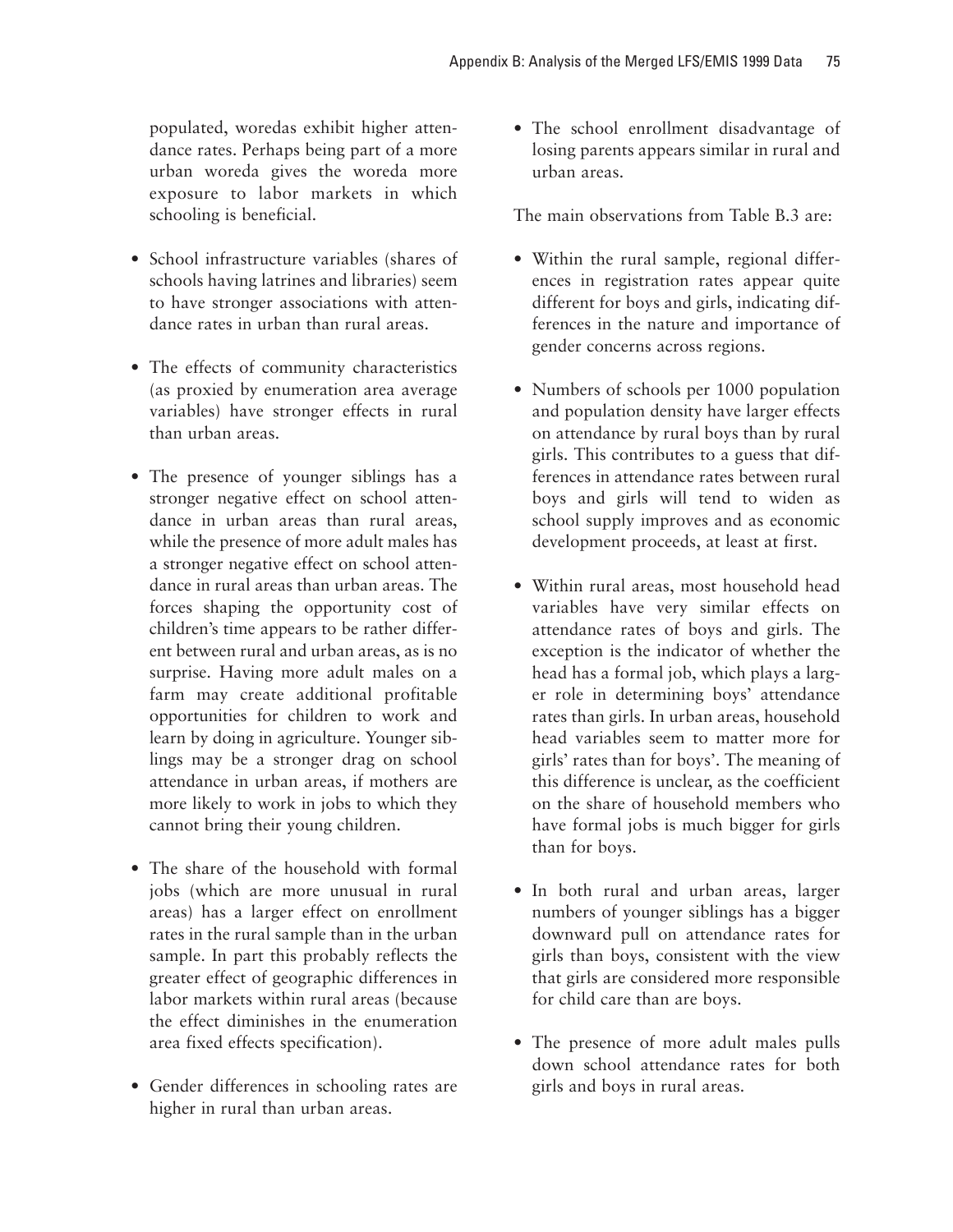The main observation from Table B.4 is:

• In the household fixed effects specification, the differences in school attendance rates between children who have and have not lost parents are even greater than in the other specifications. This indicates that the lower attendance rates are not just the result of the presence of orphaned relatives in a household driving down the level of resources per person. Even within households (and thus holding household resource levels constant), the children who have lost parents are less likely to attend school.

# **Current Time Use**

Rather than examining the determinants of whether children have ever attended school, we may examine the determinants of how they are currently using their time, using three dichotomous dependent variables indicating whether or not the child is attending school, whether or not the child is engaged in income generation and whether or not the child is engaged in unpaid housework. Questionnaire design (described above) implies that a child may report only one of the two work activities: income generation and unpaid housework. The child may, however, report both attending school and being engaged in one of the two work activities.

Table B.5 presents some simple cross-tabulations on participation rates in these activities, separately for rural and urban boys and girls. Differences in rates of current school attendance mirror differences in the rates of "ever attendance" studied above, because the great majority of children who have ever attended are currently in school. Rates of participation in income generation vary greatly across groups, being highest for rural boys and lowest for urban girls, as one might guess. Rates of participation in unpaid housework are higher for girls than for boys, and higher in urban than rural areas.

Among rural boys, while rates of participation in jobs are higher for boys who are not in school than for those who are in school, the difference is small, and even 51 percent of rural boys who are in school are also working in a job. Thus much rural child labor, at least of the sort that boys may engage in, appears to be compatible with school attendance. The differences in job participation rates across children who are and are not in school are greater for rural girls and for all urban children.

For all four groups examined in the table, rates of reported participation in unpaid housework are higher among children who are attending school than among those who are not attending school. Thus the household work being captured by this variable contains at least some important components that are compatible with school attendance. It is possible that this greater involvement in household work helps to compensate for reductions in child earnings from jobs or for the cost of schooling fees, by freeing up the time of adult members of the household to be outside the home earning income. At least in part, however, it probably reflects the fact that even children who are involved in income generation are also involved in unpaid housework. Because the questionnaire elicits participation in income generation and housework in a mutually exclusive fashion, involvement in house work only "shows up" for children who are not involved in income generation.

Tables B.6 and B.7 present the results of probit estimations in which the three time use dependent variables are related to the determinants of school attendance employed above, first for rural and urban boys, and then for rural and urban girls. We are interested in observing whether the same economic factors that increase schooling also decrease participation in child labor, suggesting that child labor and schooling are competing uses for child time. If, instead, economic factors increase school attendance without diminishing child labor, this would suggest that labor and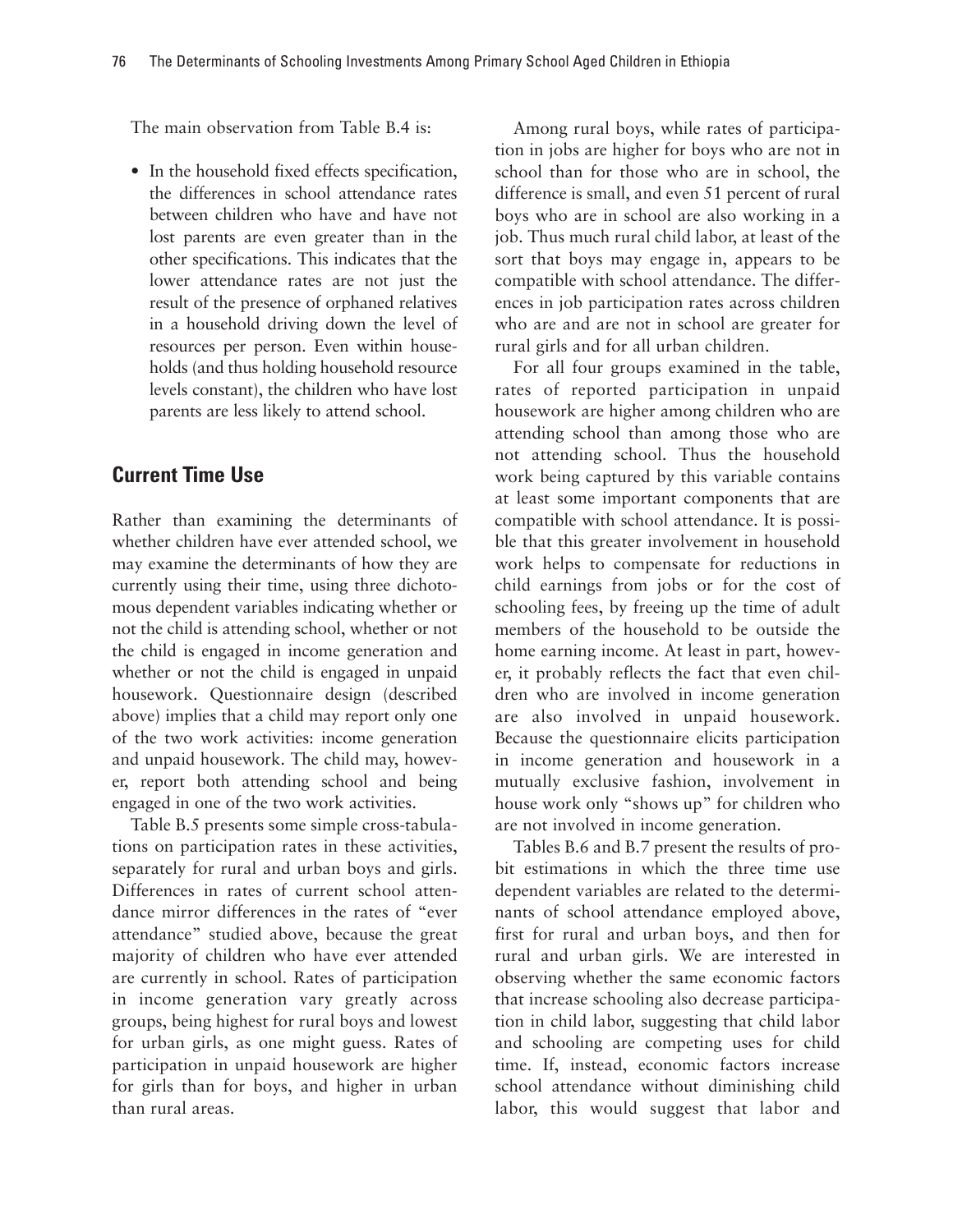schooling are potentially complementary, and that the opportunity cost of children's time (associated with involvement in jobs) is not a large force inhibiting school attendance.

The main observations from Tables B.6 and B.7 are the following:

- Many of the estimates are statistically insignificant.
- Some school supply factors that have strong estimated effects on school attendance rates do not seem to have important effects on work and household rates.
- Enumeration area rates of literacy among household heads have large positive effects on school attendance, but smaller negative effects on job participation rates and smaller positive effects on household participation rates in rural areas.
- Where a higher share of household heads are engaged in formal jobs, children have higher school attendance rates and lower job participation rates, in both rural and urban areas, though the size of the effects is larger in rural areas.
- Where rates of unemployment among household heads are higher, school attendance rates are higher, while child job participation rates are much lower and child housework participation rates are higher.
- Children with household heads who are literate are much more likely to attend school and somewhat more likely to do unpaid housework, but are little different from others in their propensity to work at jobs.
- Children whose household heads have formal jobs are substantially more likely to attend school, and, for rural girls, more

likely to do housework and less likely to work at jobs.

- As the share of young dependents within the household rises, school attendance rates fall (more so in urban than rural areas), job participation rates rise (more so in rural than urban areas), and participation in unpaid household work rises (more so in urban than rural areas).
- As the share of adult males within the household rises, school attendance rates fall and participation in jobs rises among rural children.
- As the share of adult females within the household rises, children's participation in unpaid housework falls, especially for girls. A corresponding significant increase in school participation is picked up only for urban boys.
- School attendance rates are significantly lower for children who have lost parents. Their participation in work activities is significantly higher only among rural boys.

# **Subsidiary Information**

The LFS offers a little information on the motivations for migration. In particular, it asks of people who migrated in the last five years the reason for which they left their previous residence. The possible answers are as given in Table B.8. I tabulate the responses separately for rural and urban areas, and report responses among two groups: children ages 7–14 and the heads of these children's households. Among migrants in urban areas, education is a significant motivation for migration, perhaps more so among children who have migrated without their families than among migrants that move as families.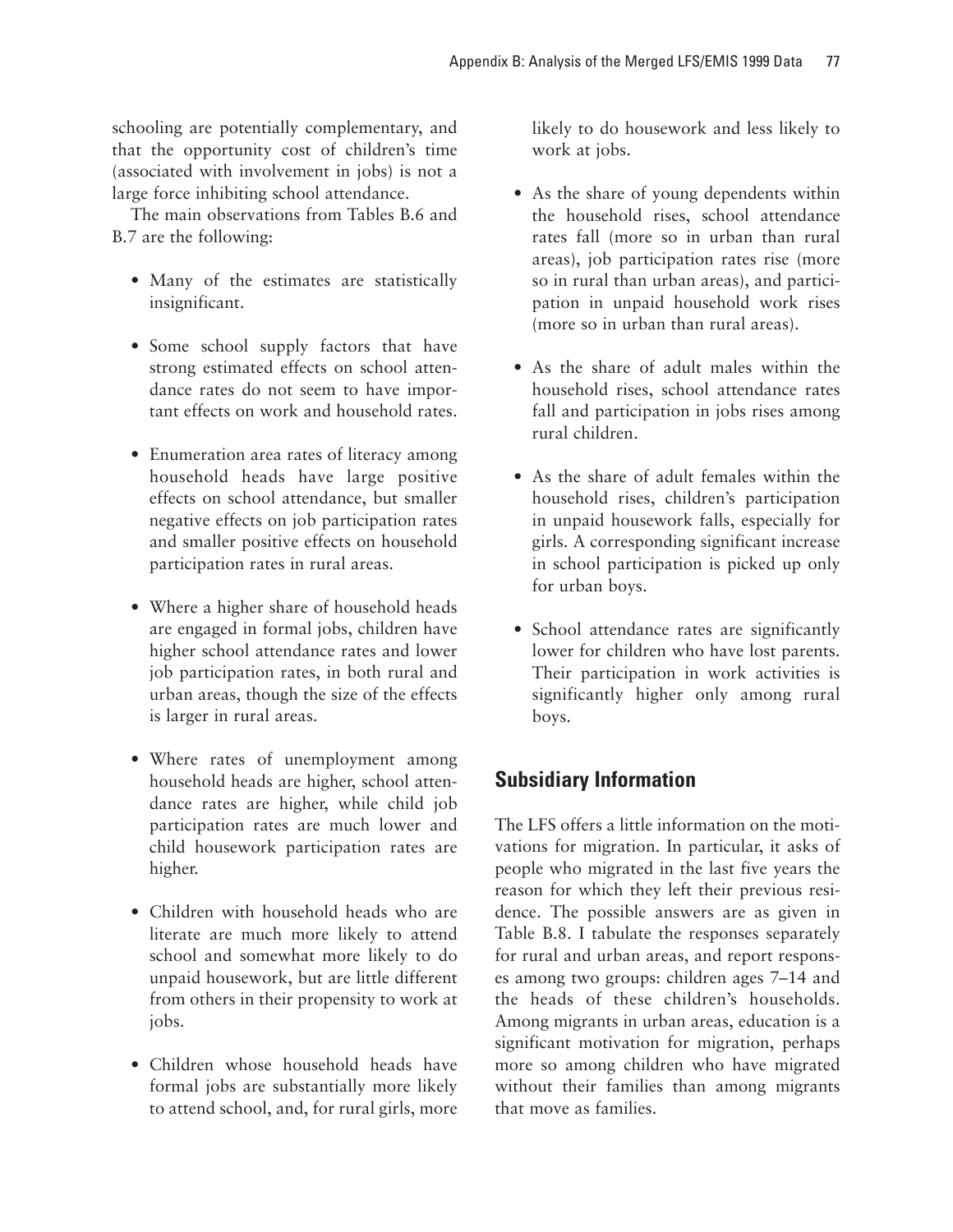|                                                                                | Estimated Changes in Probability Associated with Change in Indicated Regressor,<br>Various Methods <sup>1</sup> |                                               |                                |                                         |                                         |                                            |                                   |
|--------------------------------------------------------------------------------|-----------------------------------------------------------------------------------------------------------------|-----------------------------------------------|--------------------------------|-----------------------------------------|-----------------------------------------|--------------------------------------------|-----------------------------------|
|                                                                                | (Std. Dev.)                                                                                                     | <b>Rural Means</b> Urban Means<br>(Std. Dev.) | Probit                         | Probit                                  | Probit                                  | <b>OLS</b>                                 | <b>EA Fixed</b><br><b>Effects</b> |
| Number of Observations                                                         | 49,554                                                                                                          | 24,539                                        | 74,093                         | 74,093                                  | 74,093                                  | 74,093                                     | 74,093                            |
| Urban residence <sup>2</sup>                                                   |                                                                                                                 |                                               | $0.475*$                       | $0.406*$                                | $0.402*$                                | $0.292*$                                   |                                   |
| Region of residence (exclud-<br>ed category is Amhara). <sup>2</sup><br>Tigray | 0.063                                                                                                           | 0.065                                         | (0.008)<br>$0.043*$            | (0.010)<br>0.002                        | (0.010)<br>0.026                        | (0.015)<br>0.033                           |                                   |
| Oromiya                                                                        | 0.421                                                                                                           | 0.338                                         | (0.020)<br>$0.036*$            | (0.020)<br>0.015                        | (0.022)<br>$-0.002$                     | (0.022)<br>$-0.013$                        |                                   |
| Benshangul-Gumuz                                                               | 0.013                                                                                                           | 0.007                                         | (0.014)<br>$0.165*$            | (0.014)<br>0.061                        | (0.017)<br>0.046                        | (0.017)<br>0.033                           |                                   |
| <b>SNNPR</b>                                                                   | 0.241                                                                                                           | 0.134                                         | (0.022)<br>0.010               | (0.035)<br>$-0.004$                     | (0.035)<br>$-0.029$                     | (0.036)<br>$-0.040*$                       |                                   |
| Gambela                                                                        | 0.002                                                                                                           | 0.006                                         | (0.015)<br>$0.257*$<br>(0.037) | (0.015)<br>0.036<br>(0.073)             | (0.017)<br>0.050<br>(0.071)             | (0.017)<br>0.031<br>(0.076)                |                                   |
| Harare                                                                         | 0.001                                                                                                           | 0.010                                         | $0.158*$<br>(0.030)            | $0.095*$<br>(0.034)                     | 0.006<br>(0.042)                        | 0.019<br>(0.043)                           |                                   |
| Addis Ababa                                                                    | 0.001                                                                                                           | 0.300                                         | $0.279*$<br>(0.019)            | $0.167*$<br>(0.037)                     | $0.141*$<br>(0.045)                     | 0.092<br>(0.048)                           |                                   |
| Dire Dawa                                                                      | 0.002                                                                                                           | 0.003                                         | 0.065<br>(0.038)               | 0.012<br>(0.060)                        | $-0.005$<br>(0.058)                     | 0.101<br>(0.053)                           |                                   |
| Number of schools in woreda<br>per 1000 population that offer:<br>Grades 1-4   | 0.184(0.074)                                                                                                    | 0.159(0.078)                                  |                                | 0.083                                   | $0.294*$                                | $0.296*$                                   |                                   |
| Grades 5-8                                                                     | 0.110(0.053)                                                                                                    | 0.108(0.050)                                  |                                | (0.102)<br>$0.387*$                     | (0.112)<br>0.198                        | (0.112)<br>0.072                           |                                   |
| Grades 9-12                                                                    | 0.005(0.006)                                                                                                    | 0.011(0.011)                                  |                                | (0.120)<br>$2.183*$<br>(0.730)          | (0.135)<br>0.433<br>(0.760)             | (0.134)<br>0.638<br>(0.781)                |                                   |
| Woreda density in 1000<br>population per sq. km.<br>Woreda density squared     | $.202$ ( $.585$ )                                                                                               | 5.203 (12.624)                                |                                | 0.003<br>(0.004)<br>$-0.002$<br>(0.007) | $-0.001$<br>(0.004)<br>0.005<br>(0.007) | $-0.005$<br>(0.004)<br>$0.014*$<br>(0.006) |                                   |
| Number per school in<br>woreda of teachers for:<br>Grades 1-4                  | 6.507(1.912)                                                                                                    | 9.797(4.616)                                  |                                |                                         | 0.003<br>(0.003)                        | 0.002<br>(0.003)                           |                                   |
| Grades 5-8                                                                     | 5.083(2.516)                                                                                                    | 9.967(6.263)                                  |                                |                                         | 0.000                                   | $-0.001$                                   |                                   |
| Grades 9-12                                                                    | 20.742(20.002)                                                                                                  | 34.014(26.921)                                |                                |                                         | (0.003)<br>$0.002*$<br>(0.000)          | (0.003)<br>$0.002*$<br>(0.000)             |                                   |
| Shares of school in woreda<br>with:<br>Latrines                                | 0.430(0.156)                                                                                                    | 0.440(0.134)                                  |                                |                                         | 0.066                                   | 0.060                                      |                                   |
| Libraries                                                                      | 0.182(0.124)                                                                                                    | 0.209(0.127)                                  |                                |                                         | (0.037)<br>$0.101*$                     | (0.036)<br>0.085                           |                                   |
| Shares of woreda teachers<br>in grades 1-8 who:<br>Are female                  | 0.276(0.088)                                                                                                    | 0.330(0.096)                                  |                                |                                         | (0.048)<br>$-0.092$                     | (0.048)<br>0.000                           |                                   |
| Have less than TTI<br>qualification                                            | 0.024(0.040)                                                                                                    | 0.040(0.048)                                  |                                |                                         | (0.073)<br>$-0.091$<br>(0.124)          | (0.071)<br>$-0.131$<br>(0.116)             |                                   |
| Have vocational training, BA<br>or MA                                          | 0.002(0.005)                                                                                                    | 0.017(0.030)                                  |                                |                                         | 0.537<br>(0.638)                        | 0.340<br>(0.634)                           |                                   |
| Share of households in EA:<br>With literate head                               | 0.257(0.131)                                                                                                    | 0.631(0.174)                                  |                                |                                         |                                         | $0.478*$<br>(0.040)                        |                                   |
| Whose head has formal<br>sector job                                            | 0.010(0.027)                                                                                                    | 0.216(0.148)                                  |                                |                                         |                                         | 0.031                                      |                                   |

(0.069)

#### **Table B.1. Descriptive Statistics and Estimates of Probability Derivatives Employing the LFS/EMIS 1999 Samples: Children 7 to 14 Years Old Dichotomous Dependent Variable: Whether Child has Ever Attended School**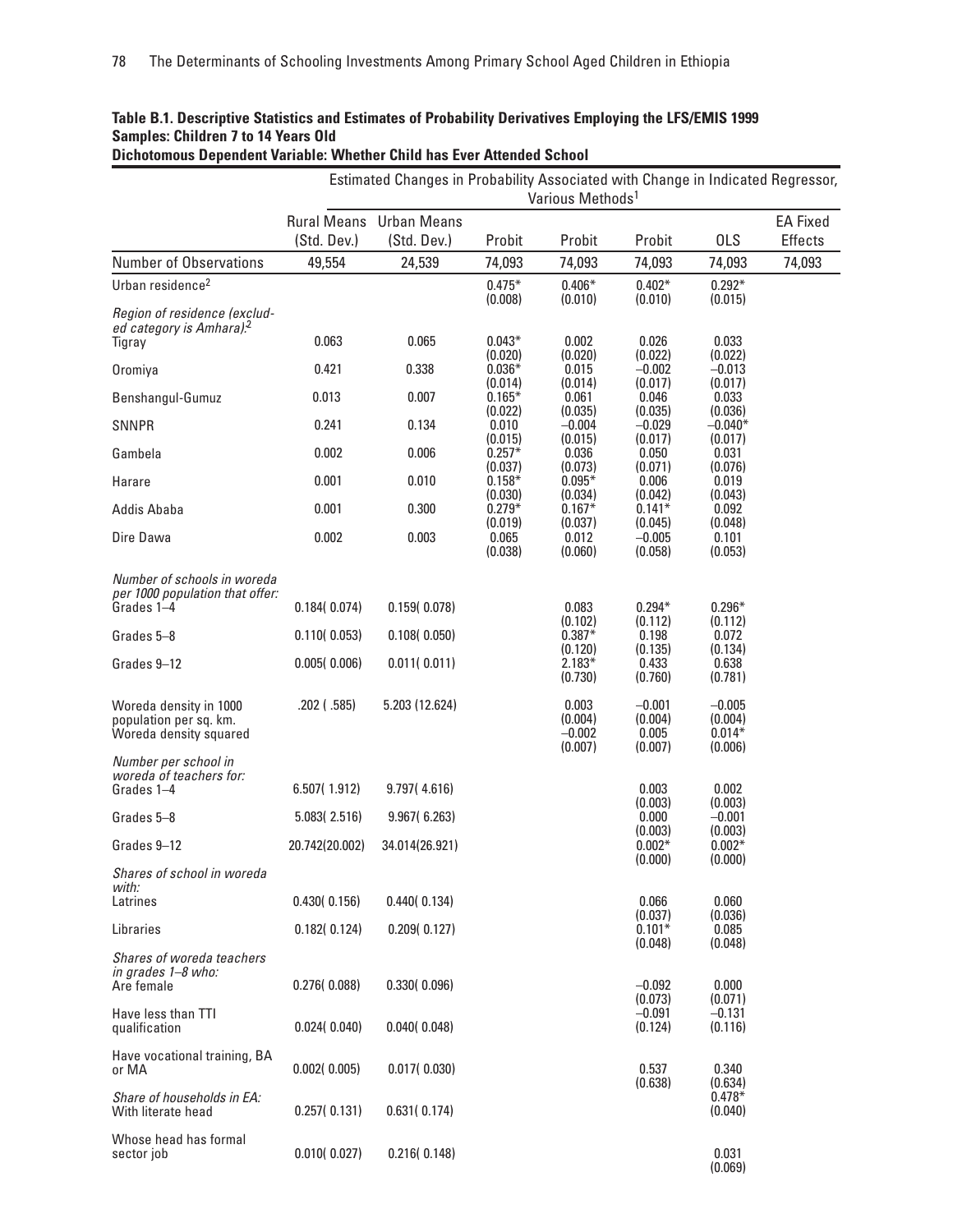|                                                                                                | Estimated Changes in Probability Associated with Change in Indicated Regressor,<br>Various Methods <sup>1</sup> |                                               |        |                                                        |                                                        |                                             |                                             |
|------------------------------------------------------------------------------------------------|-----------------------------------------------------------------------------------------------------------------|-----------------------------------------------|--------|--------------------------------------------------------|--------------------------------------------------------|---------------------------------------------|---------------------------------------------|
|                                                                                                | (Std. Dev.)                                                                                                     | <b>Rural Means</b> Urban Means<br>(Std. Dev.) | Probit | Probit                                                 | Probit                                                 | <b>OLS</b>                                  | <b>EA Fixed</b><br>Effects                  |
| Whose head has no job                                                                          | 0.122(0.111)                                                                                                    | 0.237(0.128)                                  |        |                                                        |                                                        | $0.121*$                                    |                                             |
| Characteristics of household<br>head:<br>Male <sup>2</sup>                                     | 0.813                                                                                                           | 0.679                                         |        | $-0.087*$                                              | $-0.085*$                                              | (0.048)<br>$-0.076*$                        | $-0.043*$                                   |
| Age in years                                                                                   | 46.220(12.431)                                                                                                  | 44.815(12.571)                                |        | (0.009)<br>$0.005*$                                    | (0.009)<br>$0.005*$                                    | (0.009)<br>$0.004*$                         | (0.005)<br>$0.003*$                         |
| Age squared                                                                                    |                                                                                                                 |                                               |        | (0.001)<br>$-0.003*$                                   | (0.001)<br>$-0.003*$                                   | (0.001)<br>$-0.003*$                        | (0.001)<br>$-0.003*$                        |
| Literate <sup>2</sup>                                                                          | 0.250                                                                                                           | 0.629                                         |        | (0.001)<br>$0.159*$                                    | (0.001)<br>$0.156*$                                    | (0.001)<br>$0.116*$                         | (0.001)<br>$0.084*$                         |
| Reports traditional religion <sup>2</sup>                                                      | 0.040                                                                                                           | 0.004                                         |        | (0.007)<br>$-0.167*$                                   | (0.007)<br>$-0.147*$                                   | (0.006)<br>$-0.117*$                        | (0.004)<br>$-0.066*$                        |
| Ever migrated <sup>2</sup>                                                                     | 0.290                                                                                                           | 0.849                                         |        | (0.018)<br>$0.058*$<br>(0.008)                         | (0.018)<br>$0.057*$<br>(0.008)                         | (0.018)<br>$0.048*$<br>(0.008)              | (0.010)<br>0.007<br>(0.004)                 |
| Has formal job <sup>2</sup>                                                                    | 0.010                                                                                                           | 0.217                                         |        | $0.134*$                                               | $0.129*$                                               | $0.109*$                                    | $0.053*$                                    |
| Has no job <sup>2</sup>                                                                        | 0.092                                                                                                           | 0.201                                         |        | (0.020)<br>0.003                                       | (0.020)<br>0.003                                       | (0.020)<br>$-0.013$                         | (0.010)<br>0.003                            |
| Household size (number<br>of members)                                                          | 6.498 (2.123)                                                                                                   | 6.578 (2.593)                                 |        | (0.010)<br>$0.011*$<br>(0.002)                         | (0.010)<br>$0.011*$<br>(0.002)                         | (0.009)<br>$0.010*$<br>(0.001)              | (0.005)<br>$0.007*$<br>(0.001)              |
| Share of household members<br>who are:<br>Under 7 years old                                    | 0.202(0.152)                                                                                                    | 0.138(0.142)                                  |        | $-0.129*$                                              | $-0.133*$                                              | $-0.120*$                                   | $-0.053*$                                   |
| Male and over 15 years                                                                         | 0.212(0.125)                                                                                                    | 0.211(0.144)                                  |        | (0.023)<br>$-0.099*$                                   | (0.023)<br>$-0.109*$                                   | (0.023)<br>$-0.121*$                        | (0.014)<br>$-0.064*$                        |
| Female and over 15 yrs.                                                                        | 0.224(0.108)                                                                                                    | 0.283(0.141)                                  |        | (0.027)<br>$0.066*$                                    | (0.027)<br>0.051                                       | (0.027)<br>0.043                            | (0.016)<br>0.010                            |
| In formal jobs                                                                                 | 0.004(0.028)                                                                                                    | 0.059(0.110)                                  |        | (0.028)<br>$0.251*$                                    | (0.028)<br>$0.245*$                                    | (0.028)<br>$0.178*$                         | (0.016)<br>0.055                            |
| Child characteristics (exclud-<br>ed categories are female and<br>age 7). <sup>2</sup><br>Male | 0.514                                                                                                           | 0.481                                         |        | (0.083)<br>$0.147*$                                    | (0.083)<br>$0.148*$                                    | (0.083)<br>$0.150*$                         | (0.039)<br>$0.111*$                         |
|                                                                                                | 0.151                                                                                                           |                                               |        | (0.005)                                                | (0.005)                                                | (0.005)                                     | (0.003)                                     |
| Age 8<br>Age 9                                                                                 | 0.131                                                                                                           | 0.123<br>0.116                                |        | $0.119*$<br>(0.008)<br>$0.214*$                        | $0.120*$<br>(0.008)<br>$0.215*$                        | $0.120*$<br>(0.008)<br>$0.217*$             | $0.089*$ s<br>(0.005)<br>$0.165*$           |
| Age 10                                                                                         | 0.131                                                                                                           | 0.130                                         |        | (0.007)<br>$0.278*$                                    | (0.007)<br>$0.279*$                                    | (0.007)<br>$0.280*$                         | (0.006)<br>$0.228*$                         |
| Age 11                                                                                         | 0.085                                                                                                           | 0.099                                         |        | (0.007)<br>$0.309*$                                    | (0.007)<br>$0.309*$                                    | (0.007)<br>$0.311*$                         | (0.006)<br>$0.262*$                         |
| Age 12                                                                                         | 0.135                                                                                                           | 0.140                                         |        | (0.007)<br>$0.328*$                                    | (0.007)<br>$0.330*$                                    | (0.007)<br>$0.331*$                         | (0.006)<br>$0.279*$                         |
| Age 13                                                                                         | 0.104                                                                                                           | 0.130                                         |        | (0.007)<br>$0.335*$                                    | (0.007)<br>$0.336*$                                    | (0.007)<br>$0.337*$                         | (0.005)<br>$0.289*$                         |
| Age 14                                                                                         | 0.102                                                                                                           | 0.142                                         |        | (0.007)<br>$0.339*$                                    | (0.007)<br>$0.339*$                                    | (0.007)<br>$0.339*$                         | (0.006)<br>$0.293*$                         |
| Whether child reports:<br>Mother not living <sup>2</sup>                                       | 0.056                                                                                                           | 0.070                                         |        | (0.007)                                                | (0.007)                                                | (0.007)                                     | (0.006)                                     |
| Father not living <sup>2</sup>                                                                 | 0.120                                                                                                           | 0.162                                         |        | $-0.060*$                                              | $-0.061*$                                              | $-0.061*$<br>(0.012)                        | $-0.042^*$<br>(0.007)                       |
| Both parents not living <sup>2</sup>                                                           | 0.012                                                                                                           | 0.026                                         |        | (0.012)<br>$-0.066*$<br>(0.009)<br>$-0.011$<br>(0.024) | (0.012)<br>$-0.066*$<br>(0.009)<br>$-0.012$<br>(0.024) | $-0.064*$<br>(0.009)<br>$-0.018$<br>(0.024) | $-0.045*$<br>(0.005)<br>$-0.002$<br>(0.014) |

#### **Table B.1 (continued)**

<sup>1</sup> For continuous regressors, the estimates are of the derivative of the probability of the dichotomous dependent variable equalling one with respect to the regressor, evaluated at the means of all right hand side variables. For dichotomous regressors, the estimates are of the change in probability as the variable is changed from zero to one, while holding all other right hand side variables at their means. Robust standard errors are shown in parentheses.<br><sup>2</sup> These regressors are dichotomous, taking the value 1 if the indicated condition is true, and zero otherwise. They capture differences in the

dependent variable between the indicated category and the excluded category. Where no excluded category is explicitly mentioned in the table, it is the opposite of the category indicated.

\* Asterisks identify coefficient estimates that are significantly different from zero at the two-tailed five percent level.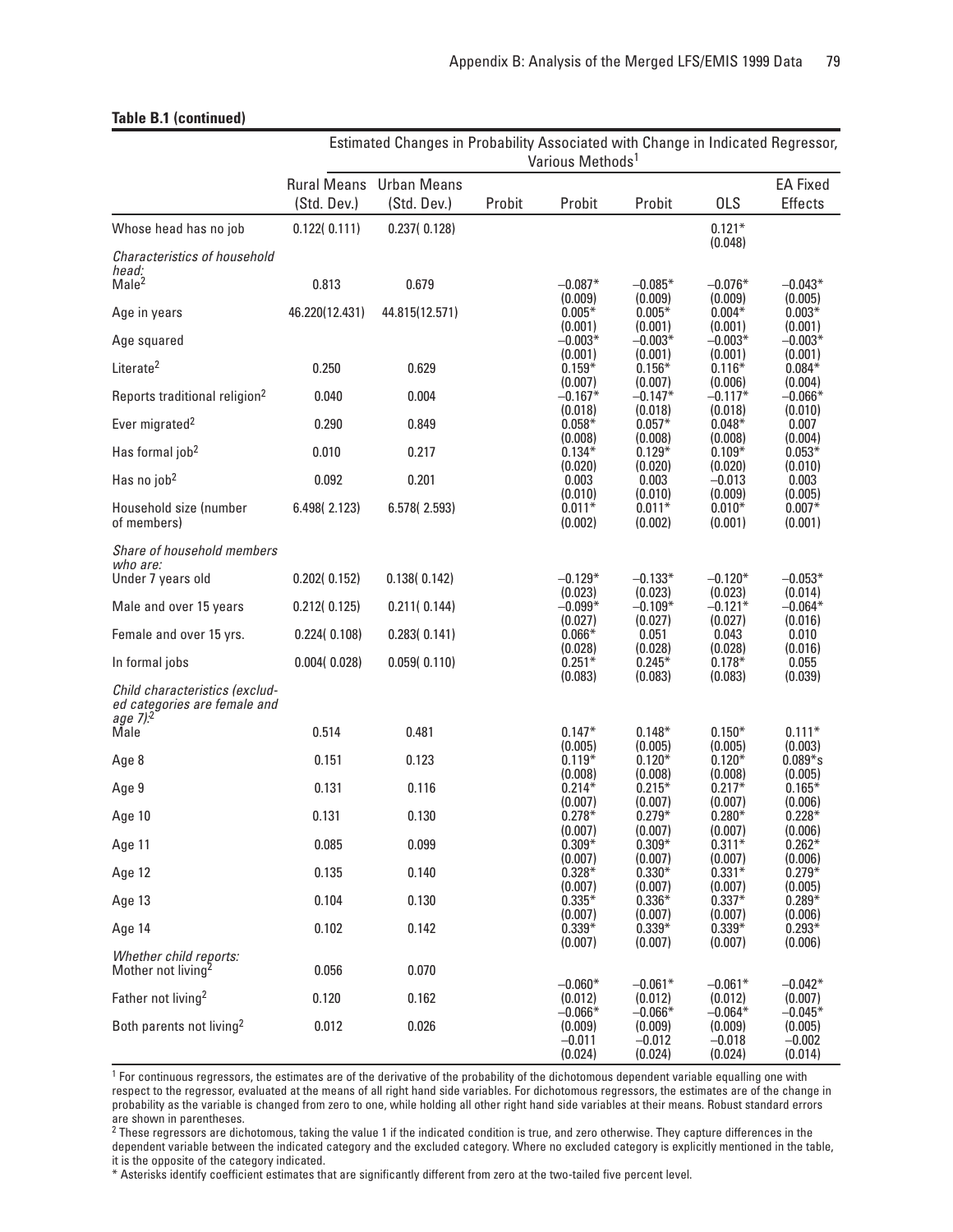| Rural<br>Urban<br><b>EA Fixed</b><br><b>EA Fixed</b><br>Probit<br>Probit<br>Effects<br>Probit<br>Probit<br><b>Effects</b><br><b>Number of Observations</b><br>49,554<br>49,554<br>49,554<br>24,539<br>24,539<br>24,539<br>Region of residence (exclud-<br>ed category is Amhara). <sup>2</sup><br>$0.028*$<br>$0.031*$<br>0.014<br>0.021<br>Tigray<br>(0.027)<br>(0.027)<br>(0.013)<br>(0.013)<br>Oromiya<br>$-0.003$<br>$-0.008$<br>0.015<br>0.007<br>(0.021)<br>(0.020)<br>(0.012)<br>(0.012)<br>Benshangul-Gumuz<br>0.070<br>0.062<br>0.005<br>0.008<br>(0.040)<br>(0.041)<br>(0.030)<br>(0.030)<br><b>SNNPR</b><br>$-0.012$<br>$-0.009$<br>$-0.038*$<br>$-0.054*$<br>(0.020)<br>(0.020)<br>(0.014)<br>(0.015)<br>Gambela<br>0.178<br>0.182<br>$-0.077$<br>$-0.093$<br>(0.094)<br>(0.099)<br>(0.060)<br>(0.061)<br>$-0.041$<br>Harare<br>0.013<br>0.001<br>$-0.013$<br>(0.052)<br>(0.055)<br>(0.028)<br>(0.029)<br>Addis Ababa<br>0.046<br>$0.036*$<br>0.037<br>$0.059*$<br>(0.133)<br>(0.123)<br>(0.015)<br>(0.018)<br>$1.000*$<br>$1.000*$<br>Dire Dawa<br>0.010<br>0.043<br>(0.001)<br>(0.001)<br>(0.048)<br>(0.033)<br>Number of schools in woreda<br>per 1000 population that offer:<br>Grades 1-4<br>$0.401*$<br>$0.358*$<br>0.104<br>0.063<br>(0.132)<br>(0.130)<br>(0.093)<br>(0.092)<br>Grades 5-8<br>0.060<br>$-0.023$<br>0.043<br>0.016<br>(0.155)<br>(0.149)<br>(0.103)<br>(0.095)<br>0.902<br>0.820<br>Grades 9-12<br>0.483<br>0.371<br>(0.880)<br>(0.964)<br>(0.655)<br>(0.685)<br>Woreda density in 1000<br>$0.436*$<br>$0.351*$<br>$-0.006^*$<br>$-0.006*$<br>population per sq. km.<br>(0.121)<br>(0.002)<br>(0.122)<br>(0.002)<br>$0.013*$<br>Woreda density squared<br>$-31.588*$<br>$-32.353*$<br>$0.013*$<br>(15.537)<br>(14.984)<br>(0.003)<br>(0.003)<br>Number per school in<br>woreda of teachers for:<br>Grades 1-4<br>$-0.001$<br>$-0.003$<br>0.002<br>0.001<br>(0.004)<br>(0.002)<br>(0.004)<br>(0.002)<br>$-0.001$<br>Grades 5-8<br>$-0.001$<br>0.001<br>0.000<br>(0.004)<br>(0.004)<br>(0.002)<br>(0.002)<br>$0.002*$<br>$0.001*$<br>$0.001*$<br>$0.001*$<br>(0.000)<br>(0.000)<br>(0.000)<br>(0.000)<br>Shares of school in woreda<br>with:<br>Latrines<br>0.059<br>0.059<br>0.038<br>0.022<br>(0.044)<br>(0.041)<br>(0.027)<br>(0.028)<br>0.072<br>0.067<br>$0.141*$<br>Libraries<br>$0.121*$<br>(0.054)<br>(0.054)<br>(0.038)<br>(0.038)<br>Shares of woreda teachers<br>$0.181*$<br>Are female<br>$-0.191*$<br>$-0.098$<br>$0.185*$<br>(0.084)<br>(0.080)<br>(0.055)<br>(0.054)<br>Have less than TTI<br>$-0.393*$<br>$-0.333*$<br>0.134<br>0.104<br>qualification<br>(0.154)<br>(0.143)<br>(0.110)<br>(0.095)<br>Have vocational training, BA<br>1.039<br>1.081<br>$-0.132$<br>$-0.225$<br>or MA<br>(0.992)<br>(0.910)<br>(0.289)<br>(0.274)<br>Share of households in EA:<br>$0.500*$<br>$0.113*$<br>(0.045)<br>(0.038)<br>Whose head has formal<br>0.487<br>$0.105*$<br>(0.253)<br>(0.037)<br>sector job |                        | Estimated Changes in Probability Associated with Change in Indicated Regressor, |  |  |  |  |  |  |  |
|--------------------------------------------------------------------------------------------------------------------------------------------------------------------------------------------------------------------------------------------------------------------------------------------------------------------------------------------------------------------------------------------------------------------------------------------------------------------------------------------------------------------------------------------------------------------------------------------------------------------------------------------------------------------------------------------------------------------------------------------------------------------------------------------------------------------------------------------------------------------------------------------------------------------------------------------------------------------------------------------------------------------------------------------------------------------------------------------------------------------------------------------------------------------------------------------------------------------------------------------------------------------------------------------------------------------------------------------------------------------------------------------------------------------------------------------------------------------------------------------------------------------------------------------------------------------------------------------------------------------------------------------------------------------------------------------------------------------------------------------------------------------------------------------------------------------------------------------------------------------------------------------------------------------------------------------------------------------------------------------------------------------------------------------------------------------------------------------------------------------------------------------------------------------------------------------------------------------------------------------------------------------------------------------------------------------------------------------------------------------------------------------------------------------------------------------------------------------------------------------------------------------------------------------------------------------------------------------------------------------------------------------------------------------------------------------------------------------------------------------------------------------------------------------------------------------------------------------------------------------------------------------------------------------------------------------------|------------------------|---------------------------------------------------------------------------------|--|--|--|--|--|--|--|
|                                                                                                                                                                                                                                                                                                                                                                                                                                                                                                                                                                                                                                                                                                                                                                                                                                                                                                                                                                                                                                                                                                                                                                                                                                                                                                                                                                                                                                                                                                                                                                                                                                                                                                                                                                                                                                                                                                                                                                                                                                                                                                                                                                                                                                                                                                                                                                                                                                                                                                                                                                                                                                                                                                                                                                                                                                                                                                                                                  |                        | Various Sub-Samples and Methods <sup>1</sup>                                    |  |  |  |  |  |  |  |
|                                                                                                                                                                                                                                                                                                                                                                                                                                                                                                                                                                                                                                                                                                                                                                                                                                                                                                                                                                                                                                                                                                                                                                                                                                                                                                                                                                                                                                                                                                                                                                                                                                                                                                                                                                                                                                                                                                                                                                                                                                                                                                                                                                                                                                                                                                                                                                                                                                                                                                                                                                                                                                                                                                                                                                                                                                                                                                                                                  |                        |                                                                                 |  |  |  |  |  |  |  |
|                                                                                                                                                                                                                                                                                                                                                                                                                                                                                                                                                                                                                                                                                                                                                                                                                                                                                                                                                                                                                                                                                                                                                                                                                                                                                                                                                                                                                                                                                                                                                                                                                                                                                                                                                                                                                                                                                                                                                                                                                                                                                                                                                                                                                                                                                                                                                                                                                                                                                                                                                                                                                                                                                                                                                                                                                                                                                                                                                  |                        |                                                                                 |  |  |  |  |  |  |  |
|                                                                                                                                                                                                                                                                                                                                                                                                                                                                                                                                                                                                                                                                                                                                                                                                                                                                                                                                                                                                                                                                                                                                                                                                                                                                                                                                                                                                                                                                                                                                                                                                                                                                                                                                                                                                                                                                                                                                                                                                                                                                                                                                                                                                                                                                                                                                                                                                                                                                                                                                                                                                                                                                                                                                                                                                                                                                                                                                                  |                        |                                                                                 |  |  |  |  |  |  |  |
|                                                                                                                                                                                                                                                                                                                                                                                                                                                                                                                                                                                                                                                                                                                                                                                                                                                                                                                                                                                                                                                                                                                                                                                                                                                                                                                                                                                                                                                                                                                                                                                                                                                                                                                                                                                                                                                                                                                                                                                                                                                                                                                                                                                                                                                                                                                                                                                                                                                                                                                                                                                                                                                                                                                                                                                                                                                                                                                                                  |                        |                                                                                 |  |  |  |  |  |  |  |
|                                                                                                                                                                                                                                                                                                                                                                                                                                                                                                                                                                                                                                                                                                                                                                                                                                                                                                                                                                                                                                                                                                                                                                                                                                                                                                                                                                                                                                                                                                                                                                                                                                                                                                                                                                                                                                                                                                                                                                                                                                                                                                                                                                                                                                                                                                                                                                                                                                                                                                                                                                                                                                                                                                                                                                                                                                                                                                                                                  |                        |                                                                                 |  |  |  |  |  |  |  |
|                                                                                                                                                                                                                                                                                                                                                                                                                                                                                                                                                                                                                                                                                                                                                                                                                                                                                                                                                                                                                                                                                                                                                                                                                                                                                                                                                                                                                                                                                                                                                                                                                                                                                                                                                                                                                                                                                                                                                                                                                                                                                                                                                                                                                                                                                                                                                                                                                                                                                                                                                                                                                                                                                                                                                                                                                                                                                                                                                  |                        |                                                                                 |  |  |  |  |  |  |  |
|                                                                                                                                                                                                                                                                                                                                                                                                                                                                                                                                                                                                                                                                                                                                                                                                                                                                                                                                                                                                                                                                                                                                                                                                                                                                                                                                                                                                                                                                                                                                                                                                                                                                                                                                                                                                                                                                                                                                                                                                                                                                                                                                                                                                                                                                                                                                                                                                                                                                                                                                                                                                                                                                                                                                                                                                                                                                                                                                                  |                        |                                                                                 |  |  |  |  |  |  |  |
|                                                                                                                                                                                                                                                                                                                                                                                                                                                                                                                                                                                                                                                                                                                                                                                                                                                                                                                                                                                                                                                                                                                                                                                                                                                                                                                                                                                                                                                                                                                                                                                                                                                                                                                                                                                                                                                                                                                                                                                                                                                                                                                                                                                                                                                                                                                                                                                                                                                                                                                                                                                                                                                                                                                                                                                                                                                                                                                                                  |                        |                                                                                 |  |  |  |  |  |  |  |
|                                                                                                                                                                                                                                                                                                                                                                                                                                                                                                                                                                                                                                                                                                                                                                                                                                                                                                                                                                                                                                                                                                                                                                                                                                                                                                                                                                                                                                                                                                                                                                                                                                                                                                                                                                                                                                                                                                                                                                                                                                                                                                                                                                                                                                                                                                                                                                                                                                                                                                                                                                                                                                                                                                                                                                                                                                                                                                                                                  |                        |                                                                                 |  |  |  |  |  |  |  |
|                                                                                                                                                                                                                                                                                                                                                                                                                                                                                                                                                                                                                                                                                                                                                                                                                                                                                                                                                                                                                                                                                                                                                                                                                                                                                                                                                                                                                                                                                                                                                                                                                                                                                                                                                                                                                                                                                                                                                                                                                                                                                                                                                                                                                                                                                                                                                                                                                                                                                                                                                                                                                                                                                                                                                                                                                                                                                                                                                  |                        |                                                                                 |  |  |  |  |  |  |  |
|                                                                                                                                                                                                                                                                                                                                                                                                                                                                                                                                                                                                                                                                                                                                                                                                                                                                                                                                                                                                                                                                                                                                                                                                                                                                                                                                                                                                                                                                                                                                                                                                                                                                                                                                                                                                                                                                                                                                                                                                                                                                                                                                                                                                                                                                                                                                                                                                                                                                                                                                                                                                                                                                                                                                                                                                                                                                                                                                                  |                        |                                                                                 |  |  |  |  |  |  |  |
|                                                                                                                                                                                                                                                                                                                                                                                                                                                                                                                                                                                                                                                                                                                                                                                                                                                                                                                                                                                                                                                                                                                                                                                                                                                                                                                                                                                                                                                                                                                                                                                                                                                                                                                                                                                                                                                                                                                                                                                                                                                                                                                                                                                                                                                                                                                                                                                                                                                                                                                                                                                                                                                                                                                                                                                                                                                                                                                                                  |                        |                                                                                 |  |  |  |  |  |  |  |
|                                                                                                                                                                                                                                                                                                                                                                                                                                                                                                                                                                                                                                                                                                                                                                                                                                                                                                                                                                                                                                                                                                                                                                                                                                                                                                                                                                                                                                                                                                                                                                                                                                                                                                                                                                                                                                                                                                                                                                                                                                                                                                                                                                                                                                                                                                                                                                                                                                                                                                                                                                                                                                                                                                                                                                                                                                                                                                                                                  |                        |                                                                                 |  |  |  |  |  |  |  |
|                                                                                                                                                                                                                                                                                                                                                                                                                                                                                                                                                                                                                                                                                                                                                                                                                                                                                                                                                                                                                                                                                                                                                                                                                                                                                                                                                                                                                                                                                                                                                                                                                                                                                                                                                                                                                                                                                                                                                                                                                                                                                                                                                                                                                                                                                                                                                                                                                                                                                                                                                                                                                                                                                                                                                                                                                                                                                                                                                  |                        |                                                                                 |  |  |  |  |  |  |  |
|                                                                                                                                                                                                                                                                                                                                                                                                                                                                                                                                                                                                                                                                                                                                                                                                                                                                                                                                                                                                                                                                                                                                                                                                                                                                                                                                                                                                                                                                                                                                                                                                                                                                                                                                                                                                                                                                                                                                                                                                                                                                                                                                                                                                                                                                                                                                                                                                                                                                                                                                                                                                                                                                                                                                                                                                                                                                                                                                                  |                        |                                                                                 |  |  |  |  |  |  |  |
|                                                                                                                                                                                                                                                                                                                                                                                                                                                                                                                                                                                                                                                                                                                                                                                                                                                                                                                                                                                                                                                                                                                                                                                                                                                                                                                                                                                                                                                                                                                                                                                                                                                                                                                                                                                                                                                                                                                                                                                                                                                                                                                                                                                                                                                                                                                                                                                                                                                                                                                                                                                                                                                                                                                                                                                                                                                                                                                                                  |                        |                                                                                 |  |  |  |  |  |  |  |
|                                                                                                                                                                                                                                                                                                                                                                                                                                                                                                                                                                                                                                                                                                                                                                                                                                                                                                                                                                                                                                                                                                                                                                                                                                                                                                                                                                                                                                                                                                                                                                                                                                                                                                                                                                                                                                                                                                                                                                                                                                                                                                                                                                                                                                                                                                                                                                                                                                                                                                                                                                                                                                                                                                                                                                                                                                                                                                                                                  |                        |                                                                                 |  |  |  |  |  |  |  |
|                                                                                                                                                                                                                                                                                                                                                                                                                                                                                                                                                                                                                                                                                                                                                                                                                                                                                                                                                                                                                                                                                                                                                                                                                                                                                                                                                                                                                                                                                                                                                                                                                                                                                                                                                                                                                                                                                                                                                                                                                                                                                                                                                                                                                                                                                                                                                                                                                                                                                                                                                                                                                                                                                                                                                                                                                                                                                                                                                  |                        |                                                                                 |  |  |  |  |  |  |  |
|                                                                                                                                                                                                                                                                                                                                                                                                                                                                                                                                                                                                                                                                                                                                                                                                                                                                                                                                                                                                                                                                                                                                                                                                                                                                                                                                                                                                                                                                                                                                                                                                                                                                                                                                                                                                                                                                                                                                                                                                                                                                                                                                                                                                                                                                                                                                                                                                                                                                                                                                                                                                                                                                                                                                                                                                                                                                                                                                                  |                        |                                                                                 |  |  |  |  |  |  |  |
|                                                                                                                                                                                                                                                                                                                                                                                                                                                                                                                                                                                                                                                                                                                                                                                                                                                                                                                                                                                                                                                                                                                                                                                                                                                                                                                                                                                                                                                                                                                                                                                                                                                                                                                                                                                                                                                                                                                                                                                                                                                                                                                                                                                                                                                                                                                                                                                                                                                                                                                                                                                                                                                                                                                                                                                                                                                                                                                                                  |                        |                                                                                 |  |  |  |  |  |  |  |
|                                                                                                                                                                                                                                                                                                                                                                                                                                                                                                                                                                                                                                                                                                                                                                                                                                                                                                                                                                                                                                                                                                                                                                                                                                                                                                                                                                                                                                                                                                                                                                                                                                                                                                                                                                                                                                                                                                                                                                                                                                                                                                                                                                                                                                                                                                                                                                                                                                                                                                                                                                                                                                                                                                                                                                                                                                                                                                                                                  |                        |                                                                                 |  |  |  |  |  |  |  |
|                                                                                                                                                                                                                                                                                                                                                                                                                                                                                                                                                                                                                                                                                                                                                                                                                                                                                                                                                                                                                                                                                                                                                                                                                                                                                                                                                                                                                                                                                                                                                                                                                                                                                                                                                                                                                                                                                                                                                                                                                                                                                                                                                                                                                                                                                                                                                                                                                                                                                                                                                                                                                                                                                                                                                                                                                                                                                                                                                  |                        |                                                                                 |  |  |  |  |  |  |  |
|                                                                                                                                                                                                                                                                                                                                                                                                                                                                                                                                                                                                                                                                                                                                                                                                                                                                                                                                                                                                                                                                                                                                                                                                                                                                                                                                                                                                                                                                                                                                                                                                                                                                                                                                                                                                                                                                                                                                                                                                                                                                                                                                                                                                                                                                                                                                                                                                                                                                                                                                                                                                                                                                                                                                                                                                                                                                                                                                                  |                        |                                                                                 |  |  |  |  |  |  |  |
|                                                                                                                                                                                                                                                                                                                                                                                                                                                                                                                                                                                                                                                                                                                                                                                                                                                                                                                                                                                                                                                                                                                                                                                                                                                                                                                                                                                                                                                                                                                                                                                                                                                                                                                                                                                                                                                                                                                                                                                                                                                                                                                                                                                                                                                                                                                                                                                                                                                                                                                                                                                                                                                                                                                                                                                                                                                                                                                                                  |                        |                                                                                 |  |  |  |  |  |  |  |
|                                                                                                                                                                                                                                                                                                                                                                                                                                                                                                                                                                                                                                                                                                                                                                                                                                                                                                                                                                                                                                                                                                                                                                                                                                                                                                                                                                                                                                                                                                                                                                                                                                                                                                                                                                                                                                                                                                                                                                                                                                                                                                                                                                                                                                                                                                                                                                                                                                                                                                                                                                                                                                                                                                                                                                                                                                                                                                                                                  |                        |                                                                                 |  |  |  |  |  |  |  |
|                                                                                                                                                                                                                                                                                                                                                                                                                                                                                                                                                                                                                                                                                                                                                                                                                                                                                                                                                                                                                                                                                                                                                                                                                                                                                                                                                                                                                                                                                                                                                                                                                                                                                                                                                                                                                                                                                                                                                                                                                                                                                                                                                                                                                                                                                                                                                                                                                                                                                                                                                                                                                                                                                                                                                                                                                                                                                                                                                  |                        |                                                                                 |  |  |  |  |  |  |  |
|                                                                                                                                                                                                                                                                                                                                                                                                                                                                                                                                                                                                                                                                                                                                                                                                                                                                                                                                                                                                                                                                                                                                                                                                                                                                                                                                                                                                                                                                                                                                                                                                                                                                                                                                                                                                                                                                                                                                                                                                                                                                                                                                                                                                                                                                                                                                                                                                                                                                                                                                                                                                                                                                                                                                                                                                                                                                                                                                                  |                        |                                                                                 |  |  |  |  |  |  |  |
|                                                                                                                                                                                                                                                                                                                                                                                                                                                                                                                                                                                                                                                                                                                                                                                                                                                                                                                                                                                                                                                                                                                                                                                                                                                                                                                                                                                                                                                                                                                                                                                                                                                                                                                                                                                                                                                                                                                                                                                                                                                                                                                                                                                                                                                                                                                                                                                                                                                                                                                                                                                                                                                                                                                                                                                                                                                                                                                                                  |                        |                                                                                 |  |  |  |  |  |  |  |
|                                                                                                                                                                                                                                                                                                                                                                                                                                                                                                                                                                                                                                                                                                                                                                                                                                                                                                                                                                                                                                                                                                                                                                                                                                                                                                                                                                                                                                                                                                                                                                                                                                                                                                                                                                                                                                                                                                                                                                                                                                                                                                                                                                                                                                                                                                                                                                                                                                                                                                                                                                                                                                                                                                                                                                                                                                                                                                                                                  |                        |                                                                                 |  |  |  |  |  |  |  |
|                                                                                                                                                                                                                                                                                                                                                                                                                                                                                                                                                                                                                                                                                                                                                                                                                                                                                                                                                                                                                                                                                                                                                                                                                                                                                                                                                                                                                                                                                                                                                                                                                                                                                                                                                                                                                                                                                                                                                                                                                                                                                                                                                                                                                                                                                                                                                                                                                                                                                                                                                                                                                                                                                                                                                                                                                                                                                                                                                  |                        |                                                                                 |  |  |  |  |  |  |  |
|                                                                                                                                                                                                                                                                                                                                                                                                                                                                                                                                                                                                                                                                                                                                                                                                                                                                                                                                                                                                                                                                                                                                                                                                                                                                                                                                                                                                                                                                                                                                                                                                                                                                                                                                                                                                                                                                                                                                                                                                                                                                                                                                                                                                                                                                                                                                                                                                                                                                                                                                                                                                                                                                                                                                                                                                                                                                                                                                                  |                        |                                                                                 |  |  |  |  |  |  |  |
|                                                                                                                                                                                                                                                                                                                                                                                                                                                                                                                                                                                                                                                                                                                                                                                                                                                                                                                                                                                                                                                                                                                                                                                                                                                                                                                                                                                                                                                                                                                                                                                                                                                                                                                                                                                                                                                                                                                                                                                                                                                                                                                                                                                                                                                                                                                                                                                                                                                                                                                                                                                                                                                                                                                                                                                                                                                                                                                                                  | Grades 9-12            |                                                                                 |  |  |  |  |  |  |  |
|                                                                                                                                                                                                                                                                                                                                                                                                                                                                                                                                                                                                                                                                                                                                                                                                                                                                                                                                                                                                                                                                                                                                                                                                                                                                                                                                                                                                                                                                                                                                                                                                                                                                                                                                                                                                                                                                                                                                                                                                                                                                                                                                                                                                                                                                                                                                                                                                                                                                                                                                                                                                                                                                                                                                                                                                                                                                                                                                                  |                        |                                                                                 |  |  |  |  |  |  |  |
|                                                                                                                                                                                                                                                                                                                                                                                                                                                                                                                                                                                                                                                                                                                                                                                                                                                                                                                                                                                                                                                                                                                                                                                                                                                                                                                                                                                                                                                                                                                                                                                                                                                                                                                                                                                                                                                                                                                                                                                                                                                                                                                                                                                                                                                                                                                                                                                                                                                                                                                                                                                                                                                                                                                                                                                                                                                                                                                                                  |                        |                                                                                 |  |  |  |  |  |  |  |
|                                                                                                                                                                                                                                                                                                                                                                                                                                                                                                                                                                                                                                                                                                                                                                                                                                                                                                                                                                                                                                                                                                                                                                                                                                                                                                                                                                                                                                                                                                                                                                                                                                                                                                                                                                                                                                                                                                                                                                                                                                                                                                                                                                                                                                                                                                                                                                                                                                                                                                                                                                                                                                                                                                                                                                                                                                                                                                                                                  |                        |                                                                                 |  |  |  |  |  |  |  |
|                                                                                                                                                                                                                                                                                                                                                                                                                                                                                                                                                                                                                                                                                                                                                                                                                                                                                                                                                                                                                                                                                                                                                                                                                                                                                                                                                                                                                                                                                                                                                                                                                                                                                                                                                                                                                                                                                                                                                                                                                                                                                                                                                                                                                                                                                                                                                                                                                                                                                                                                                                                                                                                                                                                                                                                                                                                                                                                                                  |                        |                                                                                 |  |  |  |  |  |  |  |
|                                                                                                                                                                                                                                                                                                                                                                                                                                                                                                                                                                                                                                                                                                                                                                                                                                                                                                                                                                                                                                                                                                                                                                                                                                                                                                                                                                                                                                                                                                                                                                                                                                                                                                                                                                                                                                                                                                                                                                                                                                                                                                                                                                                                                                                                                                                                                                                                                                                                                                                                                                                                                                                                                                                                                                                                                                                                                                                                                  |                        |                                                                                 |  |  |  |  |  |  |  |
|                                                                                                                                                                                                                                                                                                                                                                                                                                                                                                                                                                                                                                                                                                                                                                                                                                                                                                                                                                                                                                                                                                                                                                                                                                                                                                                                                                                                                                                                                                                                                                                                                                                                                                                                                                                                                                                                                                                                                                                                                                                                                                                                                                                                                                                                                                                                                                                                                                                                                                                                                                                                                                                                                                                                                                                                                                                                                                                                                  |                        |                                                                                 |  |  |  |  |  |  |  |
|                                                                                                                                                                                                                                                                                                                                                                                                                                                                                                                                                                                                                                                                                                                                                                                                                                                                                                                                                                                                                                                                                                                                                                                                                                                                                                                                                                                                                                                                                                                                                                                                                                                                                                                                                                                                                                                                                                                                                                                                                                                                                                                                                                                                                                                                                                                                                                                                                                                                                                                                                                                                                                                                                                                                                                                                                                                                                                                                                  | in grades $1 - 8$ who: |                                                                                 |  |  |  |  |  |  |  |
|                                                                                                                                                                                                                                                                                                                                                                                                                                                                                                                                                                                                                                                                                                                                                                                                                                                                                                                                                                                                                                                                                                                                                                                                                                                                                                                                                                                                                                                                                                                                                                                                                                                                                                                                                                                                                                                                                                                                                                                                                                                                                                                                                                                                                                                                                                                                                                                                                                                                                                                                                                                                                                                                                                                                                                                                                                                                                                                                                  |                        |                                                                                 |  |  |  |  |  |  |  |
|                                                                                                                                                                                                                                                                                                                                                                                                                                                                                                                                                                                                                                                                                                                                                                                                                                                                                                                                                                                                                                                                                                                                                                                                                                                                                                                                                                                                                                                                                                                                                                                                                                                                                                                                                                                                                                                                                                                                                                                                                                                                                                                                                                                                                                                                                                                                                                                                                                                                                                                                                                                                                                                                                                                                                                                                                                                                                                                                                  |                        |                                                                                 |  |  |  |  |  |  |  |
|                                                                                                                                                                                                                                                                                                                                                                                                                                                                                                                                                                                                                                                                                                                                                                                                                                                                                                                                                                                                                                                                                                                                                                                                                                                                                                                                                                                                                                                                                                                                                                                                                                                                                                                                                                                                                                                                                                                                                                                                                                                                                                                                                                                                                                                                                                                                                                                                                                                                                                                                                                                                                                                                                                                                                                                                                                                                                                                                                  |                        |                                                                                 |  |  |  |  |  |  |  |
|                                                                                                                                                                                                                                                                                                                                                                                                                                                                                                                                                                                                                                                                                                                                                                                                                                                                                                                                                                                                                                                                                                                                                                                                                                                                                                                                                                                                                                                                                                                                                                                                                                                                                                                                                                                                                                                                                                                                                                                                                                                                                                                                                                                                                                                                                                                                                                                                                                                                                                                                                                                                                                                                                                                                                                                                                                                                                                                                                  |                        |                                                                                 |  |  |  |  |  |  |  |
|                                                                                                                                                                                                                                                                                                                                                                                                                                                                                                                                                                                                                                                                                                                                                                                                                                                                                                                                                                                                                                                                                                                                                                                                                                                                                                                                                                                                                                                                                                                                                                                                                                                                                                                                                                                                                                                                                                                                                                                                                                                                                                                                                                                                                                                                                                                                                                                                                                                                                                                                                                                                                                                                                                                                                                                                                                                                                                                                                  |                        |                                                                                 |  |  |  |  |  |  |  |
|                                                                                                                                                                                                                                                                                                                                                                                                                                                                                                                                                                                                                                                                                                                                                                                                                                                                                                                                                                                                                                                                                                                                                                                                                                                                                                                                                                                                                                                                                                                                                                                                                                                                                                                                                                                                                                                                                                                                                                                                                                                                                                                                                                                                                                                                                                                                                                                                                                                                                                                                                                                                                                                                                                                                                                                                                                                                                                                                                  |                        |                                                                                 |  |  |  |  |  |  |  |
|                                                                                                                                                                                                                                                                                                                                                                                                                                                                                                                                                                                                                                                                                                                                                                                                                                                                                                                                                                                                                                                                                                                                                                                                                                                                                                                                                                                                                                                                                                                                                                                                                                                                                                                                                                                                                                                                                                                                                                                                                                                                                                                                                                                                                                                                                                                                                                                                                                                                                                                                                                                                                                                                                                                                                                                                                                                                                                                                                  | With literate head     |                                                                                 |  |  |  |  |  |  |  |
|                                                                                                                                                                                                                                                                                                                                                                                                                                                                                                                                                                                                                                                                                                                                                                                                                                                                                                                                                                                                                                                                                                                                                                                                                                                                                                                                                                                                                                                                                                                                                                                                                                                                                                                                                                                                                                                                                                                                                                                                                                                                                                                                                                                                                                                                                                                                                                                                                                                                                                                                                                                                                                                                                                                                                                                                                                                                                                                                                  |                        |                                                                                 |  |  |  |  |  |  |  |
|                                                                                                                                                                                                                                                                                                                                                                                                                                                                                                                                                                                                                                                                                                                                                                                                                                                                                                                                                                                                                                                                                                                                                                                                                                                                                                                                                                                                                                                                                                                                                                                                                                                                                                                                                                                                                                                                                                                                                                                                                                                                                                                                                                                                                                                                                                                                                                                                                                                                                                                                                                                                                                                                                                                                                                                                                                                                                                                                                  |                        |                                                                                 |  |  |  |  |  |  |  |

# **Table B.2. Estimates of Probability Derivatives Employing the LFS/EMIS 1999 Samples: Rural and Urban Children 7 to 14 Years Old**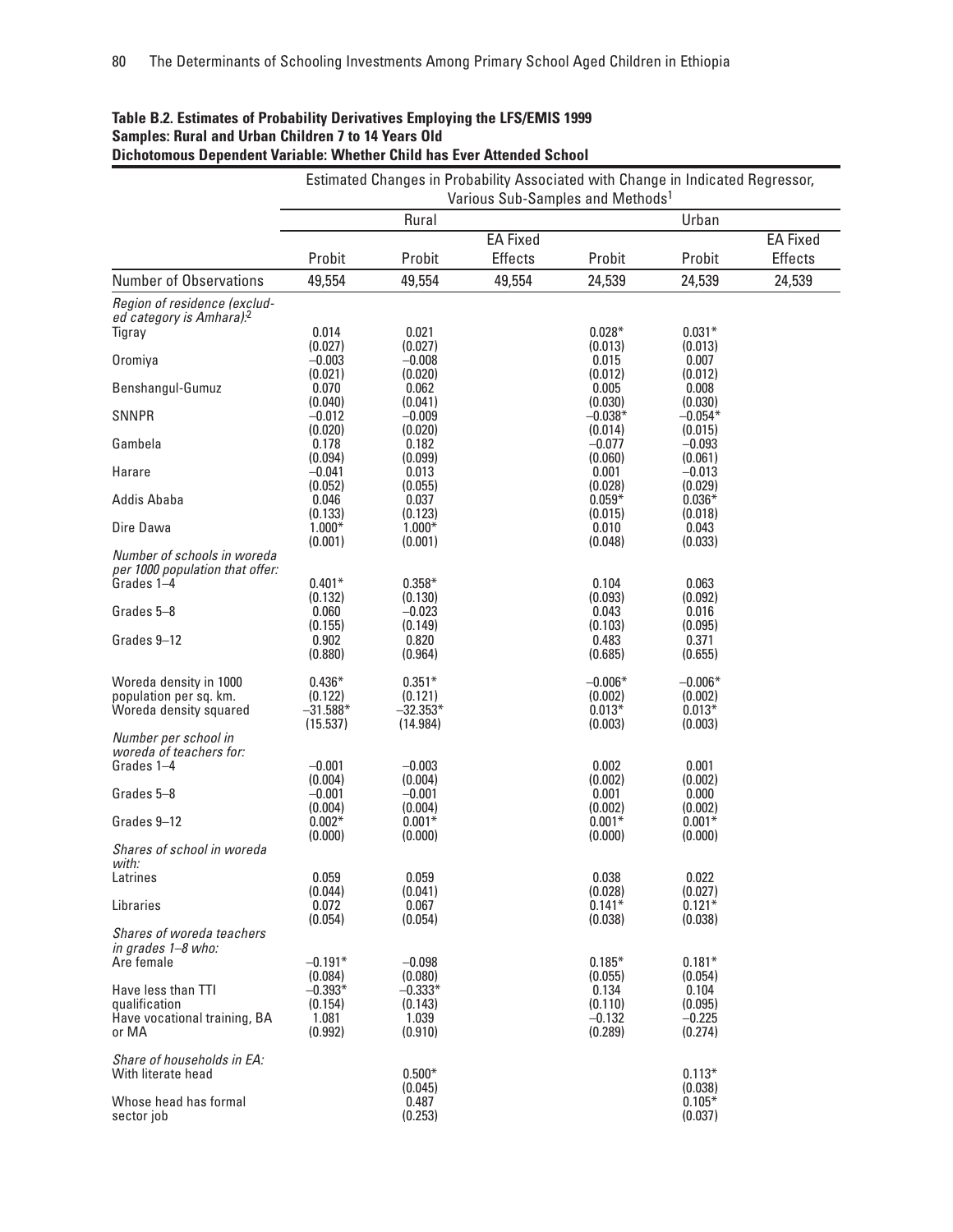## **Table B.2 (continued)**

|                                                                                        | Estimated Changes in Probability Associated with Change in Indicated Regressor,<br>Various Sub-samples and Methods <sup>1</sup> |                                |                                |                                |                                |                                |  |  |
|----------------------------------------------------------------------------------------|---------------------------------------------------------------------------------------------------------------------------------|--------------------------------|--------------------------------|--------------------------------|--------------------------------|--------------------------------|--|--|
|                                                                                        | Rural<br>Urban                                                                                                                  |                                |                                |                                |                                |                                |  |  |
|                                                                                        |                                                                                                                                 |                                | <b>EA Fixed</b>                |                                | <b>EA Fixed</b>                |                                |  |  |
|                                                                                        | Probit                                                                                                                          | <b>OLS</b>                     | <b>Effects</b>                 | Probit                         | <b>OLS</b>                     | <b>Effects</b>                 |  |  |
| Whose head has no job                                                                  |                                                                                                                                 | 0.098<br>(0.055)               |                                |                                | 0.069<br>(0.036)               |                                |  |  |
| Characteristics of household<br>head:                                                  |                                                                                                                                 |                                |                                |                                |                                |                                |  |  |
| Male <sup>2</sup>                                                                      | $-0.058*$                                                                                                                       | $-0.048*$                      | $-0.033*$                      | $-0.060*$                      | $-0.056*$                      | $-0.059*$                      |  |  |
|                                                                                        | (0.011)                                                                                                                         | (0.010)                        | (0.007)                        | (0.007)                        | (0.007)                        | (0.007)                        |  |  |
| Age in years                                                                           | $0.004*$                                                                                                                        | $0.003*$                       | $0.003*$                       | $0.003*$                       | $0.004*$                       | $0.004*$                       |  |  |
|                                                                                        | (0.001)                                                                                                                         | (0.001)                        | (0.001)                        | (0.001)                        | (0.001)                        | (0.001)                        |  |  |
| Age squared                                                                            | $-0.002$                                                                                                                        | $-0.002$                       | $-0.002*$                      | $-0.003*$                      | $-0.003*$                      | $-0.004*$                      |  |  |
| Literate <sup>2</sup>                                                                  | (0.001)                                                                                                                         | (0.001)                        | (0.001)                        | (0.001)                        | (0.001)                        | (0.001)                        |  |  |
|                                                                                        | $0.138*$                                                                                                                        | $0.091*$                       | $0.082*$                       | $0.098*$                       | $0.086*$                       | $0.089*$                       |  |  |
|                                                                                        | (0.008)                                                                                                                         | (0.007)                        | (0.005)                        | (0.008)                        | (0.007)                        | (0.006)                        |  |  |
| Reports traditional religion <sup>2</sup>                                              | $-0.128*$                                                                                                                       | $-0.106*$                      | $-0.061*$                      | $-0.121*$                      | $-0.113*$                      | $-0.126*$                      |  |  |
|                                                                                        | (0.015)                                                                                                                         | (0.015)                        | (0.011)                        | (0.060)                        | (0.056)                        | (0.035)                        |  |  |
| Ever migrated <sup>2</sup>                                                             | $0.049*$                                                                                                                        | $0.038*$                       | 0.001                          | $0.033*$                       | $0.026*$                       | $0.019*$                       |  |  |
| Has formal job <sup>2</sup>                                                            | (0.009)                                                                                                                         | (0.009)                        | (0.005)                        | (0.008)                        | (0.008)                        | (0.006)                        |  |  |
|                                                                                        | $0.235*$                                                                                                                        | $0.177*$                       | $0.167*$                       | $0.061*$                       | $0.051*$                       | $0.048*$                       |  |  |
|                                                                                        | (0.040)                                                                                                                         | (0.042)                        | (0.026)                        | (0.010)                        | (0.010)                        | (0.010)                        |  |  |
| Has no job <sup>2</sup>                                                                | $-0.021$                                                                                                                        | $-0.035*$                      | $-0.018*$                      | $0.021*$                       | 0.014                          | $0.022*$                       |  |  |
| Household size (number of<br>members)                                                  | (0.012)<br>$0.007*$<br>(0.002)                                                                                                  | (0.010)<br>$0.006*$<br>(0.002) | (0.008)<br>$0.005*$<br>(0.001) | (0.007)<br>$0.008*$<br>(0.001) | (0.007)<br>$0.008*$<br>(0.001) | (0.007)<br>$0.009*$<br>(0.001) |  |  |
| Share of household members<br>who are:                                                 |                                                                                                                                 |                                |                                |                                |                                |                                |  |  |
| Under 7 years old                                                                      | $-0.067*$                                                                                                                       | $-0.048$                       | $-0.022$                       | $-0.147*$                      | $-0.142*$                      | $-0.129*$                      |  |  |
| Male and over 15 years                                                                 | (0.025)                                                                                                                         | (0.026)                        | (0.018)                        | (0.021)                        | (0.021)                        | (0.020)                        |  |  |
|                                                                                        | $-0.116*$                                                                                                                       | $-0.119*$                      | $-0.089*$                      | $-0.022$                       | $-0.026$                       | $-0.023$                       |  |  |
|                                                                                        | (0.030)                                                                                                                         | (0.030)                        | (0.021)                        | (0.025)                        | (0.025)                        | (0.022)                        |  |  |
| Female and over 15 yrs.                                                                | $-0.009$                                                                                                                        | $-0.013$                       | $-0.014$                       | $0.060*$                       | $0.054*$                       | 0.028                          |  |  |
|                                                                                        | (0.032)                                                                                                                         | (0.032)                        | (0.023)                        | (0.025)                        | (0.025)                        | (0.022)                        |  |  |
| In formal jobs                                                                         | $0.466*$                                                                                                                        | $0.365*$                       | 0.174                          | 0.055                          | 0.025                          | 0.013                          |  |  |
|                                                                                        | (0.133)                                                                                                                         | (0.139)                        | (0.097)                        | (0.048)                        | (0.047)                        | (0.037)                        |  |  |
| Child characteristics (exclud-<br>ed categories are female and<br>age 7). <sup>2</sup> |                                                                                                                                 |                                |                                |                                |                                |                                |  |  |
| Male                                                                                   | $0.153*$                                                                                                                        | $0.155*$                       | $0.140*$                       | $0.047*$                       | $0.048*$                       | $0.050*$                       |  |  |
| Age 8                                                                                  | (0.006)                                                                                                                         | (0.006)                        | (0.004)                        | (0.005)                        | (0.004)                        | (0.004)                        |  |  |
|                                                                                        | $0.109*$                                                                                                                        | $0.108*$                       | $0.078*$                       | $0.065*$                       | $0.064*$                       | $0.117*$                       |  |  |
|                                                                                        | (0.010)                                                                                                                         | (0.010)                        | (0.007)                        | (0.005)                        | (0.005)                        | (0.009)                        |  |  |
| Age 9                                                                                  | $0.210*$                                                                                                                        | $0.211*$                       | $0.154*$                       | $0.101*$                       | $0.101*$                       | $0.190*$                       |  |  |
|                                                                                        | (0.010)                                                                                                                         | (0.010)                        | (0.007)                        | (0.004)                        | (0.004)                        | (0.009)                        |  |  |
| Age 10                                                                                 | $0.292*$                                                                                                                        | $0.293*$                       | $0.231*$                       | $0.117*$                       | $0.116*$                       | $0.221*$                       |  |  |
|                                                                                        | (0.010)                                                                                                                         | (0.010)                        | (0.007)                        | (0.004)                        | (0.004)                        | (0.008)                        |  |  |
| Age 11                                                                                 | $0.339*$                                                                                                                        | $0.340*$                       | $0.269*$                       | $0.121*$                       | $0.120*$                       | $0.243*$                       |  |  |
| Age 12                                                                                 | (0.011)                                                                                                                         | (0.011)                        | (0.008)                        | (0.004)                        | (0.004)                        | (0.009)                        |  |  |
|                                                                                        | $0.364*$                                                                                                                        | $0.367*$                       | $0.299*$                       | $0.127*$                       | $0.126*$                       | $0.235*$                       |  |  |
|                                                                                        | (0.010)                                                                                                                         | (0.010)                        | (0.007)                        | (0.004)                        | (0.004)                        | (0.008)                        |  |  |
| Age 13                                                                                 | $0.390*$                                                                                                                        | $0.392*$                       | $0.319*$                       | $0.119*$                       | $0.118*$                       | $0.233*$                       |  |  |
|                                                                                        | (0.010)                                                                                                                         | (0.010)                        | (0.008)                        | (0.004)                        | (0.004)                        | (0.009)                        |  |  |
| Age 14                                                                                 | $0.387*$                                                                                                                        | $0.389*$                       | $0.326*$                       | $0.125*$                       | $0.124*$                       | $0.233*$                       |  |  |
|                                                                                        | (0.011)                                                                                                                         | (0.011)                        | (0.008)                        | (0.004)                        | (0.004)                        | (0.009)                        |  |  |
| Whether child reports:<br>Mother not living2                                           | $-0.046*$                                                                                                                       | $-0.047*$                      | $-0.040*$                      | $-0.054*$                      | $-0.052*$                      | $-0.044*$                      |  |  |
| Father not living2                                                                     | (0.012)                                                                                                                         | (0.012)                        | (0.009)                        | (0.014)                        | (0.014)                        | (0.011)                        |  |  |
|                                                                                        | $-0.049*$                                                                                                                       | $-0.047*$                      | $-0.049*$                      | $-0.042*$                      | $-0.041*$                      | $-0.035*$                      |  |  |
|                                                                                        | (0.009)                                                                                                                         | (0.009)                        | (0.007)                        | (0.009)                        | (0.009)                        | (0.007)                        |  |  |
| Both parents not living2                                                               | $-0.019$                                                                                                                        | $-0.021$                       | $-0.004$                       | 0.001                          | $-0.002$                       | $-0.007$                       |  |  |
|                                                                                        | (0.027)                                                                                                                         | (0.027)                        | (0.021)                        | (0.019)                        | (0.019)                        | (0.018)                        |  |  |

1,2 See Table B.1, notes 1 and 2.

\* Asterisks identify coefficient estimates that are significantly different from zero at the two-tailed five-percent level.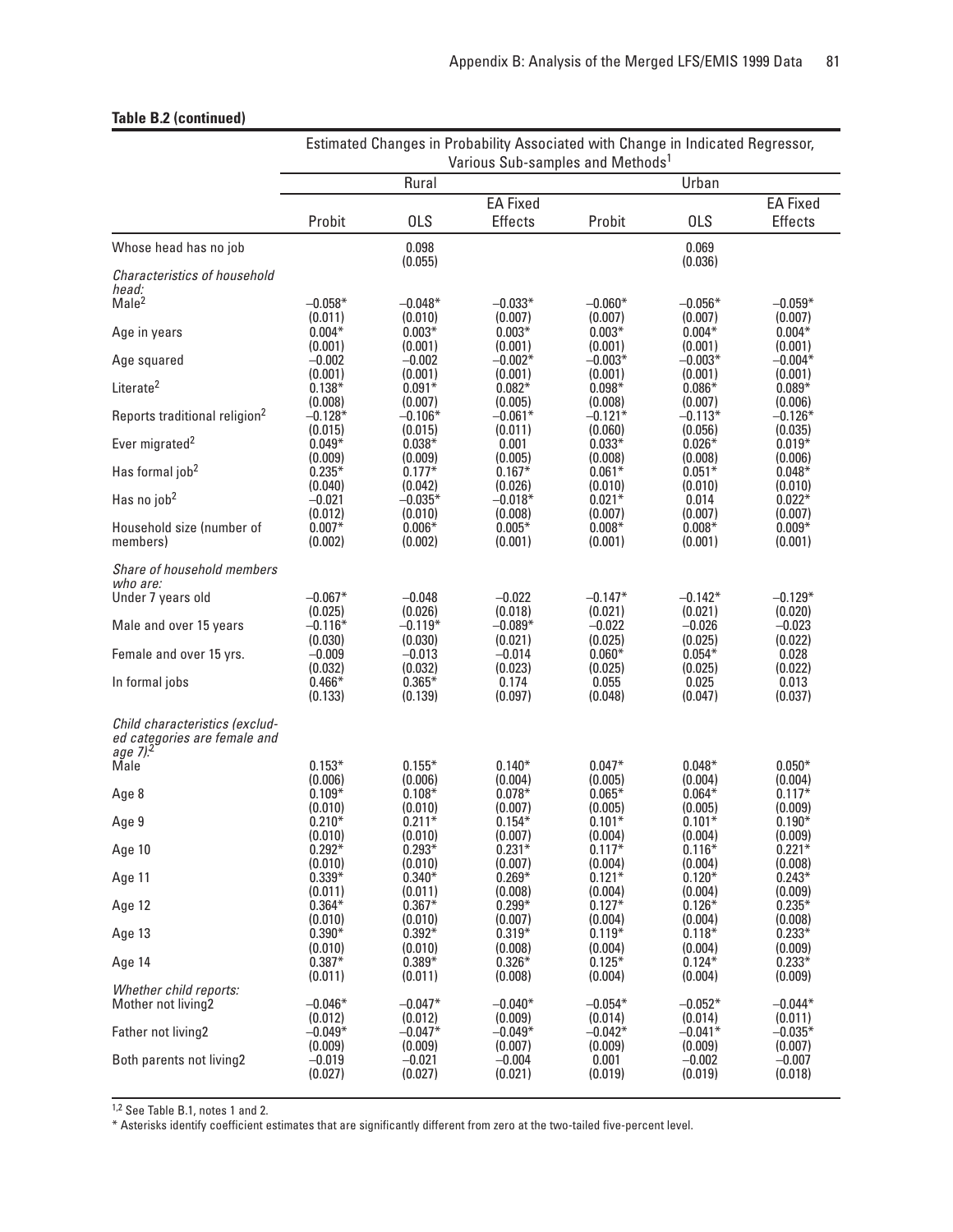|                                                     | Estimated Changes in Probability Associated with Change in Indicated<br>Regressor, from Probit estimates, Various Sub-Samples <sup>1</sup> |                      |                     |                      |  |
|-----------------------------------------------------|--------------------------------------------------------------------------------------------------------------------------------------------|----------------------|---------------------|----------------------|--|
|                                                     | <b>Rural Boys</b>                                                                                                                          | <b>Rural Girls</b>   | <b>Urban Boys</b>   | <b>Urban Girls</b>   |  |
| <b>Number of Observations</b>                       | 24,544                                                                                                                                     | 24,101               | 11,865              | 12,674               |  |
| Region of residence (excluded category is           |                                                                                                                                            |                      |                     |                      |  |
| Amhara). <sup>2</sup><br>Tigray                     |                                                                                                                                            |                      |                     |                      |  |
|                                                     | 0.009<br>(0.031)                                                                                                                           | 0.030                | 0.022<br>(0.014)    | $0.042*$<br>(0.016)  |  |
| Oromiya                                             | $0.072*$                                                                                                                                   | (0.027)<br>$-0.078*$ | 0.014               | $-0.001$             |  |
|                                                     | (0.023)                                                                                                                                    | (0.020)              | (0.012)             | (0.016)              |  |
| Benshangul-Gumuz                                    | $0.106*$                                                                                                                                   | 0.012                | 0.041               | $-0.035$             |  |
|                                                     | (0.045)                                                                                                                                    | (0.043)              | (0.021)             | (0.044)              |  |
| <b>SNNPR</b>                                        | $0.069*$                                                                                                                                   | $-0.082*$            | $-0.031*$           | $-0.076*$            |  |
| Gambela                                             | (0.024)                                                                                                                                    | (0.020)              | (0.015)             | (0.019)              |  |
|                                                     | 0.119<br>(0.103)                                                                                                                           | 0.224                | $-0.027$<br>(0.056) | $-0.175*$<br>(0.084) |  |
| Harare                                              | $0.140*$                                                                                                                                   | (0.119)<br>$-0.097*$ | 0.011               | $-0.038$             |  |
|                                                     | (0.068)                                                                                                                                    | (0.042)              | (0.038)             | (0.040)              |  |
| Addis Ababa                                         | 0.075                                                                                                                                      | $-0.023$             | $0.052*$            | 0.023                |  |
|                                                     | (0.160)                                                                                                                                    | (0.102)              | (0.019)             | (0.027)              |  |
| Dire Dawa                                           | $1.000*$                                                                                                                                   | $0.999*$             | $0.052*$            | 0.015                |  |
|                                                     | (0.000)                                                                                                                                    | (0.005)              | (0.025)             | (0.053)              |  |
| Number of schools in woreda per                     |                                                                                                                                            |                      |                     |                      |  |
| 1000 pop. that offer:<br>Grades 1-4                 |                                                                                                                                            |                      |                     |                      |  |
|                                                     | $0.599*$                                                                                                                                   | 0.157<br>(0.137)     | $-0.021$            | 0.161                |  |
| Grades 5-8                                          | (0.137)<br>$-0.265$                                                                                                                        | 0.174                | (0.104)<br>0.034    | (0.112)<br>$-0.024$  |  |
|                                                     | (0.159)                                                                                                                                    | (0.157)              | (0.101)             | (0.122)              |  |
| Grades 9-12                                         | $2.109*$                                                                                                                                   | $-0.241$             | 0.213               | 0.585                |  |
|                                                     | (1.074)                                                                                                                                    | (1.071)              | (0.772)             | (0.787)              |  |
|                                                     |                                                                                                                                            |                      |                     |                      |  |
| Woreda density in 1000 population<br>per sq. km.    | $0.504*$                                                                                                                                   | 0.199                | $-0.005$            | $-0.007*$            |  |
| Woreda density squared                              | (0.137)<br>$-41.918*$                                                                                                                      | (0.129)<br>$-22.727$ | (0.003)<br>$0.010*$ | (0.003)<br>$0.016*$  |  |
|                                                     | (16.769)                                                                                                                                   | (15.859)             | (0.004)             | (0.004)              |  |
| Number per school in woreda of                      |                                                                                                                                            |                      |                     |                      |  |
| teachers for:                                       |                                                                                                                                            |                      |                     |                      |  |
| Grades 1-4                                          | $-0.005$                                                                                                                                   | 0.001                | 0.003               | 0.000                |  |
|                                                     | (0.005)                                                                                                                                    | (0.004)              | (0.002)             | (0.003)              |  |
| Grades 5-8                                          | $-0.007$                                                                                                                                   | 0.005                | $-0.001$            | 0.001                |  |
|                                                     | (0.005)                                                                                                                                    | (0.004)              | (0.002)             | (0.002)              |  |
| Grades 9-12                                         | $0.001*$                                                                                                                                   | $0.001*$             | 0.000               | $0.001*$             |  |
| Shares of school in woreda with:                    | (0.000)                                                                                                                                    | (0.000)              | (0.000)             | (0.000)              |  |
| Latrines                                            | 0.064                                                                                                                                      | 0.047                | $-0.004$            | 0.048                |  |
|                                                     | (0.047)                                                                                                                                    | (0.045)              | (0.031)             | (0.034)              |  |
| Libraries                                           | 0.100                                                                                                                                      | 0.031                | $0.122*$            | $0.117*$             |  |
|                                                     | (0.060)                                                                                                                                    | (0.057)              | (0.038)             | (0.047)              |  |
| Shares of woreda teachers in grades<br>$1 - 8$ who: |                                                                                                                                            |                      |                     |                      |  |
| Are female                                          | $-0.165$                                                                                                                                   | $-0.043$             | $0.179*$            | $0.182*$             |  |
|                                                     | (0.090)                                                                                                                                    | (0.084)              | (0.059)             | (0.067)              |  |
| Have less than TTI qualification                    | $-0.565*$                                                                                                                                  | $-0.104$             | 0.099               | 0.109                |  |
|                                                     | (0.167)                                                                                                                                    | (0.147)              | (0.099)             | (0.111)              |  |
| Have vocational training, BA or MA                  | $2.467*$                                                                                                                                   | $-0.214$             | $-0.035$            | $-0.373$             |  |
|                                                     | (1.115)                                                                                                                                    | (0.939)              | (0.354)             | (0.365)              |  |
| Share of households in EA:                          |                                                                                                                                            |                      |                     |                      |  |
| With literate head                                  | $0.507*$                                                                                                                                   | $0.481*$             | $0.106*$            | $0.109*$             |  |
|                                                     | (0.053)                                                                                                                                    | (0.046)              | (0.040)             | (0.045)              |  |
| Whose head has formal sector job                    | 0.379                                                                                                                                      | 0.534                | $0.110*$            | $0.104*$             |  |
|                                                     | (0.223)                                                                                                                                    | (0.291)              | (0.039)             | (0.048)              |  |

#### **Table B.3. Estimates of Probability Derivatives Employing the LFS/EMIS 1999 Samples: Rural and Urban Boys and Girls 7 to 14 Years Old Dichotomous Dependent Variable: Whether Child has Ever Attended School**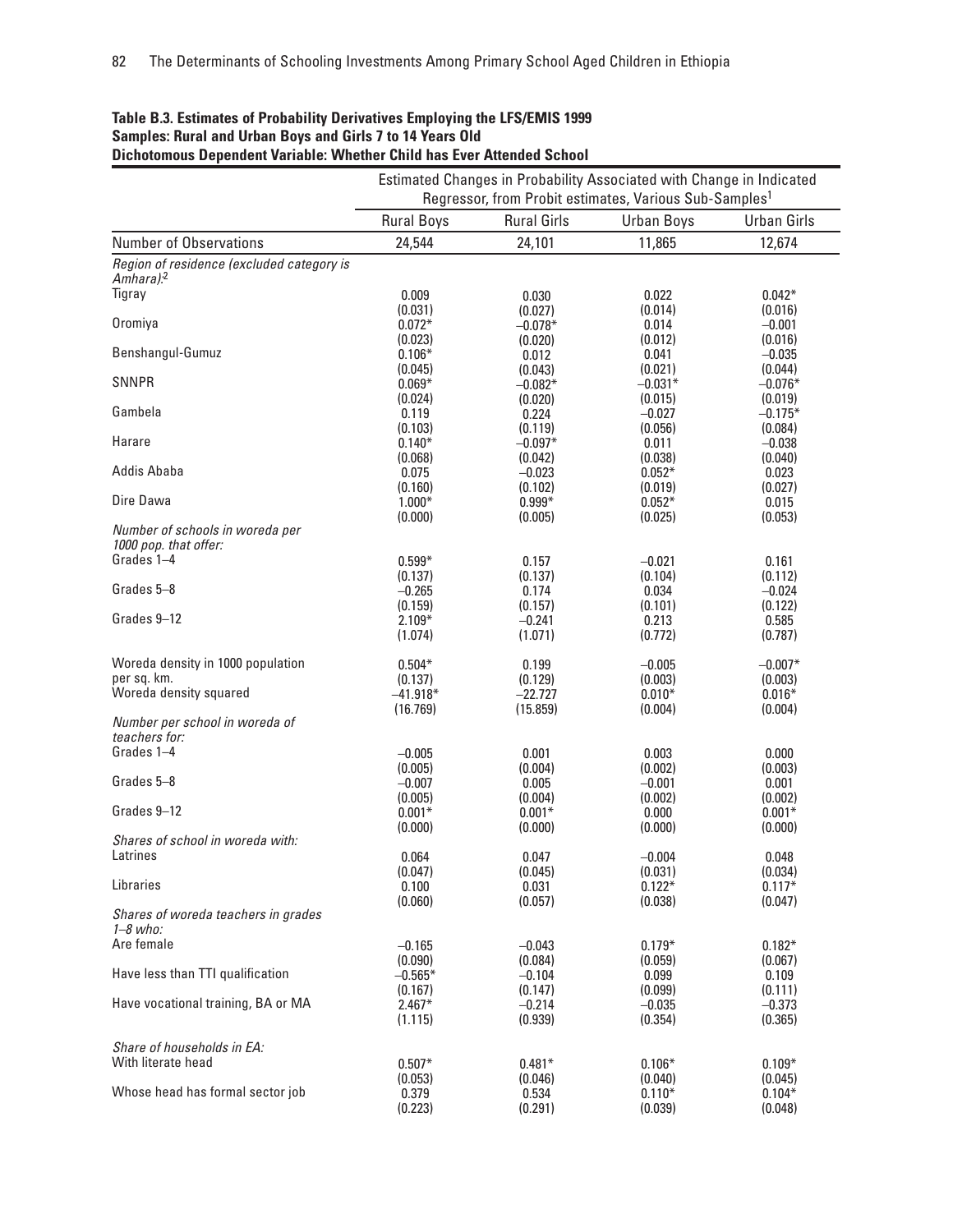#### **Table B.3 (continued)**

|                                                                                   | Estimated Changes in Probability Associated with Change in Indicated |                     |                                                                    |                     |  |
|-----------------------------------------------------------------------------------|----------------------------------------------------------------------|---------------------|--------------------------------------------------------------------|---------------------|--|
|                                                                                   |                                                                      |                     | Regressor, from Probit estimates, Various Sub-Samples <sup>1</sup> |                     |  |
|                                                                                   | <b>Rural Boys</b>                                                    | <b>Rural Girls</b>  | <b>Urban Boys</b>                                                  | <b>Urban Girls</b>  |  |
| Whose head has no job                                                             | 0.018                                                                | $0.176*$            | 0.062                                                              | 0.071               |  |
|                                                                                   | (0.063)                                                              | (0.058)             | (0.039)                                                            | (0.043)             |  |
| Characteristics of household head:                                                |                                                                      |                     |                                                                    |                     |  |
| Male <sup>2</sup>                                                                 | $-0.050*$                                                            | $-0.044*$           | $-0.030*$                                                          | $-0.084*$           |  |
|                                                                                   | (0.014)                                                              | (0.013)             | (0.009)                                                            | (0.010)             |  |
| Age in years                                                                      | $0.004*$                                                             | 0.002               | 0.001                                                              | $0.007*$            |  |
|                                                                                   | (0.002)                                                              | (0.002)             | (0.001)                                                            | (0.001)             |  |
| Age squared                                                                       | $-0.003$                                                             | $-0.001$            | $-0.001$                                                           | $-0.006*$           |  |
| Literate <sup>2</sup>                                                             | (0.002)<br>$0.085*$                                                  | (0.002)<br>$0.094*$ | (0.001)<br>$0.068*$                                                | (0.001)<br>$0.106*$ |  |
|                                                                                   | (0.009)                                                              | (0.009)             | (0.008)                                                            | (0.010)             |  |
| Reports traditional religion <sup>2</sup>                                         | $-0.095*$                                                            | $-0.120*$           | $-0.135*$                                                          | $-0.079$            |  |
|                                                                                   | (0.019)                                                              | (0.015)             | (0.064)                                                            | (0.062)             |  |
| Ever migrated <sup>2</sup>                                                        | $0.036*$                                                             | $0.041*$            | $0.030*$                                                           | $0.021*$            |  |
|                                                                                   | (0.010)                                                              | (0.010)             | (0.008)                                                            | (0.010)             |  |
| Has formal job <sup>2</sup>                                                       | $0.213*$                                                             | $0.112*$            | $0.037*$                                                           | $0.062*$            |  |
|                                                                                   | (0.049)                                                              | (0.054)             | (0.014)                                                            | (0.013)             |  |
| Has no job <sup>2</sup>                                                           | $-0.036*$                                                            | $-0.035*$           | 0.010                                                              | 0.018               |  |
|                                                                                   | (0.014)                                                              | (0.013)             | (0.009)                                                            | (0.010)             |  |
| Household size (number of members)                                                | $0.006*$                                                             | $0.005*$            | $0.004*$                                                           | $0.011*$            |  |
|                                                                                   | (0.002)                                                              | (0.002)             | (0.002)                                                            | (0.002)             |  |
| Share of household members who are:                                               |                                                                      |                     |                                                                    |                     |  |
| Under 7 years old                                                                 | $-0.004$                                                             | $-0.084*$           | $-0.081*$                                                          | $-0.188*$           |  |
|                                                                                   | (0.035)                                                              | (0.032)             | (0.025)                                                            | (0.031)             |  |
| Male and over 15 years                                                            | $-0.128*$                                                            | $-0.101*$           | $-0.051$                                                           | 0.005               |  |
|                                                                                   | (0.041)                                                              | (0.036)             | (0.029)                                                            | (0.035)             |  |
| Female and over 15 yrs.                                                           | $-0.051$                                                             | 0.031               | $0.073*$                                                           | 0.037               |  |
|                                                                                   | (0.044)                                                              | (0.039)             | (0.029)                                                            | (0.035)             |  |
| In formal jobs                                                                    | 0.160                                                                | $0.605*$            | 0.077                                                              | 0.004               |  |
|                                                                                   | (0.160)                                                              | (0.191)             | (0.073)                                                            | (0.062)             |  |
| Child characteristics (excluded categories<br>are female and age 7). <sup>2</sup> |                                                                      |                     |                                                                    |                     |  |
| Age 8                                                                             | $0.128*$                                                             | $0.082*$            | $0.064*$                                                           | $0.058*$            |  |
|                                                                                   | (0.013)                                                              | (0.013)             | (0.006)                                                            | (0.009)             |  |
| Age 9                                                                             | $0.235*$                                                             | $0.173*$            | $0.091*$                                                           | $0.104*$            |  |
|                                                                                   | (0.013)                                                              | (0.014)             | (0.005)                                                            | (0.007)             |  |
| Age 10                                                                            | $0.326*$                                                             | $0.240*$            | $0.100*$                                                           | $0.126*$            |  |
|                                                                                   | (0.012)                                                              | (0.015)             | (0.005)                                                            | (0.007)             |  |
| Age 11                                                                            | $0.373*$                                                             | $0.281*$            | $0.096*$                                                           | $0.141*$            |  |
| Age 12                                                                            | (0.013)                                                              | (0.017)<br>$0.292*$ | (0.005)<br>$0.111*$                                                | (0.006)<br>$0.134*$ |  |
|                                                                                   | $0.415*$<br>(0.012)                                                  | (0.016)             | (0.005)                                                            | (0.006)             |  |
| Age 13                                                                            | $0.443*$                                                             | $0.306*$            | $0.104*$                                                           | $0.125*$            |  |
|                                                                                   | (0.011)                                                              | (0.017)             | (0.005)                                                            | (0.007)             |  |
| Age 14                                                                            | $0.452*$                                                             | $0.279*$            | $0.111*$                                                           | $0.128*$            |  |
|                                                                                   | (0.011)                                                              | (0.017)             | (0.005)                                                            | (0.007)             |  |
| Whether child reports:                                                            |                                                                      |                     |                                                                    |                     |  |
| Mother not living <sup>2</sup>                                                    | $-0.041*$                                                            | $-0.052*$           | $-0.037*$                                                          | $-0.067*$           |  |
|                                                                                   | (0.017)                                                              | (0.014)             | (0.017)                                                            | (0.019)             |  |
| Father not living <sup>2</sup>                                                    | $-0.059*$                                                            | $-0.034*$           | $-0.046*$                                                          | $-0.035*$           |  |
|                                                                                   | (0.013)                                                              | (0.012)             | (0.012)                                                            | (0.012)             |  |
| Both parents not living <sup>2</sup>                                              | $-0.008$                                                             | $-0.029$            | 0.003                                                              | $-0.011$            |  |
|                                                                                   | (0.036)                                                              | (0.036)             | (0.024)                                                            | (0.028)             |  |

1,2 See Table B.1, notes 1 and 2. \* Asterisks identify estimates that are significantly different from zero at the five-percent level.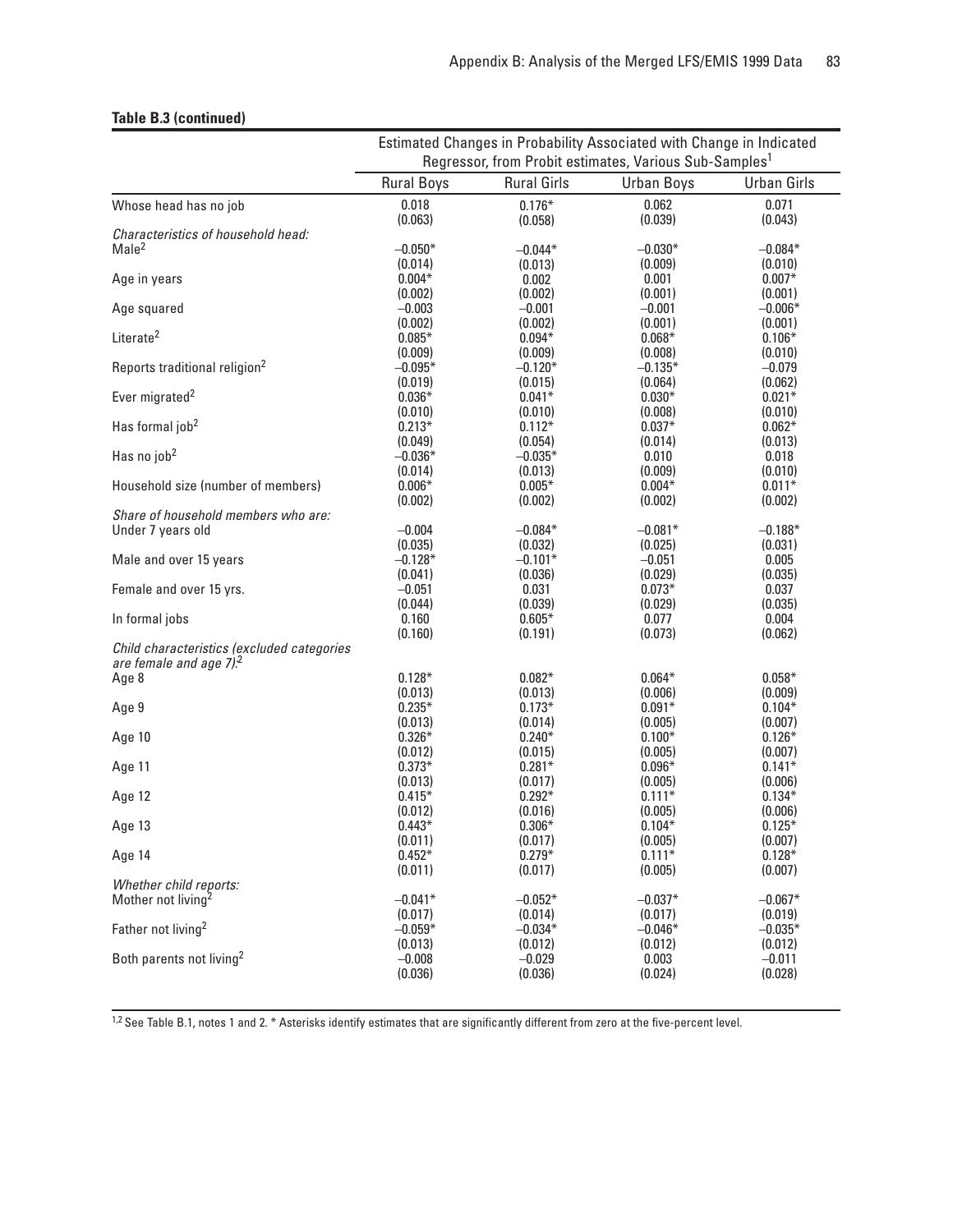|                                                                                      | Estimated Changes in Probability Associated with Change in Indicated<br>Regressor, Probit Estimates, Rural and Urban Sub-Samples <sup>1</sup> |           |  |  |  |
|--------------------------------------------------------------------------------------|-----------------------------------------------------------------------------------------------------------------------------------------------|-----------|--|--|--|
|                                                                                      | Rural                                                                                                                                         | Urban     |  |  |  |
| <b>Number of Observations</b>                                                        | 49,554                                                                                                                                        | 24,539    |  |  |  |
| Child characteristics (excluded<br>categories are female and age $7$ ). <sup>2</sup> |                                                                                                                                               |           |  |  |  |
| Male                                                                                 | $0.161*$                                                                                                                                      | $0.043*$  |  |  |  |
|                                                                                      | (0.005)                                                                                                                                       | (0.005)   |  |  |  |
| Age 8                                                                                | $0.072*$                                                                                                                                      | $0.126*$  |  |  |  |
|                                                                                      | (0.010)                                                                                                                                       | (0.011)   |  |  |  |
| Age 9                                                                                | $0.159*$                                                                                                                                      | $0.212*$  |  |  |  |
|                                                                                      | (0.009)                                                                                                                                       | (0.010)   |  |  |  |
| Age 10                                                                               | $0.244*$                                                                                                                                      | $0.249*$  |  |  |  |
|                                                                                      | (0.009)                                                                                                                                       | (0.010)   |  |  |  |
| Age 11                                                                               | $0.301*$                                                                                                                                      | $0.271*$  |  |  |  |
|                                                                                      | (0.010)                                                                                                                                       | (0.011)   |  |  |  |
| Age 12                                                                               | $0.341*$                                                                                                                                      | $0.269*$  |  |  |  |
|                                                                                      | (0.009)                                                                                                                                       | (0.010)   |  |  |  |
| Age 13                                                                               | $0.355*$                                                                                                                                      | $0.260*$  |  |  |  |
|                                                                                      | (0.010)                                                                                                                                       | (0.011)   |  |  |  |
| Age 14                                                                               | $0.371*$                                                                                                                                      | $0.260*$  |  |  |  |
|                                                                                      | (0.010)                                                                                                                                       | (0.010)   |  |  |  |
| Whether child reports:                                                               |                                                                                                                                               |           |  |  |  |
| Mother not living <sup>2</sup>                                                       | $-0.062*$                                                                                                                                     | $-0.131*$ |  |  |  |
|                                                                                      | (0.024)                                                                                                                                       | (0.023)   |  |  |  |
| Father not living <sup>2</sup>                                                       | $-0.073*$                                                                                                                                     | $-0.114*$ |  |  |  |
|                                                                                      | (0.022)                                                                                                                                       | (0.016)   |  |  |  |
| Both parents not living <sup>2</sup>                                                 | $-0.049$                                                                                                                                      | $0.077*$  |  |  |  |
|                                                                                      | (0.048)                                                                                                                                       | (0.035)   |  |  |  |

#### **Table B.4. Household Fixed Effects Estimates of Probability Derivatives Employing the LFS/EMIS 1999 Samples: Rural and Urban Children 7 to 14 Years Old Dichotomous Dependent Variable: Whether Child has Ever Attended School**

1,2 See Table B.1, notes 1 and 2. \* Asterisks identify estimates that are significantly different from zero at the five-percent level.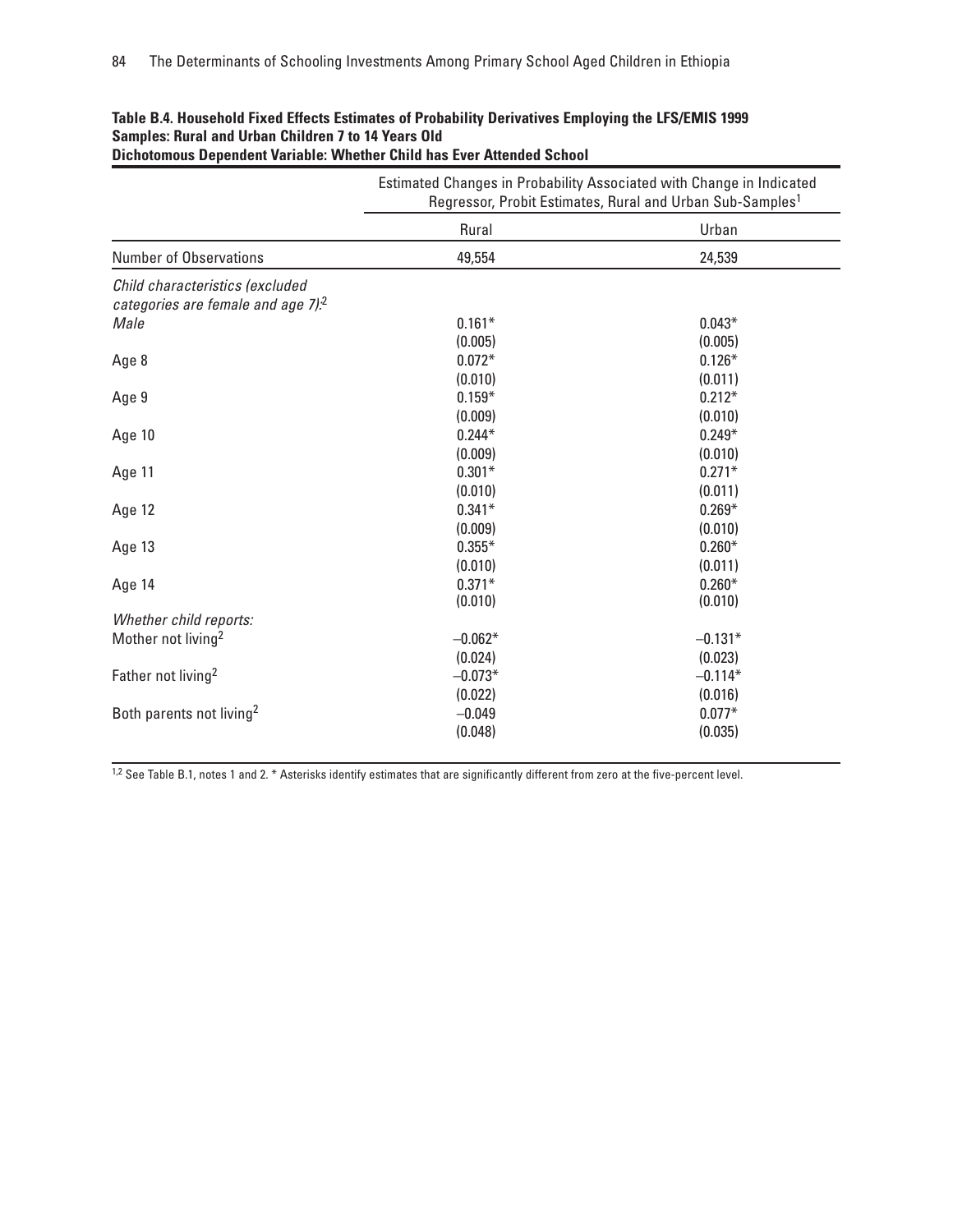|                              |       | Rural |       | Urban |
|------------------------------|-------|-------|-------|-------|
|                              | Boys  | Girls | Boys  | Girls |
| Among all children, percent  |       |       |       |       |
| Attending school             | 0.371 | 0.250 | 0.848 | 0.813 |
| Generating income            | 0.544 | 0.306 | 0.137 | 0.093 |
| Doing unpaid housework       | 0.209 | 0.435 | 0.334 | 0.519 |
| Among all children attending |       |       |       |       |
| school, percent              |       |       |       |       |
| Generating income            | 0.506 | 0.239 | 0.107 | 0.069 |
| Doing unpaid housework       | 0.261 | 0.536 | 0.351 | 0.537 |
| Among all children not       |       |       |       |       |
| attending school, percent    |       |       |       |       |
| Generating income            | 0.566 | 0.328 | 0.304 | 0.201 |
| Doing unpaid housework       | 0.178 | 0.402 | 0.240 | 0.441 |

#### **Table B.5. Participation Rates in Various Activities Samples: Rural and Urban Boys and Girls 7 to 14 Years Old**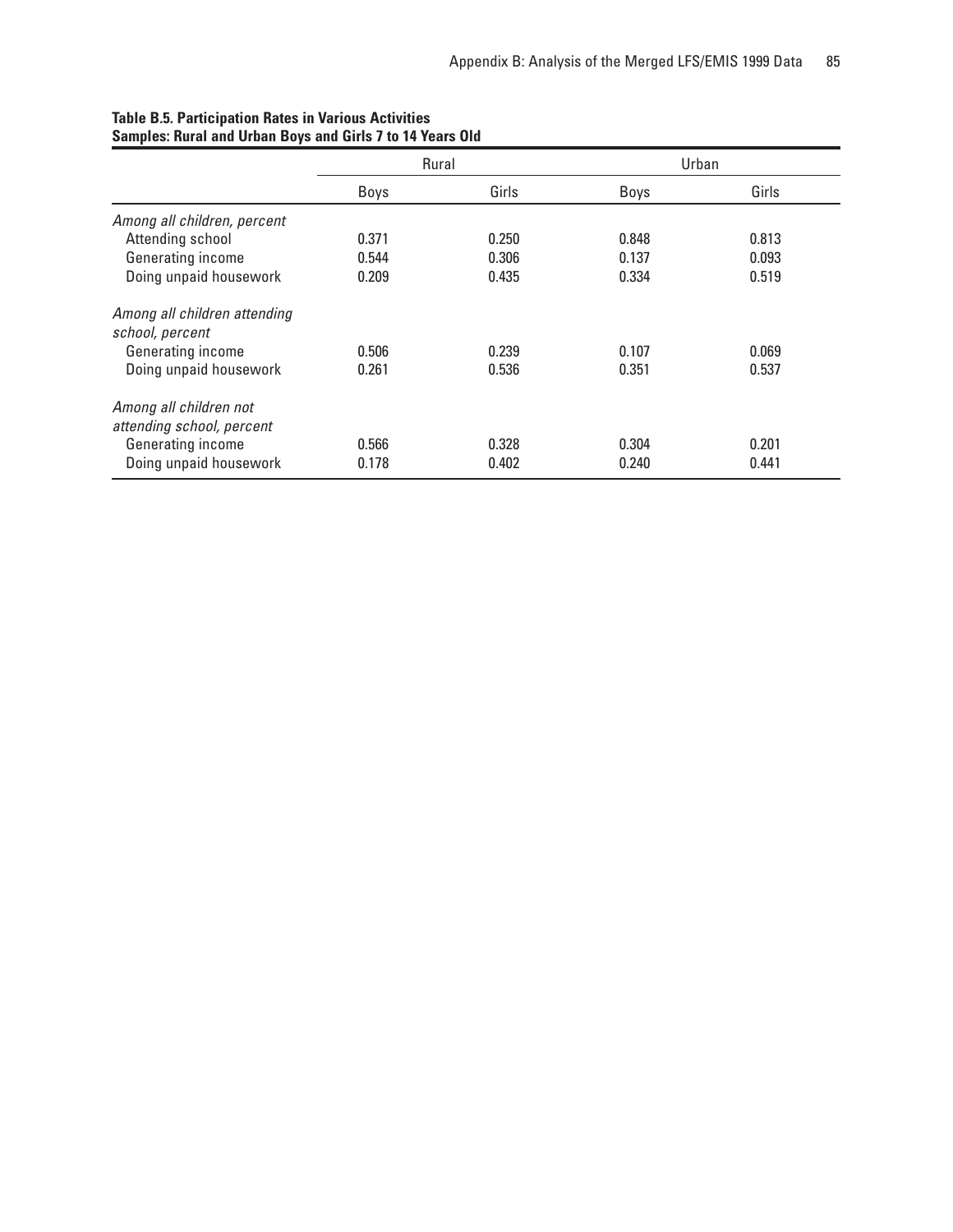|                                                             |                                |                                | Estimated Changes in Probability Associated with Indicated Regressor, from Probit |                             |                                |                                |
|-------------------------------------------------------------|--------------------------------|--------------------------------|-----------------------------------------------------------------------------------|-----------------------------|--------------------------------|--------------------------------|
|                                                             |                                |                                | Estimates, Various Sub-Samples and Dependent Variables <sup>1</sup>               |                             |                                |                                |
|                                                             |                                | Rural                          |                                                                                   |                             | Urban                          |                                |
|                                                             | School<br>attendance           | Income<br>generation           | House work                                                                        | School<br>attendance        | Income<br>generation           | House work                     |
| <b>Number of Observations</b>                               | 24,536                         | 24,536                         | 24,536                                                                            | 11,859                      | 11,859                         | 11,859                         |
| Number of schools in<br>woreda per 1000 pop. that<br>offer: |                                |                                |                                                                                   |                             |                                |                                |
| Grades 1-4                                                  | $0.447*$<br>(0.125)            | $-0.482*$<br>(0.171)           | $-0.078$<br>(0.126)                                                               | $-0.015$<br>(0.123)         | $-0.071$<br>(0.133)            | 0.129<br>(0.273)               |
| Grades 5-8                                                  | $-0.198$                       | $0.807*$                       | $-0.025$                                                                          | $-0.027$                    | 0.179                          | 0.318                          |
| Grades 9-12                                                 | (0.158)<br>$2.187*$            | (0.213)<br>$-2.477*$           | (0.157)<br>$2.219*$                                                               | (0.136)<br>0.391            | (0.141)<br>$-3.462*$           | (0.338)<br>$-4.253*$           |
|                                                             | (0.920)                        | (1.223)                        | (0.908)                                                                           | (0.906)                     | (1.098)                        | (1.747)                        |
| Woreda density in 1000                                      | $0.143*$                       | 0.026                          | 0.001                                                                             | $-0.004$                    | $-0.001$                       | $-0.005$                       |
| population per sq. km.<br>Woreda density squared            | (0.049)<br>$-0.307*$           | (0.076)<br>$-0.054$            | (0.055)<br>$-0.002$                                                               | (0.003)<br>0.007            | (0.003)<br>$-0.000$            | (0.006)<br>0.010               |
|                                                             | (0.107)                        | (0.167)                        | (0.120)                                                                           | (0.004)                     | (0.005)                        | (0.009)                        |
| Number per school in<br>woreda of teachers for:             |                                |                                |                                                                                   |                             |                                |                                |
| Grades 1-4                                                  | $-0.005$<br>(0.004)            | $-0.008$<br>(0.006)            | 0.007<br>(0.004)                                                                  | $-0.003$<br>(0.003)         | 0.001<br>(0.003)               | 0.002<br>(0.006)               |
| Grades 5-8                                                  | $-0.009*$                      | 0.007                          | $-0.009*$                                                                         | 0.004                       | 0.001                          | 0.005                          |
| Grades 9-12                                                 | (0.004)<br>$0.001*$            | (0.006)<br>0.000               | (0.005)<br>0.000                                                                  | (0.003)<br>0.000            | (0.003)<br>0.000               | (0.005)<br>0.000               |
|                                                             | (0.000)                        | (0.001)                        | (0.000)                                                                           | (0.000)                     | (0.000)                        | (0.001)                        |
| Shares of school in<br>woreda with:                         |                                |                                |                                                                                   |                             |                                |                                |
| Latrines                                                    | $0.086*$<br>(0.044)            | $-0.082$<br>(0.075)            | 0.078<br>(0.053)                                                                  | $-0.037$<br>(0.036)         | 0.018<br>(0.044)               | 0.083<br>(0.079)               |
| Libraries                                                   | 0.064<br>(0.055)               | $-0.056$<br>(0.080)            | $-0.000$<br>(0.060)                                                               | $0.148*$<br>(0.045)         | $-0.027$<br>(0.054)            | 0.009<br>(0.103)               |
| Shares of woreda<br>teachers in grades<br>$1 - 8$ who:      |                                |                                |                                                                                   |                             |                                |                                |
| Are female                                                  | $-0.127$                       | $-0.022$                       | 0.081                                                                             | $0.244*$                    | $-0.099$                       | $-0.213$                       |
| Have less than TTI                                          | (0.082)<br>$-0.500*$           | (0.124)<br>0.034               | (0.095)<br>$-0.103$                                                               | (0.070)<br>0.138            | (0.085)<br>0.121               | (0.155)<br>0.263               |
| qualification                                               | (0.155)                        | (0.197)                        | (0.162)                                                                           | (0.139)                     | (0.139)                        | (0.261)                        |
| Have vocational training,<br>BA or MA                       | $2.152*$<br>(0.977)            | 1.236<br>(1.652)               | $-1.874$<br>(1.241)                                                               | 0.004<br>(0.378)            | $-0.173$<br>(0.518)            | $-0.298$<br>(0.755)            |
| Share of households in EA:                                  |                                |                                |                                                                                   |                             |                                |                                |
| With literate head                                          | $0.442*$<br>(0.049)            | $-0.114$<br>(0.072)            | 0.082<br>(0.053)                                                                  | $0.108*$<br>(0.049)         | $-0.042$<br>(0.048)            | $-0.146$<br>(0.089)            |
| Whose head has formal                                       | 0.295                          | $-0.731*$                      | 0.318                                                                             | $0.166*$                    | $-0.074$                       | $0.261*$                       |
| sector job<br>Whose head has no job                         | (0.175)<br>0.028               | (0.252)<br>$-0.439*$           | (0.178)<br>0.114                                                                  | (0.046)<br>0.072            | (0.051)<br>$-0.212*$           | (0.098)<br>0.089               |
|                                                             | (0.058)                        | (0.082)                        | (0.064)                                                                           | (0.046)                     | (0.051)                        | (0.103)                        |
| Characteristics of<br>household head:                       |                                |                                |                                                                                   |                             |                                |                                |
| Male <sup>2</sup>                                           | $-0.046*$                      | 0.017                          | $-0.004$                                                                          | $-0.023*$                   | $0.035*$                       | $-0.020$                       |
| Age in years                                                | (0.013)<br>$0.004*$<br>(0.002) | (0.015)<br>$-0.003$<br>(0.002) | (0.011)<br>0.000<br>(0.001)                                                       | (0.011)<br>0.002<br>(0.002) | (0.010)<br>$-0.003$<br>(0.002) | (0.016)<br>$0.008*$<br>(0.003) |

## **Table B.6. Estimates of Probability Derivatives Employing the LFS/EMIS 1999 Samples: Rural and Urban Boys 7 to 14 Years Old**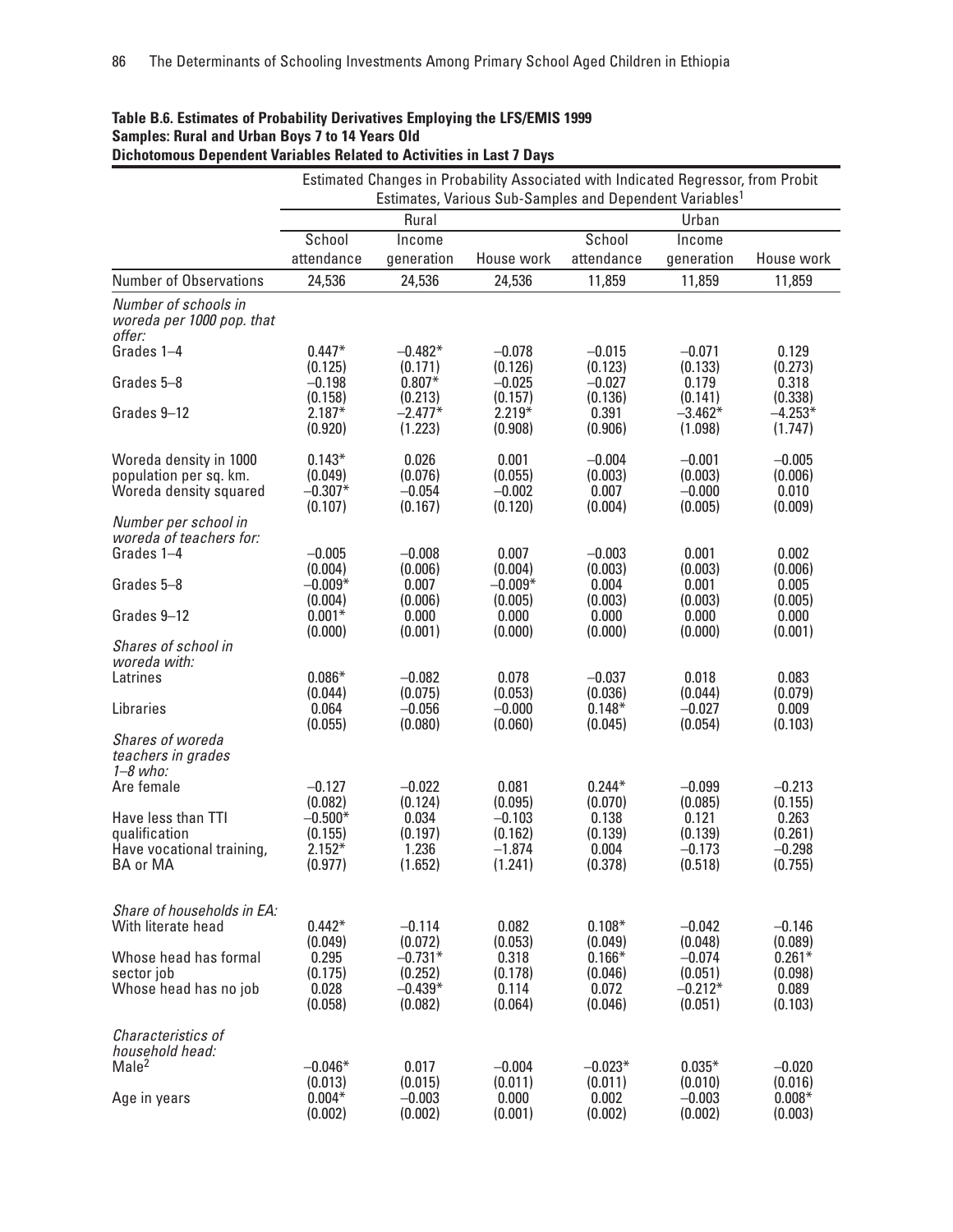|                                                                                         | Estimated Changes in Probability Associated with Indicated Regressor, from Probit<br>Estimates, Various Sub-Samples and Dependent Variables <sup>1</sup> |                                |                                |                                 |                                 |                                |
|-----------------------------------------------------------------------------------------|----------------------------------------------------------------------------------------------------------------------------------------------------------|--------------------------------|--------------------------------|---------------------------------|---------------------------------|--------------------------------|
|                                                                                         |                                                                                                                                                          | Rural                          |                                |                                 | Urban                           |                                |
|                                                                                         | School                                                                                                                                                   | Income                         |                                | School                          | Income                          |                                |
|                                                                                         | attendance                                                                                                                                               | generation                     | House work                     | attendance                      | generation                      | House work                     |
| Age squared                                                                             | $-0.003$                                                                                                                                                 | $0.004*$                       | $-0.001$                       | $-0.002$                        | 0.003                           | $-0.007*$                      |
| Literate <sup>2</sup>                                                                   | (0.002)<br>$0.083*$<br>(0.009)                                                                                                                           | (0.002)<br>0.000               | (0.001)<br>$0.019*$            | (0.002)<br>$0.087*$             | (0.002)<br>$-0.037*$            | (0.003)<br>$0.051*$            |
| Reports traditional                                                                     | $-0.094*$                                                                                                                                                | (0.010)<br>0.021               | (0.007)<br>$-0.021$            | (0.010)<br>$-0.142$             | (0.008)<br>$-0.008$             | (0.014)<br>0.030               |
| religion <sup>2</sup><br>Ever migrated <sup>2</sup>                                     | (0.018)<br>$0.023*$                                                                                                                                      | (0.025)<br>$-0.016$<br>(0.012) | (0.017)<br>0.014               | (0.078)<br>$0.024*$             | (0.052)<br>$-0.029*$            | (0.060)<br>$0.032*$            |
| Has formal job <sup>2</sup>                                                             | (0.010)<br>$0.159*$<br>(0.047)                                                                                                                           | $-0.118*$<br>(0.050)           | (0.010)<br>0.013<br>(0.038)    | (0.011)<br>$0.049*$<br>(0.018)  | (0.011)<br>$-0.063*$<br>(0.013) | (0.016)<br>$0.075*$<br>(0.024) |
| Has no job <sup>2</sup>                                                                 | $-0.044*$                                                                                                                                                | $-0.049*$                      | 0.014                          | 0.012                           | $-0.049*$                       | 0.008                          |
|                                                                                         | (0.013)                                                                                                                                                  | (0.015)                        | (0.013)                        | (0.011)                         | (0.008)                         | (0.016)                        |
| Household size (number of                                                               | $0.009*$                                                                                                                                                 | $-0.012*$                      | $-0.002$                       | $0.008*$                        | 0.000                           | $-0.006*$                      |
| members)                                                                                | (0.002)                                                                                                                                                  | (0.002)                        | (0.002)                        | (0.002)                         | (0.003)                         | (0.003)                        |
| Share of household<br>members who are:                                                  |                                                                                                                                                          |                                |                                |                                 |                                 |                                |
| Under 7 years old                                                                       | $-0.037$                                                                                                                                                 | $0.317*$                       | 0.029                          | $-0.143*$                       | 0.049                           | $0.107*$                       |
|                                                                                         | (0.033)                                                                                                                                                  | (0.036)                        | (0.028)                        | (0.034)                         | (0.029)                         | (0.049)                        |
| Male and over 15 years                                                                  | $-0.106*$                                                                                                                                                | $0.120*$                       | 0.011                          | $-0.057$                        | $-0.002$                        | $0.102*$                       |
|                                                                                         | (0.039)                                                                                                                                                  | (0.041)                        | (0.034)                        | (0.039)                         | (0.031)                         | (0.052)                        |
| Female and over 15 yrs.                                                                 | $-0.063$                                                                                                                                                 | $0.168*$                       | $-0.085*$                      | $0.110*$                        | $-0.101*$                       | 0.010                          |
|                                                                                         | (0.042)                                                                                                                                                  | (0.045)                        | (0.035)                        | (0.037)                         | (0.033)                         | (0.051)                        |
| In formal jobs                                                                          | 0.230                                                                                                                                                    | 0.028                          | 0.080                          | 0.134                           | $-0.035$                        | $-0.107$                       |
|                                                                                         | (0.146)                                                                                                                                                  | (0.175)                        | (0.143)                        | (0.086)                         | (0.070)                         | (0.090)                        |
| Child characteristics<br>(excluded categories are<br>female and age $7$ ). <sup>2</sup> |                                                                                                                                                          |                                |                                |                                 |                                 |                                |
| Age 8                                                                                   | $0.118*$                                                                                                                                                 | $0.094*$                       | $0.038*$                       | $0.087*$                        | 0.005                           | $0.057*$                       |
|                                                                                         | (0.013)                                                                                                                                                  | (0.012)                        | (0.010)                        | (0.008)                         | (0.018)                         | (0.018)                        |
| Age 9                                                                                   | $0.230*$                                                                                                                                                 | $0.176*$                       | $0.059*$                       | $0.121*$                        | $0.081*$                        | $0.141*$                       |
|                                                                                         | (0.013)                                                                                                                                                  | (0.012)                        | (0.011)                        | (0.007)                         | (0.021)                         | (0.019)                        |
| Age 10                                                                                  | $0.307*$                                                                                                                                                 | $0.342*$                       | $-0.037*$                      | $0.133*$                        | $0.188*$                        | $0.136*$                       |
|                                                                                         | (0.013)                                                                                                                                                  | (0.011)                        | (0.011)                        | (0.006)                         | (0.027)                         | (0.020)                        |
| Age 11                                                                                  | $0.355*$                                                                                                                                                 | $0.364*$                       | $-0.047*$                      | $0.131*$                        | $0.250*$                        | $0.151*$                       |
|                                                                                         | (0.014)                                                                                                                                                  | (0.011)                        | (0.011)                        | (0.007)                         | (0.030)                         | (0.022)                        |
| Age 12                                                                                  | $0.385*$                                                                                                                                                 | $0.393*$                       | $-0.054*$                      | $0.144*$                        | $0.295*$                        | $0.185*$                       |
|                                                                                         | (0.013)                                                                                                                                                  | (0.011)                        | (0.010)                        | (0.007)                         | (0.027)                         | (0.020)                        |
| Age 13                                                                                  | $0.402*$                                                                                                                                                 | $0.411*$                       | $-0.063*$                      | $0.123*$                        | $0.315*$                        | $0.180*$                       |
|                                                                                         | (0.013)                                                                                                                                                  | (0.010)                        | (0.011)                        | (0.007)                         | (0.030)                         | (0.021)                        |
| Age 14                                                                                  | $0.407*$                                                                                                                                                 | $0.427*$                       | $-0.085*$                      | $0.129*$                        | $0.351*$                        | $0.165*$                       |
|                                                                                         | (0.013)                                                                                                                                                  | (0.010)                        | (0.010)                        | (0.007)                         | (0.029)                         | (0.021)                        |
| Whether child reports:<br>Mother not living <sup>2</sup>                                | $-0.055*$                                                                                                                                                | $0.038*$                       | $-0.022$                       | $-0.061*$                       | 0.004                           | $-0.011$<br>(0.024)            |
| Father not living <sup>2</sup>                                                          | (0.015)<br>$-0.060*$<br>(0.012)                                                                                                                          | (0.017)<br>$0.032*$<br>(0.014) | (0.013)<br>$-0.006$<br>(0.011) | (0.020)<br>$-0.063*$<br>(0.014) | (0.015)<br>$0.030*$<br>(0.011)  | 0.012<br>(0.016)               |
| Both parents not living <sup>2</sup>                                                    | $-0.041$                                                                                                                                                 | 0.002                          | 0.004                          | 0.015                           | $-0.034$                        | 0.006                          |
|                                                                                         | (0.035)                                                                                                                                                  | (0.038)                        | (0.030)                        | (0.028)                         | (0.020)                         | (0.042)                        |

## **Table B.6 (continued)**

1,2 See Table B.1, notes 1 and 2. Probit regressions also include indicators of region of residence.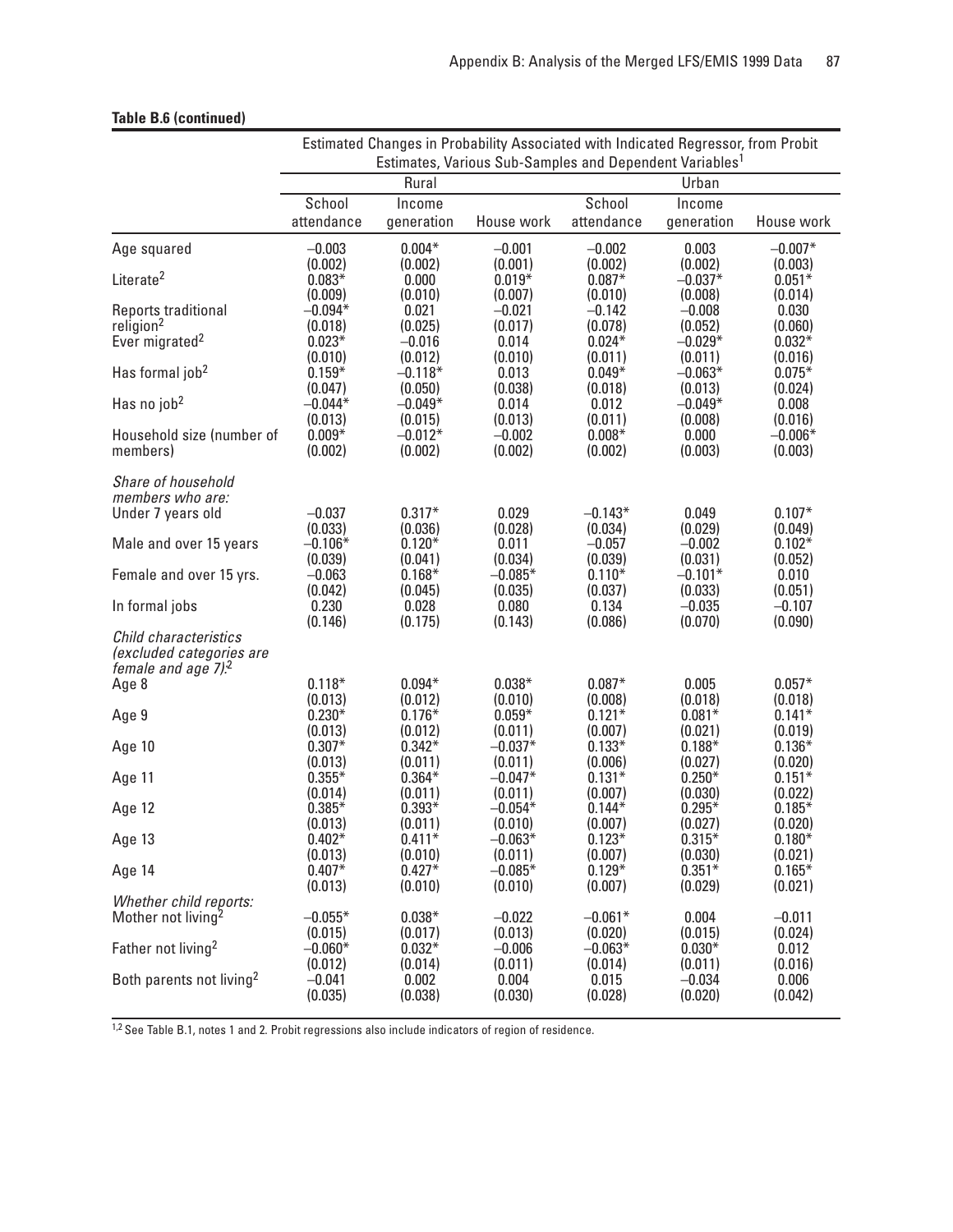| <b>Dichotomous Dependent Variables Related to Activities in Last 7 Days</b> |                             |                                | Estimated Changes in Probability Associated with Indicated Regressor, from Probit |                                |                                 |                             |
|-----------------------------------------------------------------------------|-----------------------------|--------------------------------|-----------------------------------------------------------------------------------|--------------------------------|---------------------------------|-----------------------------|
|                                                                             |                             |                                | Estimates, Various Sub-Samples and Dependent Variables <sup>1</sup>               |                                |                                 |                             |
|                                                                             |                             | Rural                          |                                                                                   |                                | Urban                           |                             |
|                                                                             | School                      | Income                         |                                                                                   | School                         | Income                          |                             |
|                                                                             | attendance                  | generation                     | House work                                                                        | attendance                     | generation                      | House work                  |
| <b>Number of Observations</b>                                               | 24,002                      | 24,002                         | 24,002                                                                            | 12,665                         | 12,665                          | 12,665                      |
| Number of schools in<br>woreda per 1000 pop.<br>that offer:                 |                             |                                |                                                                                   |                                |                                 |                             |
| Grades 1-4                                                                  | 0.085                       | 0.038                          | $-0.210$                                                                          | 0.132                          | $-0.167$                        | $-0.045$                    |
|                                                                             | (0.119)                     | (0.142)                        | (0.155)                                                                           | (0.131)                        | (0.087)                         | (0.288)                     |
| Grades 5-8                                                                  | 0.188                       | 0.028                          | 0.259                                                                             | $-0.187$                       | $0.227*$                        | 0.327                       |
|                                                                             | (0.139)                     | (0.185)                        | (0.183)                                                                           | (0.181)                        | (0.096)                         | (0.367)                     |
| Grades 9-12                                                                 | $-0.660$                    | $-0.008$                       | 0.946                                                                             | 0.402                          | $-1.216*$                       | $-2.803$                    |
|                                                                             | (0.945)                     | (1.084)                        | (1.110)                                                                           | (0.934)                        | (0.557)                         | (1.786)                     |
| Woreda density in 1000                                                      | 0.001                       | $-0.005$                       | 0.037                                                                             | $-0.007*$                      | 0.003                           | $-0.006$                    |
| population per sq. km.                                                      | (0.046)                     | (0.062)                        | (0.067)                                                                           | (0.003)                        | (0.002)                         | (0.007)                     |
| Woreda density squared                                                      | 0.003                       | 0.009                          | $-0.076$                                                                          | $0.015*$                       | $-0.006$                        | 0.014                       |
|                                                                             | (0.101)                     | (0.135)                        | (0.146)                                                                           | (0.004)                        | (0.003)                         | (0.013)                     |
| Number per school in<br>woreda of teachers for:<br>Grades 1-4               | $-0.000$                    | $-0.004$                       | $-0.001$                                                                          | $-0.003$                       | $-0.000$                        | 0.006                       |
| Grades 5-8                                                                  | (0.004)                     | (0.006)                        | (0.005)                                                                           | (0.003)                        | (0.002)                         | (0.006)                     |
|                                                                             | 0.004                       | 0.009                          | $-0.010*$                                                                         | 0.001                          | 0.001                           | 0.002                       |
| Grades 9-12                                                                 | (0.004)                     | (0.005)                        | (0.005)                                                                           | (0.003)                        | (0.002)                         | (0.005)                     |
|                                                                             | $0.001*$                    | $-0.000$                       | 0.001                                                                             | $0.001*$                       | $-0.000$                        | 0.000                       |
|                                                                             | (0.000)                     | (0.001)                        | (0.001)                                                                           | (0.000)                        | (0.000)                         | (0.001)                     |
| Shares of school in<br>woreda with:                                         |                             |                                |                                                                                   |                                |                                 |                             |
| Latrines                                                                    | 0.071                       | $-0.119*$                      | $0.162*$                                                                          | 0.010                          | 0.018                           | 0.042                       |
|                                                                             | (0.044)                     | (0.059)                        | (0.058)                                                                           | (0.039)                        | (0.024)                         | (0.086)                     |
| Libraries                                                                   | 0.025                       | 0.016                          | $-0.063$                                                                          | $0.185*$                       | $-0.003$                        | $-0.076$                    |
|                                                                             | (0.055)                     | (0.069)                        | (0.069)                                                                           | (0.050)                        | (0.031)                         | (0.109)                     |
| Shares of woreda<br>teachers in grades 1-8<br>who:                          |                             |                                |                                                                                   |                                |                                 |                             |
| Are female                                                                  | $-0.031$                    | $-0.163$                       | 0.119                                                                             | $0.223*$                       | $-0.042$                        | $-0.140$                    |
|                                                                             | (0.078)                     | (0.101)                        | (0.105)                                                                           | (0.076)                        | (0.050)                         | (0.162)                     |
| Have less than TTI                                                          | $-0.170$                    | 0.208                          | $-0.302$                                                                          | 0.119                          | 0.114                           | 0.036                       |
| qualification                                                               | (0.136)                     | (0.176)                        | (0.199)                                                                           | (0.120)                        | (0.067)                         | (0.291)                     |
| Have vocational training,                                                   | $-0.041$                    | $-1.091$                       | 0.378                                                                             | 0.020                          | 0.280                           | $-0.596$                    |
| <b>BA or MA</b>                                                             | (0.837)                     | (1.466)                        | (1.515)                                                                           | (0.376)                        | (0.209)                         | (0.848)                     |
| Share of households in EA:<br>With literate head                            | $0.443*$                    | $-0.150*$                      | $0.123*$                                                                          | $0.134*$                       | $-0.004$                        | $-0.068$                    |
| Whose head has formal<br>sector job                                         | (0.044)<br>0.360<br>(0.237) | (0.059)<br>$-0.240$<br>(0.250) | (0.062)<br>0.069<br>(0.222)                                                       | (0.048)<br>$0.150*$<br>(0.052) | (0.028)<br>$-0.077*$<br>(0.034) | (0.093)<br>0.137<br>(0.095) |
| Whose head has no job                                                       | $0.169*$                    | $-0.546*$                      | $0.157*$                                                                          | 0.089                          | $-0.149*$                       | 0.144                       |
|                                                                             | (0.052)                     | (0.080)                        | (0.074)                                                                           | (0.050)                        | (0.031)                         | (0.108)                     |
| Characteristics of<br>household head:<br>Male <sup>2</sup>                  | $-0.035*$                   | 0.016                          | $-0.017$                                                                          | $-0.091*$                      | 0.000                           | 0.004                       |
| Age in years                                                                | (0.012)                     | (0.012)                        | (0.013)                                                                           | (0.012)                        | (0.007)                         | (0.017)                     |
|                                                                             | 0.002                       | $-0.001$                       | $-0.001$                                                                          | $0.007*$                       | $-0.002$                        | 0.002                       |
| Age squared                                                                 | (0.002)                     | (0.002)                        | (0.002)                                                                           | (0.002)                        | (0.001)                         | (0.002)                     |
|                                                                             | $-0.001$                    | 0.002                          | 0.002                                                                             | $-0.006*$                      | 0.002                           | $-0.002$                    |
|                                                                             | (0.002)                     | (0.002)                        | (0.002)                                                                           | (0.002)                        | (0.001)                         | (0.002)                     |

## **Table B.7. Estimates of Probability Derivatives Employing the LFS/EMIS 1999 Samples: Rural and Urban Girls 7 to 14 Years Old**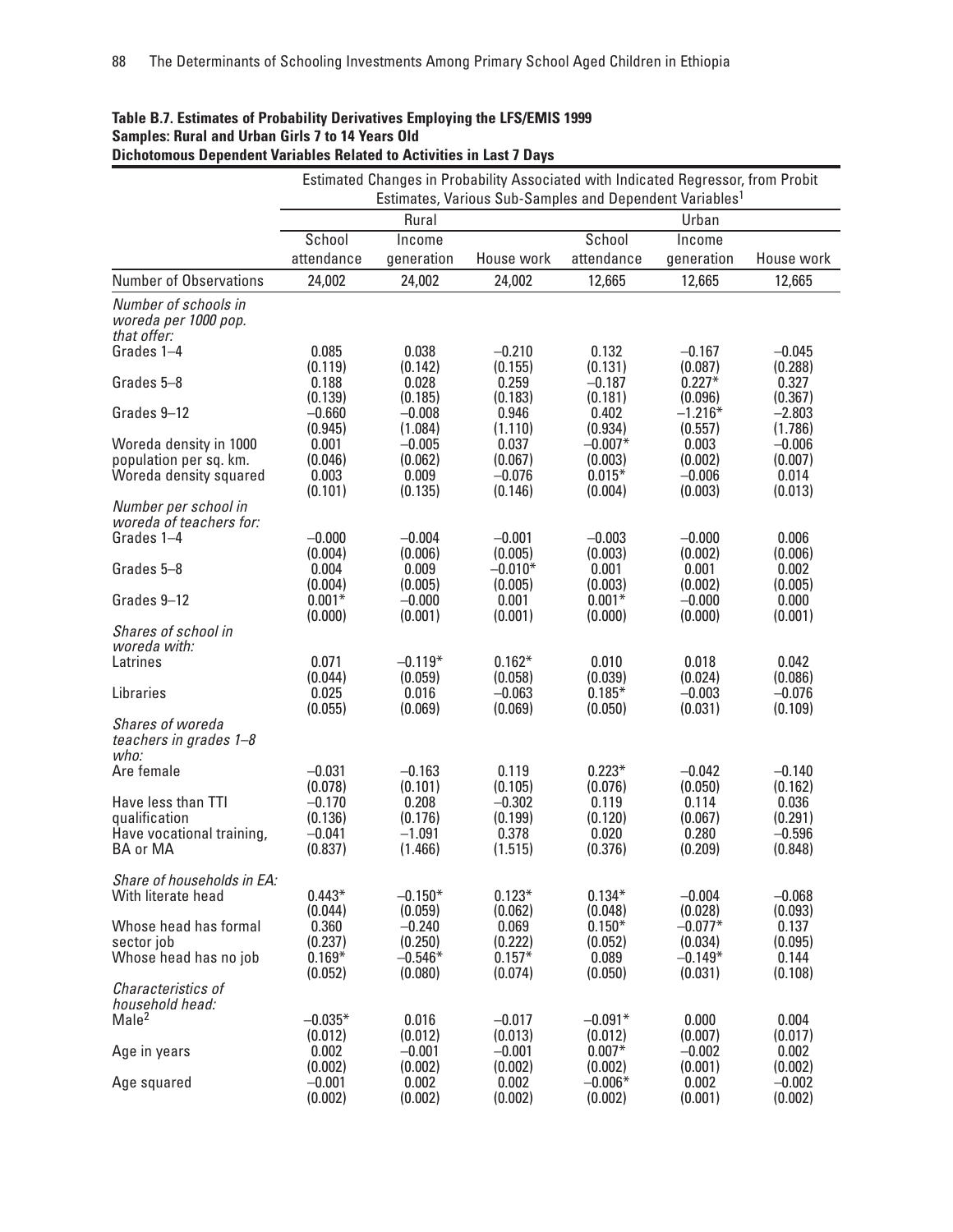|                                                                                         | Estimated Changes in Probability Associated with Indicated Regressor, from Probit<br>Estimates, Various Sub-Samples and Dependent Variables <sup>1</sup> |                               |                              |                              |                              |                           |
|-----------------------------------------------------------------------------------------|----------------------------------------------------------------------------------------------------------------------------------------------------------|-------------------------------|------------------------------|------------------------------|------------------------------|---------------------------|
|                                                                                         | Rural                                                                                                                                                    |                               |                              |                              | Urban                        |                           |
|                                                                                         | School                                                                                                                                                   | Income                        |                              | School                       | Income                       |                           |
|                                                                                         | attendance                                                                                                                                               | generation                    | House work                   | attendance                   | generation                   | House work                |
| Literate <sup>2</sup>                                                                   | $0.086*$                                                                                                                                                 | $-0.013$                      | $0.025*$                     | $0.126*$                     | $-0.020*$                    | $0.030*$                  |
|                                                                                         | (0.009)                                                                                                                                                  | (0.009)                       | (0.009)                      | (0.011)                      | (0.007)                      | (0.013)                   |
| Reports traditional<br>religion <sup>2</sup>                                            | $-0.102*$<br>(0.014)<br>$0.030*$                                                                                                                         | 0.027<br>(0.022)<br>$-0.021*$ | $-0.036$<br>(0.022)<br>0.019 | $-0.089$<br>(0.080)<br>0.020 | $-0.026$<br>(0.034)<br>0.004 | 0.023<br>(0.081)<br>0.014 |
| Ever migrated <sup>2</sup>                                                              | (0.009)                                                                                                                                                  | (0.010)                       | (0.011)                      | (0.011)                      | (0.007)                      | (0.016)                   |
| Has formal job <sup>2</sup>                                                             | $0.114*$                                                                                                                                                 | $-0.053$                      | $-0.026$                     | $0.072*$                     | $-0.035*$                    | 0.032                     |
| Has no job <sup>2</sup>                                                                 | (0.049)                                                                                                                                                  | (0.047)                       | (0.055)                      | (0.016)                      | (0.009)                      | (0.023)                   |
|                                                                                         | $-0.039*$                                                                                                                                                | $-0.041*$                     | 0.015                        | 0.012                        | $-0.037*$                    | $0.045*$                  |
| Household size (number                                                                  | (0.012)                                                                                                                                                  | (0.013)                       | (0.014)                      | (0.012)                      | (0.005)                      | (0.015)                   |
|                                                                                         | $0.008*$                                                                                                                                                 | $-0.005*$                     | $-0.011*$                    | $0.014*$                     | $-0.003*$                    | $-0.011*$                 |
| of members)                                                                             | (0.002)                                                                                                                                                  | (0.002)                       | (0.002)                      | (0.002)                      | (0.001)                      | (0.003)                   |
| Share of household<br>members who are:                                                  |                                                                                                                                                          |                               |                              |                              |                              |                           |
| Under 7 years old                                                                       | $-0.103*$                                                                                                                                                | $0.148*$                      | $0.172*$                     | $-0.245*$                    | 0.039                        | $0.172*$                  |
|                                                                                         | (0.030)                                                                                                                                                  | (0.032)                       | (0.035)                      | (0.035)                      | (0.022)                      | (0.048)                   |
| Male and over 15 years                                                                  | $-0.105*$                                                                                                                                                | 0.048                         | 0.050                        | 0.017                        | $-0.049*$                    | 0.087                     |
|                                                                                         | (0.033)                                                                                                                                                  | (0.035)                       | (0.039)                      | (0.040)                      | (0.024)                      | (0.053)                   |
| Female and over 15 yrs.                                                                 | 0.061                                                                                                                                                    | $0.242*$                      | $-0.234*$                    | 0.043                        | $-0.060*$                    | $-0.115*$                 |
|                                                                                         | (0.037)                                                                                                                                                  | (0.041)                       | (0.045)                      | (0.040)                      | (0.022)                      | (0.050)                   |
| In formal jobs                                                                          | $0.475*$                                                                                                                                                 | $-0.251$                      | $0.448*$                     | 0.028                        | 0.069                        | $-0.049$                  |
|                                                                                         | (0.161)                                                                                                                                                  | (0.201)                       | (0.222)                      | (0.069)                      | (0.040)                      | (0.082)                   |
| Child characteristics<br>(excluded categories are<br>female and age $7$ ). <sup>2</sup> |                                                                                                                                                          |                               |                              |                              |                              |                           |
| Age 8                                                                                   | $0.071*$                                                                                                                                                 | $0.102*$                      | $0.074*$                     | $0.066*$                     | 0.026                        | $0.100*$                  |
|                                                                                         | (0.013)                                                                                                                                                  | (0.014)                       | (0.012)                      | (0.011)                      | (0.016)                      | (0.018)                   |
| Age 9                                                                                   | $0.158*$                                                                                                                                                 | $0.149*$                      | $0.166*$                     | $0.118*$                     | $0.041*$                     | $0.212*$                  |
|                                                                                         | (0.014)                                                                                                                                                  | (0.014)                       | (0.013)                      | (0.009)                      | (0.017)                      | (0.017)                   |
| Age 10                                                                                  | $0.211*$                                                                                                                                                 | $0.359*$                      | $0.031*$                     | $0.141*$                     | $0.147*$                     | $0.230*$                  |
|                                                                                         | (0.015)                                                                                                                                                  | (0.016)                       | (0.015)                      | (0.009)                      | (0.022)                      | (0.017)                   |
| Age 11                                                                                  | $0.254*$                                                                                                                                                 | $0.385*$                      | $0.052*$                     | $0.162*$                     | $0.188*$                     | $0.253*$                  |
|                                                                                         | (0.017)                                                                                                                                                  | (0.017)                       | (0.017)                      | (0.008)                      | (0.027)                      | (0.017)                   |
| Age 12                                                                                  | $0.255*$                                                                                                                                                 | $0.425*$                      | $0.049*$                     | $0.144*$                     | $0.263*$                     | $0.281*$                  |
|                                                                                         | (0.016)                                                                                                                                                  | (0.016)                       | (0.016)                      | (0.009)                      | (0.026)                      | (0.016)                   |
| Age 13                                                                                  | $0.255*$                                                                                                                                                 | $0.467*$                      | $0.046*$                     | $0.130*$                     | $0.323*$                     | $0.263*$                  |
|                                                                                         | (0.017)                                                                                                                                                  | (0.016)                       | (0.017)                      | (0.009)                      | (0.028)                      | (0.017)                   |
| Age 14                                                                                  | $0.225*$                                                                                                                                                 | $0.509*$                      | 0.007                        | $0.107*$                     | $0.360*$                     | $0.259*$                  |
|                                                                                         | (0.017)                                                                                                                                                  | (0.015)                       | (0.018)                      | (0.010)                      | (0.029)                      | (0.017)                   |
| Whether child reports:                                                                  | $-0.057*$                                                                                                                                                | $-0.005$                      | 0.028                        | $-0.080*$                    | $-0.004$                     | 0.009                     |
| Mother not living2                                                                      | (0.013)                                                                                                                                                  | (0.016)                       | (0.016)                      | (0.021)                      | (0.011)                      | (0.025)                   |
| Father not living2                                                                      | $-0.037*$                                                                                                                                                | 0.006                         | 0.007                        | $-0.044*$                    | $0.014*$                     | 0.016                     |
|                                                                                         | (0.011)                                                                                                                                                  | (0.012)                       | (0.013)                      | (0.013)                      | (0.007)                      | (0.015)                   |
| Both parents not living2                                                                | $-0.020$                                                                                                                                                 | $-0.024$                      | $-0.017$                     | $-0.025$                     | $-0.002$                     | $-0.009$                  |
|                                                                                         | (0.033)                                                                                                                                                  | (0.034)                       | (0.038)                      | (0.033)                      | (0.018)                      | (0.040)                   |

#### **Table B.7 (continued)**

<sup>1,2</sup> See Table B.1, notes 1 and 2. Probit regressions also include indicators of region of residence.

\* Asterisks identify estimates that are significantly different from zero at the five-percent level.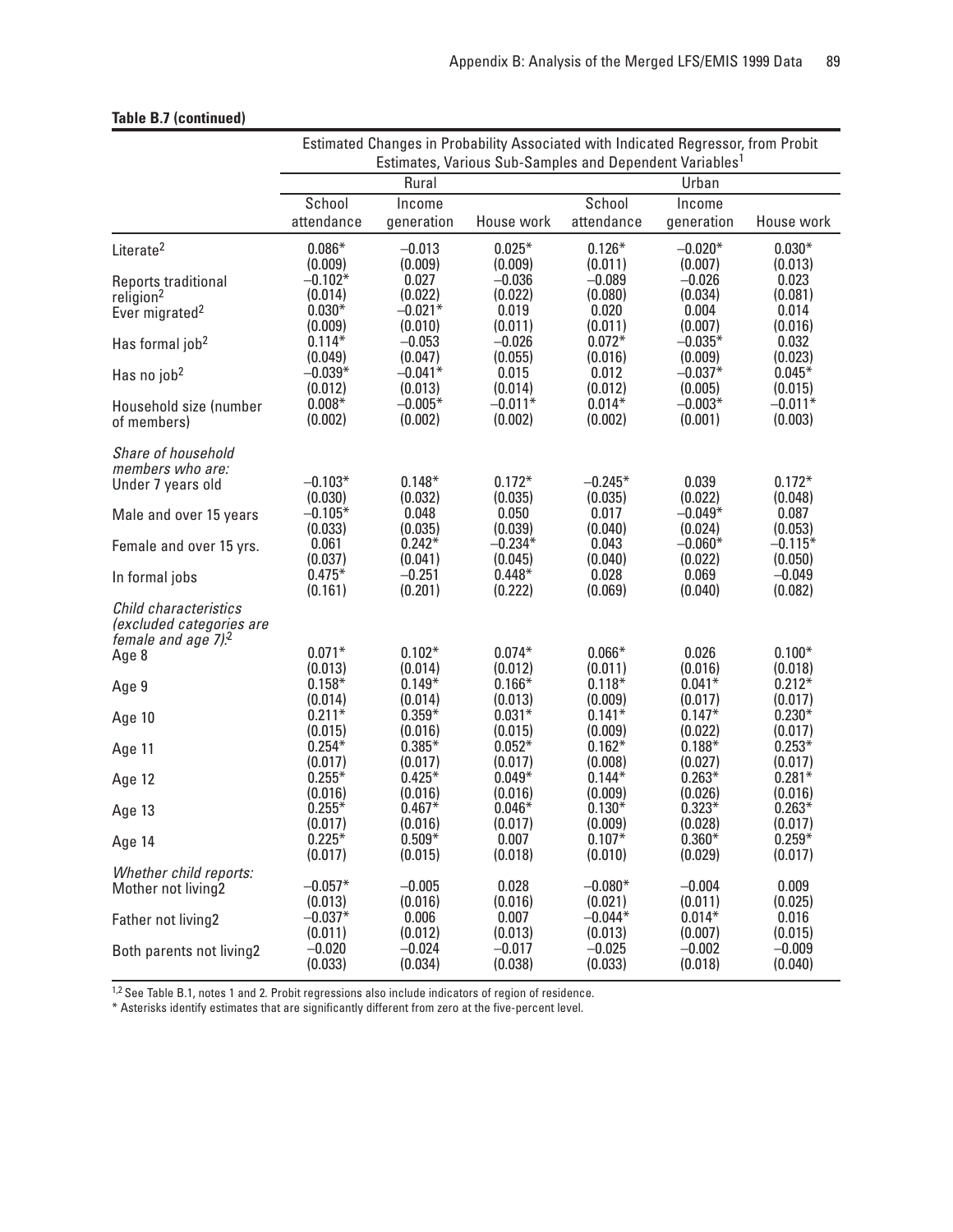|                        |                | Rural            | Urban          |                  |  |
|------------------------|----------------|------------------|----------------|------------------|--|
|                        |                | Heads of         |                | Heads of         |  |
|                        |                | households of    |                | households of    |  |
|                        | Children       | children 7 to 14 | Children       | children 7 to 14 |  |
| Reasons for migrating  | 7-14 years old | years old        | 7-14 years old | years old        |  |
| Education              | 3.8            | 1.6              | 24.4           | 7.4              |  |
| Marriage arrangement   | 2.2            | 6.9              | 0.1            | 2.5              |  |
| Marriage dissolution   | 0.6            | 3.4              | 0.2            | 3.8              |  |
| Search for work        | 13.1           | 9.9              | 10.0           | 18.0             |  |
| Job transfer/got job   | 0.6            | 7.0              | 0.5            | 27.4             |  |
| War/drought            | 3.8            | 7.3              | 3.2            | 7.2              |  |
| Along with family      | 48.6           | 3.1              | 43.4           | 3.0              |  |
| Return back to home    | 8.8            | 27.8             | 6.2            | 10.8             |  |
| Shortage of land       | 0.0            | 9.5              | 0.0            | 1.6              |  |
| To live with relatives | 14.1           | 15.8             | 8.2            | 10.3             |  |
| Health problems        | 0.0            | 0.5              | 0.1            | 2.2              |  |
| Lost family            | 0.8            | 2.7              | 1.1            | 0.1              |  |
| Other                  | 1.9            | 2.7              | 2.2            | 5.3              |  |
| Non-response           | 1.7            | 1.8              | 0.2            | 0.6              |  |

#### **Table B.8. Percentage of Distribution of Responses Regarding Reasons for Migrating from LFS 1999 Sample: Individuals Who Have Migrated in Last Five Years**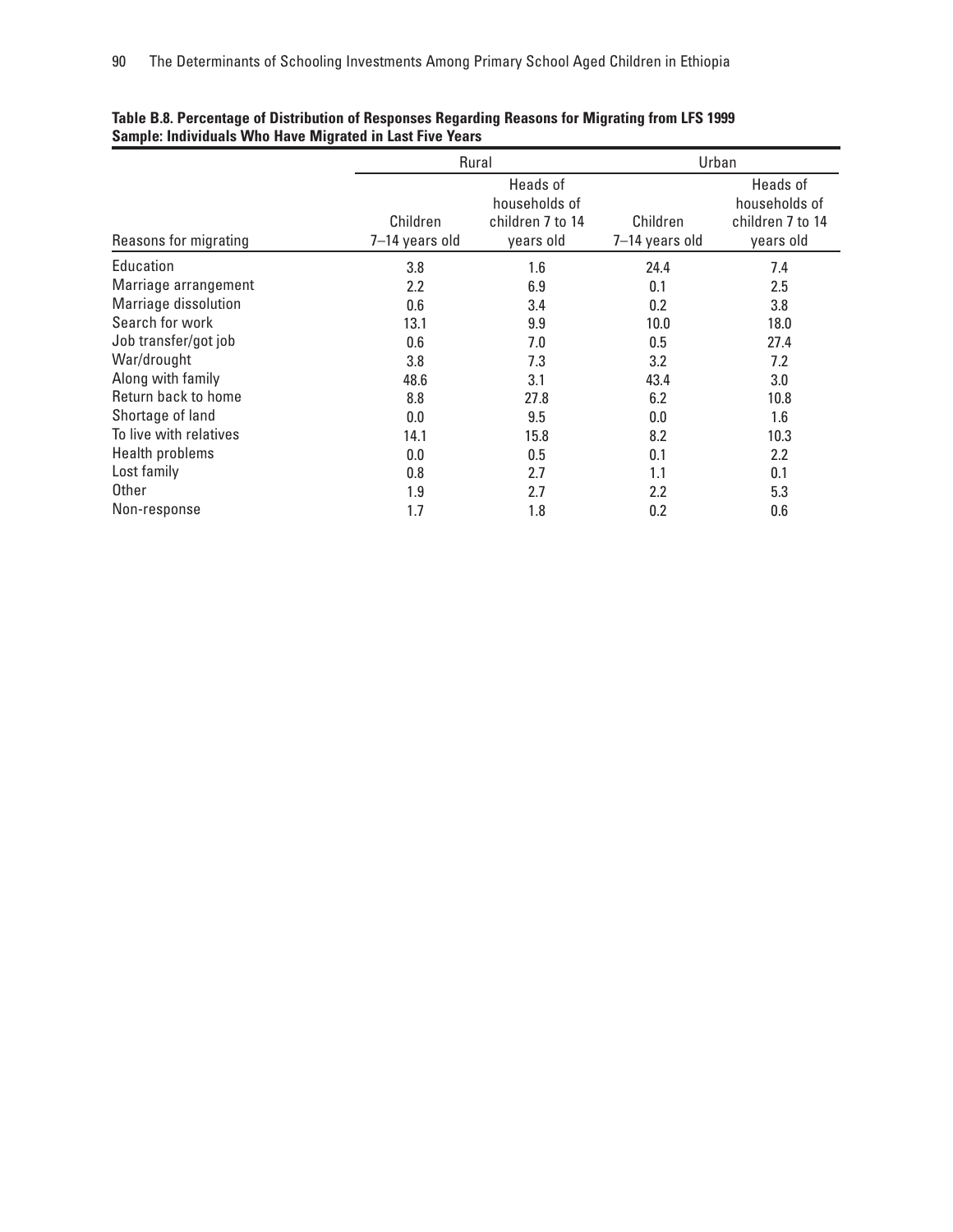# Analysis of the DHS 2000 Data

his appendix presents some basic results regarding the determinants of whether children have ever attended school, for the DHS 2000 data. Because many of the most interesting variables are available only for children whose mothers responded to the female questionnaire, I restrict attention to that sub-sample. Only women between 15 and 49 years of age were interviewed. Thus we are restricting attention to children whose mothers are alive, living in the household, and in this age range. T

The dependent variable employed below is an indicator of whether or not the child has ever attended school, the construction of which is discussed in the main text. The first two columns of Table C.1 present descriptive statistics, within rural and urban sub-samples, for the regressors employed in the analysis.

Region Indicators. The region variables are indicators pertaining to the administrative region of residence of the child. The excluded region is Amhara. Because the DHS contains no explicit school supply variables, these regional indicators are likely to pick up average differences across regions in school registration rates arising out of differences in school supply characteristics. Unfortunately, they also pick up the effects of systematic differences across regions in any other economic and social circumstances affecting child schooling, thus it is difficult to interpret the coefficients on the regional variables.

Asset variables. The asset variables are simple indicators of the level and types of assets owned by the household. The DHS contains no explicit measure of level of living, such as consumption expenditure per capita. The asset variables together proxy for level of living, though their coefficient estimates cannot, unfortunately, be used to calculate an explicit estimate of the effect of increased income or consumption expenditure per capita on school registration. In addition to proxying for the level of consumption expenditure per capita, the asset variables may also pick up the effects of variation in opportunity costs of child time. Some assets may increase the value of a child's time in work in a household enterprise, tending to reduce the probability of schooling, holding all else (including the level of living) constant. The first four assets are much more prevalent in urban areas, while the remaining assets are more prevalent in rural areas. The asset variables are thus highly collinear with urbanicity, and tend to capture not just variation in house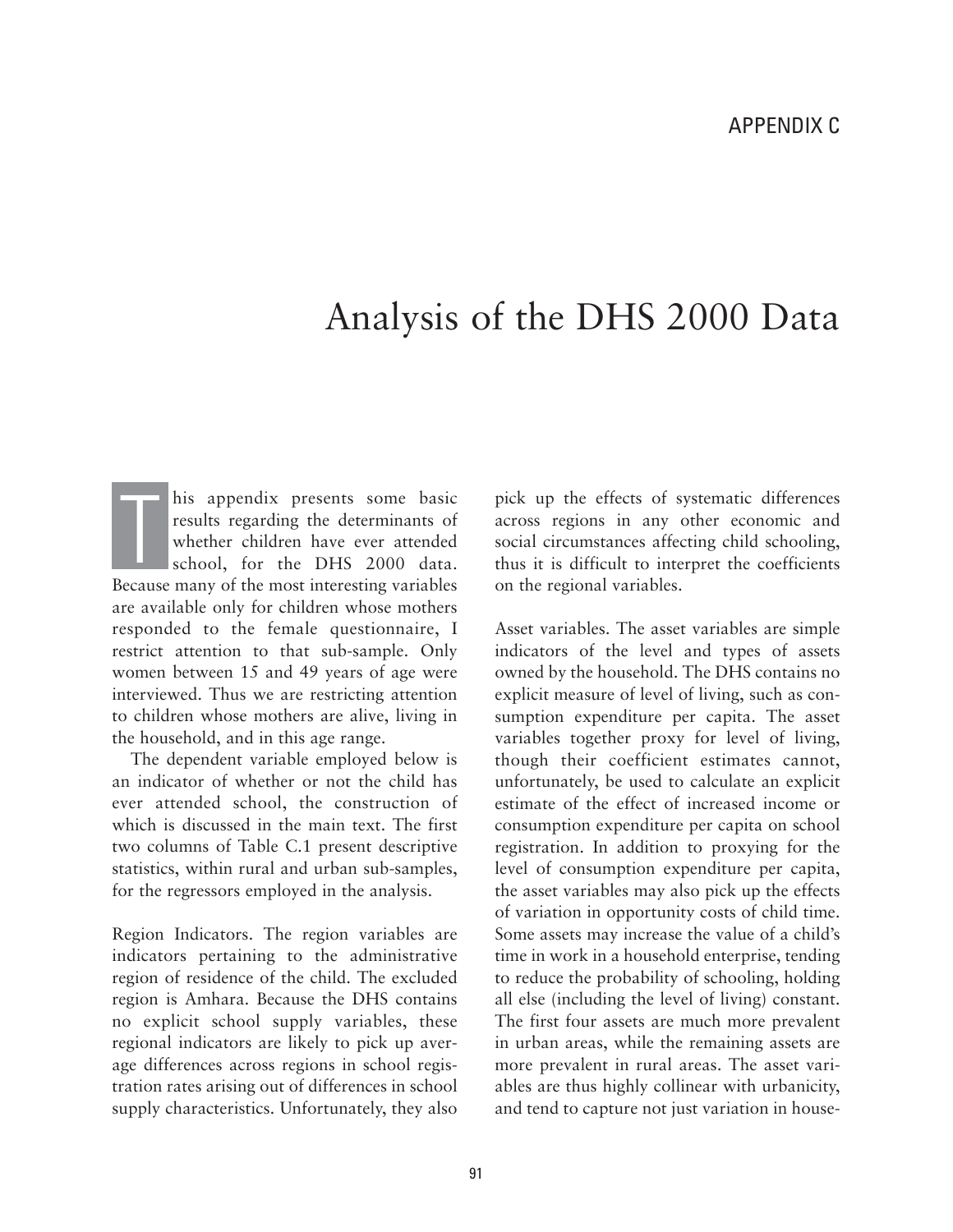hold resource levels, but also variation in the extent to which the household lives in an urban setting.

Household size and structure variables. After controlling at least implicitly for consumption expenditure per capita, schooling rates might rise with household size, if there are economies of scale in consumption. Household structure (e.g. the fraction of household members who are young children, and who are men and women over 14 years of age) may influence the opportunity cost of a school-age child's time. More young children means more child care needs within the household. More adults may mean greater potential to replace school-aged children by adults as child-care givers.

Language. The language of the child's mother—which we take to be the primary language of the child—may influence the probability of schooling, if schools are more attractive to those whose languages are taken into account by school systems. Until recently schools have been conducted primarily in Amharic (Amarigna) and English. The excluded language category includes many other, more minor languages.

Parental variables. The parental variables pick up a variety of characteristics of the child's mother and father. Attention is restricted to children whose mothers are present in the household (as discussed above), but some have no father. Mother's age (and its square) may pick up changes in schooling rates as they evolve over a household's life cycle, as well as cohort effects.

The schooling levels of a child's mother and father are thought to pick up changes in both attitudes and income (if income is not perfectly controlled for by, say, consumption expenditure) associated with obtaining schooling. They are often found to have strong effects on child schooling. Because Ethiopian parents tend to have very little education, and many have none at all, these variables are simply indicators of whether or not the parents have completed at least first grade.

Additional characteristics of the mother are: whether she was born in a rural area, whether her husband has other wives (set to 0 for the unmarried). Among polygamous households, an indicator captures whether the wife's rank is lower than first (set to 0 for the unmarried or married women in monogamous households).

Child variables. Among the child variables are indicators of the child's sex and age, as well as indicators of whether the child is the oldest or youngest child of his/her mother, whether among all children or among only male children. These are meant to capture any norms regarding the allocation of schooling and other rights and responsibilities across siblings. Being the youngest may also reflect the effect of having older siblings who can help support the child's schooling.

Attitude variables. The attitude variables are more unconventional than the preceding variables for inclusion in a study like this. They are included in only some specifications, because one might fear that they are endogenous, in the sense that they are jointly determined with child schooling choices. Their coefficients should not be taken as measures of causal effects on school registration probabilities. Rather, their coefficients indicate whether there are important co-movements between these "attitude" variables and child schooling, after controlling for other factors in the table. The variables are: whether or not the mother listens to the radio at least once a week, whether the mother responded that it is justified for a husband to beat his wife if she goes out without his permission, and whether the mother reports her religion to be something other than Orthodox, Catholic, Protestant or Muslim. (This last one is less likely to be endogenous than the previous two.)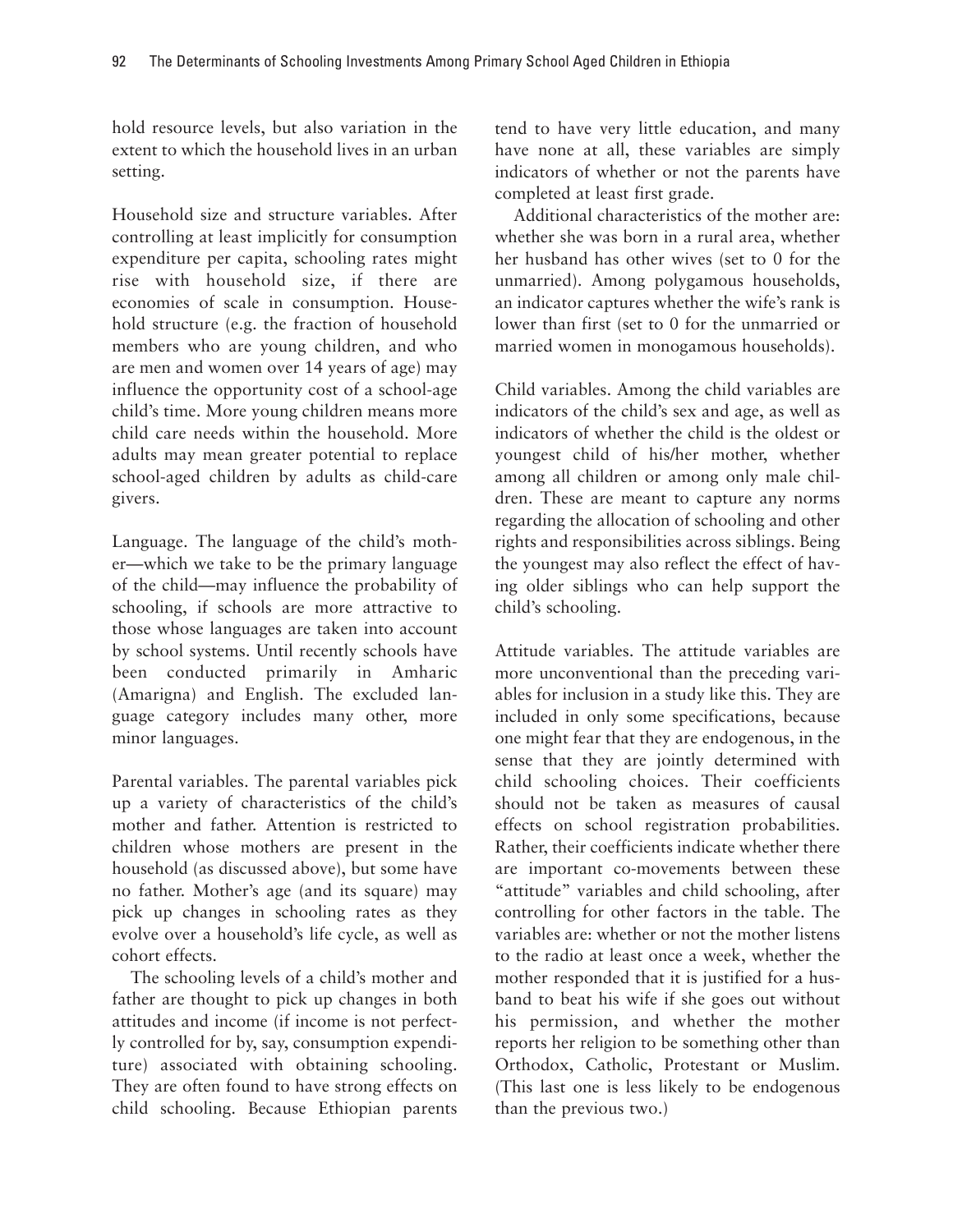Basic Multivariate Results. Tables C.1 and C.2 report estimates of coefficients in a variety of specifications relating the probability that a child has ever attended school to some or all of the potential determinants. All specifications in Table C.1 employ the entire sample, while the specifications in Table C.2 pertain to rural and urban sub-samples.

The main observations from Table C.1 are the following:

- The overall difference in school registration probabilities between rural and urban areas is very large, and does not diminish much when regional controls are added. Thus the overall rural–urban difference is not just picking up a tendency for registration rates to differ between regions that are more and less urban. The rural–urban difference is profound within regions.
- The addition of household, parent and child-level controls, however, diminishes the rural–urban difference quite a bit. Other regressions not shown suggest that the household asset variables (which proxy for consumption expenditure per capita as well as opportunity costs) play the largest role in reducing the residual rural–urban difference. In light of the results derived with the WMS/HICES data, which include direct controls for household resource levels, it seems likely that the results here overstate the role of household wealth in explaining rural–urban differences in school attendance rates, because the asset variables proxy not only for resources but also for urbanicity itself.
- The smaller magnitude of some estimated asset variable effects in the enumeration area fixed effects specification (which essentially introduces a dummy variable for every enumeration area in the dataset,

and should thus control much better for degree of urbanicity of the location in which a household resides), is consistent with the view that they capture geographic differences in addition to differences in household resources.

- The fact that many household asset variables retain significance even in the household fixed effects specification, however, suggests that they also capture household-level variation in resource levels, and that these resource levels matter to school attendance.
- Consistent with the results in other datasets, children from households in which there are more adult males are less likely to attend school, while children in households with more adult females are more likely to attend school. This is consistent with the possibility that the presence of more adult males in the household increases the productivity of family enterprises, increasing the opportunity cost of the child's time, while increases in the numbers of adult females frees children up from housework responsibilities to attend school. The variable describing the share of household members who are under age 7 does not have a significant effect in these specifications, in contrast to the negative effect found in other datasets. Note, however, that this specification also controls for whether the child to which the observation pertains is the youngest among his or her siblings. This picks up some of the same effect.
- Children speaking Amarigna and Tigrigna are more likely to register for school than children speaking other languages.
- In specifications that do not allow for enumeration area fixed effects, parental school-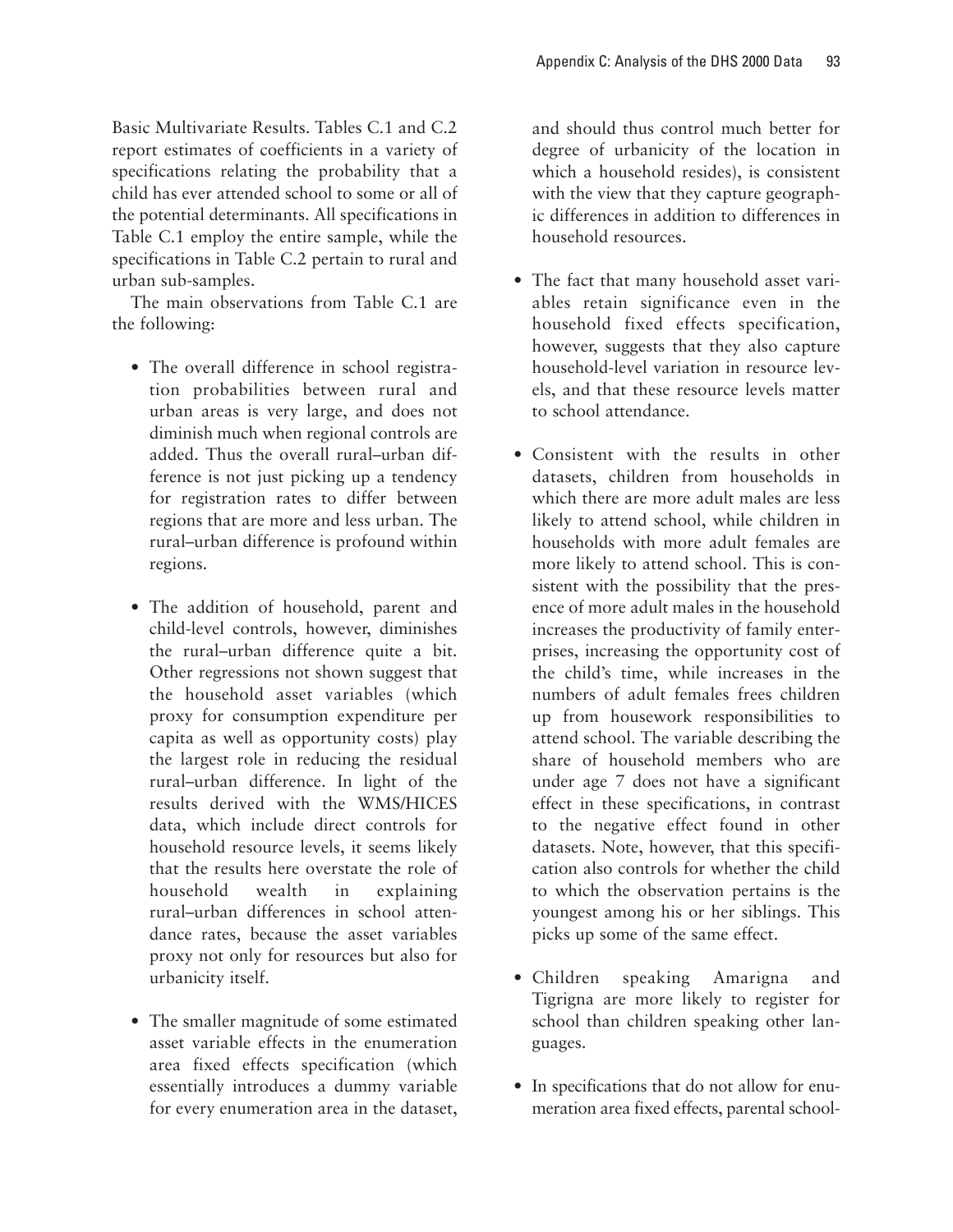ing plays its typical large role in explaining child schooling, suggesting a great tendency for inequality to be transmitted across generations. Note, however, that the parental education effects are greatly reduced when enumeration area fixed effects are included. This suggests that much of the standard association between parental schooling and child schooling is picking up the effect of living in communities where adults are more and less educated. This raises the possibility that what matters in not so much whether a child's own parents are educated, but whether he has exposure to educated adults in his community. This raises some hope that the probability of children's schooling can be increased through information campaigns that increase families' exposure to education and its potential benefits.

- Male children are more likely to be registered, especially in rural areas, though the differences are not terribly large by world standards.
- The probability of registration rises with age until about age 13, reflecting the late entry of many Ethiopian children into the schooling system.
- The only birth order variable of some significance is whether the child is the youngest. This may capture not only cultural tendencies to "spoil the baby," but also the beneficial effect of having older siblings who can help support a child's schooling, and of having no younger siblings who require child care.
- Children of mothers that listen to the radio are noticeably more likely to attend school than other children. While this does not necessarily mean that expanding the use of radios would increase schooling, it does suggest that the same attitudes

and beliefs that cause households to want to be connected to the rest of the world via radio also tend to be associated with school registration.

• In rural areas, households that are more traditional, as indicated by the wife's belief that beating is justified if she goes out without her husband's permission, are less likely to send their children to school. This holds even in the fixed effects specification, suggesting that this is not just picking up differences across more and less modern communities. It is picking up differences across households with different attitudes even within communities. It thus supports the notion that attitudes (quite broadly defined) do matter in schooling decisions.

The main observations from Table C.3 are:

- The effects of several asset variables on school attendance rates are stronger in rural than in urban areas. Whether this reflects a stronger household resource effect, or a stronger role for the assets to play in describing variation in urbanicity within sub-samples, is unclear.
- The negative effect of the presence of more adult males on school attendance rates is primarily a rural phenomenon.
- The positive effect of the presence of more adult females on school attendance rates is also stronger in rural than urban areas.
- The effect of not having a father is stronger in urban areas, and the magnitude of the effect is similar to what was found in the LFS data.
- The effects of parental schooling on child school attendance are stronger in rural than urban areas.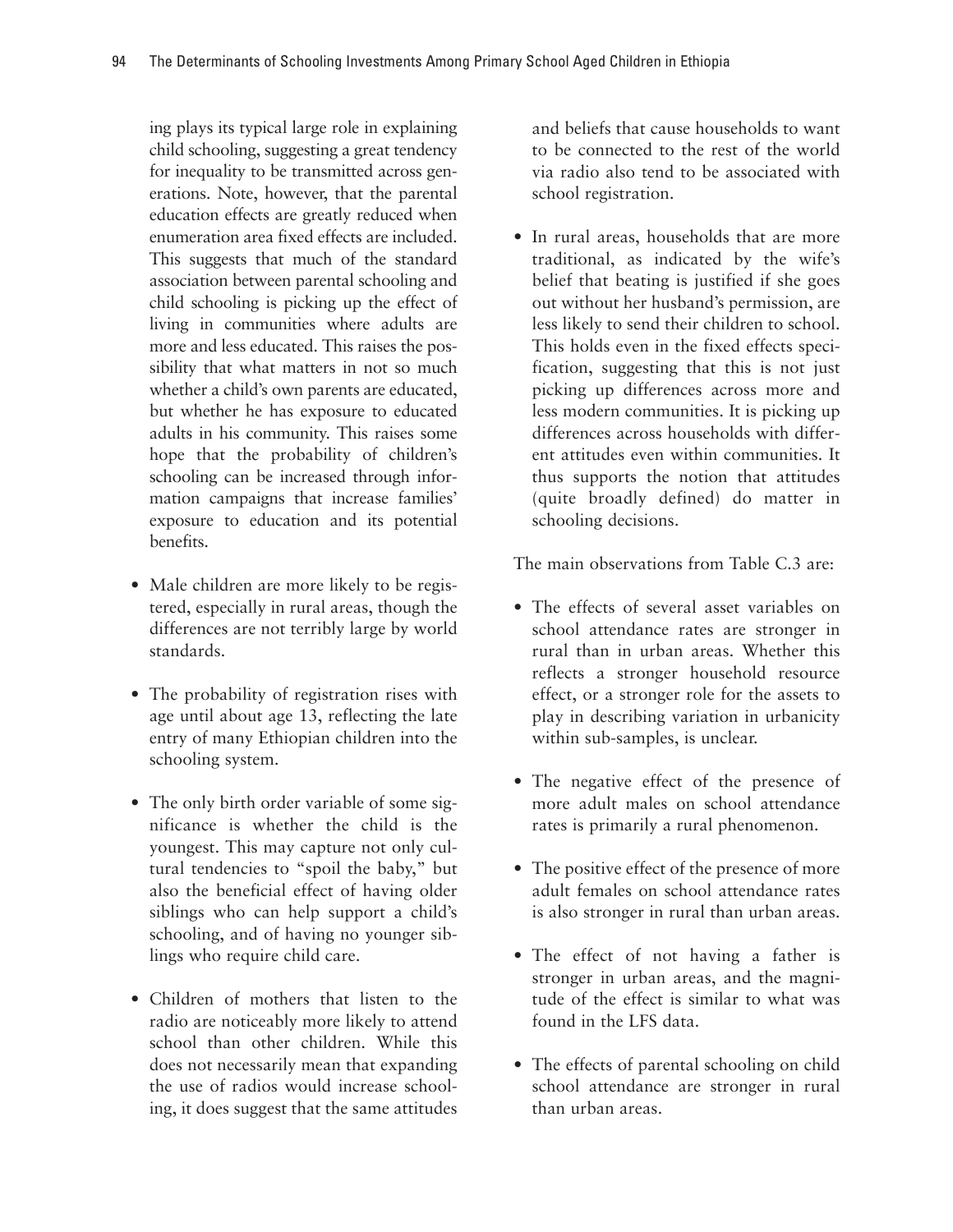- Gender differences are stronger in rural than urban areas.
- Being the youngest among siblings has a much stronger positive effect on school attendance in rural than urban areas.
- The association of school attendance rates with whether or not the mother listens to the radio is equally strong in urban and rural areas, despite large differences in the incidence of radio listening.

# **Subsidiary Observations**

The DHS provides some information on the work activities of the mothers. The following statistics pertain to women ages 15 to 49 who responded to the female questionnaire and who are mothers of children aged 7–14.

• 65.6 (64.3) percent in rural (urban) areas report that they either are working now or have worked in the last 12 months

- Among those who work, 51.5 (51.6) percent report that they are self-employed in rural (urban) areas. Most of the rural women who work for others say they are working for family members, while most of the urban women who are working for others are not working for family members.
- While over 51 percent of women in both rural and urban areas report being selfemployed, 86 (63) percent in rural (urban) areas report working "away from home." Thus even in their self-employment and farm activities, they have to work at some distance from the home. This creates a potential need for school aged children to care for younger siblings, a use of a child's time that may competes with schooling.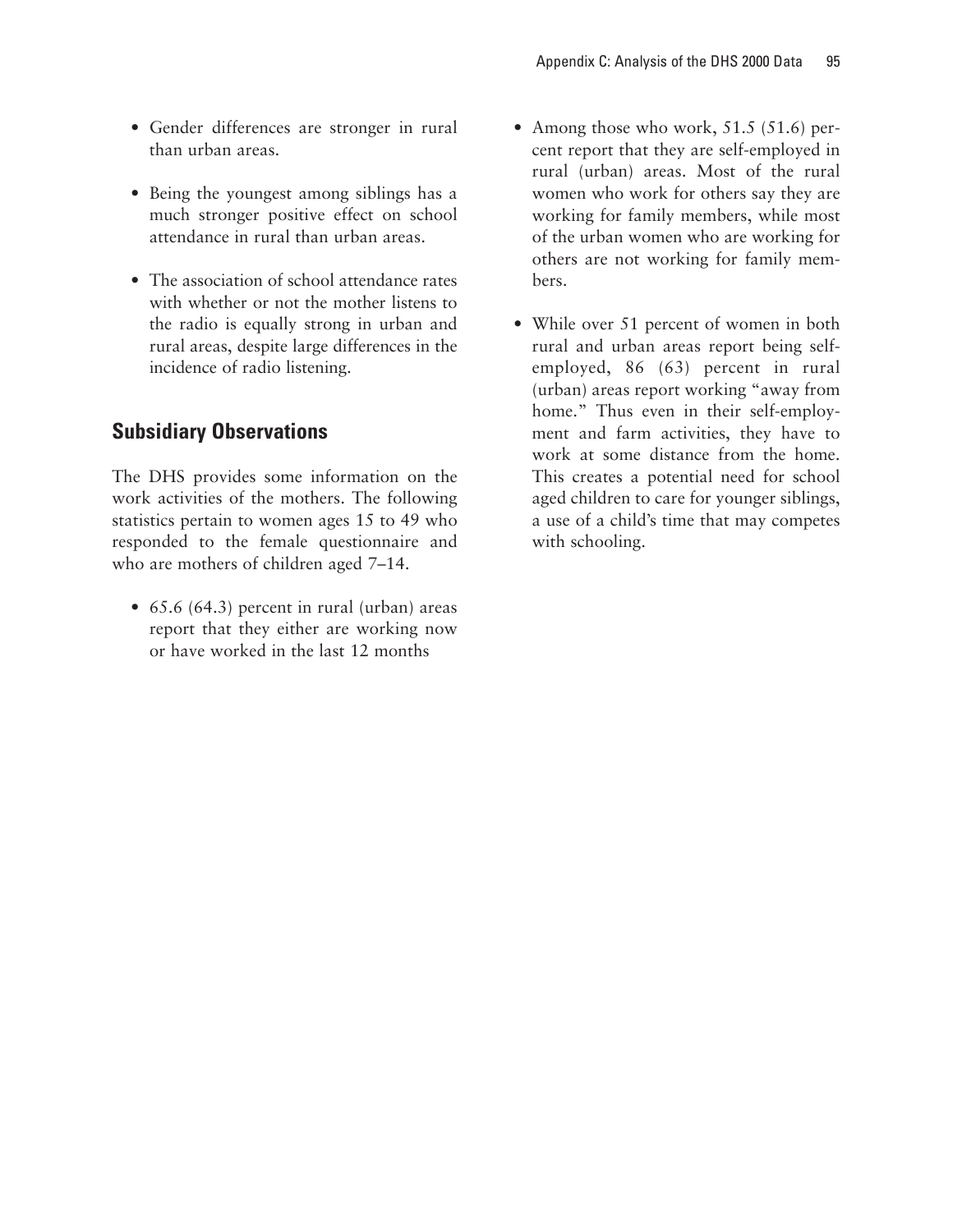|                                                                                       | Estimated Changes in Probability Associated with Change in Indicated Regressor, |                                               |                      |                                         |                                         |                                            |                                          |
|---------------------------------------------------------------------------------------|---------------------------------------------------------------------------------|-----------------------------------------------|----------------------|-----------------------------------------|-----------------------------------------|--------------------------------------------|------------------------------------------|
|                                                                                       | Various Methods <sup>1</sup>                                                    |                                               |                      |                                         |                                         |                                            |                                          |
|                                                                                       | (Std. Dev.)                                                                     | <b>Rural Means</b> Urban Means<br>(Std. Dev.) | Probit               | Probit                                  | Probit                                  | <b>OLS</b>                                 | <b>EA Fixed</b><br>Effects               |
| <b>Number of Observations</b>                                                         | 8,390                                                                           | 1,828                                         | 10,215               | 10,215                                  | 10,215                                  | 10,215                                     | 10,215                                   |
| Urban residence <sup>2</sup>                                                          | 0.273                                                                           | 0.845                                         | $0.514*$             | $0.199*$                                | $0.185*$                                | $0.365*$                                   |                                          |
| Region of residence<br>(excluded category is<br>Amhara)<br>Tigray                     | 0.062                                                                           | 0.131                                         | (0.024)<br>$-0.062$  | (0.049)<br>$-0.099$                     | (0.050)<br>$-0.097$                     | (0.035)<br>$-0.083$                        |                                          |
| Affar                                                                                 | 0.010                                                                           | 0.007                                         | (0.040)<br>$-0.137*$ | (0.069)<br>$-0.057$                     | (0.069)<br>$-0.066$                     | (0.067)<br>$-0.041$                        |                                          |
| Oromiya                                                                               | 0.385                                                                           | 0.282                                         | (0.049)<br>$-0.052$  | (0.064)<br>$-0.058$                     | (0.064)<br>$-0.063$                     | (0.063)<br>$-0.015$                        |                                          |
| Somali                                                                                | 0.013                                                                           | 0.037                                         | (0.034)<br>$-0.343*$ | (0.047)<br>$-0.287*$                    | (0.046)<br>$-0.299*$                    | (0.046)<br>$-0.298*$                       |                                          |
|                                                                                       |                                                                                 |                                               | (0.031)              | (0.042)                                 | (0.040)                                 | (0.039)                                    |                                          |
| Benshangul-Gumuz                                                                      | 0.011                                                                           | 0.007                                         | 0.032<br>(0.049)     | 0.097<br>(0.054)                        | 0.091<br>(0.054)                        | $0.117*$<br>(0.053)                        |                                          |
| <b>SNNPR</b>                                                                          | 0.232                                                                           | 0.122                                         | $-0.007$<br>(0.038)  | 0.043<br>(0.055)                        | 0.030<br>(0.055)                        | 0.073<br>(0.055)                           |                                          |
| Gambela                                                                               | 0.002                                                                           | 0.004                                         | $0.206*$<br>(0.052)  | $0.257*$<br>(0.066)                     | $0.262*$<br>(0.069)                     | $0.294*$<br>(0.065)                        |                                          |
| Harare                                                                                | 0.001                                                                           | 0.007                                         | $0.187*$<br>(0.041)  | $0.181*$<br>(0.058)                     | $0.161*$<br>(0.058)                     | $0.256*$<br>(0.053)                        |                                          |
| Addis Ababa                                                                           | 0.000                                                                           | 0.198                                         | $0.219*$<br>(0.059)  | $-0.028$<br>(0.069)                     | $-0.037$<br>(0.068)                     | $0.149*$<br>(0.069)                        |                                          |
| Dire Dawa                                                                             | 0.002                                                                           | 0.019                                         | $-0.077$<br>(0.045)  | $-0.123*$<br>(0.062)                    | $-0.128*$<br>(0.061)                    | $-0.035$<br>(0.057)                        |                                          |
| <b>Household Assets</b><br>Number of sleeping rooms                                   | 1.299<br>(0.522)                                                                | 1.625<br>(0.723)                              |                      | $0.059*$                                | $0.056*$<br>(0.014)                     |                                            | $0.032*$<br>(0.008)                      |
| Floor not of earth or dung <sup>2</sup>                                               | 0.022                                                                           | 0.323                                         |                      | $(0.015)$<br>$0.193*$<br>(0.051)        | $0.177*$<br>(0.051)                     |                                            | $0.058*$<br>(0.022)                      |
| Has electricity <sup>2</sup>                                                          | 0.004                                                                           | 0.763                                         |                      | $0.265*$<br>(0.036)                     | $0.259*$<br>(0.036)                     |                                            | $0.213*$<br>(0.033)                      |
| Has toilet <sup>2</sup>                                                               | 0.080                                                                           | 0.711                                         |                      | $0.094*$<br>(0.028)                     | $0.084*$<br>(0.028)                     |                                            | $0.061*$<br>(0.016)                      |
| Has land <sup>2</sup>                                                                 | 0.959                                                                           | 0.183                                         |                      | $-0.022$                                | $-0.016$                                |                                            | $-0.011$                                 |
| Has animals <sup>2</sup>                                                              | 0.892                                                                           | 0.402                                         |                      | (0.033)<br>0.024                        | (0.033)<br>0.019                        |                                            | (0.018)<br>$0.047*$                      |
| Has cash crop <sup>2</sup>                                                            | 0.333                                                                           | 0.034                                         |                      | (0.022)<br>0.012<br>(0.023)             | (0.022)<br>0.005<br>(0.023)             |                                            | (0.013)<br>0.014<br>(0.013)              |
| Number of household<br>members                                                        | 7.139<br>(2.141)                                                                | 6.850<br>(2.459)                              |                      | 0.001<br>(0.004)                        | 0.000<br>(0.004)                        | 0.008<br>(0.004)                           | 0.000<br>(0.002)                         |
| Share of household<br>members who are:<br>Under 7 years old<br>Male and over 15 years | 0.222<br>(.133)<br>0.218<br>(.117)                                              | 0.152<br>(0.133)<br>0.209<br>(0.131)          |                      | 0.017<br>(0.071)<br>$-0.068$<br>(0.076) | 0.020<br>(0.071)<br>$-0.081$<br>(0.076) | $-0.031$<br>(0.070)<br>$-0.076$<br>(0.075) | 0.024<br>(0.043)<br>$-0.114*$<br>(0.044) |
| Female and over 15 yrs.                                                               | 0.218<br>(.097)                                                                 | 0.284<br>(0.124)                              |                      | $0.233*$<br>(0.083)                     | $0.236*$<br>(0.083)                     | $0.266*$<br>(0.081)                        | 0.033<br>(0.050)                         |
| Language (excluded are<br>languages other than those<br>listed here). <sup>2</sup>    |                                                                                 |                                               |                      |                                         |                                         |                                            |                                          |
| Amarigna                                                                              | 0.302                                                                           | 0.526                                         |                      | $0.190*$<br>(0.042)                     | $0.175*$<br>(0.043)                     | $0.193*$<br>(0.042)                        | $0.088*$<br>(0.022)                      |
| Oromigna                                                                              | 0.357                                                                           | 0.207                                         |                      | 0.084<br>(0.043)                        | 0.074<br>(0.043)                        | 0.047<br>(0.041)                           | 0.017<br>(0.023)                         |
| Tigrigna                                                                              | 0.062                                                                           | 0.142                                         |                      | $0.176*$<br>(0.075)                     | 0.143<br>(0.074)                        | $0.164*$<br>(0.072)                        | $0.108*$<br>(0.041)                      |
| <b>Parental Variables</b><br>Has no father <sup>2</sup>                               | 0.081                                                                           | 0.139                                         |                      | $-0.024$<br>(0.023)                     | $-0.025$<br>(0.023)                     | $-0.029$<br>(0.022)                        | $-0.030*$<br>(0.014)                     |

#### **Table C.1. Descriptive Statistics and Estimates of Probability Derivatives Employing the DHS 2000 Sample: Children 7 to 14 Years Old whose Mothers Responded to Female Questionnaire Dichotomous Dependent Variable: Whether Child Ever Attended School**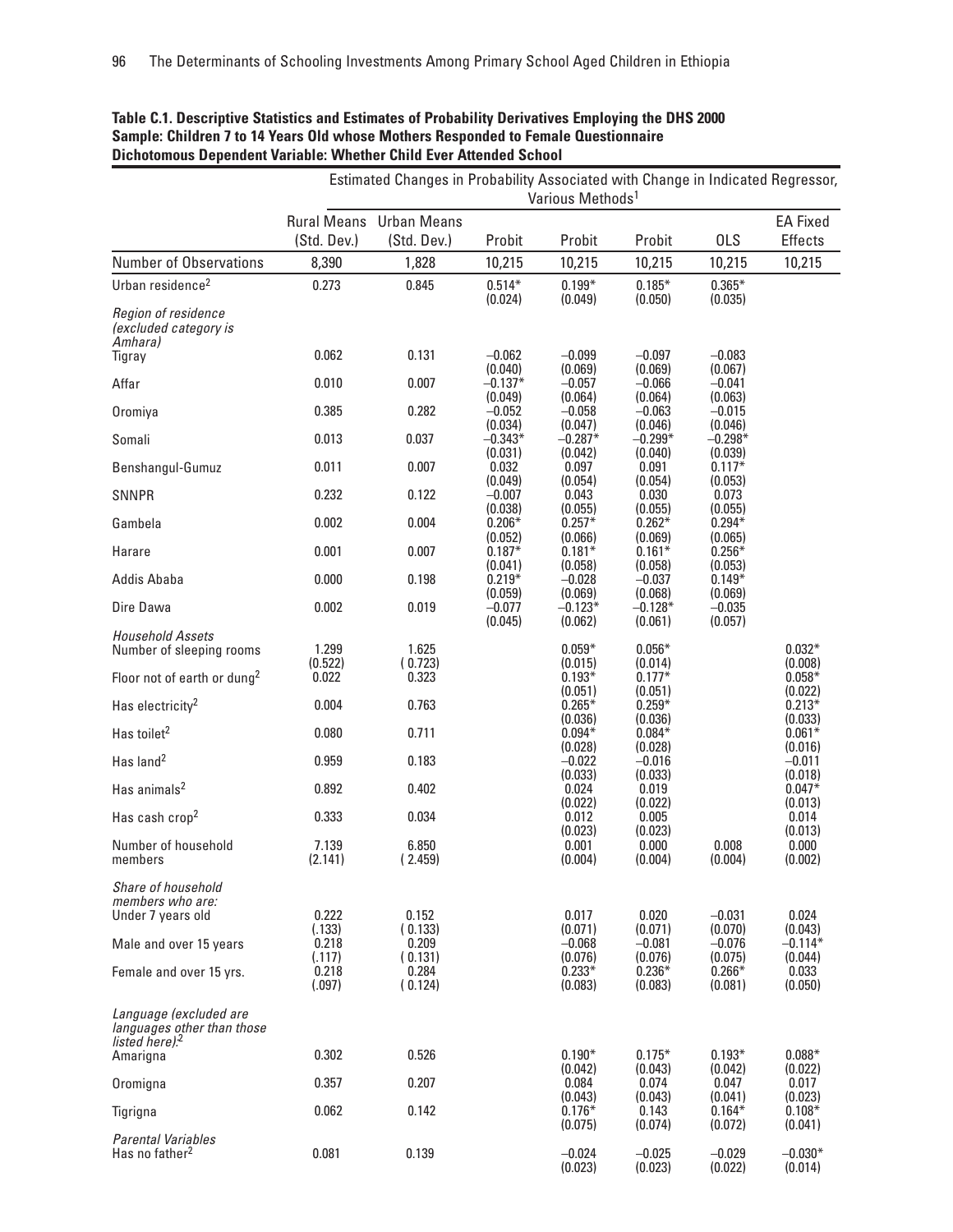#### **Table C.1 (continued)**

|                                                                                                                                           | Estimated Changes in Probability Associated with Change in Indicated Regressor,<br>Various Methods <sup>1</sup> |                                               |        |                                |                                |                                            |                                            |
|-------------------------------------------------------------------------------------------------------------------------------------------|-----------------------------------------------------------------------------------------------------------------|-----------------------------------------------|--------|--------------------------------|--------------------------------|--------------------------------------------|--------------------------------------------|
|                                                                                                                                           | (Std. Dev.)                                                                                                     | <b>Rural Means</b> Urban Means<br>(Std. Dev.) | Probit | Probit                         | Probit                         | <b>OLS</b>                                 | <b>EA Fixed</b><br><b>Effects</b>          |
| Mother's age in years                                                                                                                     | 36.653                                                                                                          | 35.974                                        |        | 0.028                          | $0.029*$                       | 0.032                                      | 0.006                                      |
| Mother's age squared                                                                                                                      | (6.638)                                                                                                         | (6.017)                                       |        | (0.014)<br>$0.000*$            | (0.015)<br>$0.000*$            | (0.017)<br>0.000                           | (0.007)<br>0.000<br>(0.000)<br>$0.076*$    |
| Father completed grade 1 <sup>2</sup>                                                                                                     | 0.177                                                                                                           | 0.456                                         |        | (0.000)<br>$0.184*$            | (0.000)<br>$0.176*$            | (0.000)<br>$0.194*$                        |                                            |
| Mother completed grade 1 <sup>2</sup>                                                                                                     | 0.075                                                                                                           | 0.463                                         |        | (0.021)<br>$0.138*$            | (0.021)<br>$0.117*$            | (0.021)<br>$0.142*$                        | (0.011)<br>0.025                           |
| Mother born in rural area <sup>2</sup>                                                                                                    | 0.980                                                                                                           | 0.546                                         |        | (0.028)<br>$-0.097*$           | (0.028)<br>$-0.087*$           | (0.027)<br>$-0.134*$                       | (0.016)<br>$-0.024$                        |
| Husband of mother has                                                                                                                     | 0.159                                                                                                           | 0.065                                         |        | (0.036)<br>0.016               | (0.036)<br>0.012               | (0.038)<br>0.009                           | (0.017)<br>0.014                           |
| more than one wife <sup>2</sup><br>Mother is wife of rank<br>second or higher <sup>2</sup>                                                | 0.076                                                                                                           | 0.035                                         |        | (0.026)<br>$-0.016$<br>(0.031) | (0.026)<br>$-0.016$<br>(0.032) | (0.026)<br>$-0.015$<br>(0.032)             | (0.016)<br>$-0.039$<br>(0.021)             |
| Child characteristics<br>(excluded categories are<br>female and age 7). <sup>2</sup><br>Male                                              | 0.517                                                                                                           | 0.490                                         |        | $0.096*$                       |                                |                                            | $0.073*$                                   |
|                                                                                                                                           |                                                                                                                 |                                               |        | (0.013)                        | $0.095*$<br>(0.013)            | $0.093*$<br>(0.013)                        | (0.008)                                    |
| Age 8                                                                                                                                     | 0.153                                                                                                           | 0.166                                         |        | $0.178*$<br>(0.025)            | $0.179*$<br>(0.025)            | $0.168*$<br>(0.025)                        | $0.090*$<br>(0.014)                        |
| Age 9                                                                                                                                     | 0.144                                                                                                           | 0.111                                         |        | $0.296*$<br>(0.023)            | $0.299*$<br>(0.024)            | $0.290*$<br>(0.024)<br>$0.365*$<br>(0.023) | $0.161*$<br>(0.014)                        |
| Age 10                                                                                                                                    | 0.126                                                                                                           | 0.141                                         |        | $0.376*$<br>(0.023)            | $0.377*$<br>(0.023)            |                                            | $0.233*$<br>(0.014)                        |
| Age 11                                                                                                                                    | 0.098                                                                                                           | 0.118                                         |        | $0.442*$<br>(0.021)            | $0.442*$<br>(0.022)            | $0.432*$<br>(0.022)                        | $0.286*$<br>(0.016)                        |
| Age 12                                                                                                                                    | 0.118                                                                                                           | 0.123                                         |        | $0.481*$<br>(0.020)            | $0.481*$<br>(0.021)            | $0.470*$<br>(0.021)                        | $0.310*$<br>(0.015)<br>$0.323*$<br>(0.016) |
| Age 13                                                                                                                                    | 0.109                                                                                                           | 0.116                                         |        | $0.481*$<br>(0.021)            | $0.482*$<br>(0.021)            | $0.474*$<br>(0.021)                        |                                            |
| Age 14                                                                                                                                    | 0.091                                                                                                           | 0.109                                         |        | $0.487*$<br>(0.023)            | $0.486*$<br>(0.023)            | $0.480*$<br>(0.024)                        | $0.329*$<br>(0.017)                        |
| Whether among children of<br>mother this child is<br>(excluded categories are<br>female and neither oldest<br>nor youngest). <sup>2</sup> |                                                                                                                 |                                               |        |                                |                                |                                            |                                            |
| Oldest                                                                                                                                    | 0.209                                                                                                           | 0.235                                         |        | 0.010<br>(0.019)               | 0.012<br>(0.019)               | 0.017<br>(0.020)                           | 0.009<br>(0.011)                           |
| Oldest male                                                                                                                               | 0.337                                                                                                           | 0.352                                         |        | 0.017                          | 0.018                          | 0.014                                      | 0.008                                      |
| Youngest                                                                                                                                  | 0.105                                                                                                           | 0.211                                         |        | (0.013)<br>$0.089*$<br>(0.022) | (0.013)<br>$0.087*$<br>(0.022) | (0.013)<br>$0.090*$<br>(0.022)             | (0.008)<br>$0.060*$<br>(0.014)             |
| Youngest male                                                                                                                             | 0.338                                                                                                           | 0.382                                         |        | 0.011<br>(0.013)               | 0.011<br>(0.013)               | 0.011<br>(0.013)                           | 0.004<br>(0.008)                           |
| Attitude Variables<br>Whether mother:<br>Listens to radio <sup>2</sup>                                                                    | 0.188                                                                                                           | 0.707                                         |        |                                | $0.095*$                       | $0.118*$                                   | $0.054*$                                   |
| Believes beating is<br>justified for going out<br>without husband's                                                                       | 0.629                                                                                                           | 0.407                                         |        |                                | (0.017)<br>$-0.024$<br>(0.015) | (0.017)<br>$-0.029*$<br>(0.014)            | (0.011)<br>$-0.022*$<br>(0.009)            |
| permission2<br>Reports religion other<br>than Orthodox, Catholic,<br><b>Protestant or Muslim2</b>                                         | 0.034                                                                                                           | 0.000                                         |        |                                | $-0.074$<br>(0.043)            | $-0.075$<br>(0.042)                        | $-0.029$<br>(0.030)                        |

<sup>1</sup> For continuous regressors, the estimates are of the derivative of the probability of the dichotomous dependent variable equalling one with respect to the regressor, evaluated at the means of all right hand side variables. For dichotomous regressors, the estimates are of the change in probability as the variable is changed from zero to one, while holding all other right hand side variables at their means. Robust standard errors are shown in parentheses.ses.

<sup>2</sup> These regressors are dichotomous, taking the value 1 if the indicated condition is true, and zero otherwise. They capture differences in the dependent variable between the indicated category and the excluded category. Where no excluded category is explicitly mentioned in the table, it is the opposite of the category indicated.

\* Asterisks identify coefficient estimates that are significantly different from zero at the two-tailed five percent level.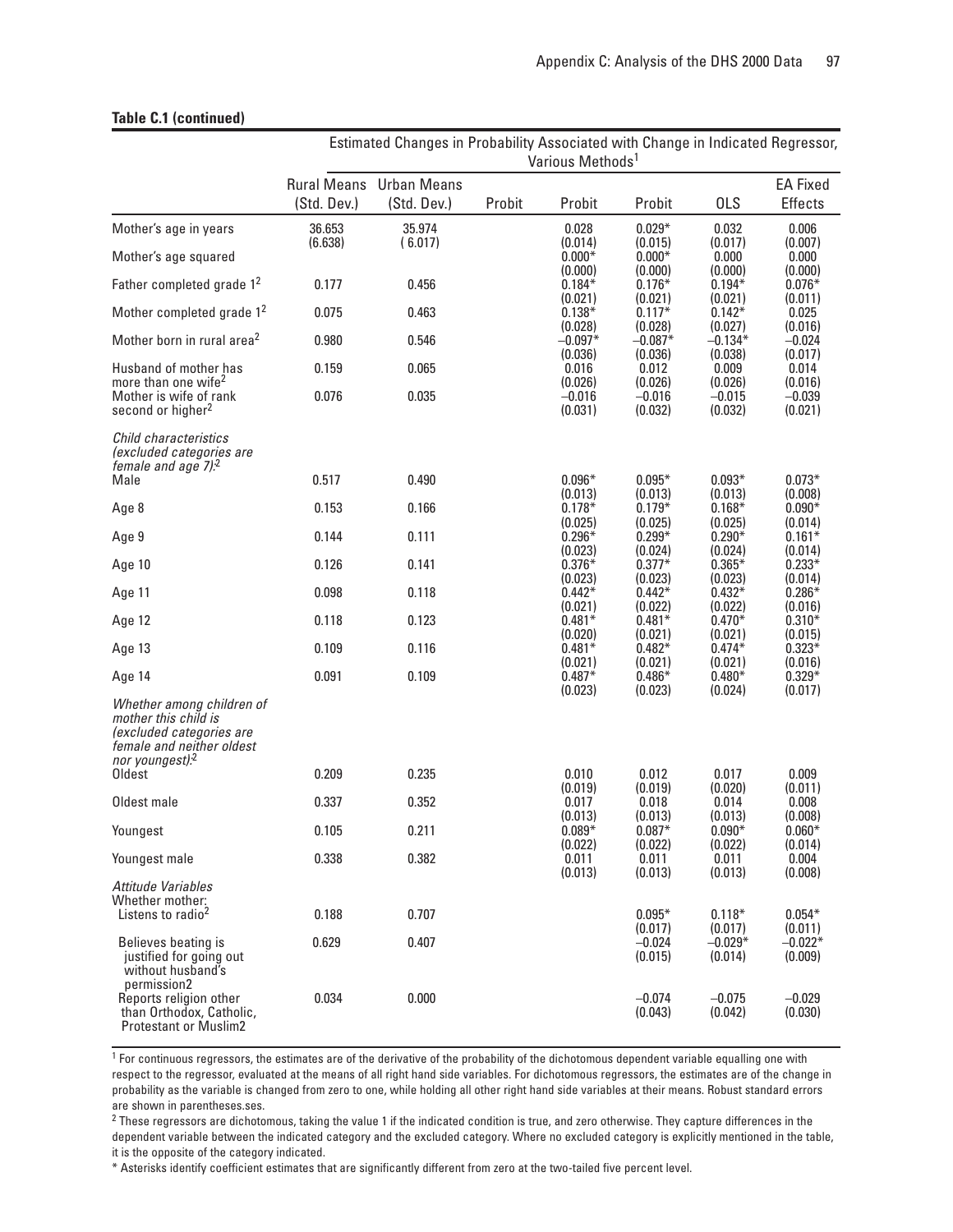|                                         | Estimated Changes in Probability Associated with Indicated Regressor,<br>Various Sub-Samples and Methods <sup>1</sup> |           |                 |          |          |                 |  |
|-----------------------------------------|-----------------------------------------------------------------------------------------------------------------------|-----------|-----------------|----------|----------|-----------------|--|
|                                         | Urban<br>Rural                                                                                                        |           |                 |          |          |                 |  |
|                                         |                                                                                                                       |           | <b>EA Fixed</b> |          |          | <b>EA Fixed</b> |  |
|                                         | Probit                                                                                                                | Probit    | Effects         | Probit   | Probit   | <b>Effects</b>  |  |
| <b>Number of Observations</b>           | 8,387                                                                                                                 | 8,387     | 8,387           | 1,828    | 1,828    | 1,828           |  |
| <b>Household Assets</b>                 |                                                                                                                       |           |                 |          |          |                 |  |
| Number of sleeping rooms                | $0.044*$                                                                                                              | $0.043*$  | $0.035*$        | $0.033*$ | $0.030*$ | 0.016           |  |
|                                         | (0.013)                                                                                                               | (0.013)   | (0.010)         | (0.012)  | (0.012)  | (0.013)         |  |
| Floor not of earth or dung <sup>2</sup> | $0.370*$                                                                                                              | $0.351*$  | $0.189*$        | 0.027    | 0.020    | 0.019           |  |
|                                         | (0.072)                                                                                                               | (0.073)   | (0.043)         | (0.015)  | (0.015)  | (0.022)         |  |
| Has electricity <sup>2</sup>            | $0.301*$                                                                                                              | $0.304*$  | $0.166*$        | $0.138*$ | $0.122*$ | $0.250*$        |  |
|                                         | (0.078)                                                                                                               | (0.078)   | (0.063)         | (0.037)  | (0.035)  | (0.032)         |  |
| Has toilet <sup>2</sup>                 | $0.096*$                                                                                                              | $0.087*$  | $0.069*$        | 0.030    | 0.025    | $0.052*$        |  |
|                                         | (0.030)                                                                                                               | (0.030)   | (0.021)         | (0.018)  | (0.017)  | (0.022)         |  |
| Has land <sup>2</sup>                   | $-0.031$                                                                                                              | $-0.025$  | $-0.009$        | $-0.015$ | $-0.013$ | $-0.043$        |  |
|                                         | (0.035)                                                                                                               | (0.035)   | (0.023)         | (0.020)  | (0.018)  | (0.027)         |  |
| Has animals <sup>2</sup>                | 0.016                                                                                                                 | 0.013     | $0.052*$        | 0.010    | 0.006    | 0.021           |  |
|                                         | (0.019)                                                                                                               | (0.020)   | (0.015)         | (0.015)  | (0.014)  | (0.023)         |  |
| Has cash crop <sup>2</sup>              | 0.001                                                                                                                 | $-0.003$  | 0.010           | $0.049*$ | $0.045*$ | 0.130           |  |
|                                         | (0.019)                                                                                                               | (0.019)   | (0.014)         | (0.011)  | (0.011)  | (0.069)         |  |
| Number of household                     | 0.003                                                                                                                 | 0.002     | 0.000           | $-0.004$ | $-0.004$ | 0.001           |  |
| members                                 | (0.004)                                                                                                               | (0.004)   | (0.003)         | (0.003)  | (0.003)  | (0.004)         |  |
|                                         |                                                                                                                       |           |                 |          |          |                 |  |
| Share of household                      |                                                                                                                       |           |                 |          |          |                 |  |
| members who are:                        |                                                                                                                       |           |                 |          |          |                 |  |
| Under 7 years old                       | $-0.030$                                                                                                              | $-0.030$  | 0.017           | 0.050    | 0.054    | 0.032           |  |
|                                         | (0.060)                                                                                                               | (0.060)   | (0.049)         | (0.067)  | (0.065)  | (0.081)         |  |
| Male and over 15 years                  | $-0.095$                                                                                                              | $-0.110$  | $-0.121*$       | 0.058    | 0.074    | $-0.015$        |  |
|                                         | (0.064)                                                                                                               | (0.064)   | (0.051)         | (0.061)  | (0.059)  | (0.075)         |  |
| Female and over 15 yrs.                 | $0.160*$                                                                                                              | $0.161*$  | 0.044           | 0.060    | 0.070    | 0.037           |  |
|                                         | (0.071)                                                                                                               | (0.071)   | (0.060)         | (0.071)  | (0.066)  | (0.082)         |  |
| Language (excluded are                  |                                                                                                                       |           |                 |          |          |                 |  |
| languages other than those              |                                                                                                                       |           |                 |          |          |                 |  |
| listed here). <sup>2</sup>              |                                                                                                                       |           |                 |          |          |                 |  |
| Amarigna                                | $0.154*$                                                                                                              | $0.139*$  | $0.130*$        | $0.063*$ | $0.058*$ | 0.038           |  |
|                                         | (0.048)                                                                                                               | (0.047)   | (0.032)         | (0.020)  | (0.020)  | (0.027)         |  |
| Oromigna                                | 0.067                                                                                                                 | 0.060     | 0.016           | $-0.002$ | $-0.005$ | $-0.016$        |  |
|                                         | (0.048)                                                                                                               | (0.047)   | (0.029)         | (0.015)  | (0.015)  | (0.031)         |  |
| Tigrigna                                | 0.038                                                                                                                 | 0.019     | 0.114           | $0.058*$ | $0.051*$ | 0.065           |  |
|                                         | (0.078)                                                                                                               | (0.074)   | (0.074)         | (0.011)  | (0.011)  | (0.042)         |  |
| <b>Parental Variables</b>               |                                                                                                                       |           |                 |          |          |                 |  |
| Has no father <sup>2</sup>              | $-0.004$                                                                                                              | $-0.006$  | $-0.026$        | $-0.043$ | $-0.040$ | $-0.052*$       |  |
|                                         | (0.021)                                                                                                               | (0.021)   | (0.017)         | (0.023)  | (0.022)  | (0.024)         |  |
| Mother's age in years                   | 0.022                                                                                                                 | 0.023     | 0.006           | 0.011    | 0.011    | 0.024           |  |
|                                         | (0.014)                                                                                                               | (0.015)   | (0.008)         | (0.009)  | (0.008)  | (0.014)         |  |
| Mother's age squared                    | 0.000                                                                                                                 | 0.000     | 0.000           | 0.000    | 0.000    | 0.000           |  |
|                                         | (0.000)                                                                                                               | (0.000)   | (0.000)         | (0.000)  | (0.000)  | (0.000)         |  |
| Father completed grade 1 <sup>2</sup>   | $0.173*$                                                                                                              | $0.165*$  | $0.086*$        | $0.040*$ | $0.035*$ | 0.035           |  |
|                                         |                                                                                                                       |           |                 |          |          |                 |  |
| Mother completed grade 1 <sup>2</sup>   | (0.022)                                                                                                               | (0.022)   | (0.014)         | (0.013)  | (0.013)  | (0.018)         |  |
|                                         | $0.129*$                                                                                                              | $0.113*$  | $0.045*$        | $0.051*$ | $0.037*$ | 0.016           |  |
| Mother born in rural area <sup>2</sup>  | (0.031)                                                                                                               | (0.031)   | (0.021)         | (0.017)  | (0.015)  | (0.020)         |  |
|                                         | $-0.181*$                                                                                                             | $-0.167*$ | $-0.092*$       | $-0.012$ | $-0.013$ | $-0.016$        |  |
|                                         | (0.052)                                                                                                               | (0.052)   | (0.030)         | (0.013)  | (0.012)  | (0.017)         |  |
| Husband of mother has                   | 0.010                                                                                                                 | 0.007     | 0.010           | 0.020    | 0.016    | 0.083           |  |
| more than one wife <sup>2</sup>         | (0.022)                                                                                                               | (0.022)   | (0.017)         | (0.022)  | (0.024)  | (0.058)         |  |
| Mother is wife of rank                  | $-0.020$                                                                                                              | $-0.019$  | $-0.035$        | 0.024    | 0.026    | $-0.058$        |  |
| second or higher <sup>2</sup>           | (0.026)                                                                                                               | (0.026)   | (0.022)         | (0.022)  | (0.020)  | (0.072)         |  |

#### **Table C.2. Estimates of Probability Derivatives Employing the DHS 2000 Sample: Children 7 to 14 Years Old whose Mothers Responded to Female Questionnaire Dichotomous Dependent Variable: Whether Child Ever Attended School**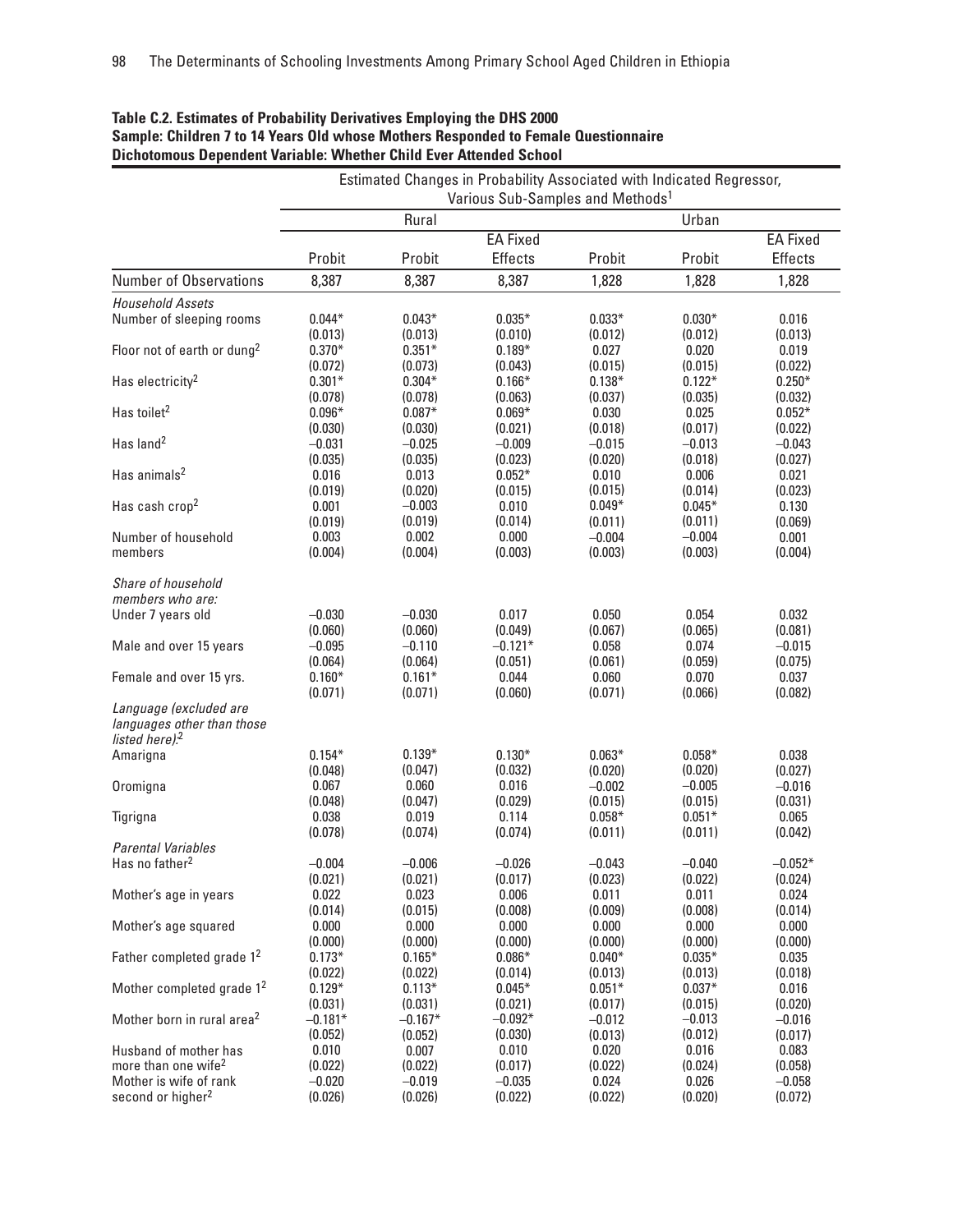## **Table B.2 (continued)**

|                                            | Estimated Changes in Probability Associated with Change in Indicated Regressor,<br>Various Sub-samples and Methods <sup>1</sup> |            |           |                 |            |          |
|--------------------------------------------|---------------------------------------------------------------------------------------------------------------------------------|------------|-----------|-----------------|------------|----------|
|                                            |                                                                                                                                 |            |           |                 |            |          |
|                                            |                                                                                                                                 | Rural      |           |                 | Urban      |          |
|                                            | <b>EA Fixed</b>                                                                                                                 |            |           | <b>EA Fixed</b> |            |          |
|                                            | Probit                                                                                                                          | <b>OLS</b> | Effects   | Probit          | <b>OLS</b> | Effects  |
| Child characteristics                      |                                                                                                                                 |            |           |                 |            |          |
| (excluded categories are                   |                                                                                                                                 |            |           |                 |            |          |
| female and age 7). <sup>2</sup>            |                                                                                                                                 |            |           |                 |            |          |
| Male                                       | $0.085*$                                                                                                                        | $0.084*$   | $0.084*$  | 0.012           | 0.012      | 0.022    |
|                                            | (0.012)                                                                                                                         | (0.012)    | (0.009)   | (0.011)         | (0.011)    | (0.015)  |
| Age 8                                      | $0.139*$                                                                                                                        | $0.138*$   | $0.077*$  | $0.049*$        | $0.047*$   | $0.166*$ |
|                                            | (0.025)                                                                                                                         | (0.025)    | (0.015)   | (0.010)         | (0.009)    | (0.028)  |
| Age 9                                      | $0.251*$                                                                                                                        | $0.254*$   | $0.153*$  | $0.061*$        | $0.058*$   | $0.225*$ |
|                                            |                                                                                                                                 |            | (0.016)   |                 |            |          |
|                                            | (0.026)<br>$0.332*$                                                                                                             | (0.026)    |           | (0.009)         | (0.009)    | (0.030)  |
| Age 10                                     |                                                                                                                                 | $0.332*$   | $0.225*$  | $0.078*$        | $0.074*$   | $0.276*$ |
|                                            | (0.028)                                                                                                                         | (0.028)    | (0.016)   | (0.010)         | (0.010)    | (0.028)  |
| Age 11                                     | $0.422*$                                                                                                                        | $0.422*$   | $0.289*$  | $0.073*$        | $0.069*$   | $0.287*$ |
|                                            | (0.028)                                                                                                                         | (0.028)    | (0.018)   | (0.010)         | (0.010)    | (0.030)  |
| Age 12                                     | $0.466*$                                                                                                                        | $0.467*$   | $0.320*$  | $0.080*$        | $0.076*$   | $0.275*$ |
|                                            | (0.027)                                                                                                                         | (0.027)    | (0.017)   | (0.011)         | (0.011)    | (0.029)  |
| Age 13                                     | $0.467*$                                                                                                                        | $0.468*$   | $0.334*$  | $0.079*$        | $0.075*$   | $0.285*$ |
|                                            | (0.028)                                                                                                                         | (0.028)    | (0.018)   | (0.011)         | (0.010)    | (0.031)  |
| Age 14                                     | $0.480*$                                                                                                                        | $0.480*$   | $0.347*$  | $0.075*$        | $0.070*$   | $0.272*$ |
|                                            | (0.031)                                                                                                                         | (0.032)    | (0.019)   | (0.010)         | (0.010)    | (0.032)  |
| Whether among children of                  |                                                                                                                                 |            |           |                 |            |          |
| mother this child is (excluded             |                                                                                                                                 |            |           |                 |            |          |
| categories are female and                  |                                                                                                                                 |            |           |                 |            |          |
| neither oldest nor youngest). <sup>2</sup> |                                                                                                                                 |            |           |                 |            |          |
| Oldest                                     | 0.008                                                                                                                           | 0.009      | 0.005     | 0.002           | 0.002      | 0.027    |
|                                            | (0.017)                                                                                                                         | (0.017)    | (0.013)   | (0.014)         | (0.013)    | (0.020)  |
| Oldest male                                | 0.016                                                                                                                           | 0.016      | 0.010     | 0.000           | 0.000      | 0.005    |
|                                            | (0.011)                                                                                                                         |            |           | (0.010)         | (0.010)    | (0.016)  |
|                                            |                                                                                                                                 | (0.011)    | (0.010)   |                 |            |          |
| Youngest                                   | $0.093*$                                                                                                                        | $0.091*$   | $0.074*$  | 0.010           | 0.008      | 0.006    |
|                                            | (0.022)                                                                                                                         | (0.022)    | (0.017)   | (0.013)         | (0.013)    | (0.021)  |
| Youngest male                              | 0.006                                                                                                                           | 0.006      | 0.007     | 0.008           | 0.008      | 0.005    |
|                                            | (0.012)                                                                                                                         | (0.012)    | (0.009)   | (0.010)         | (0.010)    | (0.015)  |
| Attitude Variables                         |                                                                                                                                 |            |           |                 |            |          |
| Whether mother:                            |                                                                                                                                 |            |           |                 |            |          |
| Listens to radio <sup>2</sup>              |                                                                                                                                 | $0.068*$   | $0.050*$  |                 | $0.049*$   | $0.068*$ |
|                                            |                                                                                                                                 | (0.016)    | (0.012)   |                 | (0.017)    | (0.020)  |
| Believes beating is                        |                                                                                                                                 | $-0.025$   | $-0.027*$ |                 | $-0.003$   | $-0.001$ |
| justified for going out                    |                                                                                                                                 | (0.013)    | (0.010)   |                 | (0.012)    | (0.018)  |
| without husband's                          |                                                                                                                                 |            |           |                 |            |          |
| permission <sup>2</sup>                    |                                                                                                                                 |            |           |                 |            |          |
| Reports religion other                     |                                                                                                                                 | $-0.056$   | $-0.022$  |                 |            | $-0.333$ |
| than Orthodox, Catholic,                   |                                                                                                                                 | (0.033)    | (0.032)   |                 |            | (0.222)  |
| Protestant or Muslim <sup>2</sup>          |                                                                                                                                 |            |           |                 |            |          |
|                                            |                                                                                                                                 |            |           |                 |            |          |

<sup>1,2</sup> See Table C.1, notes 1 and 2. Regressions also include indicators of region of residence.

\* Asterisks identify estimates that are significantly different from zero at the five-percent level.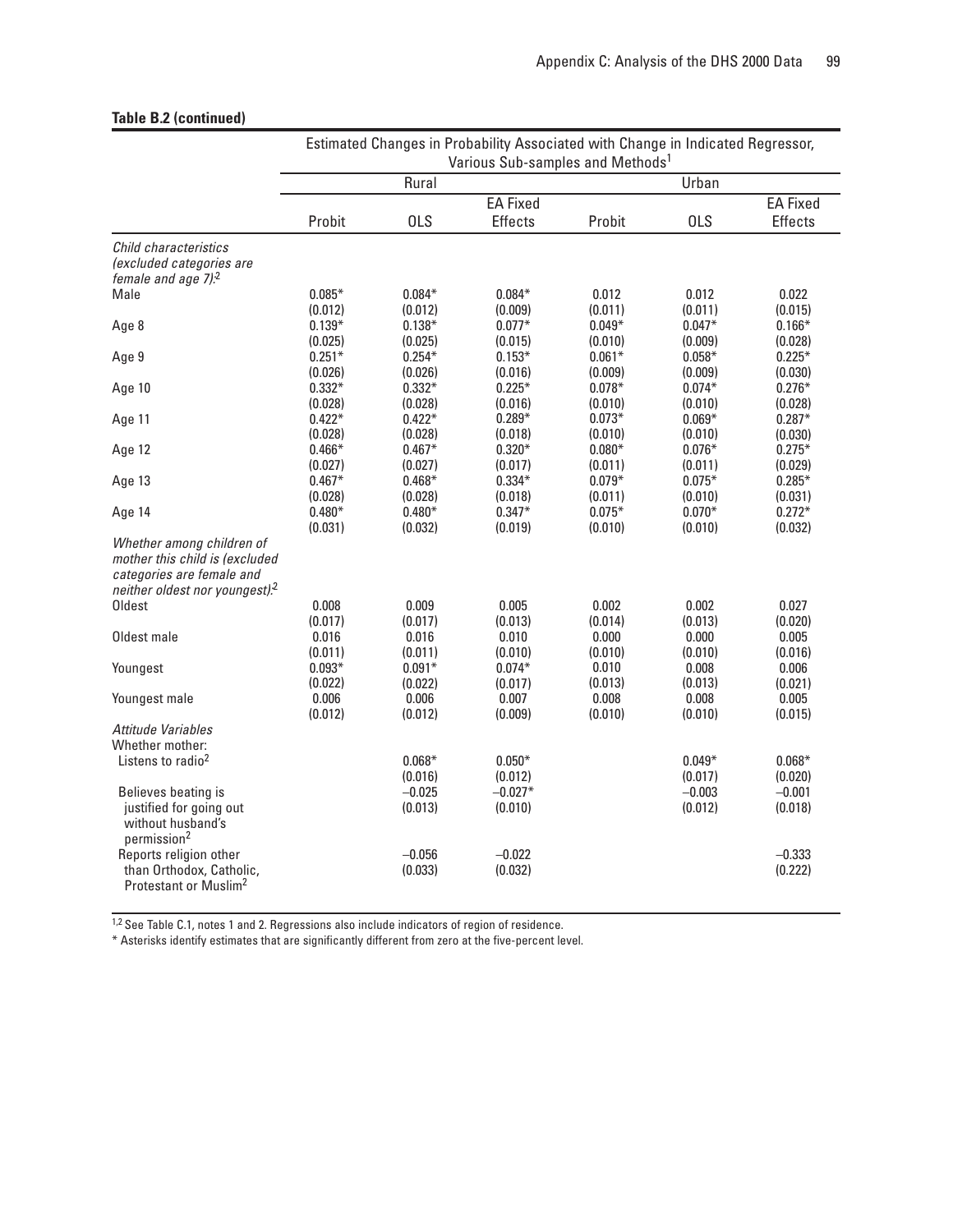## References

- Central Statistical Authority (CSA), Federal Democratic Republic of Ethiopia (March 2001), Report on the 1999/2000 Household Income Consumption and Expenditure.
- Central Statistical Authority (CSA), Federal Democratic Republic of Ethiopia (November 1999), Statistical Report on the 1999 Labour Force Survey, Statistical Bulletin 225.
- Central Statistical Authority (CSA), Federal Democratic Republic of Ethiopia (March 2002), Statistical Abstract 2001.
- Central Statistical Authority (CSA), Federal Democratic Republic of Ethiopia (December 1996), The 1995/96 Household Income, Consumption and Expenditure Survey (Volume I).
- Central Statistical Authority (CSA), Federal Democratic Republic of Ethiopia (November 1999), Report on the 1998 Welfare Monitoring Survey, Statistical Bulletin 224.
- Dercon, Stefan (2002), "Poverty and Deprivation in Ethiopia," report prepared for the World Bank.
- Frankenberg, E. (2000), "Community and Price Data," Chapter 13 in M. Grosh and P. Glewwe, Designing Household Survey Questionnaires for Developing Countries: Lessons from 15 Years of the Living Standards Measurement Study, World Bank.
- Schaffner, J. (2002a), "Heteroskedastic Sample Selection and Developing Country Wage Equations," Review of Economics and Statistics 84(2), pp.269–80.
- Schaffner, J. (2002b), "Literacy and Schooling in Ethiopia," processed.
- Schaffner, J. and S. Banki (2002), "'Cleaned' EMIS92 Data Documentation," processed.
- Welfare Monitoring Unit (WMU), Ministry of Finance and Economic Development, Federal Democratic Republic of Ethiopia (March 2002), "Poverty Profile of Ethiopia: Analysis Based on the 1999/00 HICE & WM Survey Results".